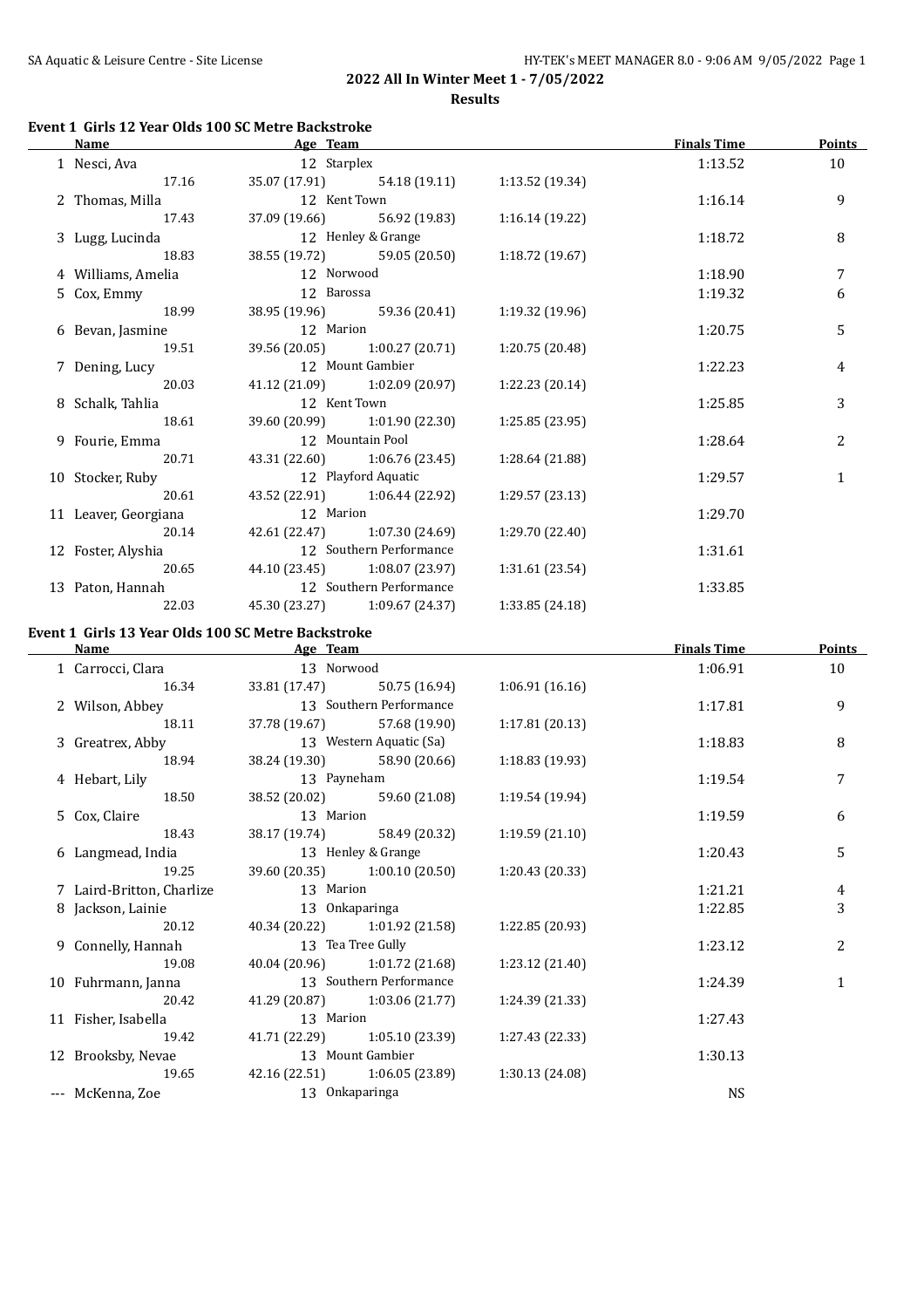#### **Event 1 Girls 14 Year Olds 100 SC Metre Backstroke**

| <b>Name</b>            | Age Team           |                               |                 | <b>Finals Time</b> | <b>Points</b> |
|------------------------|--------------------|-------------------------------|-----------------|--------------------|---------------|
| 1 Mazur, Juliet        | 14 Norwood         |                               |                 | 1:10.25            | 10            |
| 16.53                  |                    | 33.86 (17.33) 52.23 (18.37)   | 1:10.25(18.02)  |                    |               |
| 2 Morton, Grace        | 14 Norwood         |                               |                 | 1:11.46            | 9             |
| 16.70                  |                    | 34.80 (18.10) 53.24 (18.44)   | 1:11.46 (18.22) |                    |               |
| 3 Tran, Alyssa         | 14 Norwood         |                               |                 | 1:11.95            | 8             |
| 16.88                  |                    | 35.18 (18.30) 53.51 (18.33)   | 1:11.95 (18.44) |                    |               |
| 4 Noriega, Emilia      | 14 Immanuel        |                               |                 | 1:13.07            | 7             |
| 16.98                  |                    | 35.21 (18.23) 54.46 (19.25)   | 1:13.07(18.61)  |                    |               |
| 5 Scarr, Elysia        | 14 Kent Town       |                               |                 | 1:13.93            | 6             |
| 17.08                  |                    | 35.13 (18.05) 54.27 (19.14)   | 1:13.93 (19.66) |                    |               |
| 6 McAvaney, Laura      | 14 Immanuel        |                               |                 | 1:14.86            | 5             |
| 18.01                  |                    | 36.86 (18.85) 56.01 (19.15)   | 1:14.86 (18.85) |                    |               |
| 7 Czechowicz, Katarina | 14 Kent Town       |                               |                 | 1:15.19            | 4             |
| 17.50                  |                    | 36.15 (18.65) 55.44 (19.29)   | 1:15.19(19.75)  |                    |               |
| 8 Carr, Lucinda        | 14 Marion          |                               |                 | 1:16.83            | 3             |
| 17.74                  |                    | 36.77 (19.03) 56.47 (19.70)   | 1:16.83(20.36)  |                    |               |
| 9 McMahon, Delilah     | 14 Henley & Grange |                               |                 | 1:18.63            | 2             |
| 17.96                  |                    | 37.94 (19.98) 58.11 (20.17)   | 1:18.63(20.52)  |                    |               |
| 10 Starr, Annabelle    | 14 Mountain Pool   |                               |                 | 1:19.21            | 1             |
| 18.27                  |                    | 38.18 (19.91) 58.90 (20.72)   | 1:19.21 (20.31) |                    |               |
| 11 Guth, Sophia        | 14 Kent Town       |                               |                 | 1:22.19            |               |
| 18.65                  |                    | 38.94 (20.29) 1:00.53 (21.59) | 1:22.19(21.66)  |                    |               |
| 12 Lewis, Teagan       | 14 Marion          |                               |                 | 1:24.75            |               |
| 19.08                  |                    | 40.07 (20.99) 1:02.68 (22.61) | 1:24.75 (22.07) |                    |               |
| 13 Smith, Keeley       | 14 Murray Bridge   |                               |                 | 1:30.19            |               |
| 21.26                  |                    | 43.80 (22.54) 1:07.28 (23.48) | 1:30.19(22.91)  |                    |               |

## **Event 1 Women 15 Year Olds 100 SC Metre Backstroke**

| Name                    | Age Team      |                         |                 | <b>Finals Time</b> | <b>Points</b> |
|-------------------------|---------------|-------------------------|-----------------|--------------------|---------------|
| 1 Natt, Katie           | 15 Marion     |                         |                 | 1:07.76            | 10            |
| 15.73                   | 32.71 (16.98) | 50.16 (17.45)           | 1:07.76(17.60)  |                    |               |
| 2 Braithwaite, Alice    | 15 Kent Town  |                         |                 | 1:08.58            | 9             |
| 15.96                   | 33.24 (17.28) | 50.95 (17.71)           | 1:08.58(17.63)  |                    |               |
| 3 Reimann, Phoebe       | 15 Starplex   |                         |                 | 1:10.64            | 8             |
| 16.02                   | 33.30 (17.28) | 51.85 (18.55)           | 1:10.64(18.79)  |                    |               |
| 4 Laird-Britton, Hunter | 15 Marion     |                         |                 | 1:11.83            | 7             |
| 16.94                   | 35.16 (18.22) | 53.49 (18.33)           | 1:11.83(18.34)  |                    |               |
| 5 Fuhrmann, Ella        |               | 15 Southern Performance |                 | 1:18.52            | 6             |
| 19.13                   | 38.65 (19.52) | 58.85 (20.20)           | 1:18.52(19.67)  |                    |               |
| 6 Myers, Ella           | 15 Kent Town  |                         |                 | 1:19.42            | 5             |
| 19.37                   | 38.76 (19.39) | 59.35 (20.59)           | 1:19.42 (20.07) |                    |               |
| 7 Arnott, Ailsa         | 15 Marion     |                         |                 | 1:33.20            | 4             |
| 21.39                   | 45.25 (23.86) | 1:09.11(23.86)          | 1:33.20 (24.09) |                    |               |
| --- Crabb, Jasmine      | 15 Marion     |                         |                 | <b>SCR</b>         |               |

## **Event 1 Women 16 Year Olds 100 SC Metre Backstroke**

| Name              |               |               |                                                       | <b>Finals Time</b> | <b>Points</b> |
|-------------------|---------------|---------------|-------------------------------------------------------|--------------------|---------------|
| 1 Tran, Isabelle  |               |               |                                                       | 1:09.25            | 10            |
| 16.17             | 33.49 (17.32) | 51.29 (17.80) | 1:09.25(17.96)                                        |                    |               |
| 2 Bailey, Breanna |               |               |                                                       | 1:15.34            | q             |
| 18.20             |               | 56.83()       | 1:15.34(18.51)                                        |                    |               |
| 3 Holman, Hinako  | 16.           |               |                                                       | 1:15.89            | 8             |
| 18.04             | 37.19 (19.15) | 56.86 (19.67) | 1:15.89(19.03)                                        |                    |               |
|                   |               |               | Age Team<br>16 Norwood<br>16 Norwood<br>Dolphins (Sa) |                    |               |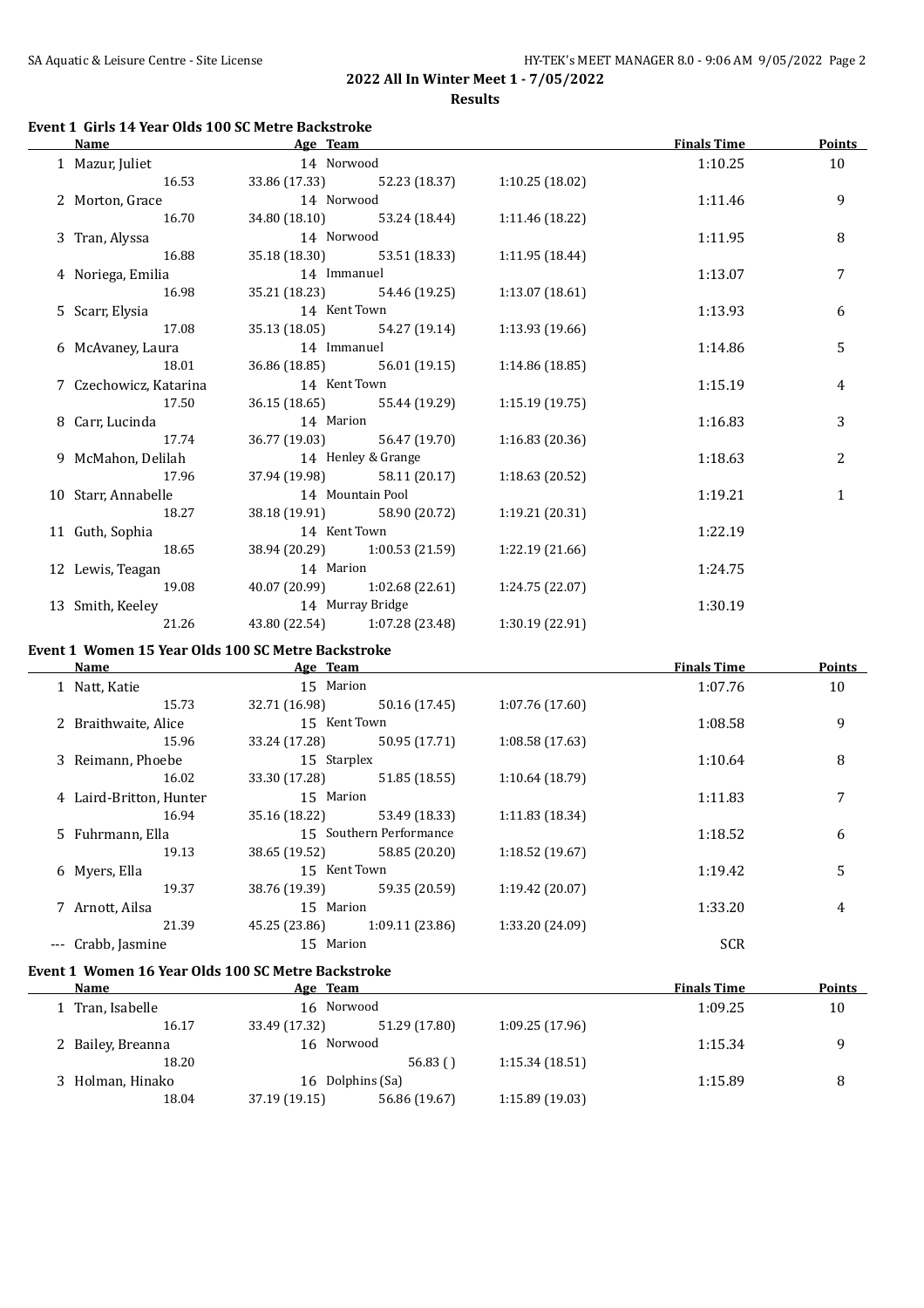| Event 1 Women 19 & Over 100 SC Metre Backstroke           |                           |                               |                 |                    |               |
|-----------------------------------------------------------|---------------------------|-------------------------------|-----------------|--------------------|---------------|
| <b>Name</b>                                               | <b>Example 2</b> Age Team |                               |                 | <b>Finals Time</b> | <b>Points</b> |
| 1 Heffernan (V), Maryanne                                 |                           | 65 Masters Swimming SA        |                 | 1:30.93            | 10            |
| 21.64                                                     |                           | 44.09 (22.45) 1:07.76 (23.67) | 1:30.93 (23.17) |                    |               |
| 2 Lillecrapp, Lyn                                         | 76 Starplex               |                               |                 | 2:40.51            | 9             |
| 37.30                                                     | 1:17.53(40.23)            | 1:59.65(42.12)                | 2:40.51 (40.86) |                    |               |
| Event 2 Boys 12 Year Olds 100 SC Metre Backstroke         |                           |                               |                 |                    |               |
| Name                                                      | Age Team                  |                               |                 | <b>Finals Time</b> | <b>Points</b> |
| 1 Ni, Adison                                              | 12 Marion                 |                               |                 | 1:13.19            | 10            |
| 17.41                                                     | 35.53 (18.12)             | 54.54 (19.01)                 | 1:13.19 (18.65) |                    |               |
| 2 Mazur, Joseph                                           | 12 Norwood                |                               |                 | 1:16.52            | 9             |
| 18.38                                                     | 37.91 (19.53)             | 57.43 (19.52)                 | 1:16.52 (19.09) |                    |               |
| 3 Murphy, Toby                                            |                           | 12 Southern Performance       |                 | 1:16.77            | 8             |
| 18.02                                                     | 37.91 (19.89)             | 57.74 (19.83)                 | 1:16.77 (19.03) |                    |               |
| 4 Dingle, Keanu                                           | 12 Starplex               |                               |                 | 1:18.48            | 7             |
| 18.78                                                     | 38.10 (19.32)             | 59.03 (20.93)                 | 1:18.48 (19.45) |                    |               |
| 5 Maynard, William                                        | 12 Kent Town              |                               |                 | 1:20.13            | 6             |
| 18.10                                                     |                           | 1:00.00()                     | 1:20.13 (20.13) |                    |               |
| 6 Martin, Jack                                            | 12 Marion                 |                               |                 | 1:21.18            | 5             |
| 18.87                                                     | 39.56 (20.69)             | 1:00.14 (20.58)               | 1:21.18 (21.04) |                    |               |
| 7 Liu, Howard                                             | 12 Kent Town              |                               |                 | 1:22.37            | 4             |
| 18.57                                                     | 39.17 (20.60)             | 1:01.02 (21.85)               | 1:22.37 (21.35) |                    |               |
|                                                           | 12 Kent Town              |                               |                 | 1:22.59            |               |
| 8 Spark, Thomas<br>19.56                                  | 1:22.59(1:03.03)          |                               |                 |                    | 3             |
|                                                           |                           | 12 West Coast (Sa)            |                 |                    |               |
| 9 Harris, Toby                                            |                           |                               |                 | 1:22.91            | 2             |
| 19.28                                                     | 40.26 (20.98)             | 1:02.35 (22.09)               | 1:22.91 (20.56) |                    |               |
| 10 McAvaney, William                                      | 12 Immanuel               |                               |                 | 1:25.41            | $\mathbf{1}$  |
| 20.43                                                     | 41.78 (21.35)             | 1:03.98 (22.20)               | 1:25.41 (21.43) |                    |               |
| 11 Kostic, Jakov                                          |                           | 12 Henley & Grange            |                 | 1:25.93            |               |
| 19.96                                                     | 41.51 (21.55)             | 1:04.02 (22.51)               | 1:25.93 (21.91) |                    |               |
| 12 Brain, Lewis                                           | 12 Silver City            |                               |                 | 1:32.95            |               |
| 20.55                                                     | 44.89 (24.34)             | 1:32.95 (48.06)               |                 |                    |               |
| 13 Bartlett, Jacques                                      | 12 Marion                 |                               |                 | 1:35.75            |               |
| 21.53                                                     | 45.58 (24.05)             | 1:10.86 (25.28)               | 1:35.75 (24.89) |                    |               |
| 14 Carr, Thomas                                           | 12 Marion                 |                               |                 | 1:37.19            |               |
| 22.26                                                     | 47.63 (25.37)             | 1:12.84 (25.21)               | 1:37.19 (24.35) |                    |               |
| 15 Swincer, Sam                                           | 12 Barossa                |                               |                 | 1:41.57            |               |
| 22.86                                                     |                           | 48.99 (26.13) 1:16.39 (27.40) | 1:41.57 (25.18) |                    |               |
| --- Mackley, Nicholas                                     | 12 Marion                 |                               |                 | <b>NS</b>          |               |
|                                                           |                           |                               |                 |                    |               |
| Event 2 Boys 13 Year Olds 100 SC Metre Backstroke<br>Name | Age Team                  |                               |                 | <b>Finals Time</b> | <b>Points</b> |
| 1 Dudley, Callum                                          | 13 Starplex               |                               |                 | 1:09.70            | 10            |
| 15.35                                                     | 32.91 (17.56)             | 51.84 (18.93)                 | 1:09.70 (17.86) |                    |               |
|                                                           | 13 Marion                 |                               |                 |                    |               |
| 2 Dossetter-Smith, Mason                                  |                           |                               |                 | 1:11.41            | 9             |
| 16.41                                                     | 34.01 (17.60)             | 52.99 (18.98)                 | 1:11.41 (18.42) |                    |               |

3 Herbst, Patrick 13 Starplex 1:17.55 8

4 Towers, Fabricio 13 Barossa 1:18.62 7

5 Tippins, Fletcher 13 Marion 1:01.33 (21.77) 1:22.71 (21.38) 1:22.71 18.92 39.56 (20.64) 1:01.33 (21.77) 1:22.71 (21.38)

6 Blaauw-Robinson, Blainson 13 Marion 1:27.53 5

18.34 37.82 (19.48) 57.49 (19.67) 1:17.55 (20.06)

17.91 38.35 (20.44) 58.85 (20.50) 1:18.62 (19.77)

19.51 1:04.85 ( ) 1:27.53 (22.68)

18.92 39.56 (20.64) 1:01.33 (21.77)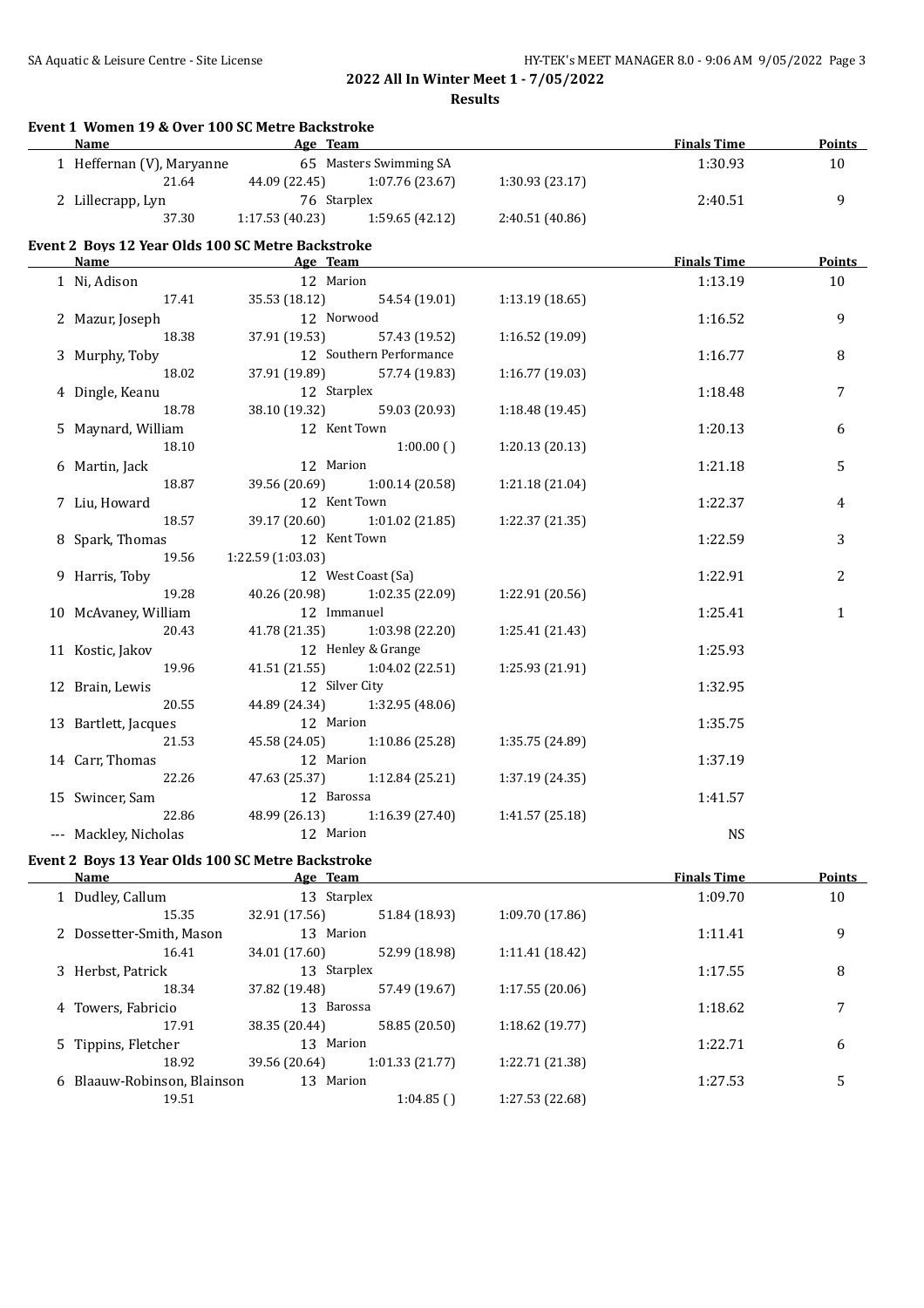| SA Aquatic & Leisure Centre - Site License | HY-TEK's MEET MANAGER 8.0 - 9:06 AM 9/05/2022 Page 4 |
|--------------------------------------------|------------------------------------------------------|

**Results**

## **(Event 2 Boys 13 Year Olds 100 SC Metre Backstroke)**

| Name                                              | Age Team      |                    |                | <b>Finals Time</b> | Points |
|---------------------------------------------------|---------------|--------------------|----------------|--------------------|--------|
| --- Fromentin, William                            | 13.           | Mountain Pool      |                | DQ                 |        |
| 22.58                                             | DQ (1:14.21)  |                    |                |                    |        |
| Event 2 Boys 14 Year Olds 100 SC Metre Backstroke |               |                    |                |                    |        |
| Name                                              | Age Team      |                    |                | <b>Finals Time</b> | Points |
| 1 Webb, Jarrod                                    | 14 Payneham   |                    |                | 1:05.26            | 10     |
| 15.41                                             | 31.54 (16.13) | 48.56 (17.02)      | 1:05.26(16.70) |                    |        |
| Martin Elijah                                     |               | 14 Henley & Grange |                | 1.0625             |        |

| 2 Martin, Elijah      |                         | 14 Henley & Grange                            |                 | 1:06.25    | 9              |
|-----------------------|-------------------------|-----------------------------------------------|-----------------|------------|----------------|
| 15.82                 |                         | 32.41 (16.59) 49.42 (17.01)                   | 1:06.25(16.83)  |            |                |
| 3 Montes, Luke        | 14 Kent Town            |                                               |                 | 1:07.14    | 8              |
| 15.88                 |                         | 32.49 (16.61) 49.82 (17.33)                   | 1:07.14 (17.32) |            |                |
| 4 Atkinson, Tyler     | 14 Southern Performance |                                               |                 | 1:12.09    | 7              |
| 16.89                 |                         | 35.04 (18.15) 53.91 (18.87)                   | 1:12.09(18.18)  |            |                |
| 5 Mathee, Rhys        | 14 Marion               |                                               |                 | 1:12.36    | 6              |
| 17.17                 |                         | 35.11 (17.94) 53.91 (18.80)                   | 1:12.36 (18.45) |            |                |
| 6 Stratford, Vaughn   | 14 Mount Gambier        |                                               |                 | 1:12.56    | 5              |
| 16.76                 |                         | 34.76 (18.00) 53.87 (19.11)                   | 1:12.56 (18.69) |            |                |
| 7 Tucker, Zachary     | 14 Marion               |                                               |                 | 1:13.05    | $\overline{4}$ |
| 17.53                 |                         | 35.49 (17.96) 54.26 (18.77)                   | 1:13.05 (18.79) |            |                |
| 8 Biddell, Blake      | 14 Norwood              |                                               |                 | 1:14.65    | 3              |
| 17.56                 |                         | 36.57 (19.01) 55.46 (18.89)                   | 1:14.65(19.19)  |            |                |
| 9 Challis, James      | 14 Marion               |                                               |                 | 1:16.56    | 2              |
| 16.87                 |                         | 36.14 (19.27) 56.79 (20.65)                   | 1:16.56(19.77)  |            |                |
| 10 Joseph, Aditya     | 14 Norwood              |                                               |                 | 1:16.77    | $\mathbf{1}$   |
| 18.20                 |                         | 38.00 (19.80) 57.65 (19.65)                   | 1:16.77(19.12)  |            |                |
| 11 Madawala, Mithessh | 14 Norwood              |                                               |                 | 1:20.99    |                |
| 18.62                 |                         | 39.32 (20.70) 1:00.58 (21.26)                 | 1:20.99 (20.41) |            |                |
| 12 Brooks, Hayden     | 14 Marion               |                                               |                 | 1:22.58    |                |
| 18.93                 |                         | 40.07 (21.14) 1:01.80 (21.73)                 | 1:22.58 (20.78) |            |                |
| 13 Czechowicz, Gustaw | 14 Kent Town            |                                               |                 | 1:23.93    |                |
| 19.66                 |                         | 41.17 (21.51) 1:02.33 (21.16) 1:23.93 (21.60) |                 |            |                |
| --- Leaver, William   | 14 Marion               |                                               |                 | <b>SCR</b> |                |
|                       |                         |                                               |                 |            |                |

## **Event 2 Men 15 Year Olds 100 SC Metre Backstroke**

l.

| Name  |                                                                                      |                 |                                                                  | <b>Finals Time</b> | <b>Points</b> |
|-------|--------------------------------------------------------------------------------------|-----------------|------------------------------------------------------------------|--------------------|---------------|
|       |                                                                                      |                 |                                                                  | 1:01.22            | 10            |
| 14.24 | 29.42 (15.18)                                                                        | 45.17 (15.75)   | 1:01.22(16.05)                                                   |                    |               |
|       |                                                                                      |                 |                                                                  | 1:09.06            | 9             |
| 16.05 | 33.42 (17.37)                                                                        | 51.19 (17.77)   | 1:09.06 (17.87)                                                  |                    |               |
|       |                                                                                      |                 |                                                                  | 1:14.53            | 8             |
| 17.21 | 36.12 (18.91)                                                                        | 55.43 (19.31)   | 1:14.53(19.10)                                                   |                    |               |
|       |                                                                                      |                 |                                                                  | 1:41.64            |               |
| 23.88 | 49.35 (25.47)                                                                        | 1:16.31 (26.96) | 1:41.64 (25.33)                                                  |                    |               |
|       | 1 Curthoys-Davies, Keian<br>2 Pettrey, Liam<br>3 Cregan, Gabriel<br>4 Mazurek, Aaron |                 | Age Team<br>15 Barossa<br>15 Starplex<br>15 Barossa<br>15 Marion |                    |               |

#### **Event 2 Men 16 Year Olds 100 SC Metre Backstroke**

| Name               | Age Team       |                         |                | <b>Finals Time</b> | <b>Points</b> |
|--------------------|----------------|-------------------------|----------------|--------------------|---------------|
| 1 Langman, Aidan   | 16 Norwood     |                         |                | 1:03.00            | 10            |
| 15.11              | 30.97 (15.86)  | 47.10 (16.13)           | 1:03.00(15.90) |                    |               |
| 2 Kuchel, Liam     |                | 16 Southern Performance |                | 1:04.44            | 9             |
| 15.17              | 31.45 (16.28)  | 47.72 (16.27)           | 1:04.44(16.72) |                    |               |
| 3 Guth, Zac        | 16 Kent Town   |                         |                | 1:07.95            | 8             |
| 16.32              | 33.11 (16.79)  | 50.46 (17.35)           | 1:07.95(17.49) |                    |               |
| 4 Monteleone, Luca | 16 Clovercrest |                         |                | 1:16.04            | 7             |
| 16.82              | 35.83 (19.01)  | 55.89 (20.06)           | 1:16.04(20.15) |                    |               |
|                    |                |                         |                |                    |               |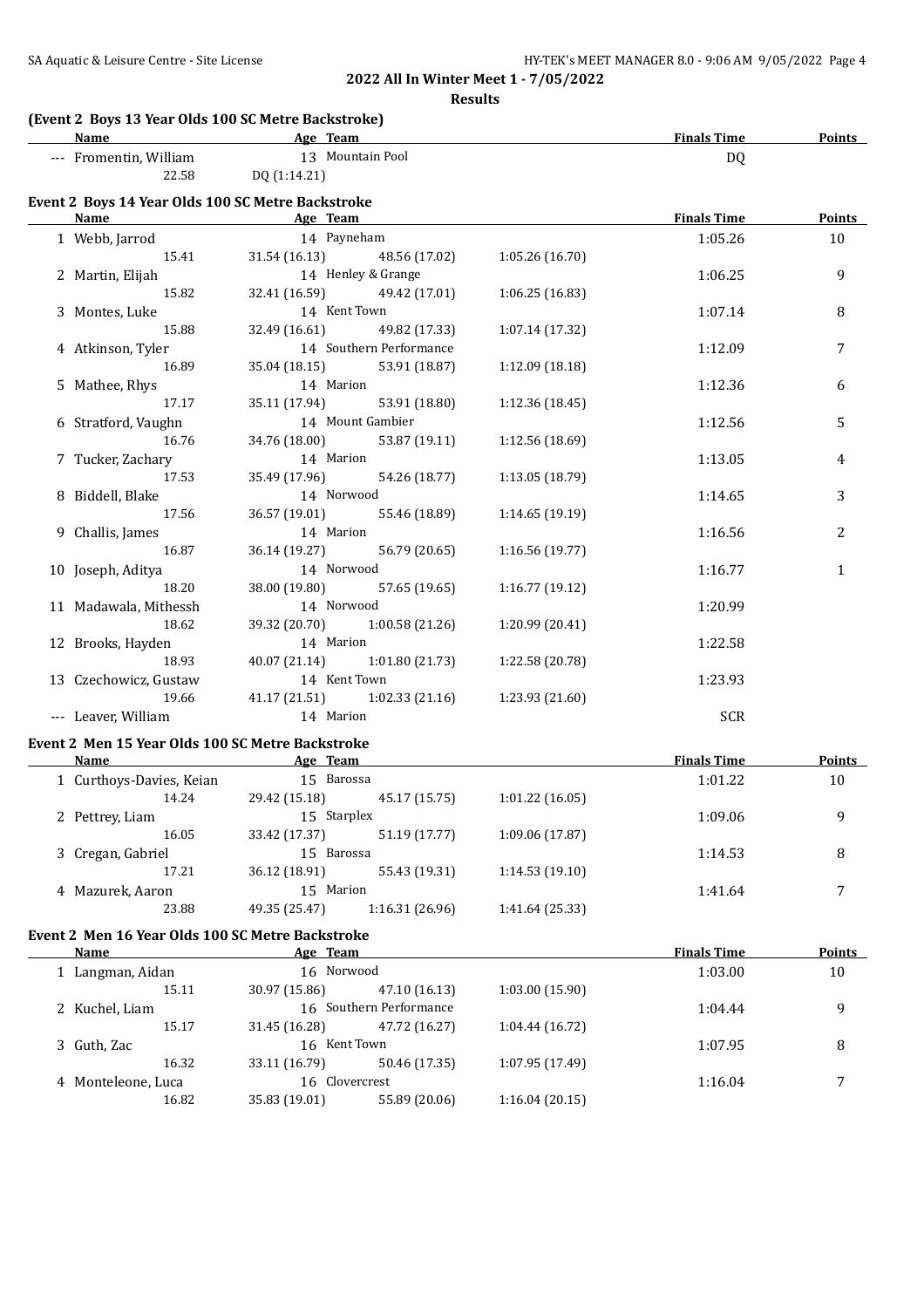**Results**

| Name<br>all a subset of the set of the set of the set of the set of the set of the set of the set of the set of the set of the set of the set of the set of the set of the set of the set of the set of the set of the set of the set<br>16 Playford Aquatic<br>5 Smith, Michael<br>44.80 (23.67)<br>21.13<br>1:08.51 (23.71)<br>1:30.60 (22.09)<br>Event 2 Men 17-18 100 SC Metre Backstroke<br><b>Example 2</b> Age Team<br>Name<br>17 Kent Town<br>1 Atherton, Oliver<br>28.67 (14.60)<br>43.61 (14.94)<br>58.51 (14.90)<br>14.07<br>18 Barossa<br>2 Ormerod, Jack<br>14.97<br>30.66 (15.69)<br>47.15 (16.49)<br>1:04.32 (17.17)<br>Event 3 Girls 12 Year Olds 200 SC Metre Butterfly<br>Name<br>Age Team<br>12 Henley & Grange<br>1 Song, Siyu<br>18.79<br>41.49 (22.70)<br>1:05.11 (23.62)<br>1:29.63 (24.52)<br>2:21.23 (25.70)<br>1:55.53 (25.90)<br>2:47.17 (25.94)<br>3:11.68(24.51) | <b>Finals Time</b><br>1:30.60<br><b>Finals Time</b><br>58.51<br>1:04.32<br><b>Finals Time</b><br>3:11.68 | Points<br>6<br>Points<br>10<br>9<br><b>Points</b><br>10 |
|-----------------------------------------------------------------------------------------------------------------------------------------------------------------------------------------------------------------------------------------------------------------------------------------------------------------------------------------------------------------------------------------------------------------------------------------------------------------------------------------------------------------------------------------------------------------------------------------------------------------------------------------------------------------------------------------------------------------------------------------------------------------------------------------------------------------------------------------------------------------------------------------------|----------------------------------------------------------------------------------------------------------|---------------------------------------------------------|
|                                                                                                                                                                                                                                                                                                                                                                                                                                                                                                                                                                                                                                                                                                                                                                                                                                                                                               |                                                                                                          |                                                         |
|                                                                                                                                                                                                                                                                                                                                                                                                                                                                                                                                                                                                                                                                                                                                                                                                                                                                                               |                                                                                                          |                                                         |
|                                                                                                                                                                                                                                                                                                                                                                                                                                                                                                                                                                                                                                                                                                                                                                                                                                                                                               |                                                                                                          |                                                         |
|                                                                                                                                                                                                                                                                                                                                                                                                                                                                                                                                                                                                                                                                                                                                                                                                                                                                                               |                                                                                                          |                                                         |
|                                                                                                                                                                                                                                                                                                                                                                                                                                                                                                                                                                                                                                                                                                                                                                                                                                                                                               |                                                                                                          |                                                         |
|                                                                                                                                                                                                                                                                                                                                                                                                                                                                                                                                                                                                                                                                                                                                                                                                                                                                                               |                                                                                                          |                                                         |
|                                                                                                                                                                                                                                                                                                                                                                                                                                                                                                                                                                                                                                                                                                                                                                                                                                                                                               |                                                                                                          |                                                         |
|                                                                                                                                                                                                                                                                                                                                                                                                                                                                                                                                                                                                                                                                                                                                                                                                                                                                                               |                                                                                                          |                                                         |
|                                                                                                                                                                                                                                                                                                                                                                                                                                                                                                                                                                                                                                                                                                                                                                                                                                                                                               |                                                                                                          |                                                         |
|                                                                                                                                                                                                                                                                                                                                                                                                                                                                                                                                                                                                                                                                                                                                                                                                                                                                                               |                                                                                                          |                                                         |
|                                                                                                                                                                                                                                                                                                                                                                                                                                                                                                                                                                                                                                                                                                                                                                                                                                                                                               |                                                                                                          |                                                         |
|                                                                                                                                                                                                                                                                                                                                                                                                                                                                                                                                                                                                                                                                                                                                                                                                                                                                                               |                                                                                                          |                                                         |
|                                                                                                                                                                                                                                                                                                                                                                                                                                                                                                                                                                                                                                                                                                                                                                                                                                                                                               |                                                                                                          |                                                         |
|                                                                                                                                                                                                                                                                                                                                                                                                                                                                                                                                                                                                                                                                                                                                                                                                                                                                                               |                                                                                                          |                                                         |
| Event 3 Girls 13 Year Olds 200 SC Metre Butterfly                                                                                                                                                                                                                                                                                                                                                                                                                                                                                                                                                                                                                                                                                                                                                                                                                                             |                                                                                                          |                                                         |
| <b>Example 2018</b> Age Team<br><b>Name</b>                                                                                                                                                                                                                                                                                                                                                                                                                                                                                                                                                                                                                                                                                                                                                                                                                                                   | <b>Finals Time</b>                                                                                       | <b>Points</b>                                           |
| --- Curthoys-Davies, Miella<br>13 Barossa                                                                                                                                                                                                                                                                                                                                                                                                                                                                                                                                                                                                                                                                                                                                                                                                                                                     | <b>NS</b>                                                                                                |                                                         |
| Event 3 Women 15 Year Olds 200 SC Metre Butterfly                                                                                                                                                                                                                                                                                                                                                                                                                                                                                                                                                                                                                                                                                                                                                                                                                                             |                                                                                                          |                                                         |
| and the same state of the same state of the same state of the same state of the same state of the same state o<br>Name                                                                                                                                                                                                                                                                                                                                                                                                                                                                                                                                                                                                                                                                                                                                                                        | <b>Finals Time</b>                                                                                       | Points                                                  |
| 15 Western Aquatic (Sa)<br>1 Breden, Alex                                                                                                                                                                                                                                                                                                                                                                                                                                                                                                                                                                                                                                                                                                                                                                                                                                                     | 2:52.52                                                                                                  | 10                                                      |
| 16.21<br>35.98 (19.77)<br>57.84 (21.86)<br>1:19.92 (22.08)                                                                                                                                                                                                                                                                                                                                                                                                                                                                                                                                                                                                                                                                                                                                                                                                                                    |                                                                                                          |                                                         |
| 1:43.08 (23.16)<br>2:06.24 (23.16)<br>2:29.39 (23.15)<br>2:52.52 (23.13)                                                                                                                                                                                                                                                                                                                                                                                                                                                                                                                                                                                                                                                                                                                                                                                                                      |                                                                                                          |                                                         |
| Event 3 Women 16 Year Olds 200 SC Metre Butterfly                                                                                                                                                                                                                                                                                                                                                                                                                                                                                                                                                                                                                                                                                                                                                                                                                                             |                                                                                                          |                                                         |
| Name<br>Age Team                                                                                                                                                                                                                                                                                                                                                                                                                                                                                                                                                                                                                                                                                                                                                                                                                                                                              | <b>Finals Time</b>                                                                                       | Points                                                  |
| 16 Immanuel<br>1 McAvaney, Georgia                                                                                                                                                                                                                                                                                                                                                                                                                                                                                                                                                                                                                                                                                                                                                                                                                                                            | 2:27.92                                                                                                  | 10                                                      |
| 33.71 (18.91)<br>51.69 (17.98)<br>1:11.92 (20.23)<br>14.80                                                                                                                                                                                                                                                                                                                                                                                                                                                                                                                                                                                                                                                                                                                                                                                                                                    |                                                                                                          |                                                         |
| 1:50.82 (19.73)<br>2:09.55 (18.73)<br>2:27.92 (18.37)<br>1:31.09 (19.17)                                                                                                                                                                                                                                                                                                                                                                                                                                                                                                                                                                                                                                                                                                                                                                                                                      |                                                                                                          |                                                         |
| Event 3 Women 17-18 200 SC Metre Butterfly                                                                                                                                                                                                                                                                                                                                                                                                                                                                                                                                                                                                                                                                                                                                                                                                                                                    |                                                                                                          |                                                         |
| Name<br><b>Example 2</b> Age Team                                                                                                                                                                                                                                                                                                                                                                                                                                                                                                                                                                                                                                                                                                                                                                                                                                                             | <b>Finals Time</b>                                                                                       | Points                                                  |
| 18 Marion<br>1 Pearce, Kiana                                                                                                                                                                                                                                                                                                                                                                                                                                                                                                                                                                                                                                                                                                                                                                                                                                                                  | 2:26.36                                                                                                  | 10                                                      |
| 14.22<br>31.96 (17.74)<br>1:09.00 (18.99)<br>50.01 (18.05)                                                                                                                                                                                                                                                                                                                                                                                                                                                                                                                                                                                                                                                                                                                                                                                                                                    |                                                                                                          |                                                         |
| 1:28.22 (19.22)<br>1:47.86 (19.64)<br>2:06.88 (19.02)<br>2:26.36 (19.48)                                                                                                                                                                                                                                                                                                                                                                                                                                                                                                                                                                                                                                                                                                                                                                                                                      |                                                                                                          |                                                         |
| Event 4 Boys 13 Year Olds 200 SC Metre Butterfly                                                                                                                                                                                                                                                                                                                                                                                                                                                                                                                                                                                                                                                                                                                                                                                                                                              |                                                                                                          |                                                         |
| <u>Age Team</u><br><u>Name</u>                                                                                                                                                                                                                                                                                                                                                                                                                                                                                                                                                                                                                                                                                                                                                                                                                                                                | <b>Finals Time</b>                                                                                       | <b>Points</b>                                           |
| 13 Western Aquatic (Sa)<br>1 Sandercock, Finnian                                                                                                                                                                                                                                                                                                                                                                                                                                                                                                                                                                                                                                                                                                                                                                                                                                              | 2:34.75                                                                                                  | 10                                                      |
| 14.94<br>33.36 (18.42)<br>52.49 (19.13)<br>1:12.39 (19.90)                                                                                                                                                                                                                                                                                                                                                                                                                                                                                                                                                                                                                                                                                                                                                                                                                                    |                                                                                                          |                                                         |
| 1:54.19 (21.31)<br>2:13.94 (19.75)<br>2:34.75 (20.81)<br>1:32.88 (20.49)                                                                                                                                                                                                                                                                                                                                                                                                                                                                                                                                                                                                                                                                                                                                                                                                                      |                                                                                                          |                                                         |
| Event 4 Boys 14 Year Olds 200 SC Metre Butterfly                                                                                                                                                                                                                                                                                                                                                                                                                                                                                                                                                                                                                                                                                                                                                                                                                                              |                                                                                                          |                                                         |
| Age Team<br><b>Name</b>                                                                                                                                                                                                                                                                                                                                                                                                                                                                                                                                                                                                                                                                                                                                                                                                                                                                       | <b>Finals Time</b>                                                                                       | <b>Points</b>                                           |
| 14 Kent Town<br>1 Brown, Matthew                                                                                                                                                                                                                                                                                                                                                                                                                                                                                                                                                                                                                                                                                                                                                                                                                                                              | 2:23.16                                                                                                  | 10                                                      |
| 13.85<br>31.29 (17.44)<br>49.28 (17.99)<br>1:08.09 (18.81)                                                                                                                                                                                                                                                                                                                                                                                                                                                                                                                                                                                                                                                                                                                                                                                                                                    |                                                                                                          |                                                         |
| 1:26.68 (18.59)<br>1:45.65 (18.97)<br>2:23.16 (18.76)<br>2:04.40 (18.75)                                                                                                                                                                                                                                                                                                                                                                                                                                                                                                                                                                                                                                                                                                                                                                                                                      |                                                                                                          |                                                         |
| --- Bastiaans, Jacob<br>14 Marion                                                                                                                                                                                                                                                                                                                                                                                                                                                                                                                                                                                                                                                                                                                                                                                                                                                             | <b>NS</b>                                                                                                |                                                         |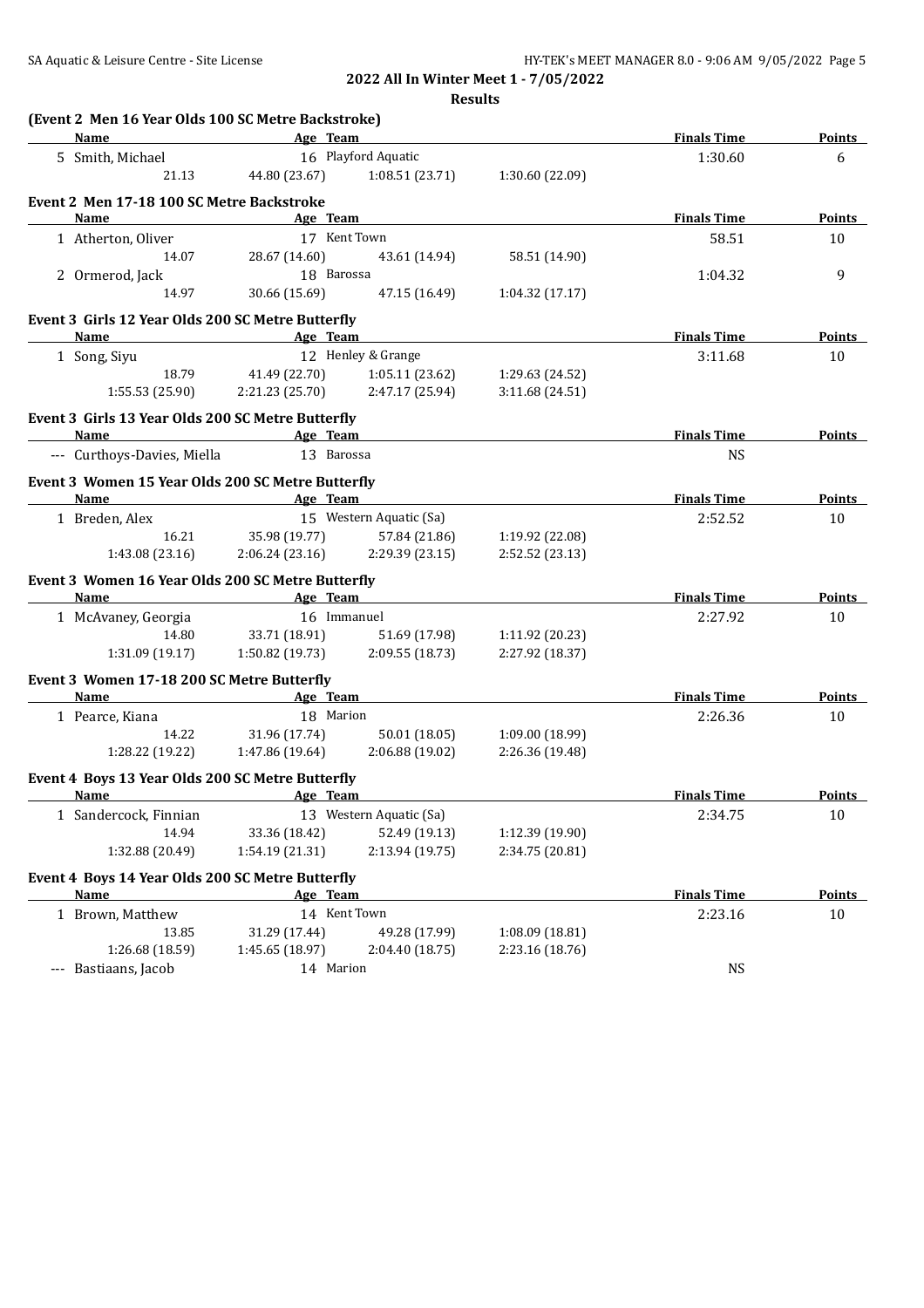| Event 4 Men 15 Year Olds 200 SC Metre Butterfly<br>Name | Age Team        |                         |                 | <b>Finals Time</b> | <b>Points</b> |
|---------------------------------------------------------|-----------------|-------------------------|-----------------|--------------------|---------------|
| 1 Langman, Hamish                                       | 15 Norwood      |                         |                 | 2:21.11            |               |
| 13.69                                                   | 30.26 (16.57)   | 47.08 (16.82)           | 1:04.95 (17.87) |                    | 10            |
| 1:23.43 (18.48)                                         | 1:42.60 (19.17) | 2:01.90 (19.30)         | 2:21.11 (19.21) |                    |               |
|                                                         |                 |                         |                 |                    |               |
| Event 4 Men 19 & Over 200 SC Metre Butterfly            |                 |                         |                 |                    |               |
| Name                                                    | Age Team        |                         |                 | <b>Finals Time</b> | <b>Points</b> |
| 1 Hope, Brandon                                         | 24 Immanuel     |                         |                 | 2:12.22            | 10            |
| 13.84                                                   | 30.50 (16.66)   | 47.07 (16.57)           | 1:04.17(17.10)  |                    |               |
| 1:20.71 (16.54)                                         | 1:37.73 (17.02) | 1:55.01 (17.28)         | 2:12.22 (17.21) |                    |               |
| Event 5 Girls 12 Year Olds 50 SC Metre Breaststroke     |                 |                         |                 |                    |               |
| Name                                                    | Age Team        |                         |                 | <b>Finals Time</b> | Points        |
| 1 Rezaei, Diana                                         | 12 Marion       |                         |                 | 36.78              | 10            |
| 16.96                                                   | 36.78 (19.82)   |                         |                 |                    |               |
| 2 Ellis, Piper                                          |                 | 12 Playford Aquatic     |                 | 40.32              | 9             |
| 18.20                                                   | 40.32 (22.12)   |                         |                 |                    |               |
| 3 Thomas, Milla                                         | 12 Kent Town    |                         |                 | 40.78              | 8             |
| 19.01                                                   | 40.78 (21.77)   |                         |                 |                    |               |
| 4 Barton, Jeanie                                        | 12 Kent Town    |                         |                 | 42.03              | 7             |
| 19.69                                                   | 42.03 (22.34)   |                         |                 |                    |               |
| 5 Pearce, Ella                                          | 12 Norwood      |                         |                 | 42.45              | 6             |
| 19.43                                                   | 42.45 (23.02)   |                         |                 |                    |               |
| 6 Mannini, Eva                                          | 12 Unley        |                         |                 | 42.65              | 5             |
| 20.12                                                   | 42.65 (22.53)   |                         |                 |                    |               |
| 7 Ewer, Sophie                                          | 12 Kent Town    |                         |                 | 43.78              | 4             |
| 20.75                                                   | 43.78 (23.03)   |                         |                 |                    |               |
| 8 Nagesh, Siyona                                        | 12 Marion       |                         |                 | 44.12              | 3             |
| 20.85                                                   | 44.12 (23.27)   |                         |                 |                    |               |
| 9 Clavell, Willow                                       |                 | 12 Tea Tree Gully       |                 | 44.20              | 2             |
| 20.54                                                   | 44.20 (23.66)   |                         |                 |                    |               |
| 10 Brown, Lilly                                         | 12 Marion       |                         |                 | 44.59              | 1             |
| 19.99                                                   | 44.59 (24.60)   |                         |                 |                    |               |
| 11 Bevan, Jasmine                                       | 12 Marion       |                         |                 | 44.72              |               |
| 20.72                                                   | 44.72 (24.00)   |                         |                 |                    |               |
| 12 Joy, Sofia                                           | 12 Norwood      |                         |                 | 45.27              |               |
| 21.60                                                   | 45.27 (23.67)   |                         |                 |                    |               |
|                                                         |                 | 12 Southern Performance |                 |                    |               |
| 13 Todd, Scarlett                                       |                 |                         |                 | 46.02              |               |
| 21.40                                                   | 46.02 (24.62)   |                         |                 |                    |               |
| 14 van Trigt, Leena                                     | 12 Unley        |                         |                 | 46.53              |               |
| 21.87                                                   | 46.53 (24.66)   |                         |                 |                    |               |
| 15 Goreham, Chelsea                                     | 12 Starplex     |                         |                 | 47.04              |               |
| 21.86                                                   | 47.04 (25.18)   |                         |                 |                    |               |
| 16 McIntyre, Mia                                        |                 | 12 Western Aquatic (Sa) |                 | 47.46              |               |
| 21.52                                                   | 47.46 (25.94)   |                         |                 |                    |               |
| 17 Towers, Emily                                        | 12 Barossa      |                         |                 | 48.36              |               |
| 21.13                                                   | 48.36 (27.23)   |                         |                 |                    |               |
| 18 Stocker, Ruby                                        |                 | 12 Playford Aquatic     |                 | 49.49              |               |
| 22.20                                                   | 49.49 (27.29)   |                         |                 |                    |               |
| 19 Fourie, Emma                                         |                 | 12 Mountain Pool        |                 | 49.53              |               |
| 23.38                                                   | 49.53 (26.15)   |                         |                 |                    |               |
| 20 Warriner, Phoebe                                     | 12 Marion       |                         |                 | 50.02              |               |
| 22.87                                                   | 50.02 (27.15)   |                         |                 |                    |               |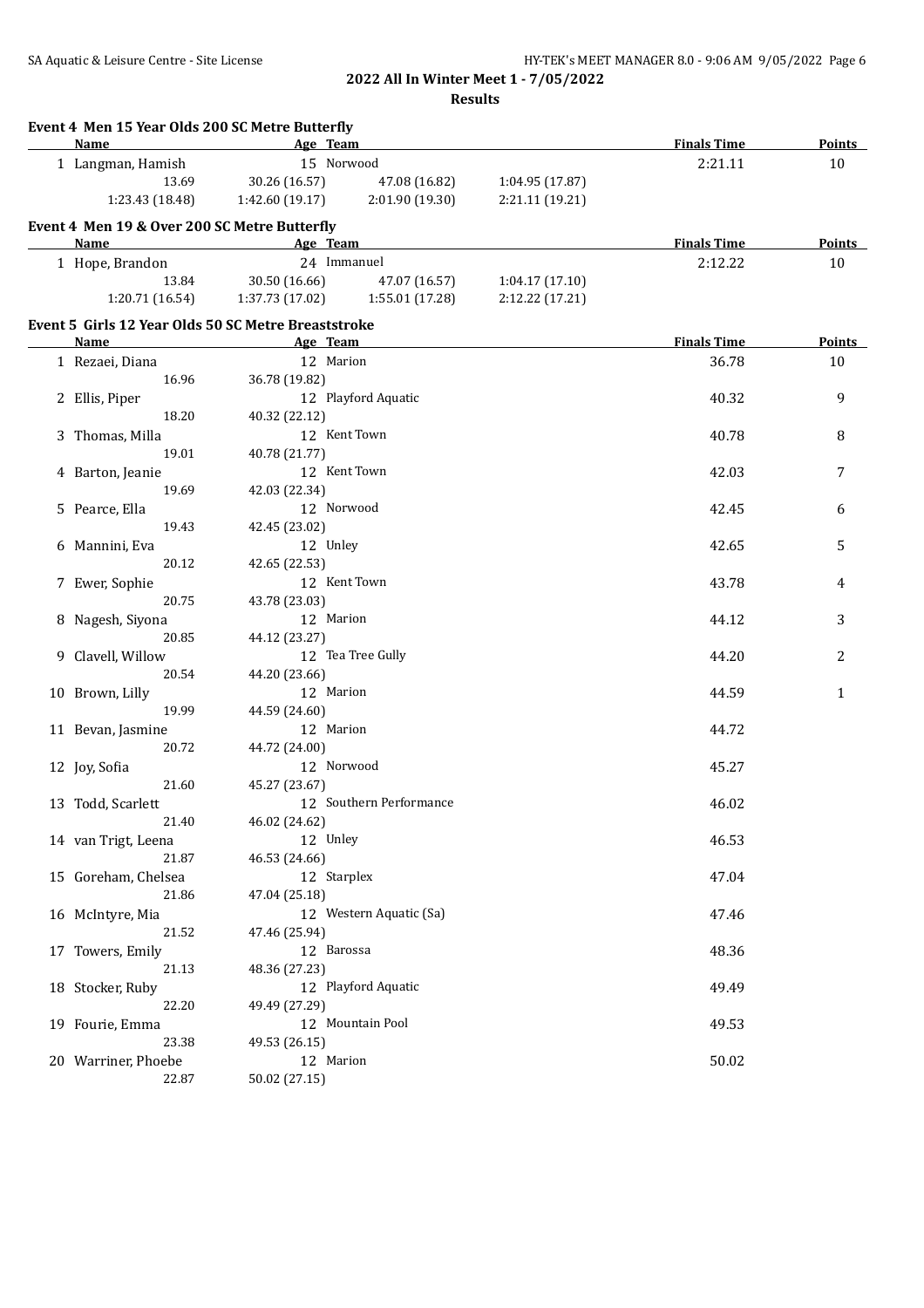**Results**

| (Event 5 Girls 12 Year Olds 50 SC Metre Breaststroke) |               |                         | <b>Finals Time</b> |               |
|-------------------------------------------------------|---------------|-------------------------|--------------------|---------------|
| Name                                                  |               | Age Team                |                    | Points        |
| 21 Armitage, Zara                                     |               | 12 Kent Town            | 50.06              |               |
| 23.30                                                 | 50.06 (26.76) |                         |                    |               |
| 22 Leaver, Georgiana                                  |               | 12 Marion               | 51.12              |               |
| 22.83                                                 | 51.12 (28.29) |                         |                    |               |
| --- Ryan, Isabelle                                    |               | 12 Norwood              | <b>NS</b>          |               |
| --- Roberts, Chelsy                                   |               | 12 Kent Town            | <b>NS</b>          |               |
| Event 5 Girls 13 Year Olds 50 SC Metre Breaststroke   |               |                         |                    |               |
| Name                                                  |               | Age Team                | <b>Finals Time</b> | <b>Points</b> |
| 1 Harris, Lauren                                      |               | 13 Payneham             | 36.38              | 10            |
| 16.55                                                 | 36.38 (19.83) |                         |                    |               |
| 2 Gaganis, Maria                                      |               | 13 Marion               | 38.60              | 9             |
| 18.00                                                 | 38.60 (20.60) |                         |                    |               |
| 3 Dowler, Isabella                                    |               | 13 Starplex             | 38.77              | 8             |
| 18.17                                                 | 38.77 (20.60) |                         |                    |               |
| 4 Hendry, Nicole                                      |               | 13 Marion               | 40.39              | 7             |
| 18.96                                                 | 40.39 (21.43) |                         |                    |               |
| 5 Jung, Hannah                                        |               | 13 Henley & Grange      | 40.83              | 6             |
| 18.78                                                 | 40.83 (22.05) |                         |                    |               |
| 6 Williams, Eve                                       |               | 13 Marion               | 41.19              | 5             |
| 18.76                                                 | 41.19 (22.43) |                         |                    |               |
| 7 Grant, Gemma                                        |               | 13 Playford Aquatic     | 41.34              | 4             |
| 19.26                                                 | 41.34 (22.08) |                         |                    |               |
| 8 Romanowski, Georgia                                 |               | 13 Southern Performance | 41.90              | 3             |
| 19.16                                                 | 41.90 (22.74) |                         |                    |               |
| 9 Andrew-Thring, Tayla                                |               | 13 Henley & Grange      | 42.24              | 2             |
| 19.36                                                 | 42.24 (22.88) |                         |                    |               |
| 10 Cox, Kenzie                                        |               | 13 Barossa              | 43.37              | 1             |
| 19.91                                                 | 43.37 (23.46) |                         |                    |               |
| 11 Franze, Rose                                       |               | 13 Henley & Grange      | 43.39              |               |
| 19.85                                                 | 43.39 (23.54) |                         |                    |               |
| 12 Robinson, Holly                                    |               | 13 Kent Town            | 43.91              |               |
| 19.58                                                 | 43.91 (24.33) |                         |                    |               |
| 13 Greatrex, Abby                                     |               | 13 Western Aquatic (Sa) | 44.10              |               |
| 20.43                                                 | 44.10 (23.67) |                         |                    |               |
| 14 Schubert, Emma                                     |               | 13 Barossa              | 45.91              |               |
| 21.43                                                 | 45.91 (24.48) |                         |                    |               |
| 15 Targett, Chiara                                    |               | 13 Kent Town            | 46.21              |               |
| 21.72                                                 | 46.21 (24.49) |                         |                    |               |
| 16 Fisher, Isabella                                   |               | 13 Marion               | 46.79              |               |
| 21.96                                                 | 46.79 (24.83) |                         |                    |               |
| 17 Hitchon, Caitlin                                   |               | 13 Mount Gambier        | 49.30              |               |
| 22.56                                                 | 49.30 (26.74) |                         |                    |               |
| 18 Brooksby, Nevae                                    |               | 13 Mount Gambier        | 49.93              |               |
| 23.32                                                 | 49.93 (26.61) |                         |                    |               |
| 19 Taylor-Ziersch, Bethany                            |               | 13 Marion               | 51.70              |               |
| 24.49                                                 | 51.70 (27.21) |                         |                    |               |
| 20 Powell, Tahlia                                     |               | 13 Marion               | 53.32              |               |
| 24.92                                                 | 53.32 (28.40) |                         |                    |               |
| --- McKenna, Zoe                                      |               | 13 Onkaparinga          | <b>NS</b>          |               |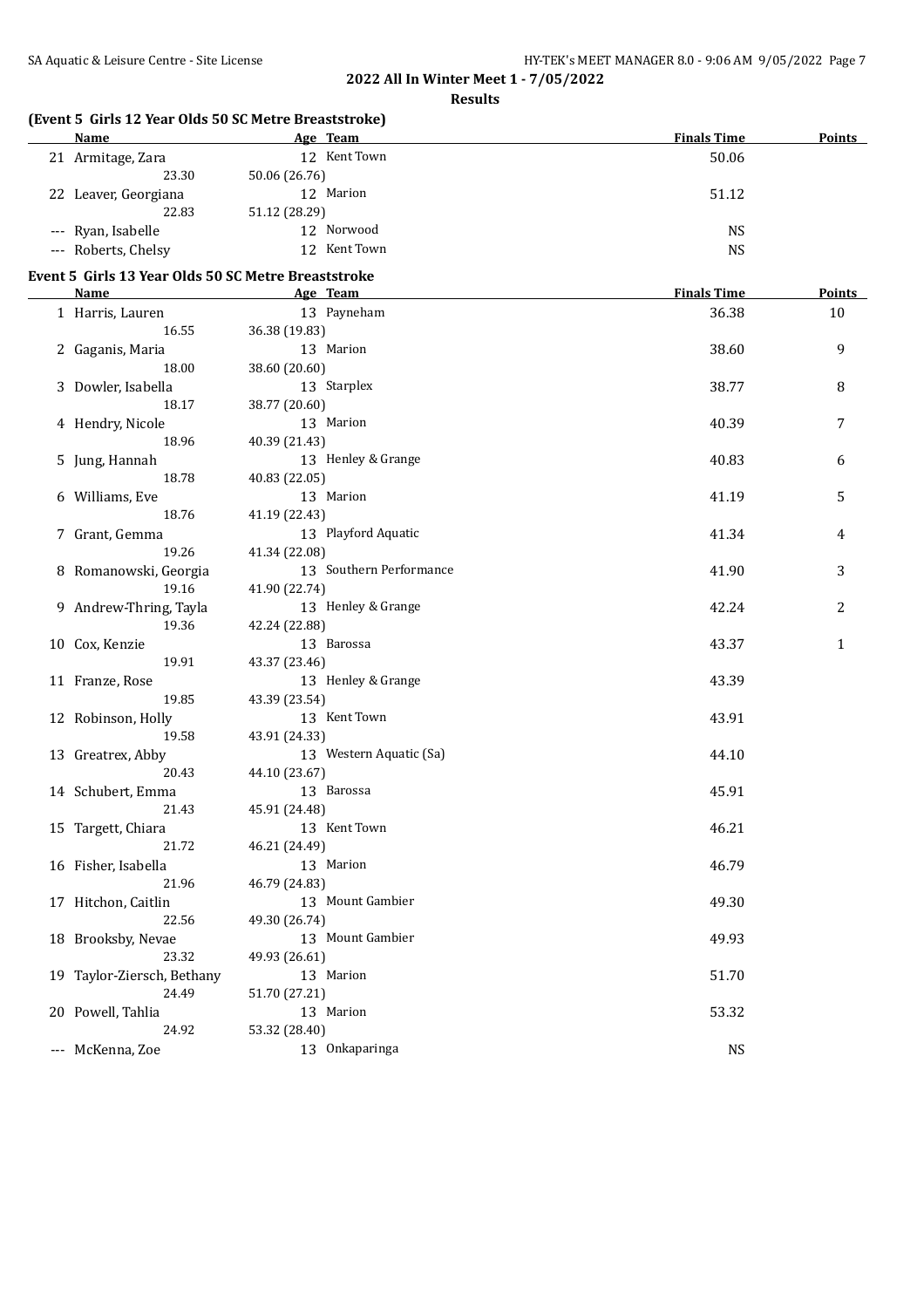**Results**

## **Event 5 Girls 14 Year Olds 50 SC Metre Breaststroke**

|          | Name                |               | Age Team           | <b>Finals Time</b> | <b>Points</b> |
|----------|---------------------|---------------|--------------------|--------------------|---------------|
|          | 1 Tran, Alyssa      |               | 14 Norwood         | 35.13              | 10            |
|          | 16.08               | 35.13 (19.05) |                    |                    |               |
|          | 2 Borgmeyer, Claire |               | 14 Immanuel        | 35.40              | 9             |
|          | 16.49               | 35.40 (18.91) |                    |                    |               |
|          | 3 Joy, Matilda      |               | 14 Norwood         | 40.34              | 8             |
|          | 18.91               | 40.34 (21.43) |                    |                    |               |
|          | 4 Chan, Hermione    |               | 14 Marion          | 41.32              | 7             |
|          | 18.87               | 41.32 (22.45) |                    |                    |               |
|          | 5 Coscarella, Kiara |               | 14 Marion          | 43.41              | 6             |
|          | 19.32               | 43.41 (24.09) |                    |                    |               |
|          | 6 Guth, Sophia      |               | 14 Kent Town       | 43.59              | 5             |
|          | 19.68               | 43.59 (23.91) |                    |                    |               |
|          | 7 McMahon, Rhiannon |               | 14 Henley & Grange | 45.39              | 4             |
|          | 20.61               | 45.39 (24.78) |                    |                    |               |
|          | 8 Kong, Wen Xiu     |               | 14 Kent Town       | 47.60              | 3             |
|          | 22.16               | 47.60 (25.44) |                    |                    |               |
| $\cdots$ | Tolladay, Emily     |               | 14 Kent Town       | <b>SCR</b>         |               |

## **Event 5 Women 15 Year Olds 50 SC Metre Breaststroke**

|                     | Name              | Age Team                   | <b>Finals Time</b> | <b>Points</b> |
|---------------------|-------------------|----------------------------|--------------------|---------------|
|                     | 1 Downie, Amelia  | Immanuel<br>15             | 34.74              | 10            |
|                     | 15.98             | 34.74 (18.76)              |                    |               |
|                     | 2 Natt, Katie     | 15 Marion                  | 34.83              | 9             |
|                     | 15.94             | 34.83 (18.89)              |                    |               |
|                     | 3 Reimann, Phoebe | 15 Starplex                | 35.29              | 8             |
|                     | 16.00             | 35.29 (19.29)              |                    |               |
|                     | 4 Blaskett, Ayla  | 15 Norwood                 | 41.70              | 7             |
|                     | 19.34             | 41.70 (22.36)              |                    |               |
|                     | 5 Fuhrmann, Ella  | Southern Performance<br>15 | 42.29              | 6             |
|                     | 19.82             | 42.29 (22.47)              |                    |               |
|                     | 6 Folley, Bronte  | 15 Murray Bridge           | 44.31              | 5             |
|                     | 20.22             | 44.31 (24.09)              |                    |               |
|                     | 7 Arnott, Ailsa   | 15 Marion                  | 48.79              | 4             |
|                     | 22.45             | 48.79 (26.34)              |                    |               |
| $\qquad \qquad - -$ | Heard, Ellen      | Kent Town<br>15            | <b>NS</b>          |               |

#### **Event 5 Women 16 Year Olds 50 SC Metre Breaststroke**

| Name                | Age Team                   | <b>Finals Time</b> | <b>Points</b> |
|---------------------|----------------------------|--------------------|---------------|
| 1 Gorman, Gabrielle | 16 Starplex                | 39.85              | 10            |
| 18.08               | 39.85 (21.77)              |                    |               |
| 2 Munro, Grace      | 16 Henley & Grange         | 42.06              |               |
| 19.27               | 42.06 (22.79)              |                    |               |
| 3 Brown, Chloe      | Southern Performance<br>16 | 45.97              | 8             |
| --- Hammond, Chloe  | Whyalla<br>16.             | NS                 |               |
|                     |                            |                    |               |

## **Event 5 Women 17-18 50 SC Metre Breaststroke**

| Name               | Age Team          | <b>Finals Time</b> | <b>Points</b> |
|--------------------|-------------------|--------------------|---------------|
| Lienert, Mackenzie | Starplex<br>17    | 38.26              | 10            |
| 17.09              | 38.26 (21.17)     |                    |               |
| 2 Brain, Sophia    | Silver City<br>17 | 40.96              | q             |
| 19.02              | 40.96 (21.94)     |                    |               |
| 3 Martin, Taliah   | Marion<br>17      | 43.55              | 8             |
| 20.01              | 43.55 (23.54)     |                    |               |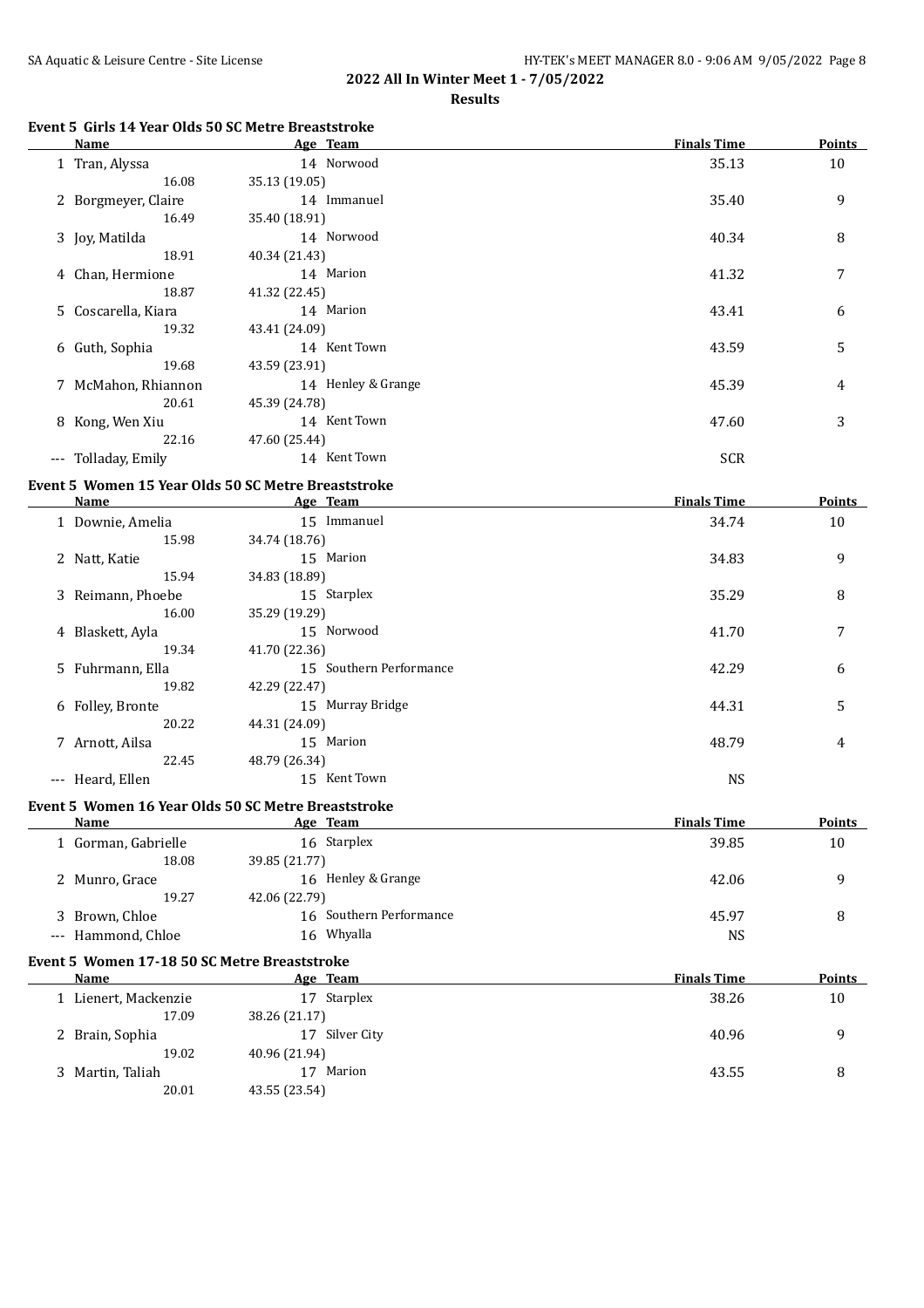## SA Aquatic & Leisure Centre - Site License **HY-TEK's MEET MANAGER 8.0 - 9:06 AM 9/05/2022** Page 9

| <b>Name</b>                 | Event 5 Women 19 & Over 50 SC Metre Breaststroke<br>Age Team | <b>Finals Time</b> | Points |
|-----------------------------|--------------------------------------------------------------|--------------------|--------|
| 1 Eckert, Emma-Rose         | 25 Western Aquatic (Sa)                                      | 35.28              | 10     |
| 16.09                       | 35.28 (19.19)                                                |                    |        |
| 2 Jackson, Connie           | 21 Starplex                                                  | 37.92              | 9      |
| 17.42                       | 37.92 (20.50)                                                |                    |        |
|                             | Event 6 Boys 12 Year Olds 50 SC Metre Breaststroke           |                    |        |
| Name                        | Age Team                                                     | <b>Finals Time</b> | Points |
| 1 Tucker, Jordan            | 12 Marion                                                    | 39.83              | 10     |
| 2 Norris, James             | 12 Kent Town                                                 | 40.00              | 9      |
| 18.69                       | 40.00 (21.31)                                                |                    |        |
| 3 Liu, Howard               | 12 Kent Town                                                 | 41.49              | 8      |
| 19.22                       | 41.49 (22.27)                                                |                    |        |
| 4 Cregan, Neil              | 12 Barossa                                                   | 42.37              | 7      |
| 19.18                       | 42.37 (23.19)                                                |                    |        |
| 5 Huang, Jimmy              | 12 Payneham                                                  | 44.43              | 6      |
| 20.40                       | 44.43 (24.03)                                                |                    |        |
| 6 Schubert, Will            | 12 Southern Performance                                      | 48.58              | 5      |
| 22.78                       | 48.58 (25.80)                                                |                    |        |
| 7 Frenzel, Evan             | 12 Barossa                                                   | 53.85              | 4      |
| 24.92                       | 53.85 (28.93)                                                |                    |        |
| 8 Swincer, Sam              | 12 Barossa                                                   | 55.37              | 3      |
| 25.68                       | 55.37 (29.69)                                                |                    |        |
| --- Bai, Evan               | 12 Marion                                                    | <b>NS</b>          |        |
| --- Mackley, Nicholas       | 12 Marion                                                    | <b>NS</b>          |        |
|                             |                                                              |                    |        |
|                             | Event 6 Boys 13 Year Olds 50 SC Metre Breaststroke           |                    |        |
| <b>Name</b>                 | Age Team                                                     | <b>Finals Time</b> | Points |
| 1 Tucker, Axel              | 13 Marion                                                    | 37.04              | 10     |
| 17.30                       | 37.04 (19.74)                                                |                    |        |
| 2 Dudley, Callum            | 13 Starplex                                                  | 38.23              | 9      |
| 17.30                       | 38.23 (20.93)                                                |                    |        |
| 3 Clinch, Marcus            | 13 Immanuel                                                  | 38.71              | 8      |
| 17.82                       | 38.71 (20.89)                                                |                    |        |
| 4 Abdelaziz, Malek          | 13 Marion                                                    | 40.50              | 7      |
| 19.27                       | 40.50 (21.23)                                                |                    |        |
| 5 Harbisher, Evan           | 13 Marion                                                    | 41.41              | 6      |
| 19.52                       | 41.41 (21.89)                                                |                    |        |
| 6 El-Youssef, Jamal         | 13 Tea Tree Gully                                            | 43.71              | 5      |
| 20.29                       | 43.71 (23.42)                                                |                    |        |
| 7 Blaauw-Robinson, Blainson | 13 Marion                                                    | 45.22              | 4      |
| 20.73                       | 45.22 (24.49)                                                |                    |        |
| 8 Marks, Harry              | 13 Norwood                                                   | 45.40              | 3      |
| 21.15                       | 45.40 (24.25)                                                |                    |        |
| 9 Walters, Cooper           | 13 Mount Gambier                                             | 46.50              | 2      |
| 21.00                       | 46.50 (25.50)                                                |                    |        |
| 10 Tippins, Fletcher        | 13 Marion                                                    | 48.25              | 1      |
| 22.59                       | 48.25 (25.66)                                                |                    |        |
|                             |                                                              |                    |        |
| 11 Fromentin, William       | 13 Mountain Pool                                             | 56.14              |        |
| 26.08                       | 56.14 (30.06)                                                |                    |        |
| --- Abbott, Riley           | 13 Kent Town                                                 | DQ                 |        |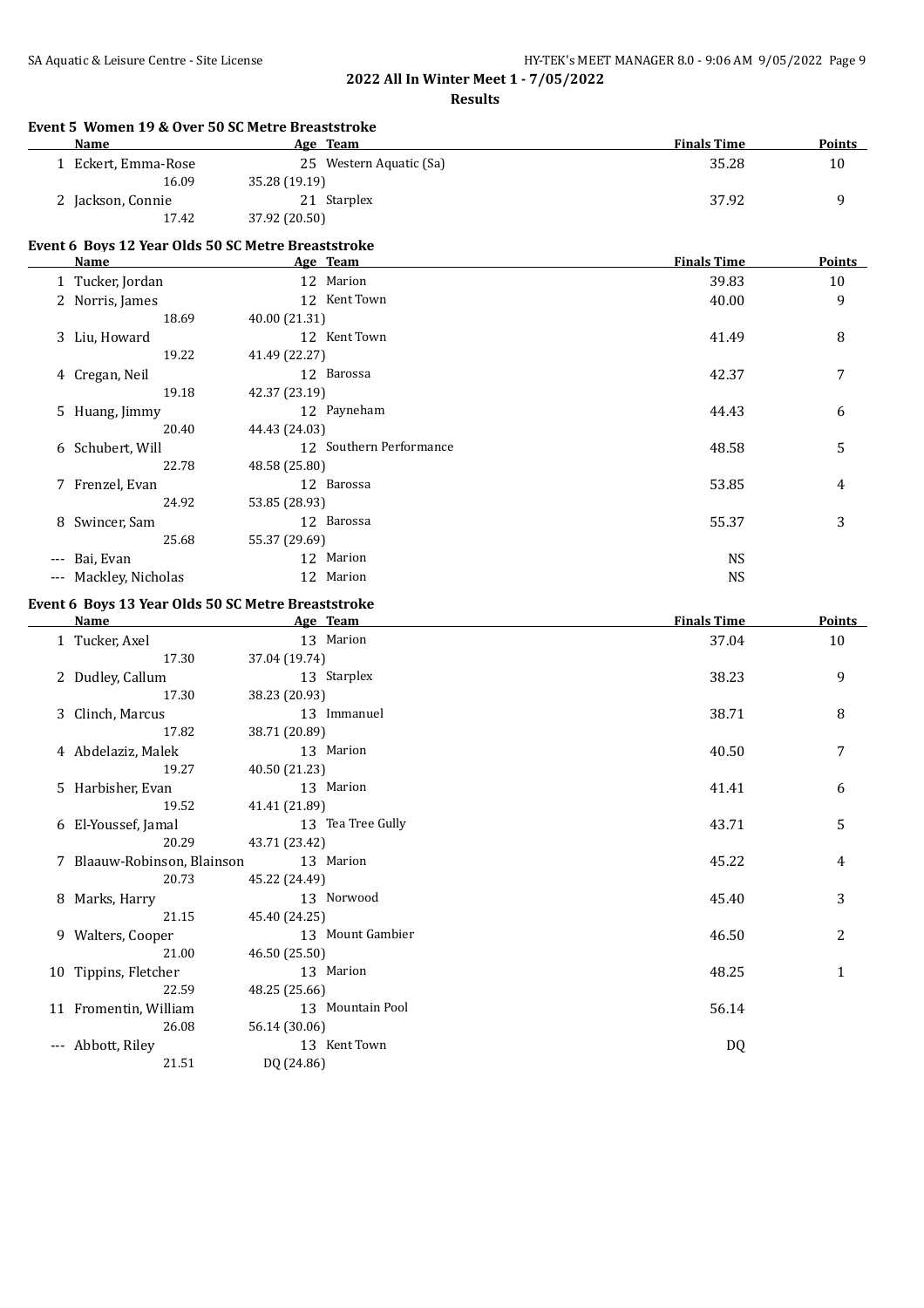### **Results**

## **Event 6 Boys 14 Year Olds 50 SC Metre Breaststroke**

|    | Name                 | Age Team            | <b>Finals Time</b> | <b>Points</b> |
|----|----------------------|---------------------|--------------------|---------------|
|    | 1 Kim, Boseok        | 14 Norwood          | 36.06              | 10            |
|    | 16.56                | 36.06 (19.50)       |                    |               |
|    | 2 Stratford, Vaughn  | 14 Mount Gambier    | 36.38              | 9             |
|    | 16.83                | 36.38 (19.55)       |                    |               |
|    | 3 Kouchinsky, Eugene | 14 Norwood          | 36.70              | 8             |
|    | 16.92                | 36.70 (19.78)       |                    |               |
|    | 4 Smith, Jarrad      | 14 Starplex         | 37.87              | 7             |
|    | 17.14                | 37.87 (20.73)       |                    |               |
|    | 5 Ryu, Clement       | 14 Norwood          | 37.93              | 6             |
|    | 17.49                | 37.93 (20.44)       |                    |               |
|    | 6 Owuor, Keita       | 14 Marion           | 39.68              | 5             |
|    | 18.27                | 39.68 (21.41)       |                    |               |
|    | 7 Irawan, Brandon    | 14 Starplex         | 40.16              | 4             |
|    | 18.86                | 40.16 (21.30)       |                    |               |
|    | 8 Dimitri, Luka      | 14 Kent Town        | 40.38              | 3             |
|    | 18.38                | 40.38 (22.00)       |                    |               |
| 9. | Gadlan, Reiner       | 14 Playford Aquatic | 40.76              | 2             |
|    | 18.45                | 40.76 (22.31)       |                    |               |
|    | 10 Joseph, Aditya    | 14 Norwood          | 42.01              | 1             |
|    | 19.53                | 42.01 (22.48)       |                    |               |

#### **Event 6 Men 15 Year Olds 50 SC Metre Breaststroke**

| Name              | Age Team           | <b>Finals Time</b> | <b>Points</b> |
|-------------------|--------------------|--------------------|---------------|
| 1 Cregan, Gabriel | 15 Barossa         | 34.18              | 10            |
| 15.71             | 34.18 (18.47)      |                    |               |
| 2 Pettrey, Liam   | 15 Starplex        | 34.86              | 9             |
| 16.07             | 34.86 (18.79)      |                    |               |
| 3 Lawson, Jack    | 15 Kent Town       | 34.99              | 8             |
| 16.02             | 34.99 (18.97)      |                    |               |
| 4 Evans, Owen     | 15 Henley & Grange | 35.94              | 7             |
| 16.35             | 35.94 (19.59)      |                    |               |
| 5 Nel, Zander     | 15 Immanuel        | 36.06              | 6             |
| 16.35             | 36.06 (19.71)      |                    |               |
| 6 Marks, George   | 15 Norwood         | 39.64              | 5             |
| 18.63             | 39.64 (21.01)      |                    |               |
| 7 Mazurek, Aaron  | 15 Marion          | 54.75              | 4             |
| 25.17             | 54.75 (29.58)      |                    |               |

#### **Event 6 Men 16 Year Olds 50 SC Metre Breaststroke**

| Name                                       | Age Team            | <b>Finals Time</b> | Points |
|--------------------------------------------|---------------------|--------------------|--------|
| 1 Chan, Aidan                              | 16 Henley & Grange  | 33.09              | 10     |
| 15.23                                      | 33.09 (17.86)       |                    |        |
| 2 Tolladay, Harry                          | 16 Kent Town        | 34.02              | 9      |
| 15.62                                      | 34.02 (18.40)       |                    |        |
| 3 Smith, Michael                           | 16 Playford Aquatic | 39.81              | 8      |
| 18.60                                      | 39.81 (21.21)       |                    |        |
| Event 6 Men 17-18 50 SC Metre Breaststroke |                     |                    |        |
| $-$                                        |                     | ----               | - - -  |

| Nam                               | Team<br>Age | --<br>---<br>Time<br>Finals | Points |
|-----------------------------------|-------------|-----------------------------|--------|
| ∩מאז∩<br>$\frac{1}{2}$<br>$- - -$ | Immanuel    | <b>NS</b>                   |        |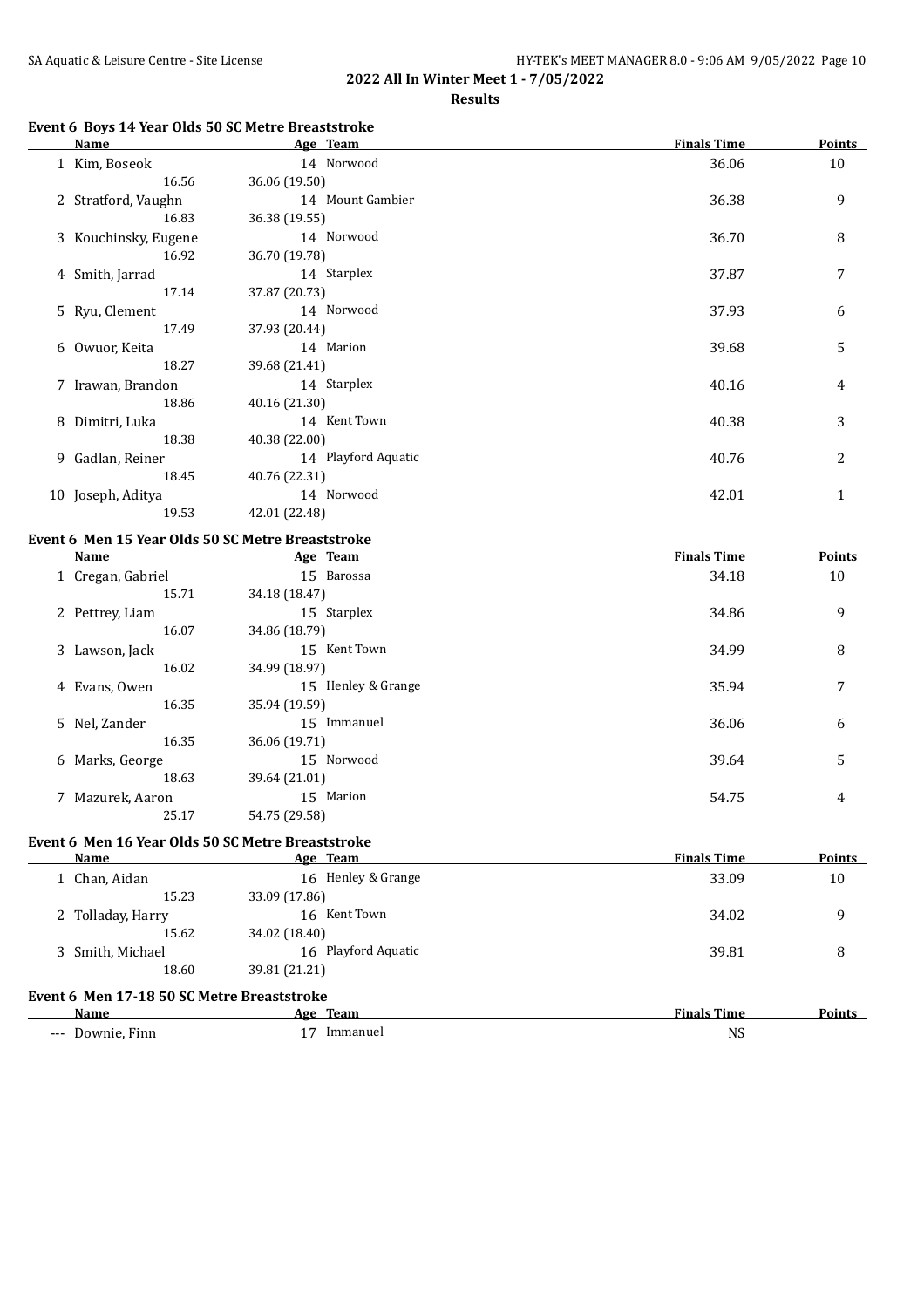**Results**

## **Event 6 Men 19 & Over 50 SC Metre Breaststroke**

| Name             | Age Team                   | <b>Finals Time</b> | <b>Points</b> |
|------------------|----------------------------|--------------------|---------------|
| 1 Palmer, Joshua | 30 Starplex                | 27.94              | 10            |
| 12.75            | 27.94 (15.19)              |                    |               |
| 2 Nicoll, Craig  | 31 Southern Performance    | 30.47              | 9             |
| 13.93            | 30.47 (16.54)              |                    |               |
| 3 Crook, Ethan   | Starplex<br>19             | 30.61              | 8             |
| 13.83            | 30.61 (16.78)              |                    |               |
| 4 Semmens, Jacob | Western Aquatic (Sa)<br>19 | 32.99              |               |
| 15.20            | 32.99 (17.79)              |                    |               |

#### **Event 7 Girls 12 Year Olds 400 SC Metre IM**

| Name |                    | Age Team        |                     |                 | <b>Finals Time</b> | <b>Points</b> |
|------|--------------------|-----------------|---------------------|-----------------|--------------------|---------------|
|      | 1 Sanchez, Madison | 12 Starplex     |                     |                 | 5:45.11            | 10            |
|      | 15.51              | 34.96 (19.45)   | 55.26 (20.30)       | 1:16.28(21.02)  |                    |               |
|      | 1:39.98 (23.70)    | 2:02.75(22.77)  | 2:25.18(22.43)      | 2:47.60 (22.42) |                    |               |
|      | 3:11.76(24.16)     | 3:36.90(25.14)  | 4:01.48 (24.58)     | 4:26.88(25.40)  |                    |               |
|      | 4:47.57 (20.69)    | 5:08.41 (20.84) | 5:27.77 (19.36)     | 5:45.11 (17.34) |                    |               |
|      | 2 Linke, Jasmine   |                 | 12 Kent Town        |                 | 5:46.02            | 9             |
|      | 16.02              | 35.13 (19.11)   | 56.09 (20.96)       | 1:17.55(21.46)  |                    |               |
|      | 1:40.92 (23.37)    | 2:02.94 (22.02) | 2:25.77 (22.83)     | 2:47.63 (21.86) |                    |               |
|      | 3:13.86 (26.23)    | 3:39.61(25.75)  | 4:06.02(26.41)      | 4:32.00 (25.98) |                    |               |
|      | 4:51.48 (19.48)    | 5:10.09(18.61)  | 5:28.61 (18.52)     | 5:46.02 (17.41) |                    |               |
|      | 3 Greenham, Violet |                 | 12 Playford Aquatic |                 | 6:08.41            | 8             |
|      | 17.49              | 38.68 (21.19)   | 1:01.26(22.58)      | 1:24.79 (23.53) |                    |               |
|      | 1:49.57 (24.78)    | 2:12.71(23.14)  | 2:36.23 (23.52)     | 2:59.58 (23.35) |                    |               |
|      | 3:26.16(26.58)     | 3:52.04(25.88)  | 4:19.13 (27.09)     | 4:45.67 (26.54) |                    |               |
|      | 5:07.84 (22.17)    | 5:28.21 (20.37) | 5:48.85 (20.64)     | 6:08.41(19.56)  |                    |               |
|      |                    |                 |                     |                 |                    |               |

### **Event 7 Girls 13 Year Olds 400 SC Metre IM**

| Name              | Age Team        |                         |                 | <b>Finals Time</b> | <b>Points</b> |
|-------------------|-----------------|-------------------------|-----------------|--------------------|---------------|
| 1 Green, Charlise | 13              | Immanuel                |                 | 5:32.68            | 10            |
| 15.47             | 34.17 (18.70)   | 54.04 (19.87)           | 1:15.05(21.01)  |                    |               |
| 1:37.16(22.11)    | 1:58.39(21.23)  | 2:18.83 (20.44)         | 2:39.36 (20.53) |                    |               |
| 3:03.89 (24.53)   | 3:28.62 (24.73) | 3:52.26 (23.64)         | 4:17.03 (24.77) |                    |               |
| 4:36.56 (19.53)   | 4:55.68 (19.12) | 5:14.55 (18.87)         | 5:32.68 (18.13) |                    |               |
| 2 Greatrex, Abby  |                 | 13 Western Aquatic (Sa) |                 | 6:02.22            | 9             |
| 16.53             | 36.55 (20.02)   | 57.62 (21.07)           | 1:20.25(22.63)  |                    |               |
| 1:45.12 (24.87)   | 2:09.20 (24.08) | 2:31.24 (22.04)         | 2:54.72 (23.48) |                    |               |
| 3:20.94 (26.22)   | 3:47.93 (26.99) | 4:14.46 (26.53)         | 4:41.71 (27.25) |                    |               |
| 5:02.88 (21.17)   | 5:23.28 (20.40) | 5:43.17 (19.89)         | 6:02.22(19.05)  |                    |               |
| 3 Jackson, Lainie |                 | 13 Onkaparinga          |                 | 6:33.43            | 8             |
| 18.34             | 39.40 (21.06)   | 1:02.48 (23.08)         | 1:28.01 (25.53) |                    |               |
| 1:54.51 (26.50)   | 2:19.70(25.19)  | 2:45.23 (25.53)         | 3:09.75 (24.52) |                    |               |
| 3:36.55 (26.80)   | 4:03.95(27.40)  | 4:32.80 (28.85)         | 5:02.07 (29.27) |                    |               |
| 5:26.78 (24.71)   | 5:50.44 (23.66) | 6:12.89(22.45)          | 6:33.43(20.54)  |                    |               |
| 4 Humphries, Evie |                 | 13 Onkaparinga          |                 | 6:43.05            |               |
| 17.76             | 39.28 (21.52)   | 1:03.31 (24.03)         | 1:28.11 (24.80) |                    |               |
| 1:55.82 (27.71)   | 2:21.45 (25.63) | 2:46.90 (25.45)         |                 |                    |               |
| 3:40.76()         | 4:08.51(27.75)  | 4:38.01 (29.50)         | 5:07.49 (29.48) |                    |               |
| 5:32.07 (24.58)   | 5:56.63 (24.56) | 6:21.02 (24.39)         | 6:43.05 (22.03) |                    |               |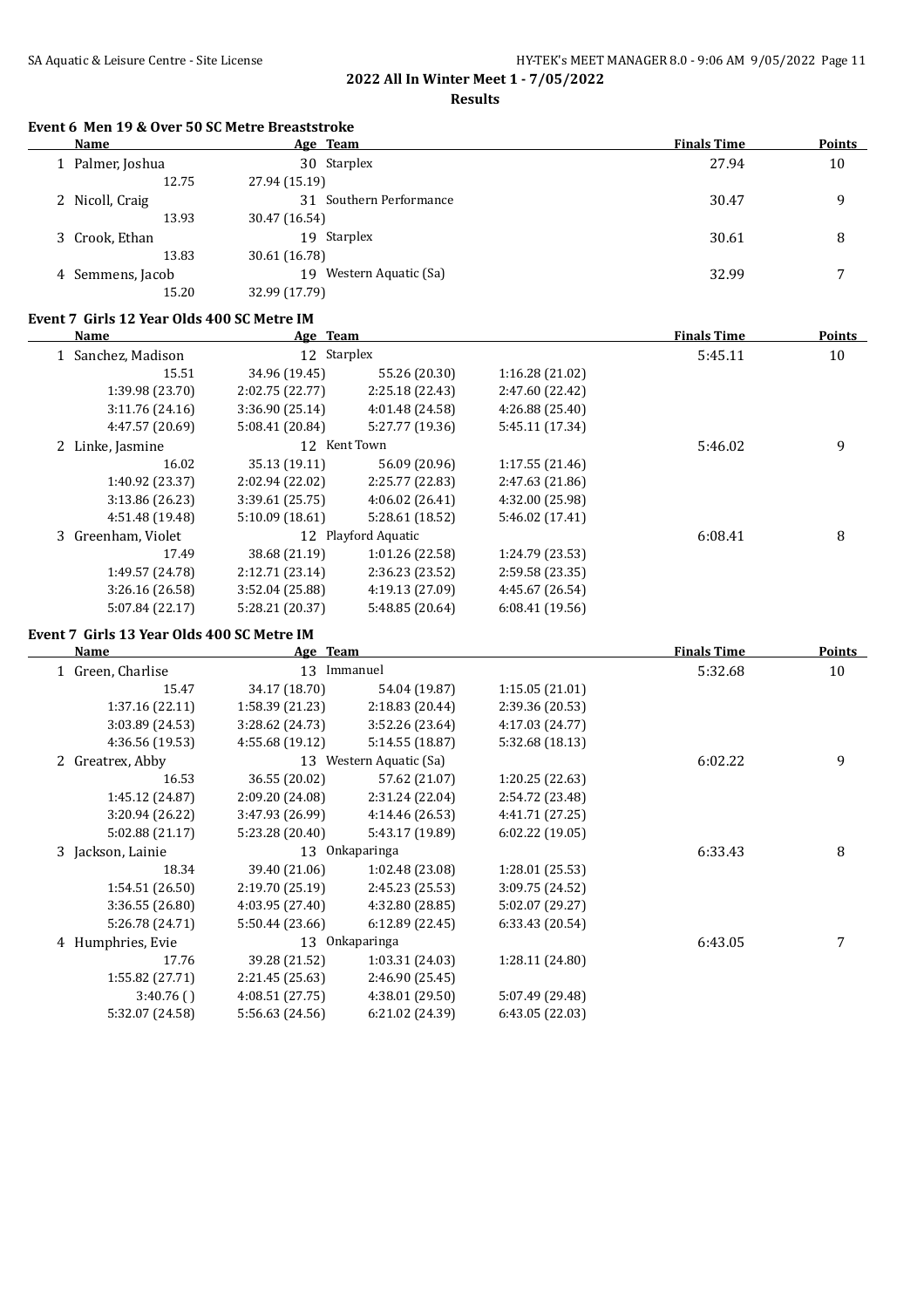## SA Aquatic & Leisure Centre - Site License HY-TEK's MEET MANAGER 8.0 - 9:06 AM 9/05/2022 Page 12 **2022 All In Winter Meet 1 - 7/05/2022**

**Results**

## **Event 7 Girls 14 Year Olds 400 SC Metre IM**

| Name                                      | Age Team        |                    |                 | <b>Finals Time</b> | <b>Points</b> |
|-------------------------------------------|-----------------|--------------------|-----------------|--------------------|---------------|
| 1 Everitt, Emma                           | 14 Norwood      |                    |                 | 5:21.43            | 10            |
| 15.34                                     | 33.69 (18.35)   | 52.72 (19.03)      | 1:12.29 (19.57) |                    |               |
| 1:33.50 (21.21)                           | 1:54.19 (20.69) | 2:14.69 (20.50)    | 2:34.69 (20.00) |                    |               |
| 2:57.50 (22.81)                           | 3:21.60 (24.10) | 3:44.96 (23.36)    | 4:08.98 (24.02) |                    |               |
| 4:28.38 (19.40)                           | 4:46.68 (18.30) | 5:04.59 (17.91)    | 5:21.43 (16.84) |                    |               |
| 2 McMahon, Delilah                        |                 | 14 Henley & Grange |                 | 5:52.44            | 9             |
| 16.38                                     | 36.32 (19.94)   | 57.88 (21.56)      | 1:21.60 (23.72) |                    |               |
| 1:45.28 (23.68)                           | 2:08.94 (23.66) | 2:32.32 (23.38)    | 2:55.54 (23.22) |                    |               |
| 3:18.72 (23.18)                           | 3:42.56 (23.84) | 4:06.63 (24.07)    | 4:31.54 (24.91) |                    |               |
| 4:52.30 (20.76)                           | 5:12.81 (20.51) | 5:32.90 (20.09)    | 5:52.44 (19.54) |                    |               |
| Event 8 Boys 12 Year Olds 400 SC Metre IM |                 |                    |                 |                    |               |
| Name                                      | Age Team        |                    |                 | <b>Finals Time</b> | <b>Points</b> |
| --- Ni, Adison                            | 12 Marion       |                    |                 | DQ                 |               |
| 16.72                                     | 37.05 (20.33)   | 59.41 (22.36)      | 1:22.87 (23.46) |                    |               |
| 1:45.29 (22.42)                           | 2:06.42 (21.13) | 2:28.24 (21.82)    | 2:50.69 (22.45) |                    |               |
| 3:13.94(23.25)                            | 3:37.25 (23.31) | 4:01.55 (24.30)    | 4:25.82 (24.27) |                    |               |
| 4:45.52 (19.70)                           | 5:04.28 (18.76) | 5:22.62 (18.34)    | DQ (17.71)      |                    |               |
| --- Mosley, Leif                          | 12 Marion       |                    |                 | $_{\rm NS}$        |               |
| Event 8 Boys 13 Year Olds 400 SC Metre IM |                 |                    |                 |                    |               |
| <b>Name</b>                               | Age Team        |                    |                 | <b>Finals Time</b> | <b>Points</b> |
| 1 Dossetter-Smith, Mason                  | 13 Marion       |                    |                 | 5:35.90            | 10            |
| 15.51                                     | 36.46 (20.95)   | 58.59 (22.13)      | 1:22.99 (24.40) |                    |               |
| 1:43.85 (20.86)                           | 2:05.05 (21.20) | 2:26.47 (21.42)    | 2:47.39 (20.92) |                    |               |
| 3:09.30 (21.91)                           | 3:33.33 (24.03) | 3:56.51 (23.18)    | 4:20.36 (23.85) |                    |               |
| 4:40.66 (20.30)                           | 5:00.55 (19.89) | 5:18.55 (18.00)    | 5:35.90 (17.35) |                    |               |
| Event 8 Boys 14 Year Olds 400 SC Metre IM |                 |                    |                 |                    |               |
| <b>Name</b>                               | Age Team        |                    |                 | <b>Finals Time</b> | <b>Points</b> |
| 1 Webb, Jarrod                            | 14 Payneham     |                    |                 | 5:02.92            | 10            |
| 14.66                                     | 32.70 (18.04)   | 51.41 (18.71)      | 1:11.49 (20.08) |                    |               |
| 1:30.45 (18.96)                           | 1:48.66 (18.21) | 2:07.29 (18.63)    | 2:25.45 (18.16) |                    |               |
| 2:48.38 (22.93)                           | 3:10.67 (22.29) | 3:34.19 (23.52)    | 3:57.57 (23.38) |                    |               |
| 4:14.67 (17.10)                           | 4:31.21 (16.54) | 4:47.95 (16.74)    | 5:02.92 (14.97) |                    |               |
| 2 Martin, Elijah                          |                 | 14 Henley & Grange |                 | 5:08.30            | 9             |
| 14.58                                     | 32.31 (17.73)   | 50.36 (18.05)      | 1:09.76 (19.40) |                    |               |
| 1:29.61 (19.85)                           | 1:48.37 (18.76) | 2:06.98 (18.61)    | 2:26.71 (19.73) |                    |               |
| 2:48.44 (21.73)                           | 3:11.79 (23.35) | 3:34.68 (22.89)    | 3:58.49 (23.81) |                    |               |
| 4:16.89 (18.40)                           | 4:34.22 (17.33) | 4:51.71 (17.49)    | 5:08.30 (16.59) |                    |               |
| Event 8 Men 15 Year Olds 400 SC Metre IM  |                 |                    |                 |                    |               |
| <b>Name</b>                               | Age Team        |                    |                 | <b>Finals Time</b> | <b>Points</b> |
| 1 Braunack, Tom                           | 15 Norwood      |                    |                 | 5:05.95            | 10            |
| 14.45                                     | 32.07 (17.62)   | 51.28 (19.21)      | 1:11.11 (19.83) |                    |               |
| 1:32.18 (21.07)                           | 1:51.89 (19.71) | 2:11.07 (19.18)    | 2:30.41 (19.34) |                    |               |

2:52.26 (21.85) 3:14.69 (22.43) 3:36.92 (22.23) 3:58.84 (21.92) 4:16.49 (17.65) 4:33.01 (16.52) 4:50.34 (17.33) 5:05.95 (15.61)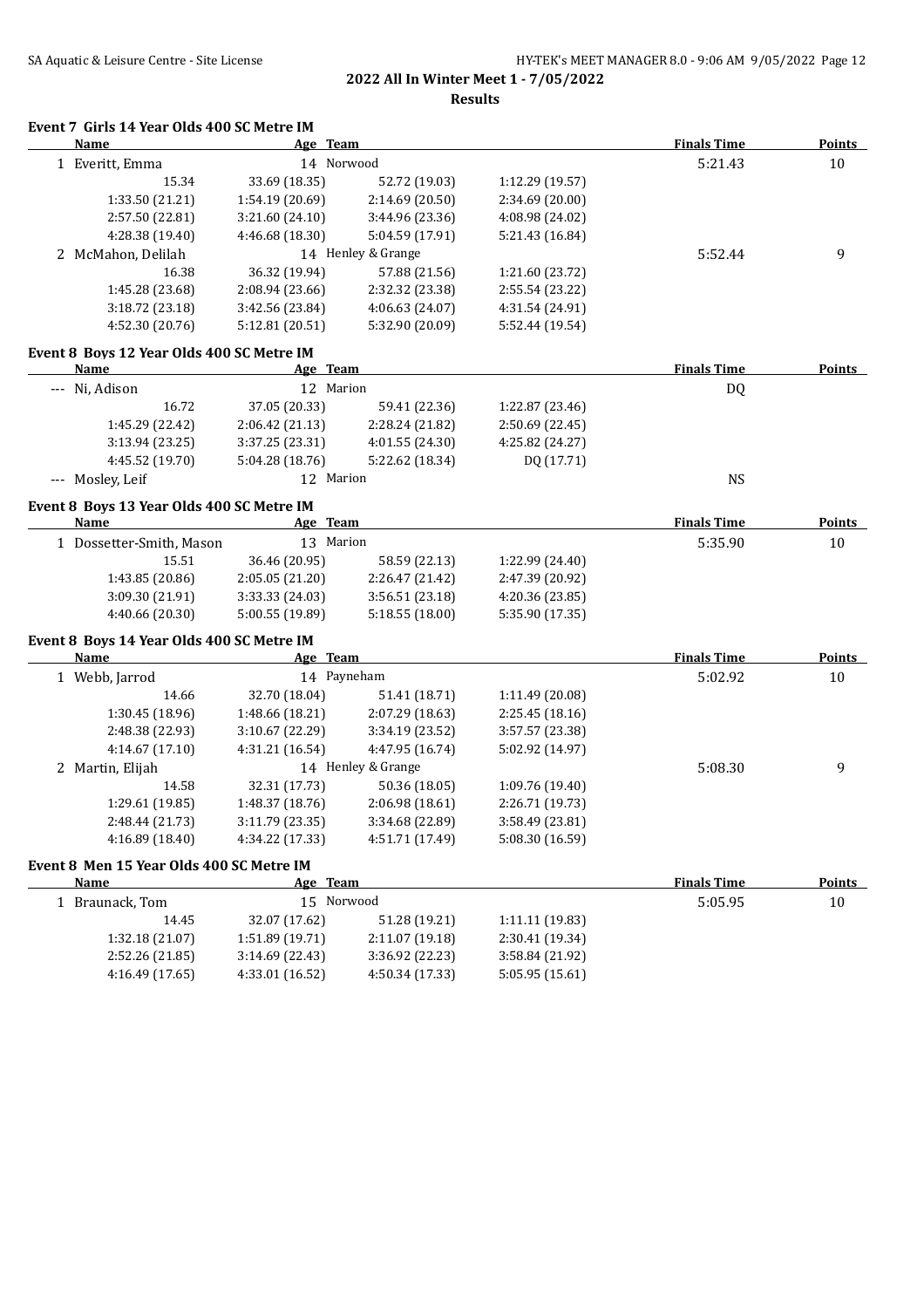#### **Event 8 Men 16 Year Olds 400 SC Metre IM**

| <b>Name</b>                                      | Age Team        |                         |                 | <b>Finals Time</b> | Points |
|--------------------------------------------------|-----------------|-------------------------|-----------------|--------------------|--------|
| 1 Feder, Dylan                                   |                 | 16 Southern Performance |                 | 5:05.05            | 10     |
| 13.93                                            | 30.81 (16.88)   | 48.24 (17.43)           | 1:06.46 (18.22) |                    |        |
| 1:26.63(20.17)                                   | 1:46.07 (19.44) | 2:05.78 (19.71)         | 2:25.50 (19.72) |                    |        |
| 2:48.22 (22.72)                                  | 3:10.80(22.58)  | 3:33.67 (22.87)         | 3:56.17 (22.50) |                    |        |
| 4:13.76 (17.59)                                  | 4:30.95 (17.19) | 4:48.47 (17.52)         | 5:05.05 (16.58) |                    |        |
| Event 9 Girls 12 Year Olds 50 SC Metre Freestyle |                 |                         |                 |                    |        |
| <b>Name</b>                                      | Age Team        |                         |                 | <b>Finals Time</b> | Points |
| 1 Linke, Jasmine                                 | 12 Kent Town    |                         |                 | 29.66              | 10     |
| 14.42                                            | 29.66 (15.24)   |                         |                 |                    |        |
| 2 Rezaei, Diana                                  | 12 Marion       |                         |                 | 29.71              | 9      |
| 14.54                                            | 29.71 (15.17)   |                         |                 |                    |        |
| 3 Ellis, Piper                                   |                 | 12 Playford Aquatic     |                 | 29.95              | 8      |
| 14.62                                            | 29.95 (15.33)   |                         |                 |                    |        |
| 4 Thomas, Milla                                  | 12 Kent Town    |                         |                 | 30.02              | 7      |
| 14.35                                            | 30.02 (15.67)   |                         |                 |                    |        |
| 5 Crean, Allegra                                 | 12 Marion       |                         |                 | 30.26              | 6      |
| 14.56                                            | 30.26 (15.70)   |                         |                 |                    |        |
| 6 Amai, Layla                                    |                 | 12 Southern Performance |                 | 31.38              | 5      |
| 15.41                                            | 31.38 (15.97)   |                         |                 |                    |        |
| 7 Bevan, Jasmine                                 | 12 Marion       |                         |                 | 32.34              | 4      |
| 16.04                                            | 32.34 (16.30)   |                         |                 |                    |        |
|                                                  |                 | 12 Henley & Grange      |                 |                    |        |
| 8 McMahon, Lavender                              |                 |                         |                 | 32.36              | 3      |
| 15.85                                            | 32.36 (16.51)   |                         |                 |                    |        |
| 9 Cox, Emmy                                      | 12 Barossa      |                         |                 | 32.41              | 2      |
| 15.92                                            | 32.41 (16.49)   |                         |                 |                    |        |
| 10 Mannini, Eva                                  | 12 Unley        |                         |                 | 32.48              | 1      |
| 16.28                                            | 32.48 (16.20)   |                         |                 |                    |        |
| 11 Dening, Lucy                                  |                 | 12 Mount Gambier        |                 | 32.75              |        |
| 15.92                                            | 32.75 (16.83)   |                         |                 |                    |        |
| 12 Ewer, Sophie                                  | 12 Kent Town    |                         |                 | 32.95              |        |
| 15.93                                            | 32.95 (17.02)   |                         |                 |                    |        |
| 13 Williams, Amelia                              | 12 Norwood      |                         |                 | 33.28              |        |
| 16.70                                            | 33.28 (16.58)   |                         |                 |                    |        |
| 14 Schalk, Tahlia                                | 12 Kent Town    |                         |                 | 33.31              |        |
| 16.54                                            | 33.31 (16.77)   |                         |                 |                    |        |
| 15 Roberts, Chelsy                               | 12 Kent Town    |                         |                 | 34.08              |        |
| 16.65                                            | 34.08 (17.43)   |                         |                 |                    |        |
| 16 Foster, Alyshia                               |                 | 12 Southern Performance |                 | 34.44              |        |
| 16.57                                            | 34.44 (17.87)   |                         |                 |                    |        |
| 17 Pearce, Ella                                  | 12 Norwood      |                         |                 | 34.45              |        |
| 16.41                                            | 34.45 (18.04)   |                         |                 |                    |        |
| 18 Brown, Lilly                                  | 12 Marion       |                         |                 | 34.48              |        |
| 16.14                                            | 34.48 (18.34)   |                         |                 |                    |        |
| 19 Clavell, Willow                               |                 | 12 Tea Tree Gully       |                 | 34.50              |        |
| 16.50                                            | 34.50 (18.00)   |                         |                 |                    |        |
| 20 Goreham, Chelsea                              | 12 Starplex     |                         |                 | 34.83              |        |
| 16.97                                            | 34.83 (17.86)   |                         |                 |                    |        |
| 21 Davy, Ella                                    |                 | 12 Murray Bridge        |                 | 35.19              |        |
| 22 Gillen, Rose                                  | 12 Marion       |                         |                 | 35.24              |        |
| 17.48                                            | 35.24 (17.76)   |                         |                 |                    |        |
| 23 Stocker, Ruby                                 |                 | 12 Playford Aquatic     |                 | 35.28              |        |
| 17.11                                            | 35.28 (18.17)   |                         |                 |                    |        |
|                                                  |                 |                         |                 |                    |        |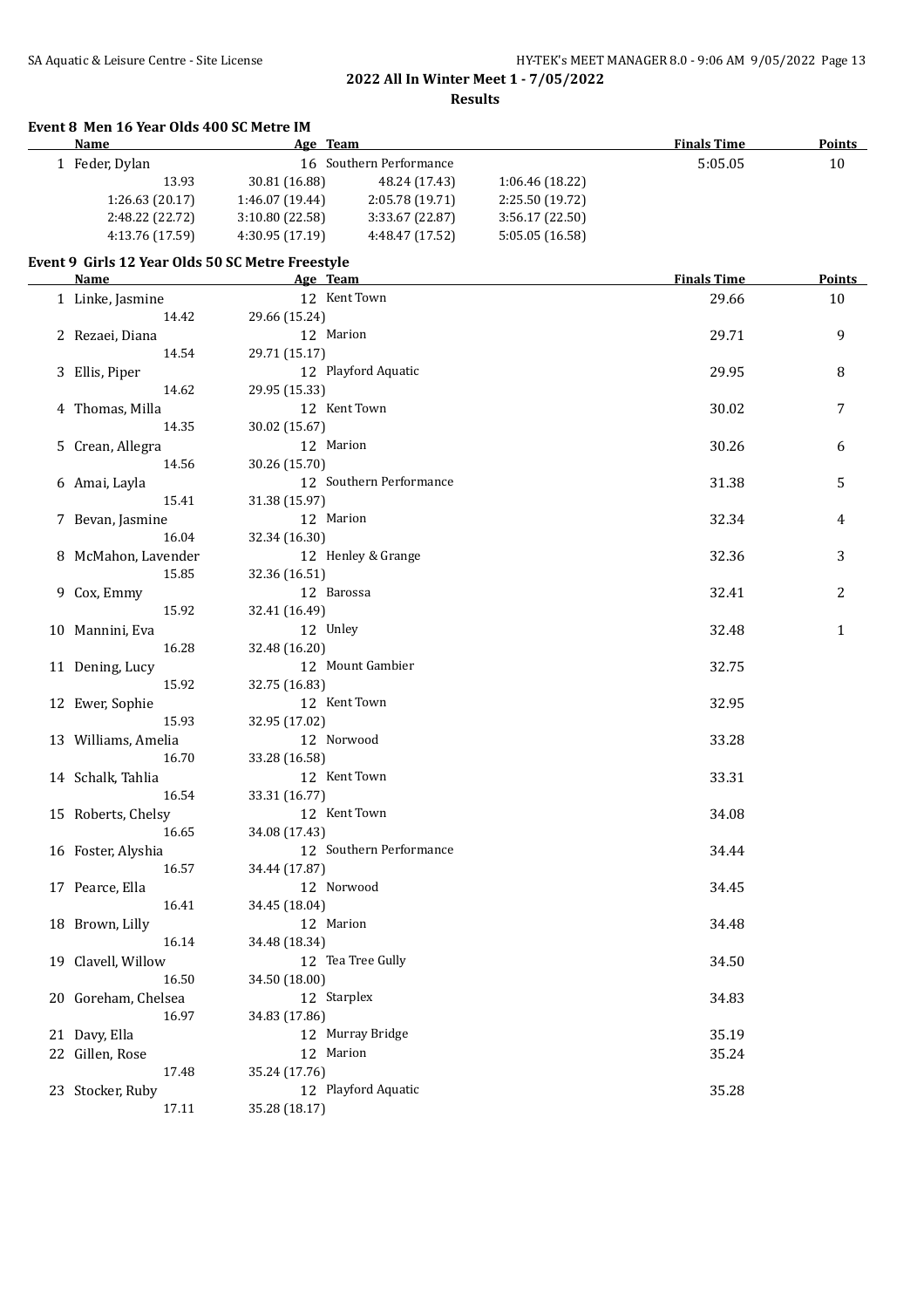#### **Results**

## **(Event 9 Girls 12 Year Olds 50 SC Metre Freestyle)**

| Name                 | Age Team                | <b>Finals Time</b> | <b>Points</b> |
|----------------------|-------------------------|--------------------|---------------|
| 24 Armitage, Zara    | 12 Kent Town            | 35.35              |               |
| 16.85                | 35.35 (18.50)           |                    |               |
| 25 Joy, Sofia        | 12 Norwood              | 35.60              |               |
| 17.34                | 35.60 (18.26)           |                    |               |
| 26 Warriner, Phoebe  | 12 Marion               | 35.79              |               |
| 17.02                | 35.79 (18.77)           |                    |               |
| 27 Towers, Emily     | 12 Barossa              | 35.80              |               |
| 16.87                | 35.80 (18.93)           |                    |               |
| 28 Nagesh, Siyona    | 12 Marion               | 35.92              |               |
| 17.34                | 35.92 (18.58)           |                    |               |
| 29 Fourie, Emma      | 12 Mountain Pool        | 36.18              |               |
| 17.65                | 36.18 (18.53)           |                    |               |
| 30 Todd, Scarlett    | 12 Southern Performance | 36.81              |               |
| 17.42                | 36.81 (19.39)           |                    |               |
| 31 Leaver, Georgiana | 12 Marion               | 36.92              |               |
| 17.79                | 36.92 (19.13)           |                    |               |
| 32 van Trigt, Leena  | 12 Unley                | 36.95              |               |
| 18.34                | 36.95 (18.61)           |                    |               |
| 33 Verri, Mackenzie  | 12 Unley                | 37.56              |               |
| 18.35                | 37.56 (19.21)           |                    |               |
| 34 McIntyre, Mia     | 12 Western Aquatic (Sa) | 40.76              |               |
| --- Ryan, Isabelle   | 12 Norwood              | <b>NS</b>          |               |

## **Event 9 Girls 13 Year Olds 50 SC Metre Freestyle**

| Name                  | Age Team                | <b>Finals Time</b> | <b>Points</b> |
|-----------------------|-------------------------|--------------------|---------------|
| 1 Carrocci, Clara     | 13 Norwood              | 28.30              | 10            |
| 14.00                 | 28.30 (14.30)           |                    |               |
| 2 Kishinets, Isabella | 13 Immanuel             | 29.32              | 9             |
| 14.34                 | 29.32 (14.98)           |                    |               |
| 3 Green, Charlise     | 13 Immanuel             | 30.03              | 8             |
| 14.64                 | 30.03 (15.39)           |                    |               |
| 4 Hendry, Nicole      | 13 Marion               | 30.20              | 7             |
| 14.87                 | 30.20 (15.33)           |                    |               |
| 5 Gaganis, Maria      | 13 Marion               | 30.26              | 6             |
| 14.84                 | 30.26 (15.42)           |                    |               |
| 6 Harris, Lauren      | 13 Payneham             | 30.67              | 5             |
| 15.02                 | 30.67 (15.65)           |                    |               |
| 7 Connelly, Hannah    | 13 Tea Tree Gully       | 30.87              | 4             |
| 15.14                 | 30.87 (15.73)           |                    |               |
| 8 Greatrex, Abby      | 13 Western Aquatic (Sa) | 30.99              | 3             |
| 15.30                 | 30.99 (15.69)           |                    |               |
| 9 Jung, Hannah        | 13 Henley & Grange      | 31.14              | 2             |
| 15.12                 | 31.14 (16.02)           |                    |               |
| *10 Dowler, Isabella  | 13 Starplex             | 31.16              | .50           |
| 15.26                 | 31.16 (15.90)           |                    |               |
| *10 Hebart, Lily      | 13 Payneham             | 31.16              | .50           |
| 15.51                 | 31.16 (15.65)           |                    |               |
| 12 Norman, Grace      | 13 Unley                | 31.22              |               |
| 15.14                 | 31.22 (16.08)           |                    |               |
| 13 Fanning, Holly     | 13 Marion               | 31.39              |               |
| 15.22                 | 31.39 (16.17)           |                    |               |
| 14 Cox, Claire        | 13 Marion               | 31.44              |               |
| 15.14                 | 31.44 (16.30)           |                    |               |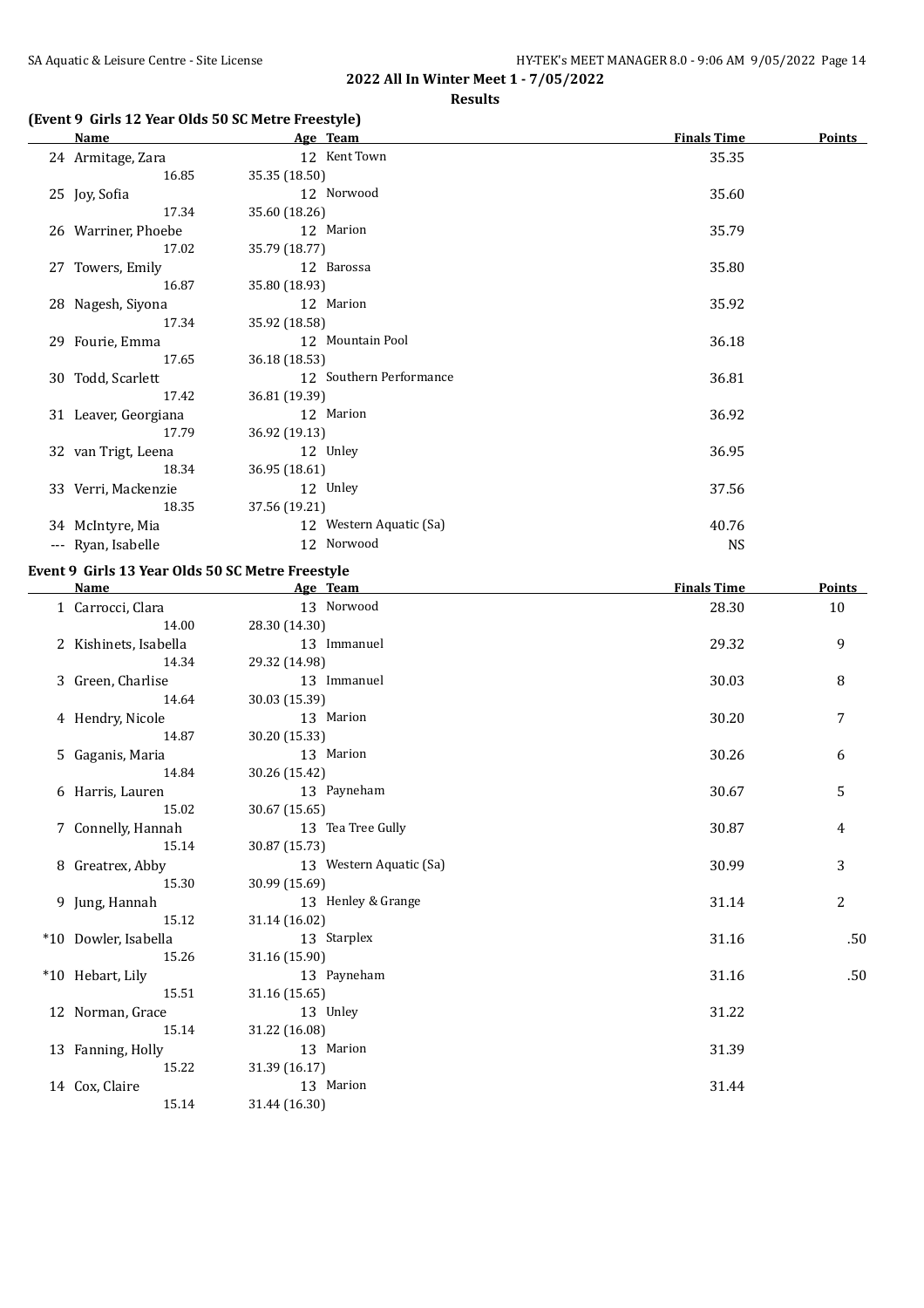#### **Results**

## **(Event 9 Girls 13 Year Olds 50 SC Metre Freestyle)**

| Name                       | Age Team                | <b>Finals Time</b> | Points |
|----------------------------|-------------------------|--------------------|--------|
| 15 Grant, Gemma            | 13 Playford Aquatic     | 31.88              |        |
| 15.33                      | 31.88 (16.55)           |                    |        |
| 16 Langmead, India         | 13 Henley & Grange      | 32.26              |        |
| 15.41                      | 32.26 (16.85)           |                    |        |
| 17 Franze, Rose            | 13 Henley & Grange      | 32.42              |        |
| 15.93                      | 32.42 (16.49)           |                    |        |
| 18 Andrew-Thring, Tayla    | 13 Henley & Grange      | 33.01              |        |
| 15.79                      | 33.01 (17.22)           |                    |        |
| 19 Williams, Eve           | 13 Marion               | 33.23              |        |
| 16.12                      | 33.23 (17.11)           |                    |        |
| 20 Romanowski, Georgia     | 13 Southern Performance | 33.36              |        |
| 16.01                      | 33.36 (17.35)           |                    |        |
| 21 Humphries, Evie         | 13 Onkaparinga          | 33.40              |        |
| 15.86                      | 33.40 (17.54)           |                    |        |
| 22 Schubert, Emma          | 13 Barossa              | 33.84              |        |
| 16.54                      | 33.84 (17.30)           |                    |        |
| 23 Cox, Kenzie             | 13 Barossa              | 34.02              |        |
| 16.28                      | 34.02 (17.74)           |                    |        |
| 24 Fuhrmann, Janna         | 13 Southern Performance | 34.29              |        |
| 16.77                      | 34.29 (17.52)           |                    |        |
| 25 Targett, Chiara         | 13 Kent Town            | 34.73              |        |
| 16.67                      | 34.73 (18.06)           |                    |        |
| 26 Brooksby, Nevae         | 13 Mount Gambier        | 35.33              |        |
| 16.67                      | 35.33 (18.66)           |                    |        |
| 27 Fisher, Isabella        | 13 Marion               | 35.69              |        |
| 17.17                      | 35.69 (18.52)           |                    |        |
| 28 Hitchon, Caitlin        | 13 Mount Gambier        | 35.80              |        |
| 17.55                      | 35.80 (18.25)           |                    |        |
| 29 Powell, Tahlia          | 13 Marion               | 37.94              |        |
| 18.12                      | 37.94 (19.82)           |                    |        |
| 30 Taylor-Ziersch, Bethany | 13 Marion               | 39.61              |        |
| 19.24                      | 39.61 (20.37)           |                    |        |
| --- McKenna, Zoe           | 13 Onkaparinga          | <b>NS</b>          |        |

## **Event 9 Girls 14 Year Olds 50 SC Metre Freestyle**

|   | Name                   | Age Team                | <b>Finals Time</b> | Points |
|---|------------------------|-------------------------|--------------------|--------|
|   | 1 Noriega, Emilia      | 14 Immanuel             | 28.25              | 10     |
|   | 13.69                  | 28.25 (14.56)           |                    |        |
|   | 2 Carr, Lucinda        | 14 Marion               | 28.79              | 9      |
|   | 14.13                  | 28.79 (14.66)           |                    |        |
|   | 3 Borgmeyer, Claire    | 14 Immanuel             | 29.23              | 8      |
|   | 14.27                  | 29.23 (14.96)           |                    |        |
|   | 4 Czechowicz, Katarina | 14 Kent Town            | 30.09              | 7      |
|   | 14.68                  | 30.09 (15.41)           |                    |        |
|   | 5 Scarr, Elysia        | 14 Kent Town            | 30.11              | 6      |
|   | 14.49                  | 30.11 (15.62)           |                    |        |
| 6 | Tsiros, Jasmine        | 14 Norwood              | 30.13              | 5      |
|   | 14.92                  | 30.13 (15.21)           |                    |        |
| 7 | Morton, Grace          | 14 Norwood              | 30.28              | 4      |
|   | 14.89                  | 30.28 (15.39)           |                    |        |
|   | 8 Starr, Annabelle     | 14 Mountain Pool        | 31.21              | 3      |
|   | 14.71                  | 31.21 (16.50)           |                    |        |
| 9 | Nenasheff, Tash        | 14 Southern Performance | 32.62              | 2      |
|   | 15.94                  | 32.62 (16.68)           |                    |        |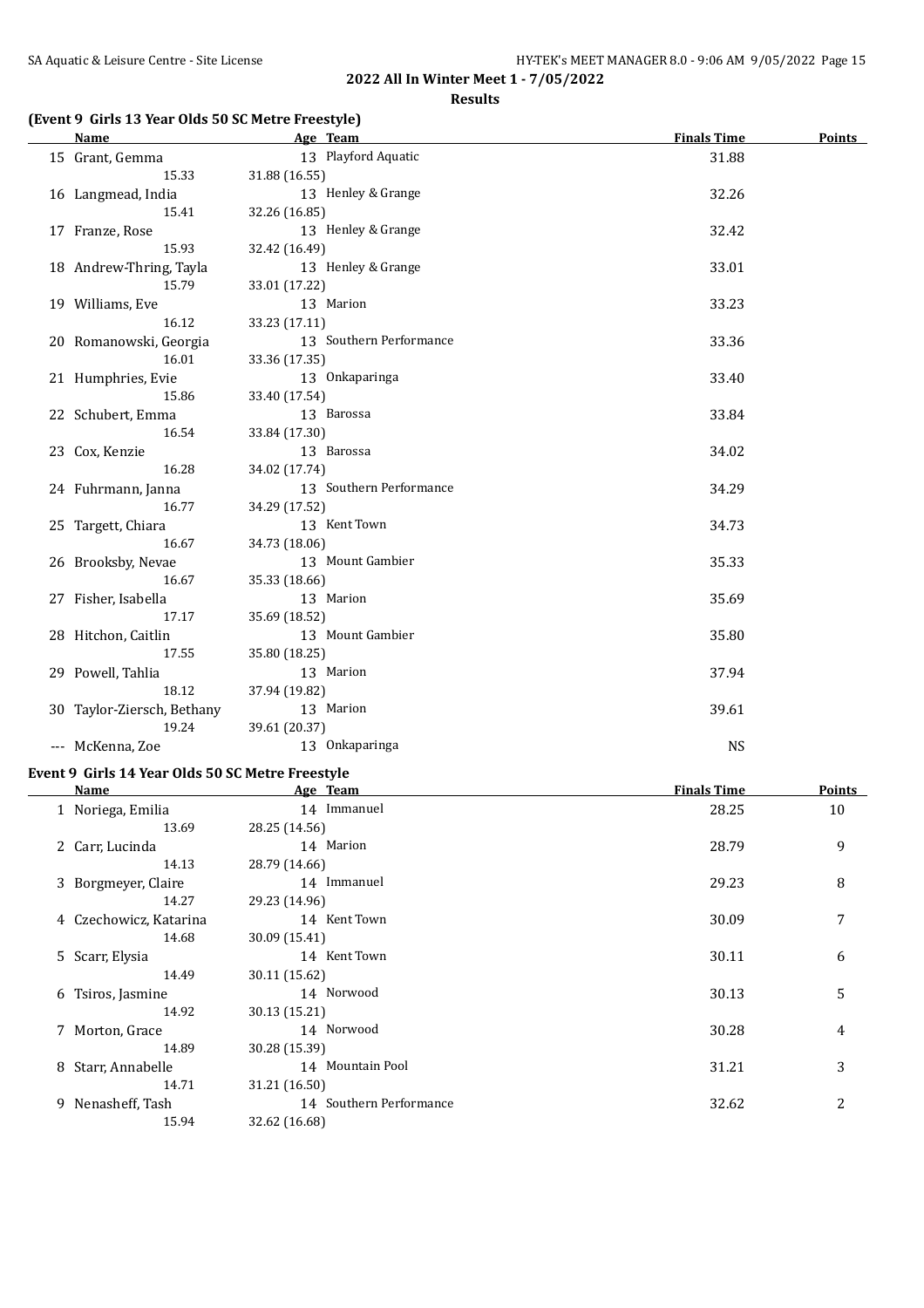#### **Results**

## **(Event 9 Girls 14 Year Olds 50 SC Metre Freestyle)**

| Name                 | Age Team           | <b>Finals Time</b> | Points |
|----------------------|--------------------|--------------------|--------|
| 10 Joy, Matilda      | 14 Norwood         | 32.76              | 1      |
| 15.89                | 32.76 (16.87)      |                    |        |
| 11 Chan, Hermione    | 14 Marion          | 33.23              |        |
| 16.17                | 33.23 (17.06)      |                    |        |
| 12 Smith, Keeley     | 14 Murray Bridge   | 34.06              |        |
| 16.61                | 34.06 (17.45)      |                    |        |
| 13 McMahon, Rhiannon | 14 Henley & Grange | 34.13              |        |
| 16.77                | 34.13 (17.36)      |                    |        |
| 14 Kong, Wen Xiu     | 14 Kent Town       | 36.57              |        |
| 17.74                | 36.57 (18.83)      |                    |        |
| --- Tolladay, Emily  | 14 Kent Town       | <b>SCR</b>         |        |

## **Event 9 Women 15 Year Olds 50 SC Metre Freestyle**

| <b>Name</b>             | Age Team           | <b>Finals Time</b> | Points |
|-------------------------|--------------------|--------------------|--------|
| 1 Trumble, Madeleine    | 15 Marion          | 27.34              | 10     |
| 13.24                   | 27.34 (14.10)      |                    |        |
| 2 Natt, Katie           | 15 Marion          | 27.58              | 9      |
| 13.48                   | 27.58 (14.10)      |                    |        |
| 3 Reimann, Phoebe       | 15 Starplex        | 27.65              | 8      |
| 13.33                   | 27.65 (14.32)      |                    |        |
| 4 Downie, Amelia        | 15 Immanuel        | 27.67              | 7      |
| 13.26                   | 27.67 (14.41)      |                    |        |
| 5 Laird-Britton, Hunter | 15 Marion          | 28.06              | 6      |
| 13.59                   | 28.06 (14.47)      |                    |        |
| 6 Braithwaite, Alice    | 15 Kent Town       | 28.44              | 5      |
| 13.92                   | 28.44 (14.52)      |                    |        |
| 7 Ekins, Caitlyn        | 15 Tea Tree Gully  | 29.28              | 4      |
| 14.16                   | 29.28 (15.12)      |                    |        |
| 8 Beech, Natalie        | 15 Immanuel        | 30.35              | 3      |
| 14.51                   | 30.35 (15.84)      |                    |        |
| 9 Blaskett, Ayla        | 15 Norwood         | 31.61              | 2      |
| 15.37                   | 31.61 (16.24)      |                    |        |
| 10 Folley, Bronte       | 15 Murray Bridge   | 35.31              | 1      |
| 17.19                   | 35.31 (18.12)      |                    |        |
| 11 Arnott, Ailsa        | 15 Marion          | 36.73              |        |
| 17.79                   | 36.73 (18.94)      |                    |        |
| --- Bondza, Isabella    | 15 Henley & Grange | DQ                 |        |
| 17.89                   | DQ (18.50)         |                    |        |
| --- Heard, Ellen        | 15 Kent Town       | <b>NS</b>          |        |
| --- Crabb, Jasmine      | 15 Marion          | SCR                |        |

#### **Event 9 Women 16 Year Olds 50 SC Metre Freestyle**

| Name                | Age Team      | <b>Finals Time</b> | <b>Points</b> |
|---------------------|---------------|--------------------|---------------|
| 1 McAvaney, Georgia | 16 Immanuel   | 27.08              | 10            |
| 13.17               | 27.08 (13.91) |                    |               |
| 2 Tran, Isabelle    | 16 Norwood    | 28.60              | 9             |
| 13.81               | 28.60 (14.79) |                    |               |
| 3 Schubert, Nyah    | 16 Barossa    | 29.90              | 8             |
| 14.22               | 29.90 (15.68) |                    |               |
| 4 Beaumont, Louisa  | 16 Unley      | 30.02              | 7             |
| 14.62               | 30.02 (15.40) |                    |               |
| 5 Bailey, Breanna   | 16 Norwood    | 30.47              | 6             |
| 15.12               | 30.47 (15.35) |                    |               |
|                     |               |                    |               |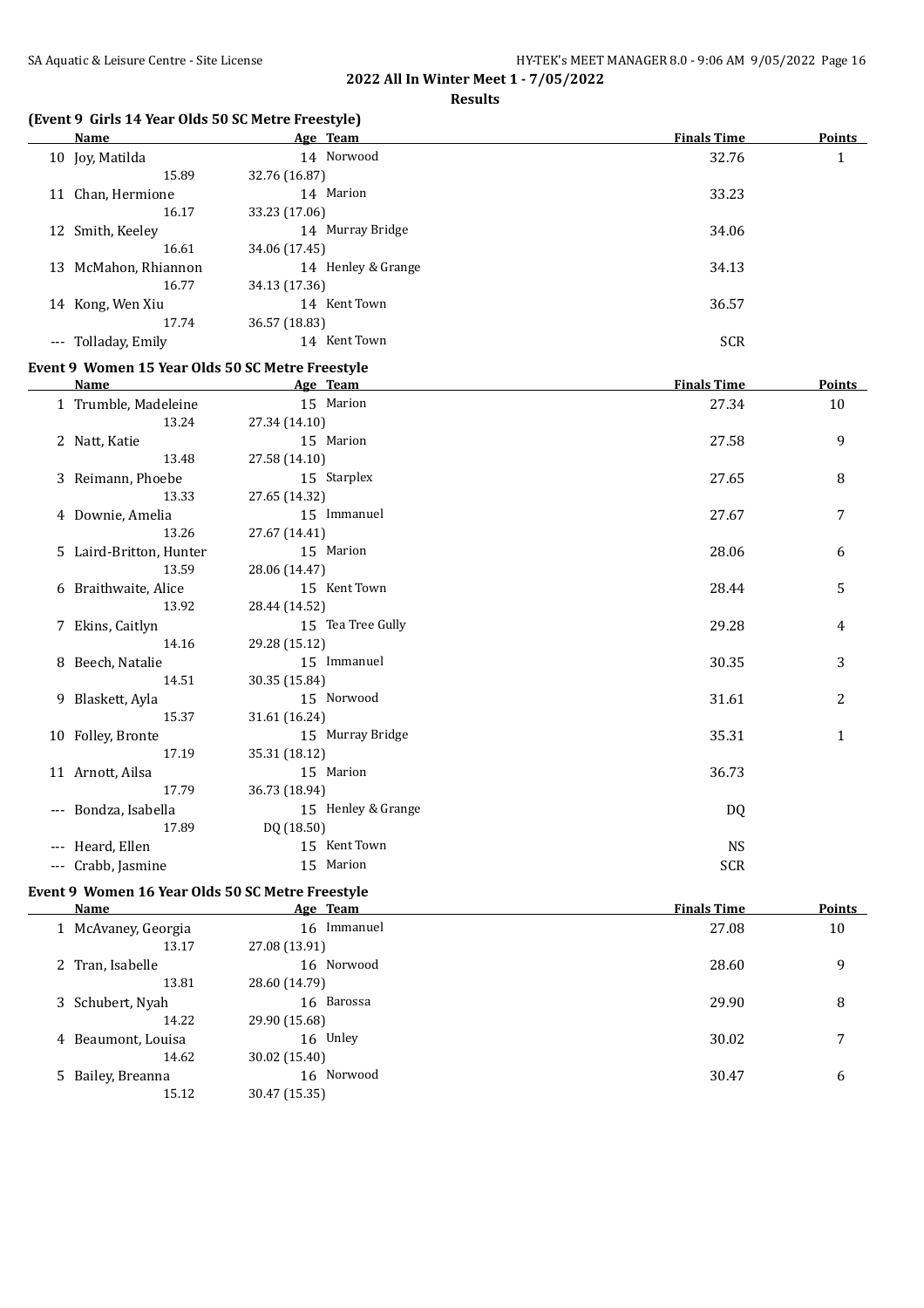**Results**

|                                                  | (Event 9 Women 16 Year Olds 50 SC Metre Freestyle) |                    |               |
|--------------------------------------------------|----------------------------------------------------|--------------------|---------------|
| Name                                             | Age Team                                           | <b>Finals Time</b> | <b>Points</b> |
| 6 Holman, Hinako                                 | 16 Dolphins (Sa)                                   | 30.85              | 5             |
| 15.16                                            | 30.85 (15.69)                                      |                    |               |
| 7 Brown, Chloe                                   | 16 Southern Performance                            | 34.37              | 4             |
| 16.57                                            | 34.37 (17.80)                                      |                    |               |
| --- Hammond, Chloe                               | 16 Whyalla                                         | <b>NS</b>          |               |
| Event 9 Women 17-18 50 SC Metre Freestyle        |                                                    |                    |               |
| Name                                             | Age Team                                           | <b>Finals Time</b> | Points        |
| 1 Jackson, Jessica                               | 18 Kent Town                                       | 26.41              | 10            |
| 12.85                                            | 26.41 (13.56)                                      |                    |               |
| 2 Pearce, Kiana                                  | 18 Marion                                          | 27.60              | 9             |
| 13.40                                            | 27.60 (14.20)                                      |                    |               |
|                                                  |                                                    |                    |               |
| 3 Lienert, Mackenzie                             | 17 Starplex                                        | 30.07              | 8             |
| 14.49                                            | 30.07 (15.58)                                      |                    |               |
| 4 Brain, Sophia                                  | 17 Silver City                                     | 34.30              | 7             |
| 16.80                                            | 34.30 (17.50)                                      |                    |               |
| Event 9 Women 19 & Over 50 SC Metre Freestyle    |                                                    |                    |               |
| <b>Name</b>                                      | <b>Example 2018</b> Age Team                       | <b>Finals Time</b> | <b>Points</b> |
| 1 Oldsen, Ellysia                                | 26 Marion                                          | 25.11              | 10            |
| 12.11                                            | 25.11 (13.00)                                      |                    |               |
| 2 Jackson, Connie                                | 21 Starplex                                        | 28.14              | 9             |
| 13.73                                            | 28.14 (14.41)                                      |                    |               |
|                                                  |                                                    |                    |               |
| 3 Eckert, Emma-Rose                              | 25 Western Aquatic (Sa)                            | 28.41              | 8             |
| 13.68                                            | 28.41 (14.73)                                      |                    |               |
| 4 Heffernan (V), Maryanne                        | 65 Masters Swimming SA                             | 33.91              | 7             |
| 16.42                                            | 33.91 (17.49)                                      |                    |               |
| 5 Lillecrapp, Lyn                                | 76 Starplex                                        | 1:14.52            | 6             |
| 36.33                                            | 1:14.52 (38.19)                                    |                    |               |
| Event 10 Boys 12 Year Olds 50 SC Metre Freestyle |                                                    |                    |               |
| Name                                             | Age Team                                           | <b>Finals Time</b> | Points        |
| 1 Murphy, Toby                                   | 12 Southern Performance                            | 28.89              | 10            |
| 14.40                                            | 28.89 (14.49)                                      |                    |               |
| 2 Charleson, Cody                                | 12 Starplex                                        | 29.91              | 9             |
| 14.54                                            | 29.91 (15.37)                                      |                    |               |
|                                                  |                                                    |                    |               |
| 3 Birchenough, Owen                              | 12 Marion                                          | 30.68              | 8             |
| 14.85                                            | 30.68 (15.83)                                      |                    |               |
| 4 Spark, Thomas                                  | 12 Kent Town                                       | 30.95              | 7             |
| 15.22                                            | 30.95 (15.73)                                      |                    |               |
| 5 Maynard, William                               | 12 Kent Town                                       | 30.98              | 6             |
| 15.31                                            | 30.98 (15.67)                                      |                    |               |
| 6 Dingle, Keanu                                  | 12 Starplex                                        | 31.21              | 5             |
| 7 Ainsworth, Tom                                 | 12 Southern Performance                            | 31.40              | 4             |
| 15.46                                            | 31.40 (15.94)                                      |                    |               |
| 8 Mazur, Joseph                                  | 12 Norwood                                         | 31.41              | 3             |
| 15.09                                            |                                                    |                    |               |
|                                                  | 31.41 (16.32)                                      |                    |               |
| 9 Liu, Howard                                    | 12 Kent Town                                       | 32.03              | 2             |
| 15.49                                            | 32.03 (16.54)                                      |                    |               |
| 10 Cregan, Neil                                  | 12 Barossa                                         | 33.43              | $\mathbf{1}$  |
| 16.21                                            | 33.43 (17.22)                                      |                    |               |
| 11 Martin, Jack                                  | 12 Marion                                          | 33.87              |               |
| 15.97                                            | 33.87 (17.90)                                      |                    |               |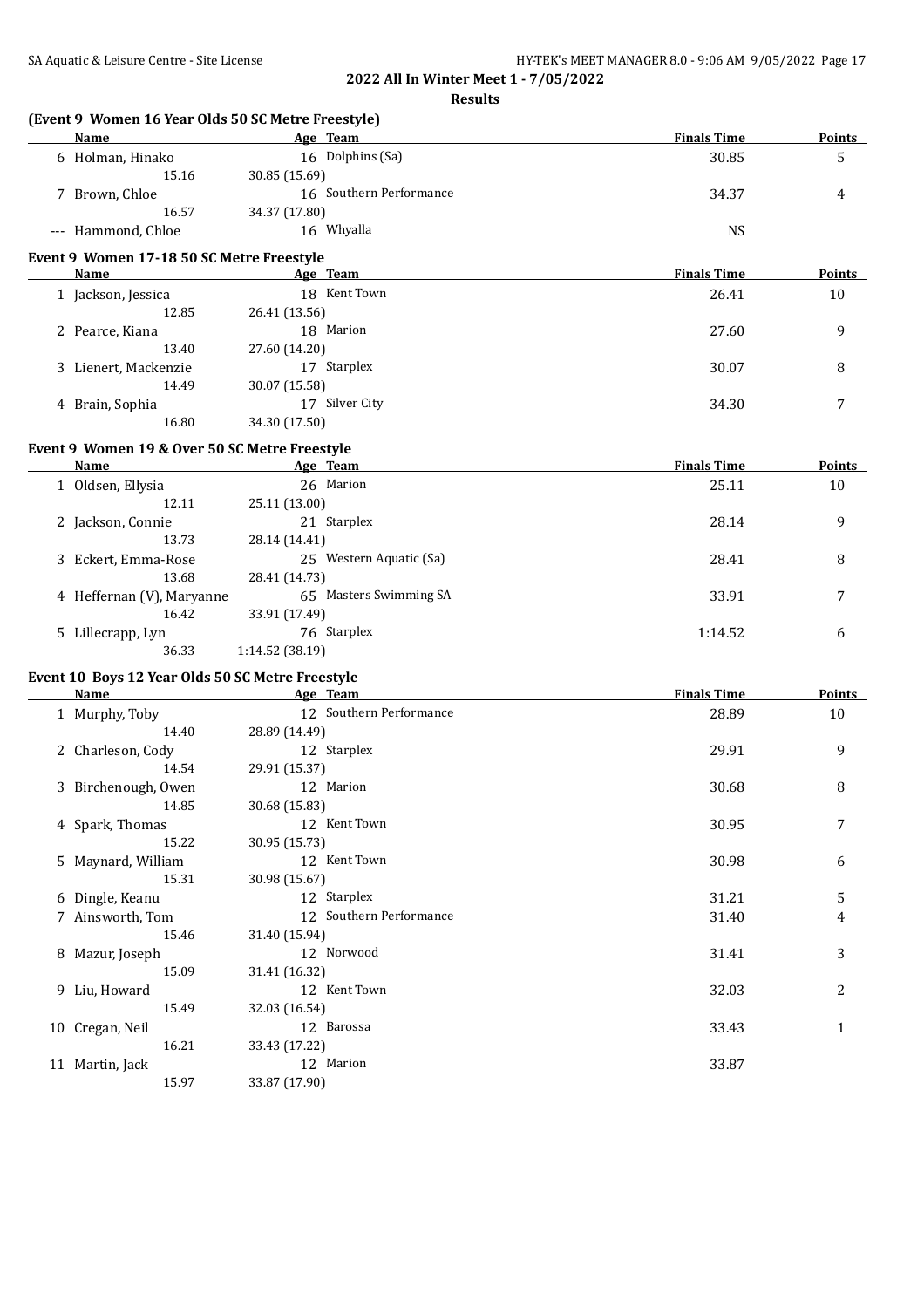#### **Results**

## **(Event 10 Boys 12 Year Olds 50 SC Metre Freestyle)**

|       | Name                  | Age Team                | <b>Finals Time</b> | <b>Points</b> |
|-------|-----------------------|-------------------------|--------------------|---------------|
|       | 12 Babyszka, Harrison | 12 Henley & Grange      | 34.17              |               |
|       | 16.47                 | 34.17 (17.70)           |                    |               |
|       | 13 Schubert, Will     | 12 Southern Performance | 34.98              |               |
|       | 16.55                 | 34.98 (18.43)           |                    |               |
|       | 14 Kostic, Jakov      | 12 Henley & Grange      | 35.07              |               |
|       | 16.60                 | 35.07 (18.47)           |                    |               |
|       | 15 Huang, Jimmy       | 12 Payneham             | 37.72              |               |
|       | 16 Brain, Lewis       | 12 Silver City          | 37.73              |               |
|       | 17.90                 | 37.73 (19.83)           |                    |               |
| 17    | Bartlett, Jacques     | 12 Marion               | 38.41              |               |
|       | 18.47                 | 38.41 (19.94)           |                    |               |
|       | 18 Hahn, Jude         | 12 Marion               | 39.59              |               |
|       | 18.68                 | 39.59 (20.91)           |                    |               |
|       | 19 Frenzel, Evan      | 12 Barossa              | 39.96              |               |
|       | 19.19                 | 39.96 (20.77)           |                    |               |
|       | 20 Carr, Thomas       | 12 Marion               | 40.44              |               |
|       | 18.96                 | 40.44 (21.48)           |                    |               |
| $---$ | Bai, Evan             | 12 Marion               | <b>NS</b>          |               |
| $---$ | Mackley, Nicholas     | 12 Marion               | <b>NS</b>          |               |
|       |                       |                         |                    |               |

## **Event 10 Boys 13 Year Olds 50 SC Metre Freestyle**

| Name                         |               | Age Team                | <b>Finals Time</b> | <b>Points</b> |
|------------------------------|---------------|-------------------------|--------------------|---------------|
| 1 Sandercock, Finnian        |               | 13 Western Aquatic (Sa) | 27.35              | 10            |
| 13.62                        | 27.35 (13.73) |                         |                    |               |
| 2 Dudley, Callum             |               | 13 Starplex             | 27.86              | 9             |
| 13.48                        | 27.86 (14.38) |                         |                    |               |
| 3 Towers, Fabricio           |               | 13 Barossa              | 30.01              | 8             |
| 14.41                        | 30.01 (15.60) |                         |                    |               |
| 4 Tucker, Axel               |               | 13 Marion               | 30.27              | 7             |
| 14.54                        | 30.27 (15.73) |                         |                    |               |
| 5 El-Youssef, Jamal          |               | 13 Tea Tree Gully       | 31.29              | 6             |
| 15.43                        | 31.29 (15.86) |                         |                    |               |
| 6 Clinch, Marcus             |               | 13 Immanuel             | 31.44              | 5             |
| 15.39                        | 31.44 (16.05) |                         |                    |               |
| 7 Stanley, Will              |               | 13 Marion               | 31.88              | 4             |
| 15.71                        | 31.88 (16.17) |                         |                    |               |
| 8 Harbisher, Evan            |               | 13 Marion               | 32.37              | 3             |
| 15.79                        | 32.37 (16.58) |                         |                    |               |
| 9 Abbott, Riley              |               | 13 Kent Town            | 32.85              | 2             |
| 15.54                        | 32.85 (17.31) |                         |                    |               |
| 10 Blaauw-Robinson, Blainson |               | 13 Marion               | 33.91              | $\mathbf{1}$  |
| 16.83                        | 33.91 (17.08) |                         |                    |               |
| 11 Tippins, Fletcher         |               | 13 Marion               | 34.33              |               |
| 16.64                        | 34.33 (17.69) |                         |                    |               |

## **Event 10 Boys 14 Year Olds 50 SC Metre Freestyle**

| Name               | Age Team        | <b>Finals Time</b> | <b>Points</b> |
|--------------------|-----------------|--------------------|---------------|
| Brown, Matthew     | 14 Kent Town    | 26.86              | 10            |
| 13.05              | 26.86 (13.81)   |                    |               |
| 2 Bastiaans, Jacob | Marion<br>14    | 26.89              | 9             |
| 13.29              | 26.89 (13.60)   |                    |               |
| 3 Montes, Luke     | Kent Town<br>14 | 27.35              | 8             |
| 13.27              | 27.35 (14.08)   |                    |               |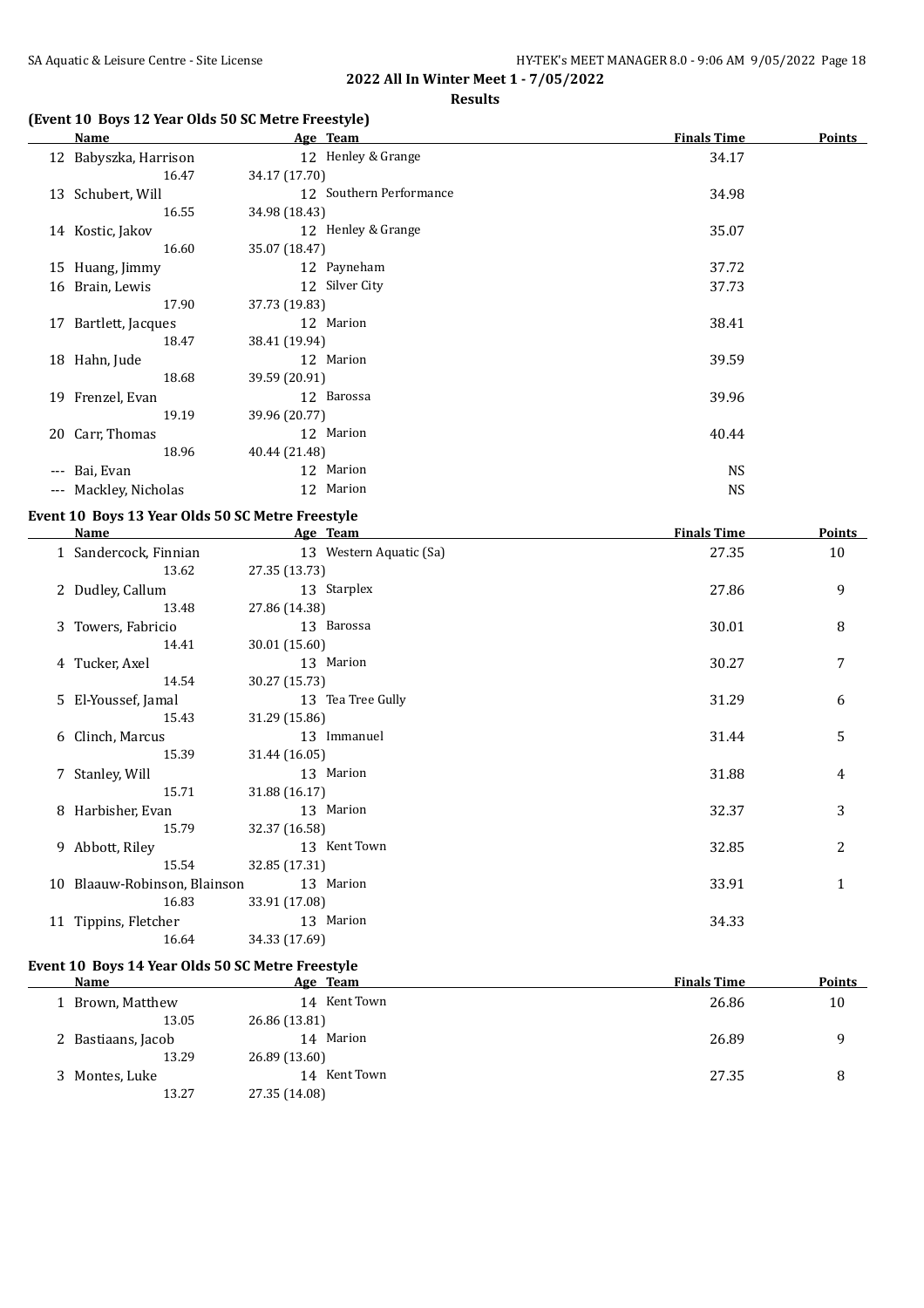#### **Results**

## **(Event 10 Boys 14 Year Olds 50 SC Metre Freestyle)**

| Name                  | Age Team                | <b>Finals Time</b> | Points         |
|-----------------------|-------------------------|--------------------|----------------|
| 4 Ryu, Clement        | 14 Norwood              | 28.05              | $\overline{7}$ |
| 13.22                 | 28.05 (14.83)           |                    |                |
| 5 Atkinson, Tyler     | 14 Southern Performance | 28.76              | 6              |
| 14.35                 | 28.76 (14.41)           |                    |                |
| 6 Joseph, Aditya      | 14 Norwood              | 30.06              | 5              |
| 14.32                 | 30.06 (15.74)           |                    |                |
| 7 Irawan, Brandon     | 14 Starplex             | 30.33              | 4              |
| 14.75                 | 30.33 (15.58)           |                    |                |
| 8 Tucker, Zachary     | 14 Marion               | 30.47              | 3              |
| 14.84                 | 30.47 (15.63)           |                    |                |
| 9 Gadlan, Reiner      | 14 Playford Aquatic     | 30.67              | $\overline{c}$ |
| 14.58                 | 30.67 (16.09)           |                    |                |
| 10 Madawala, Mithessh | 14 Norwood              | 30.78              | 1              |
| 14.86                 | 30.78 (15.92)           |                    |                |
| 11 Kouchinsky, Eugene | 14 Norwood              | 30.83              |                |
| 15.04                 | 30.83 (15.79)           |                    |                |
| 12 Owuor, Keita       | 14 Marion               | 30.89              |                |
| 14.88                 | 30.89 (16.01)           |                    |                |
| 13 Biddell, Blake     | 14 Norwood              | 31.40              |                |
| 15.04                 | 31.40 (16.36)           |                    |                |
| 14 Czechowicz, Gustaw | 14 Kent Town            | 32.91              |                |
| 15.99                 | 32.91 (16.92)           |                    |                |
| 15 Brooks, Hayden     | 14 Marion               | 33.29              |                |
| 16.16                 | 33.29 (17.13)           |                    |                |
| --- Dimitri, Luka     | 14 Kent Town            | DQ                 |                |
| 15.04                 | DQ (15.43)              |                    |                |
| --- Leaver, William   | 14 Marion               | <b>SCR</b>         |                |
|                       |                         |                    |                |

## **Event 10 Men 15 Year Olds 50 SC Metre Freestyle**

| Name                | Age Team                | <b>Finals Time</b> | <b>Points</b> |
|---------------------|-------------------------|--------------------|---------------|
| 1 Herbst, Ethan     | 15 Starplex             | 25.38              | 10            |
| 12.42               | 25.38 (12.96)           |                    |               |
| 2 Stephenson, Flynn | 15 Marion               | 26.35              | 9             |
| 12.54               | 26.35 (13.81)           |                    |               |
| 3 Lawson, Jack      | 15 Kent Town            | 26.73              | 8             |
| 13.12               | 26.73 (13.61)           |                    |               |
| 4 Langman, Hamish   | 15 Norwood              | 26.85              | 7             |
| 13.27               | 26.85 (13.58)           |                    |               |
| 5 Hall, Aidan       | 15 Western Aquatic (Sa) | 27.30              | 6             |
| 13.32               | 27.30 (13.98)           |                    |               |
| 6 Pettrey, Liam     | 15 Starplex             | 27.70              | 5             |
| 13.48               | 27.70 (14.22)           |                    |               |
| 7 Evans, Owen       | 15 Henley & Grange      | 29.00              | 4             |
| 14.10               | 29.00 (14.90)           |                    |               |
| 8 Marks, George     | 15 Norwood              | 30.68              | 3             |
| 15.27               | 30.68 (15.41)           |                    |               |
| 9 Mazurek, Aaron    | 15 Marion               | 45.24              | 2             |
| 22.00               | 45.24 (23.24)           |                    |               |
| --- Nel, Zander     | 15 Immanuel             | <b>NS</b>          |               |
|                     |                         |                    |               |

## **Event 10 Men 16 Year Olds 50 SC Metre Freestyle**

| Name                 | Team<br>Age             | <b>Finals Time</b> | <b>Points</b> |
|----------------------|-------------------------|--------------------|---------------|
| Wiggett, Alexander   | 16 Southern Performance | 24.65              | 10            |
| 11 97<br>11. <i></i> | 24.65 (12.68)           |                    |               |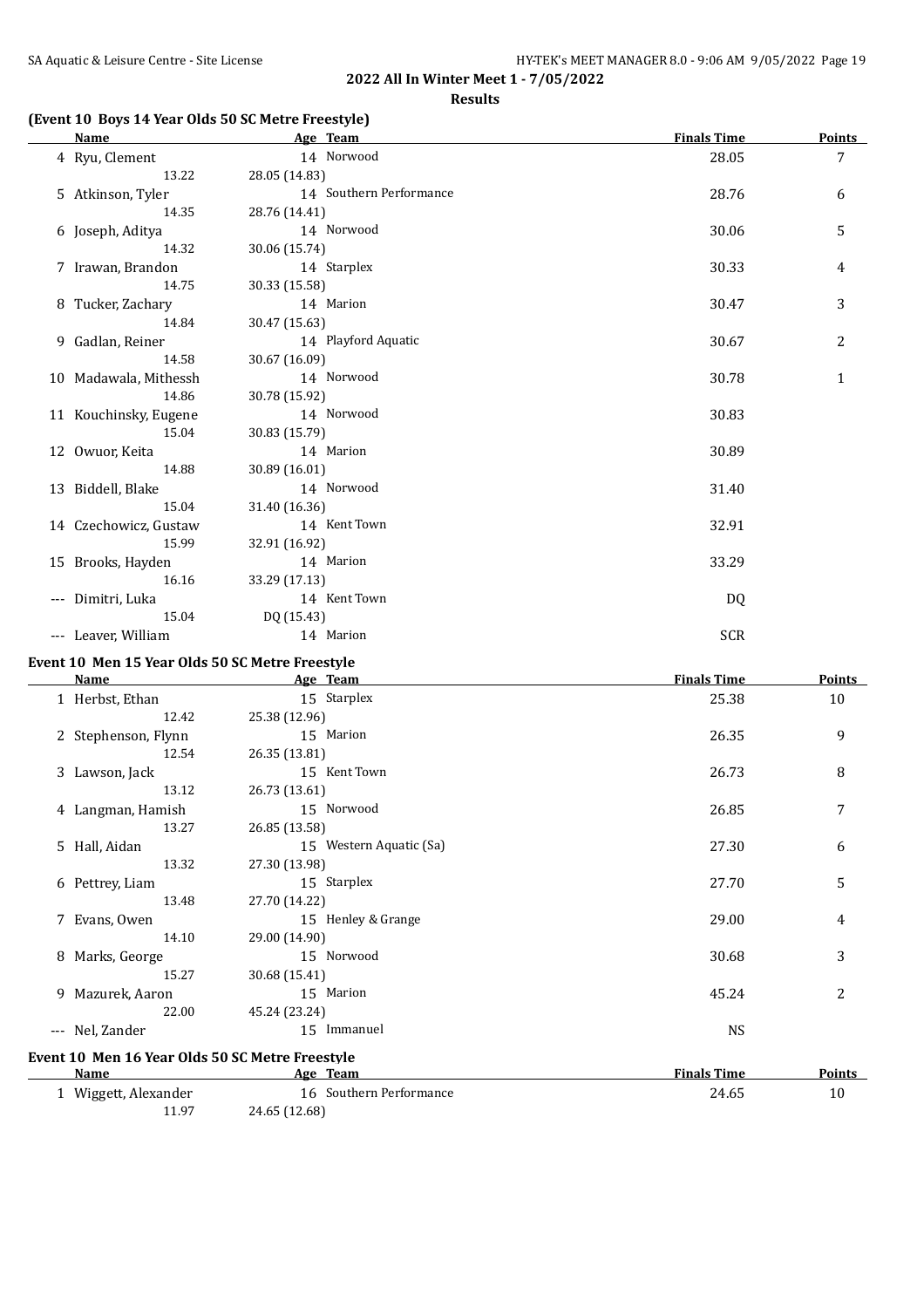#### **Results**

# **(Event 10 Men 16 Year Olds 50 SC Metre Freestyle)**

|       | Name                   | Age Team                | <b>Finals Time</b> | <b>Points</b> |
|-------|------------------------|-------------------------|--------------------|---------------|
|       | 2 Langman, Aidan       | 16 Norwood              | 25.35              | 9             |
|       | 12.36                  | 25.35 (12.99)           |                    |               |
|       | 3 Kuchel, Liam         | 16 Southern Performance | 25.70              | 8             |
|       | 12.49                  | 25.70 (13.21)           |                    |               |
|       | 4 Macdonald, Alexander | 16 Kent Town            | 25.92              | 7             |
|       | 12.88                  | 25.92 (13.04)           |                    |               |
|       | 5 Tolladay, Harry      | 16 Kent Town            | 27.39              | 6             |
|       | 13.39                  | 27.39 (14.00)           |                    |               |
|       | 6 Guth, Zac            | 16 Kent Town            | 27.70              | 5             |
|       | 13.28                  | 27.70 (14.42)           |                    |               |
|       | 7 Feder, Dylan         | 16 Southern Performance | 27.80              | 4             |
|       | 13.46                  | 27.80 (14.34)           |                    |               |
|       | 8 Monteleone, Luca     | 16 Clovercrest          | 28.35              | 3             |
|       | 14.20                  | 28.35 (14.15)           |                    |               |
|       | 9 Smith, Michael       | 16 Playford Aquatic     | 32.60              | 2             |
|       | 15.66                  | 32.60 (16.94)           |                    |               |
| $---$ | Kashani, Kiarash       | 16 Norwood              | <b>NS</b>          |               |
|       |                        |                         |                    |               |

## **Event 10 Men 17-18 50 SC Metre Freestyle**

| Name               | Age Team        | <b>Finals Time</b> | <b>Points</b> |
|--------------------|-----------------|--------------------|---------------|
| 1 Atherton, Oliver | Kent Town       | 25.18              | 10            |
| 12.56              | 25.18 (12.62)   |                    |               |
| 2 Ormerod, Jack    | 18 Barossa      | 25.66              | q             |
| 12.36              | 25.66 (13.30)   |                    |               |
| 3 Dimitri, Theo    | Kent Town<br>17 | 28.72              | 8             |
| 13.92              | 28.72 (14.80)   |                    |               |
| --- Downie, Finn   | Immanuel        | NS                 |               |

## **Event 10 Men 19 & Over 50 SC Metre Freestyle**

 $\overline{\phantom{a}}$ 

 $\overline{\phantom{a}}$ 

| <b>Name</b>           |       | Age Team                   | <b>Finals Time</b> | <b>Points</b> |
|-----------------------|-------|----------------------------|--------------------|---------------|
| 1 Crook, Ethan        |       | 19 Starplex                | 23.49              | 10            |
|                       | 11.41 | 23.49 (12.08)              |                    |               |
| 2 Palmer, Joshua      |       | 30 Starplex                | 24.29              | 9             |
|                       | 11.58 | 24.29 (12.71)              |                    |               |
| 3 Nicoll, Craig       |       | 31 Southern Performance    | 25.31              | 8             |
|                       | 11.97 | 25.31 (13.34)              |                    |               |
| 4 Ward, Taj           |       | 21 Marion                  | 26.37              | 7             |
|                       | 12.76 | 26.37 (13.61)              |                    |               |
| 5 Semmens, Jacob      |       | Western Aquatic (Sa)<br>19 | 27.08              | 6             |
|                       | 13.17 | 27.08 (13.91)              |                    |               |
| Thiele, Jack<br>$---$ |       | 25 Onkaparinga             | NS                 |               |
|                       |       |                            |                    |               |

## **Event 11 Girls 12 Year Olds 200 SC Metre Backstroke**

| Name               | Age Team       |                 |                 | <b>Finals Time</b> | <b>Points</b> |
|--------------------|----------------|-----------------|-----------------|--------------------|---------------|
| 1 Nesci, Ava       | 12 Starplex    |                 |                 | 2:38.64            | 10            |
| 17.66              | 36.90 (19.24)  | 56.87 (19.97)   | 1:17.95(21.08)  |                    |               |
| 1:37.87 (19.92)    | 1:59.25(21.38) | 2:19.49 (20.24) | 2:38.64(19.15)  |                    |               |
| 2 Linke, Jasmine   | 12 Kent Town   |                 |                 | 2:46.68            | 9             |
| 19.03              | 39.35 (20.32)  | 1:00.44(21.09)  | 1:21.51(21.07)  |                    |               |
| 1:43.22 (21.71)    | 2:04.75(21.53) | 2:26.49 (21.74) | 2:46.68(20.19)  |                    |               |
| 3 Williams, Amelia | 12 Norwood     |                 |                 | 2:47.70            | 8             |
| 19.87              | 39.83 (19.96)  | 1:00.89(21.06)  | 1:22.69 (21.80) |                    |               |
| 1:44.94 (22.25)    | 2:07.05(22.11) | 2:28.82 (21.77) | 2:47.70 (18.88) |                    |               |
|                    |                |                 |                 |                    |               |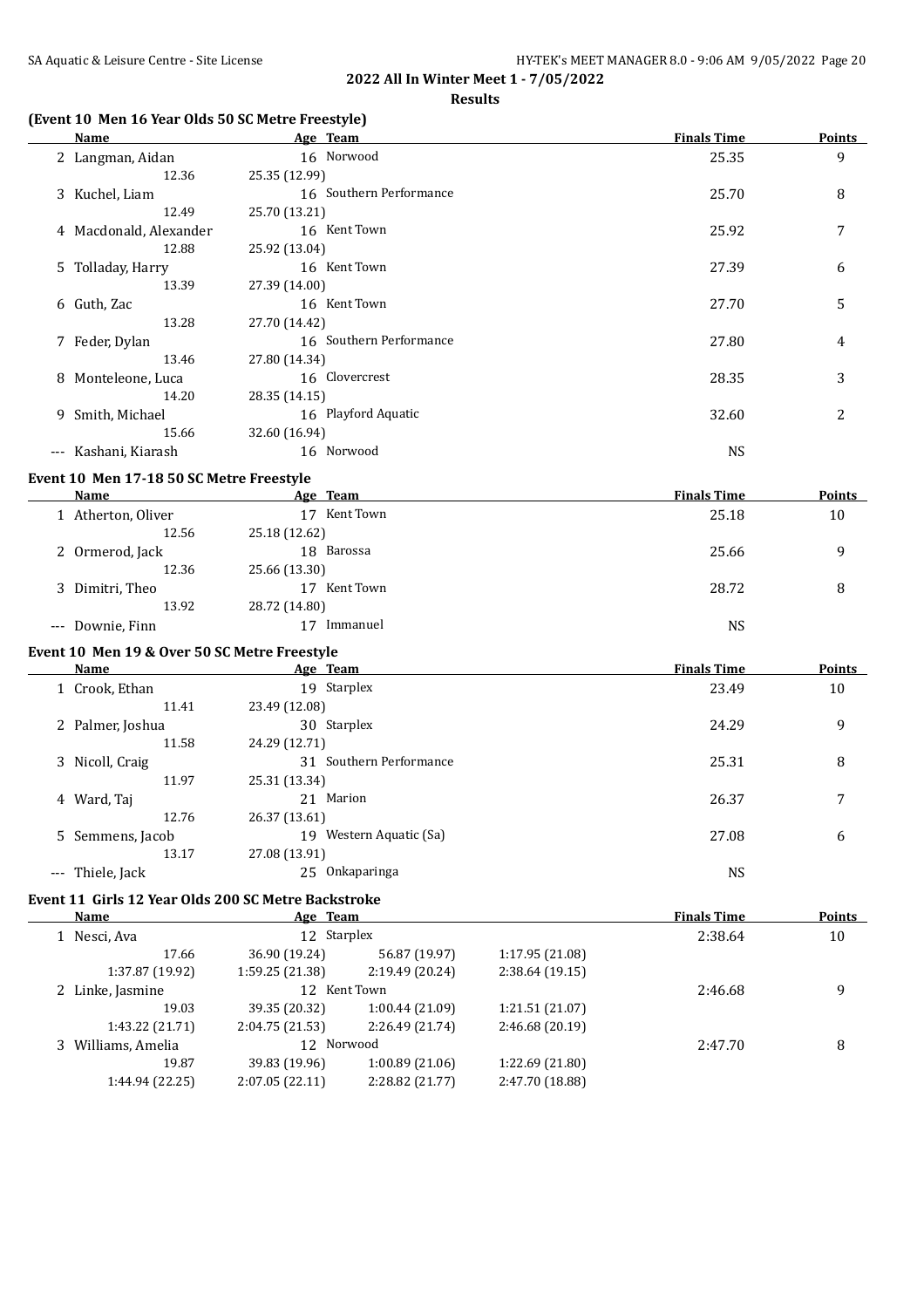|   |                       |                                                                   | <b>Results</b>                    |                 |                    |               |
|---|-----------------------|-------------------------------------------------------------------|-----------------------------------|-----------------|--------------------|---------------|
|   | Name                  | (Event 11 Girls 12 Year Olds 200 SC Metre Backstroke)<br>Age Team |                                   |                 | <b>Finals Time</b> | <b>Points</b> |
|   | --- Song, Siyu        |                                                                   | 12 Henley & Grange                |                 | DQ                 | 7             |
|   | 20.19                 | 42.15 (21.96)                                                     | 1:04.35(22.20)                    | 1:27.35 (23.00) |                    |               |
|   | 1:50.52(23.17)        | 2:14.47(23.95)                                                    | 2:37.72 (23.25)                   | DQ (22.38)      |                    |               |
|   |                       |                                                                   |                                   |                 |                    |               |
|   | Name                  | Event 11 Girls 13 Year Olds 200 SC Metre Backstroke<br>Age Team   |                                   |                 | <b>Finals Time</b> | <b>Points</b> |
|   | 1 Kishinets, Isabella | 13 Immanuel                                                       |                                   |                 | 2:49.18            | 10            |
|   | 19.33                 | 40.18 (20.85)                                                     | 1:01.91(21.73)                    | 1:23.97 (22.06) |                    |               |
|   | 1:46.13(22.16)        | 2:07.96 (21.83)                                                   | 2:29.39 (21.43)                   | 2:49.18 (19.79) |                    |               |
|   | 2 Langmead, India     |                                                                   | 13 Henley & Grange                |                 | 2:56.42            | 9             |
|   | 20.34                 | 41.94 (21.60)                                                     | 1:04.50 (22.56)                   | 1:26.86 (22.36) |                    |               |
|   | 1:50.45(23.59)        | 2:13.03(22.58)                                                    | 2:56.42 (43.39)                   |                 |                    |               |
|   |                       |                                                                   |                                   |                 |                    |               |
|   | <b>Name</b>           | Event 11 Girls 14 Year Olds 200 SC Metre Backstroke<br>Age Team   |                                   |                 | <b>Finals Time</b> | Points        |
|   | 1 Mazur, Juliet       | 14 Norwood                                                        |                                   |                 | 2:34.88            | 10            |
|   | 18.05                 | 37.25 (19.20)                                                     | 57.34 (20.09)                     | 1:17.57 (20.23) |                    |               |
|   | 1:37.64 (20.07)       |                                                                   | $1:57.56(19.92)$ $2:16.74(19.18)$ | 2:34.88 (18.14) |                    |               |
|   |                       | 14 Immanuel                                                       |                                   |                 |                    | 9             |
|   | 2 McAvaney, Laura     |                                                                   |                                   |                 | 2:35.94            |               |
|   | 18.07                 | 37.50 (19.43)                                                     | 57.04 (19.54)                     | 1:17.04 (20.00) |                    |               |
|   | 1:36.90 (19.86)       | 1:56.99(20.09)                                                    | 2:16.88(19.89)                    | 2:35.94 (19.06) |                    |               |
|   |                       | Event 11 Women 15 Year Olds 200 SC Metre Backstroke               |                                   |                 |                    |               |
|   | <b>Name</b>           | Age Team                                                          |                                   |                 | <b>Finals Time</b> | <b>Points</b> |
|   | 1 Doyle, Lily         | 15 Marion                                                         |                                   |                 | 2:35.12            | 10            |
|   | 18.40                 | 37.35 (18.95)                                                     | 56.75 (19.40)                     | 1:16.56 (19.81) |                    |               |
|   | 1:36.34 (19.78)       | 1:56.11(19.77)                                                    | 2:15.86 (19.75)                   | 2:35.12 (19.26) |                    |               |
|   | 2 Myers, Ella         | 15 Kent Town                                                      |                                   |                 | 2:47.97            | 9             |
|   | 19.90                 | 40.75 (20.85)                                                     | 1:01.59 (20.84)                   | 1:23.28 (21.69) |                    |               |
|   | 1:44.49 (21.21)       | 2:06.40 (21.91)                                                   | 2:27.40 (21.00)                   | 2:47.97 (20.57) |                    |               |
|   | --- Breden, Alex      |                                                                   | 15 Western Aquatic (Sa)           |                 | DQ                 |               |
|   | 17.89                 | 37.56 (19.67)                                                     | 58.24 (20.68)                     | 1:18.91 (20.67) |                    |               |
|   | 1:38.64 (19.73)       | 1:57.98 (19.34)                                                   | 2:17.35 (19.37)                   | DQ (17.67)      |                    |               |
|   |                       | Event 11 Women 17-18 200 SC Metre Backstroke                      |                                   |                 |                    |               |
|   | Name                  | Age Team                                                          |                                   |                 | <b>Finals Time</b> | Points        |
|   | 1 Martin, Taliah      | 17 Marion                                                         |                                   |                 | 2:47.32            | 10            |
|   | 19.96                 | 40.77 (20.81)                                                     | 1:01.47 (20.70)                   | 1:23.29 (21.82) |                    |               |
|   | 1:44.45 (21.16)       | 2:05.85(21.40)                                                    | 2:26.74 (20.89)                   | 2:47.32 (20.58) |                    |               |
|   |                       | Event 12 Boys 12 Year Olds 200 SC Metre Backstroke                |                                   |                 |                    |               |
|   | Name                  | Age Team<br>12 Marion                                             |                                   |                 | <b>Finals Time</b> | <b>Points</b> |
|   | 1 Birchenough, Owen   |                                                                   |                                   |                 | 2:40.35            | 10            |
|   | 18.26                 | 37.54 (19.28)                                                     | 58.07 (20.53)                     | 1:18.48 (20.41) |                    |               |
|   | 1:39.18 (20.70)       | 2:00.06 (20.88)                                                   | 2:20.47 (20.41)                   | 2:40.35 (19.88) |                    |               |
|   | 2 Mazur, Joseph       | 12 Norwood                                                        |                                   |                 | 2:44.07            | 9             |
|   | 19.16                 | 39.14 (19.98)                                                     | 1:00.31(21.17)                    | 1:21.89 (21.58) |                    |               |
|   | 1:43.66 (21.77)       | 2:04.97 (21.31)                                                   | 2:24.92 (19.95)                   | 2:44.07 (19.15) |                    |               |
|   | McAvaney, William     | 12 Immanuel                                                       |                                   |                 | 2:56.00            | 8             |
| 3 | 20.12                 | 41.34 (21.22)                                                     | 1:03.62 (22.28)                   | 1:26.40 (22.78) |                    |               |
|   |                       | 2:11.73 (22.58)                                                   | 2:34.42 (22.69)                   | 2:56.00 (21.58) |                    |               |
|   | 1:49.15 (22.75)       |                                                                   |                                   |                 |                    |               |
|   | 4 Martin, Jack        | 12 Marion                                                         |                                   |                 | 2:57.56            |               |
|   | 19.37                 | 40.66 (21.29)                                                     | 1:03.30 (22.64)                   | 1:25.91 (22.61) |                    | 7             |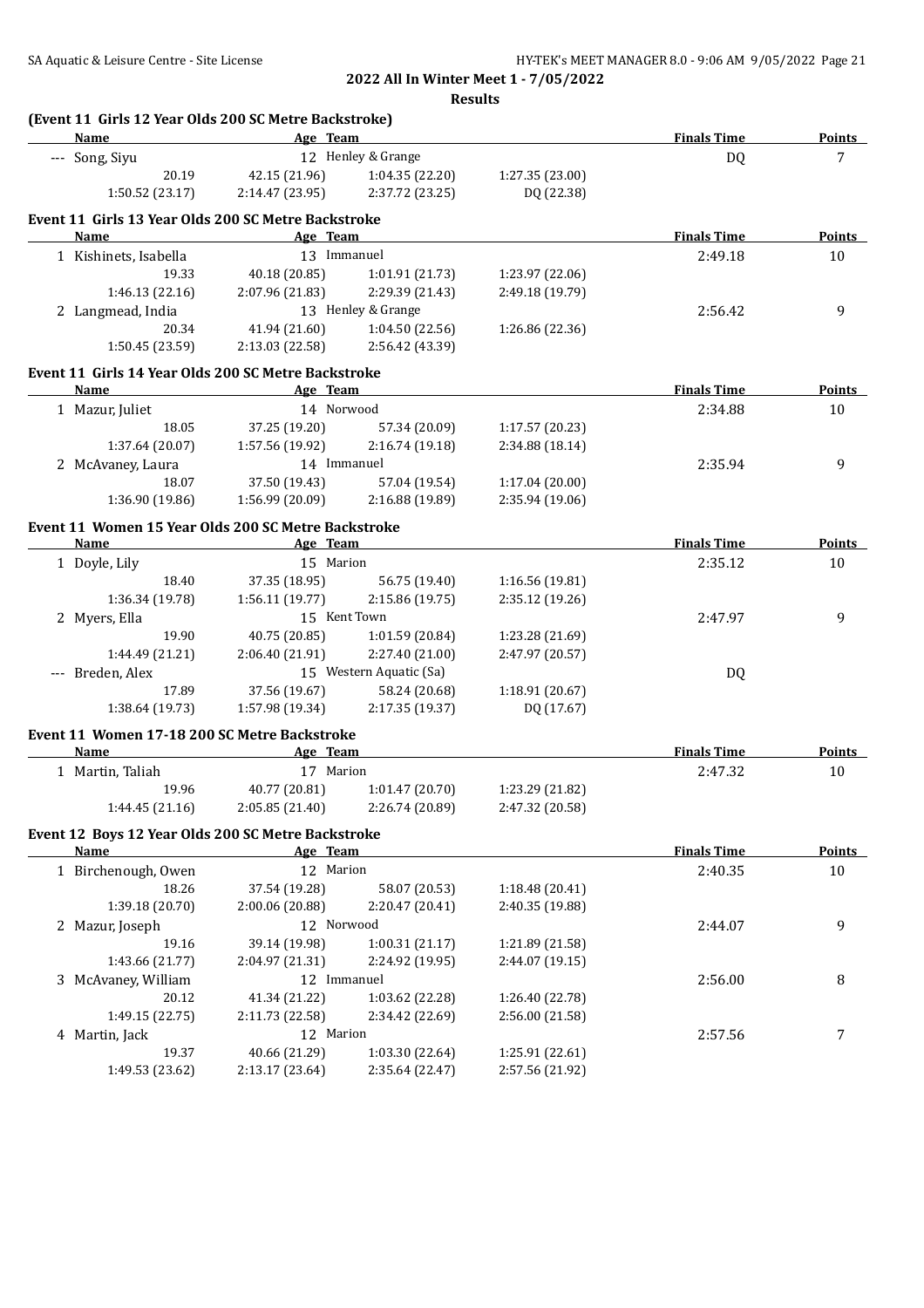| Name                                                       | Age Team                  |                         |                 | <b>Finals Time</b> | <b>Points</b> |
|------------------------------------------------------------|---------------------------|-------------------------|-----------------|--------------------|---------------|
| 5 Kostic, Jakov                                            |                           | 12 Henley & Grange      |                 | 3:05.06            | 6             |
| 21.23                                                      | 43.84 (22.61)             | 1:07.85 (24.01)         | 1:32.22 (24.37) |                    |               |
| 1:56.62 (24.40)                                            | 2:19.74 (23.12)           | 2:43.29 (23.55)         | 3:05.06 (21.77) |                    |               |
| 6 Swincer, Sam                                             | 12 Barossa                |                         |                 | 3:38.96            | 5             |
| 22.96                                                      | 52.30 (29.34)             | 1:19.70 (27.40)         | 1:48.18 (28.48) |                    |               |
| 2:16.55 (28.37)                                            | 2:46.00 (29.45)           | 3:12.39 (26.39)         | 3:38.96 (26.57) |                    |               |
| --- Mosley, Leif                                           | 12 Marion                 |                         |                 | <b>NS</b>          |               |
| --- Mackley, Nicholas                                      | 12 Marion                 |                         |                 | <b>NS</b>          |               |
|                                                            |                           |                         |                 |                    |               |
| Event 12 Boys 13 Year Olds 200 SC Metre Backstroke<br>Name |                           |                         |                 | <b>Finals Time</b> | <b>Points</b> |
|                                                            | Age Team<br>13 Marion     |                         |                 |                    |               |
| 1 Dossetter-Smith, Mason                                   |                           |                         |                 | 2:35.80            | 10            |
| 17.73                                                      | 37.15 (19.42)             | 57.35 (20.20)           | 1:16.92 (19.57) |                    |               |
| 1:37.55 (20.63)                                            | 1:57.83 (20.28)           | 2:17.95 (20.12)         | 2:35.80 (17.85) |                    |               |
| Event 12 Boys 14 Year Olds 200 SC Metre Backstroke         |                           |                         |                 |                    |               |
| Name                                                       | <b>Example 2</b> Age Team |                         |                 | <b>Finals Time</b> | <b>Points</b> |
| 1 Martin, Elijah                                           |                           | 14 Henley & Grange      |                 | 2:26.97            | 10            |
| 16.58                                                      | 34.46 (17.88)             | 52.79 (18.33)           | 1:12.00 (19.21) |                    |               |
| 1:30.53(18.53)                                             | 1:49.75 (19.22)           | 2:08.59 (18.84)         | 2:26.97 (18.38) |                    |               |
| 2 Mathee, Rhys                                             | 14 Marion                 |                         |                 | 2:32.30            | 9             |
| 17.81                                                      | 36.16 (18.35)             | 55.19 (19.03)           | 1:14.38 (19.19) |                    |               |
| 1:33.81 (19.43)                                            | 1:53.48 (19.67)           | 2:12.97 (19.49)         | 2:32.30 (19.33) |                    |               |
| 3 Collings, Kieran                                         | 14 Marion                 |                         |                 | 2:32.48            | 8             |
| 16.87                                                      | 35.55 (18.68)             | 54.94 (19.39)           | 1:15.11(20.17)  |                    |               |
| 1:35.11 (20.00)                                            | 1:55.17(20.06)            | 2:14.25 (19.08)         | 2:32.48 (18.23) |                    |               |
| 4 Soltes, Zachariah                                        |                           | 14 Tea Tree Gully       |                 | 2:34.04            | 7             |
| 18.04                                                      | 36.58 (18.54)             | 55.61 (19.03)           | 1:15.37 (19.76) |                    |               |
| 1:35.08 (19.71)                                            | 1:55.00 (19.92)           | 2:14.75 (19.75)         | 2:34.04 (19.29) |                    |               |
| 5 Atkinson, Tyler                                          |                           | 14 Southern Performance |                 | 2:39.18            | 6             |
| 18.40                                                      | 38.41 (20.01)             | 58.24 (19.83)           | 1:19.08 (20.84) |                    |               |
| 1:39.66 (20.58)                                            | 2:00.94 (21.28)           | 2:20.42 (19.48)         | 2:39.18 (18.76) |                    |               |
| 6 Tucker, Zachary                                          | 14 Marion                 |                         |                 | 2:40.10            | 5             |
| 18.10                                                      | 38.07 (19.97)             | 57.81 (19.74)           | 1:18.48 (20.67) |                    |               |
| 1:38.93 (20.45)                                            | 1:59.77 (20.84)           | 2:20.06 (20.29)         | 2:40.10 (20.04) |                    |               |
|                                                            |                           |                         |                 |                    |               |
| Event 12 Men 15 Year Olds 200 SC Metre Backstroke          |                           |                         |                 |                    |               |
| <u>Name</u>                                                | Age Team                  |                         |                 | <b>Finals Time</b> | Points        |
| 1 Curthoys-Davies, Keian                                   | 15 Barossa                |                         |                 | 2:14.48            | 10            |
| 14.84                                                      | 31.11 (16.27)             | 48.18 (17.07)           | 1:05.71(17.53)  |                    |               |
| 1:22.93 (17.22)                                            | 1:40.33 (17.40)           | 1:57.66 (17.33)         | 2:14.48 (16.82) |                    |               |
| Event 12 Men 16 Year Olds 200 SC Metre Backstroke          |                           |                         |                 |                    |               |
| Name                                                       | Age Team                  |                         |                 | <b>Finals Time</b> | <b>Points</b> |
| 1 Kuchel, Liam                                             |                           | 16 Southern Performance |                 | 2:22.76            | 10            |
| 15.81                                                      | 32.54 (16.73)             | 49.94 (17.40)           | 1:08.11(18.17)  |                    |               |
| 1:26.49 (18.38)                                            | 1:45.37 (18.88)           | 2:04.49 (19.12)         | 2:22.76 (18.27) |                    |               |
| Event 13 Girls 12 Year Olds 100 SC Metre Butterfly         |                           |                         |                 |                    |               |
| <u>Name</u>                                                | Age Team                  |                         |                 | <b>Finals Time</b> | <b>Points</b> |
| 1 Lugg, Lucinda                                            |                           | 12 Henley & Grange      |                 | 1:20.23            | 10            |
| 16.53                                                      | 36.95 (20.42)             | 58.67 (21.72)           | 1:20.23 (21.56) |                    |               |
| 2 Barton, Jeanie                                           | 12 Kent Town              |                         |                 | 1:28.11            | 9             |
| 17.53                                                      | 39.26 (21.73)             | 1:03.51 (24.25)         | 1:28.11 (24.60) |                    |               |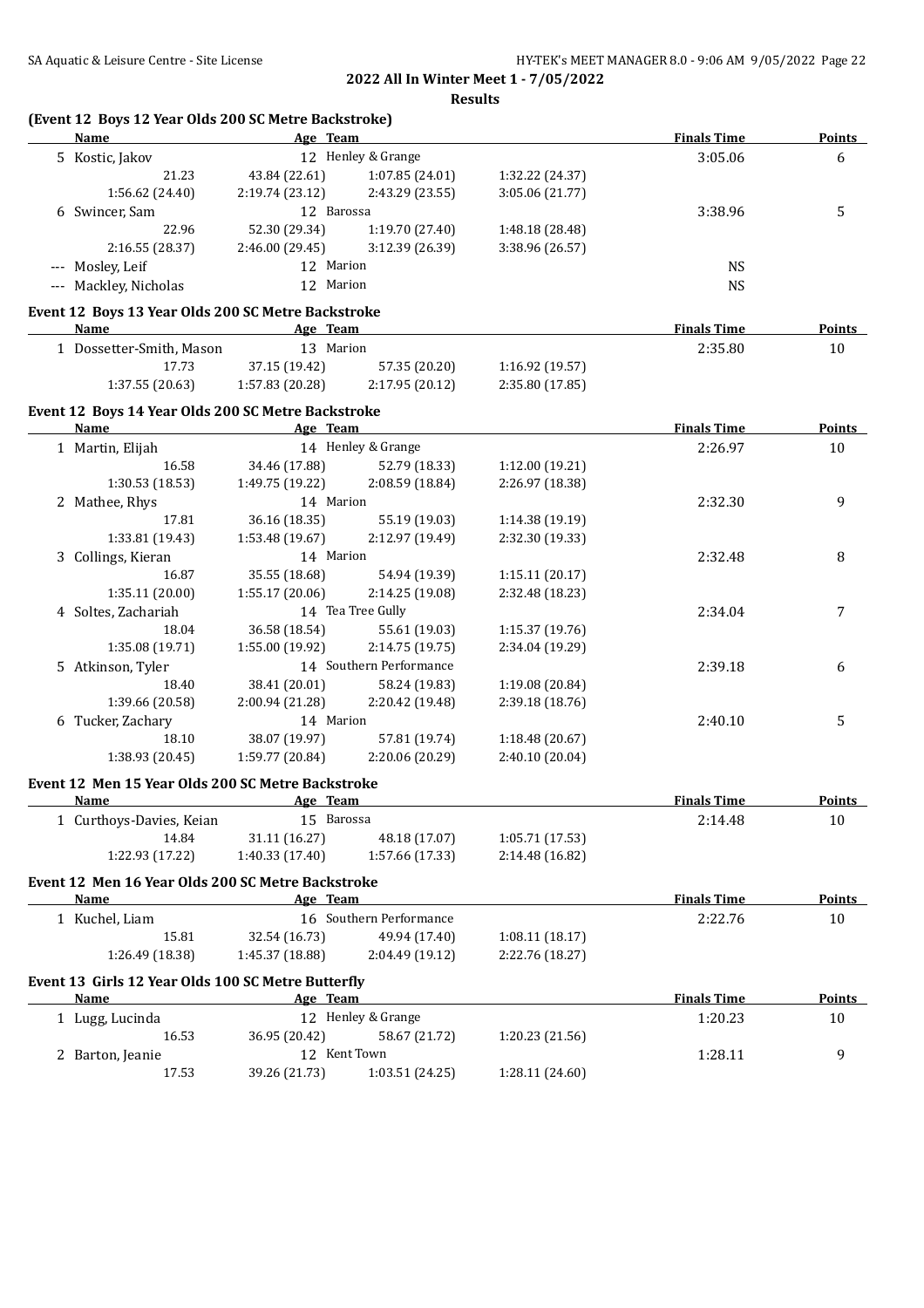| (Event 13 Girls 12 Year Olds 100 SC Metre Butterfly)<br><b>Name</b> | <b>Example 2</b> Age Team                                                                                      |                 | <b>Finals Time</b> | <b>Points</b> |
|---------------------------------------------------------------------|----------------------------------------------------------------------------------------------------------------|-----------------|--------------------|---------------|
| 3 Ewer, Sophie                                                      | 12 Kent Town                                                                                                   |                 | 1:31.43            | 8             |
| 17.93                                                               | 40.46 (22.53)<br>1:04.84 (24.38)                                                                               | 1:31.43 (26.59) |                    |               |
| 4 Paton, Hannah                                                     | 12 Southern Performance                                                                                        |                 | 1:35.80            | 7             |
| 19.02                                                               | 43.31 (24.29)<br>1:08.52 (25.21)                                                                               | 1:35.80 (27.28) |                    |               |
| 5 Armitage, Zara                                                    | 12 Kent Town                                                                                                   |                 | 1:42.45            | 6             |
| 18.37                                                               | 43.05 (24.68)<br>1:11.04 (27.99)                                                                               | 1:42.45 (31.41) |                    |               |
| --- Dening, Lucy                                                    | 12 Mount Gambier                                                                                               |                 | <b>NS</b>          |               |
|                                                                     |                                                                                                                |                 |                    |               |
| Event 13 Girls 13 Year Olds 100 SC Metre Butterfly<br>Name          | and the same state of the same state of the same state of the same state of the same state of the same state o |                 | <b>Finals Time</b> | Points        |
|                                                                     | 13 Norwood                                                                                                     |                 |                    |               |
| 1 Carrocci, Clara                                                   |                                                                                                                |                 | 1:05.94            | 10            |
| 14.60                                                               | 31.59 (16.99) 49.07 (17.48)                                                                                    | 1:05.94 (16.87) |                    |               |
| 2 Hendry, Nicole                                                    | 13 Marion                                                                                                      |                 | 1:13.11            | 9             |
| 15.54                                                               | 52.97 (18.98)<br>33.99 (18.45)                                                                                 | 1:13.11 (20.14) |                    |               |
| 3 Green, Charlise                                                   | 13 Immanuel                                                                                                    |                 | 1:14.58            | 8             |
| 15.82                                                               | 34.78 (18.96)<br>54.66 (19.88)                                                                                 | 1:14.58 (19.92) |                    |               |
| 4 Brown, Lily                                                       | 13 Marion                                                                                                      |                 | 1:16.63            | 7             |
| 15.85                                                               | 35.53 (19.68)<br>55.39 (19.86)                                                                                 | 1:16.63 (21.24) |                    |               |
| 5 Connelly, Hannah                                                  | 13 Tea Tree Gully                                                                                              |                 | 1:17.39            | 6             |
| 15.80                                                               | 35.04 (19.24)<br>55.33 (20.29)                                                                                 | 1:17.39 (22.06) |                    |               |
| 6 Schubert, Emma                                                    | 13 Barossa                                                                                                     |                 | 1:22.50            | 5             |
| 17.71                                                               | 38.46 (20.75) 1:00.26 (21.80)                                                                                  | 1:22.50 (22.24) |                    |               |
| 7 Romanowski, Georgia                                               | 13 Southern Performance                                                                                        |                 | 1:23.25            | 4             |
| 17.05                                                               | 38.02 (20.97) 1:00.61 (22.59)                                                                                  | 1:23.25 (22.64) |                    |               |
|                                                                     |                                                                                                                |                 |                    |               |
| Event 13 Girls 14 Year Olds 100 SC Metre Butterfly<br>Name          | <b>Example 2</b> Age Team                                                                                      |                 | <b>Finals Time</b> | <b>Points</b> |
| 1 Tran, Alyssa                                                      | 14 Norwood                                                                                                     |                 | 1:10.72            | 10            |
| 15.41                                                               | 33.74 (18.33) 52.14 (18.40)                                                                                    | 1:10.72 (18.58) |                    |               |
|                                                                     |                                                                                                                |                 |                    |               |
| 2 Scarr, Elysia                                                     | 14 Kent Town                                                                                                   |                 | 1:13.04            | 9             |
| 15.26                                                               | 33.00 (17.74) 52.15 (19.15)                                                                                    | 1:13.04 (20.89) |                    |               |
| 3 Tsiros, Jasmine                                                   | 14 Norwood                                                                                                     |                 | 1:13.46            | 8             |
| 16.50                                                               | 13.39()<br>1:13.46 (1:00.07)                                                                                   |                 |                    |               |
| 4 Starr, Annabelle                                                  | 14 Mountain Pool                                                                                               |                 | 1:14.14            | 7             |
| 16.11                                                               | 54.40 (19.71)<br>34.69 (18.58)                                                                                 | 1:14.14 (19.74) |                    |               |
| 5 Smit, Viane                                                       | 14 Marion                                                                                                      |                 | 1:15.69            | 6             |
| 15.44                                                               | 34.54 (19.10)<br>54.60 (20.06)                                                                                 | 1:15.69 (21.09) |                    |               |
| 6 Copeland, Bree                                                    | 14 Payneham                                                                                                    |                 | 1:18.64            | 5             |
| 16.73                                                               | 36.54 (19.81)<br>57.26 (20.72)                                                                                 | 1:18.64 (21.38) |                    |               |
| 7 Wheeler, Lani                                                     | 14 Onkaparinga                                                                                                 |                 | 1:23.27            | 4             |
| 17.06                                                               | 37.61 (20.55)<br>59.87 (22.26)                                                                                 | 1:23.27 (23.40) |                    |               |
| 8 Nenasheff, Tash                                                   | 14 Southern Performance                                                                                        |                 | 1:34.75            | 3             |
|                                                                     |                                                                                                                |                 |                    |               |
| 17.60                                                               | 1:08.21 (26.42)<br>41.79 (24.19)                                                                               | 1:34.75 (26.54) |                    |               |
| 9 Smith, Keeley                                                     | 14 Murray Bridge                                                                                               |                 | 1:34.94            | 2             |
| 18.29                                                               | 41.59 (23.30)<br>1:07.81 (26.22)                                                                               | 1:34.94 (27.13) |                    |               |
|                                                                     | Event 13 Women 15 Year Olds 100 SC Metre Butterfly                                                             |                 |                    |               |
| <b>Name</b>                                                         | Age Team                                                                                                       |                 | <b>Finals Time</b> | <b>Points</b> |
|                                                                     | 15 Tea Tree Gully                                                                                              |                 | 1:09.19            | 10            |
| 1 Ekins, Caitlyn                                                    |                                                                                                                |                 |                    |               |
| 14.37                                                               | 31.98 (17.61)<br>50.51 (18.53)                                                                                 | 1:09.19 (18.68) |                    |               |
|                                                                     | 15 Henley & Grange                                                                                             |                 |                    |               |
| --- Bondza, Isabella                                                |                                                                                                                |                 | DQ                 |               |
| 19.27<br>--- Laird-Britton, Hunter                                  | 1:13.48 (29.82)<br>43.66 (24.39)<br>15 Marion                                                                  | DQ (36.90)      | <b>NS</b>          |               |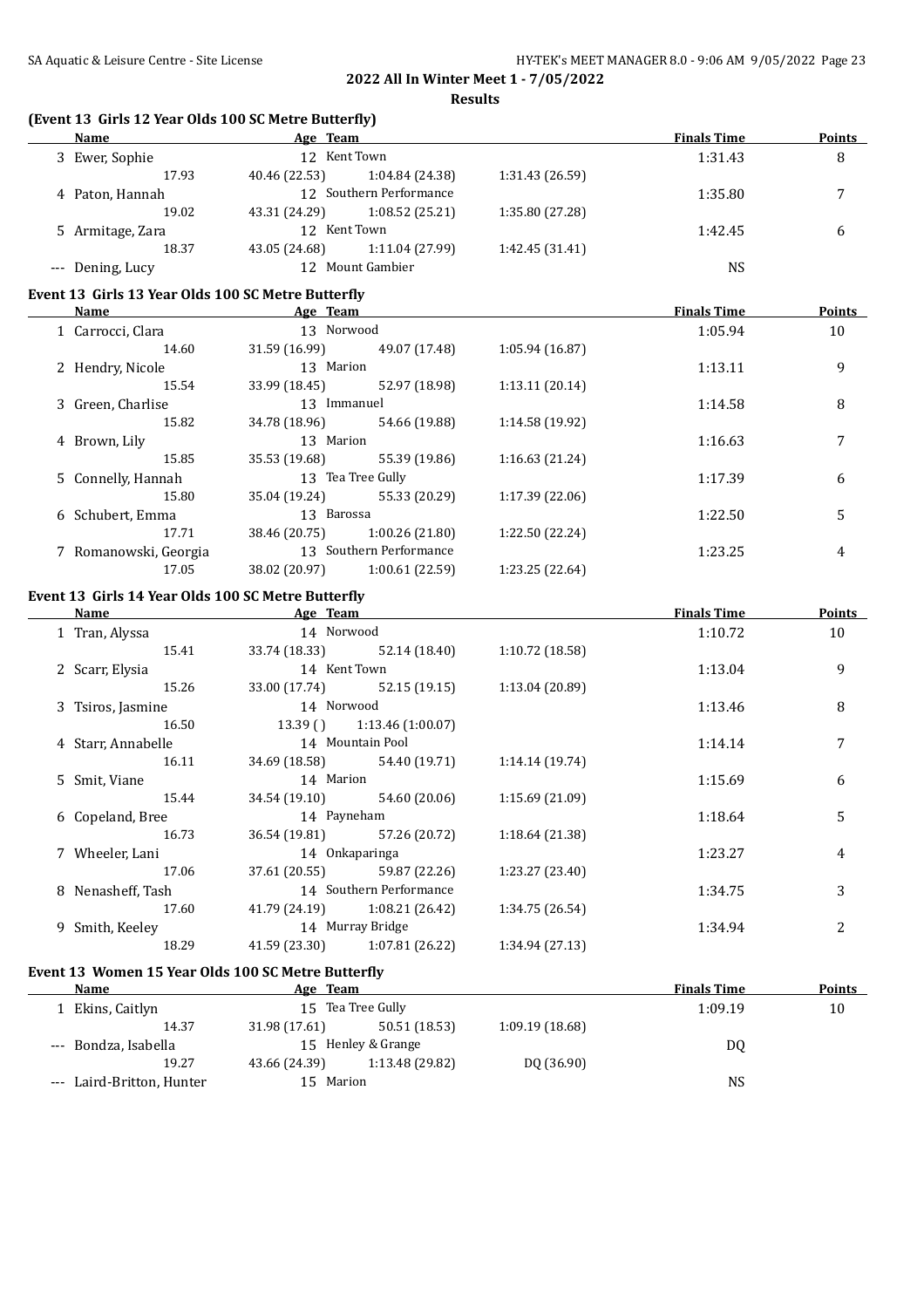SA Aquatic & Leisure Centre - Site License **HY-TEK's MEET MANAGER 8.0 - 9:06 AM 9/05/2022** Page 24

| Event 13 Women 16 Year Olds 100 SC Metre Butterfly<br><b>Name</b> | <b>Example 2016</b> Age Team                                                                                   |                 | <b>Finals Time</b> | <b>Points</b> |
|-------------------------------------------------------------------|----------------------------------------------------------------------------------------------------------------|-----------------|--------------------|---------------|
| 1 McAvaney, Georgia                                               | 16 Immanuel                                                                                                    |                 | 1:05.96            | 10            |
| 14.24                                                             | 31.68 (17.44)<br>48.48 (16.80)                                                                                 | 1:05.96 (17.48) |                    |               |
| 2 Gorman, Gabrielle                                               | 16 Starplex                                                                                                    |                 | 1:10.35            | 9             |
| 15.04                                                             | 32.71 (17.67)<br>51.56 (18.85)                                                                                 | 1:10.35 (18.79) |                    |               |
| 3 Schubert, Nyah                                                  | 16 Barossa                                                                                                     |                 | 1:12.08            | 8             |
| 15.10                                                             | 33.75 (18.65)<br>52.91 (19.16)                                                                                 | 1:12.08 (19.17) |                    |               |
| 4 Holman, Hinako                                                  | 16 Dolphins (Sa)                                                                                               |                 | 1:15.27            | 7             |
| 16.35                                                             | 35.54 (19.19)<br>54.90 (19.36)                                                                                 | 1:15.27 (20.37) |                    |               |
| Event 13 Women 19 & Over 100 SC Metre Butterfly                   |                                                                                                                |                 |                    |               |
| Name                                                              | Age Team                                                                                                       |                 | <b>Finals Time</b> | Points        |
| --- Lillecrapp, Lyn                                               | 76 Starplex                                                                                                    |                 | <b>SCR</b>         |               |
| Event 14 Boys 12 Year Olds 100 SC Metre Butterfly                 |                                                                                                                |                 |                    |               |
| Name                                                              | <b>Example 2</b> Age Team                                                                                      |                 | <b>Finals Time</b> | Points        |
| 1 Cregan, Neil                                                    | 12 Barossa                                                                                                     |                 | 1:19.89            | 10            |
| 16.98                                                             | 37.36 (20.38) 59.02 (21.66)                                                                                    | 1:19.89 (20.87) |                    |               |
| 2 Harris, Toby                                                    | 12 West Coast (Sa)                                                                                             |                 | 1:28.99            | 9             |
| 17.80                                                             | 40.27 (22.47) 1:04.46 (24.19)                                                                                  | 1:28.99 (24.53) |                    |               |
| 3 Babyszka, Harrison                                              | 12 Henley & Grange                                                                                             |                 | 1:31.69            | 8             |
| 17.67                                                             | 39.15 (21.48) 1:03.97 (24.82)                                                                                  | 1:31.69 (27.72) |                    |               |
| --- Bai, Evan                                                     | 12 Marion                                                                                                      |                 | <b>NS</b>          |               |
|                                                                   |                                                                                                                |                 |                    |               |
| Event 14 Boys 13 Year Olds 100 SC Metre Butterfly<br>Name         | and the same state of the same state of the same state of the same state of the same state of the same state o |                 | <b>Finals Time</b> | <b>Points</b> |
|                                                                   | 13 Starplex                                                                                                    |                 |                    |               |
| 1 Herbst, Patrick                                                 |                                                                                                                |                 | 1:14.92            | 10            |
| 15.20                                                             | 33.84 (18.64)<br>53.38 (19.54)                                                                                 | 1:14.92 (21.54) |                    |               |
| 2 Stanley, Will                                                   | 13 Marion                                                                                                      |                 | 1:17.92            | 9             |
| 16.41                                                             | 36.84 (20.43)<br>56.50 (19.66)                                                                                 | 1:17.92 (21.42) |                    |               |
| 3 Marks, Harry                                                    | 13 Norwood                                                                                                     |                 | 1:31.42            | 8             |
| 18.32                                                             | 41.32 (23.00)<br>1:05.71 (24.39)                                                                               | 1:31.42 (25.71) |                    |               |
| Event 14 Boys 14 Year Olds 100 SC Metre Butterfly                 |                                                                                                                |                 |                    |               |
| Name                                                              | <b>Example 2</b> Age Team                                                                                      |                 | <b>Finals Time</b> | <b>Points</b> |
| 1 Brown, Matthew                                                  | 14 Kent Town                                                                                                   |                 | 1:06.57            | 10            |
| 13.98                                                             | 30.85 (16.87)<br>48.49 (17.64)                                                                                 | 1:06.57 (18.08) |                    |               |
| 2 Bastiaans, Jacob                                                | 14 Marion                                                                                                      |                 | 1:07.17            | 9             |
| 14.22                                                             | 31.13 (16.91) 48.61 (17.48)                                                                                    | 1:07.17 (18.56) |                    |               |
| 3 Collings, Kieran                                                | 14 Marion                                                                                                      |                 | 1:13.52            | 8             |
| 15.56                                                             | 33.71 (18.15)<br>53.66 (19.95)                                                                                 | 1:13.52 (19.86) |                    |               |
| 4 Challis, James                                                  | 14 Marion                                                                                                      |                 | 1:16.31            | 7             |
| 15.43                                                             | 34.57 (19.14)<br>55.14 (20.57)                                                                                 | 1:16.31(21.17)  |                    |               |
| 5 Smith, Jarrad                                                   | 14 Starplex                                                                                                    |                 | 1:17.96            | 6             |
| 15.67                                                             | 56.00 (21.46)<br>34.54 (18.87)                                                                                 | 1:17.96 (21.96) |                    |               |
| 6 Joseph, Aditya                                                  | 14 Norwood                                                                                                     |                 | 1:20.56            | 5             |
| 16.60                                                             | 36.74 (20.14)<br>58.39 (21.65)                                                                                 | 1:20.56 (22.17) |                    |               |
| 7 Gadlan, Reiner                                                  | 14 Playford Aquatic                                                                                            |                 | 1:21.80            | 4             |
| 16.42                                                             | 36.25 (19.83)<br>57.32 (21.07)                                                                                 | 1:21.80 (24.48) |                    |               |
| Event 14 Men 15 Year Olds 100 SC Metre Butterfly                  |                                                                                                                |                 |                    |               |
| <b>Name</b>                                                       | Age Team                                                                                                       |                 | <b>Finals Time</b> | <b>Points</b> |
| 1 Curthoys-Davies, Keian                                          | 15 Barossa                                                                                                     |                 | 1:01.68            | 10            |
| 13.46                                                             | 29.26 (15.80)<br>45.25 (15.99)                                                                                 | 1:01.68 (16.43) |                    |               |
|                                                                   |                                                                                                                |                 |                    |               |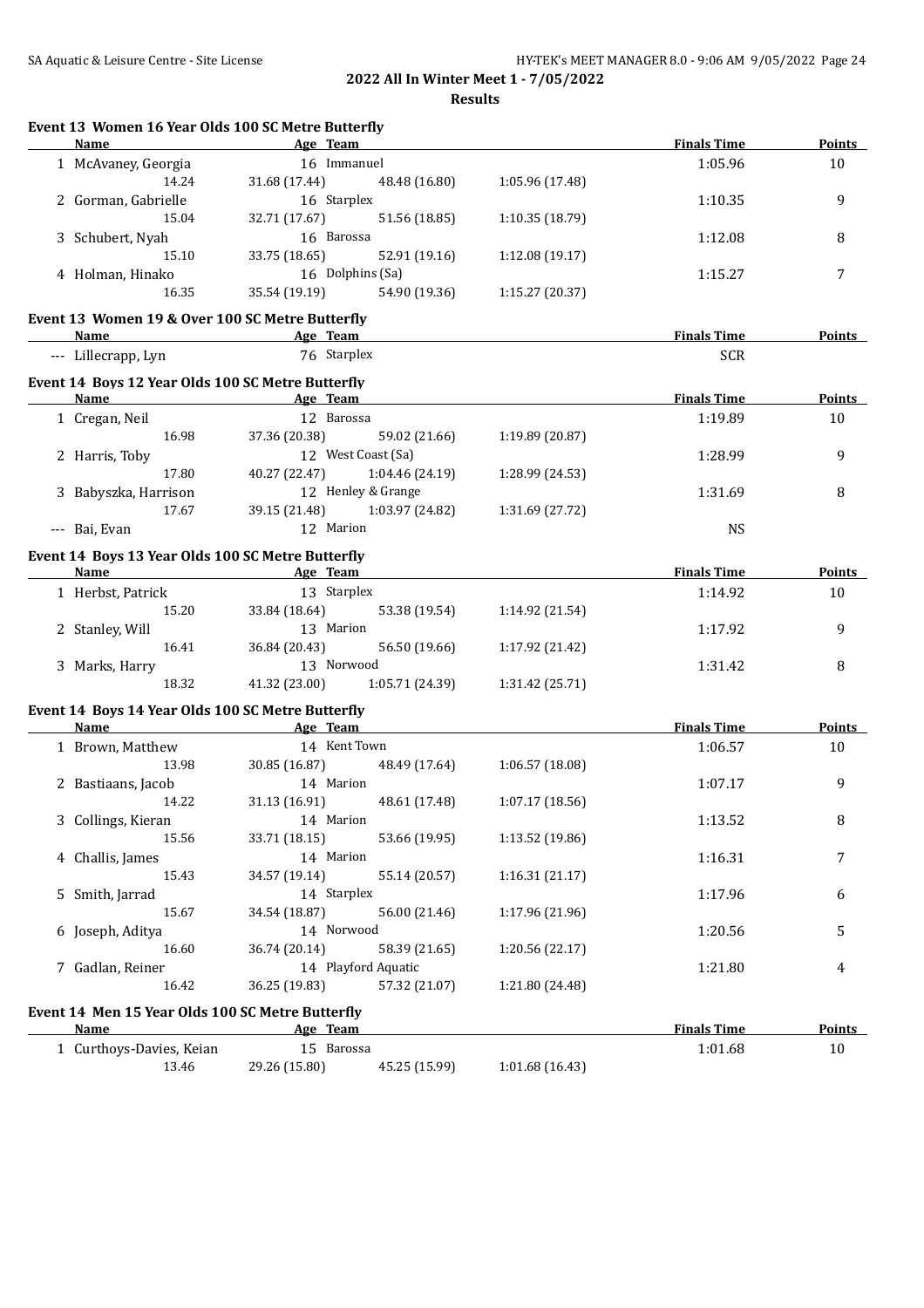**Results**

| (Event 14 Men 15 Year Olds 100 SC Metre Butterfly)<br>Name | Age Team                           |                         |                 | <b>Finals Time</b> | Points         |
|------------------------------------------------------------|------------------------------------|-------------------------|-----------------|--------------------|----------------|
| 2 Herbst, Ethan                                            | 15 Starplex                        |                         |                 | 1:03.07            | 9              |
| 13.37                                                      | 29.24 (15.87)                      | 45.66 (16.42)           | 1:03.07 (17.41) |                    |                |
| 3 Stephenson, Flynn                                        | 15 Marion                          |                         |                 | 1:04.44            | 8              |
| 13.31                                                      | 30.10 (16.79)                      | 46.41 (16.31)           | 1:04.44(18.03)  |                    |                |
| Event 14 Men 16 Year Olds 100 SC Metre Butterfly           |                                    |                         |                 |                    |                |
| <b>Name</b>                                                | <b>Example 2016</b> Age Team       |                         |                 | <b>Finals Time</b> | <b>Points</b>  |
| 1 Wiggett, Alexander                                       | 16 Southern Performance            |                         |                 | 1:00.79            | 10             |
| 12.99                                                      | 28.29 (15.30)                      | 44.38 (16.09)           | 1:00.79(16.41)  |                    |                |
| 2 Macdonald, Alexander                                     | 16 Kent Town                       |                         |                 | 1:03.68            | 9              |
| 13.74                                                      | 30.19 (16.45)                      | 46.93 (16.74)           | 1:03.68(16.75)  |                    |                |
| 3 Feder, Dylan                                             |                                    | 16 Southern Performance |                 | 1:08.10            | 8              |
| 14.14                                                      | 31.35 (17.21) 49.59 (18.24)        |                         | 1:08.10 (18.51) |                    |                |
| 4 Monteleone, Luca                                         | 16 Clovercrest                     |                         |                 | 1:13.55            | 7              |
| 15.41                                                      | 33.69 (18.28)                      | 53.19 (19.50)           | 1:13.55 (20.36) |                    |                |
| --- Kashani, Kiarash                                       | 16 Norwood                         |                         |                 | <b>NS</b>          |                |
|                                                            |                                    |                         |                 |                    |                |
| Event 14 Men 17-18 100 SC Metre Butterfly<br><b>Name</b>   | and the same state of the Age Team |                         |                 | <b>Finals Time</b> | Points         |
| 1 Atherton, Oliver                                         | 17 Kent Town                       |                         |                 | 58.59              | 10             |
| 12.59                                                      | 27.40 (14.81) 42.79 (15.39)        |                         | 58.59 (15.80)   |                    |                |
| 2 Dimitri, Theo                                            | 17 Kent Town                       |                         |                 | 1:09.02            | 9              |
| 14.51                                                      | 31.15 (16.64) 49.80 (18.65)        |                         | 1:09.02 (19.22) |                    |                |
|                                                            |                                    |                         |                 |                    |                |
| Event 14 Men 19 & Over 100 SC Metre Butterfly              |                                    |                         |                 |                    |                |
| Name                                                       | <b>Example 2018</b> Age Team       |                         |                 | <b>Finals Time</b> | Points         |
| 1 Nicoll, Craig                                            |                                    | 31 Southern Performance |                 | 59.48              | 10             |
| 12.47                                                      | 27.44 (14.97)                      | 43.21 (15.77)           | 59.48 (16.27)   |                    |                |
| 2 Hope, Brandon                                            | 24 Immanuel                        |                         |                 | 59.83              | 9              |
| 12.91                                                      | 28.23 (15.32)                      | 43.72 (15.49)           | 59.83 (16.11)   |                    |                |
| 3 Ward, Taj                                                | 21 Marion                          |                         |                 | 1:06.62            | 8              |
| 13.53                                                      | 30.32 (16.79)                      | 48.21 (17.89)           | 1:06.62 (18.41) |                    |                |
| --- Thiele, Jack                                           | 25 Onkaparinga                     |                         |                 | <b>NS</b>          |                |
| Event 15 Girls 12 Year Olds 100 SC Metre Breaststroke      |                                    |                         |                 |                    |                |
| <b>Name</b>                                                | <b>Example 2016</b> Age Team       |                         |                 | <b>Finals Time</b> | Points         |
| 1 Rezaei, Diana                                            | 12 Marion                          |                         |                 | 1:20.69            | 10             |
| 17.46                                                      | 37.65 (20.19) 58.88 (21.23)        |                         | 1:20.69 (21.81) |                    |                |
| 2 Crean, Allegra                                           | 12 Marion                          |                         |                 | 1:24.78            | 9              |
| 18.06                                                      | 40.16 (22.10)                      | 1:01.86 (21.70)         | 1:24.78 (22.92) |                    |                |
| 3 Sanchez, Madison                                         | 12 Starplex                        |                         |                 | 1:30.11            | 8              |
| 18.57                                                      | 40.91 (22.34)                      | 1:05.64 (24.73)         | 1:30.11 (24.47) |                    |                |
| 4 McMahon, Lavender                                        | 12 Henley & Grange                 |                         |                 | 1:34.58            | 7              |
| 20.33                                                      | 44.03 (23.70)                      | 1:09.34 (25.31)         | 1:34.58 (25.24) |                    |                |
| 5 Ellis, Piper                                             | 12 Playford Aquatic                |                         |                 | 1:35.26            | 6              |
| 19.62                                                      | 43.03 (23.41)                      | 1:08.38 (25.35)         | 1:35.26 (26.88) |                    |                |
| 6 Mannini, Eva                                             | 12 Unley                           |                         |                 | 1:35.76            | 5              |
| 19.72                                                      | 43.86 (24.14)                      | 1:08.85 (24.99)         | 1:35.76 (26.91) |                    |                |
| 7 Ewer, Sophie                                             | 12 Kent Town                       |                         |                 | 1:36.11            | 4              |
| 20.91                                                      | 44.71 (23.80)                      | 1:09.87 (25.16)         | 1:36.11 (26.24) |                    |                |
| 8 Pearce, Ella                                             | 12 Norwood                         |                         |                 | 1:36.57            | 3              |
| 21.30                                                      | 45.84 (24.54)                      | 1:11.40 (25.56)         | 1:36.57(25.17)  |                    |                |
| 9 Nagesh, Siyona                                           | 12 Marion                          |                         |                 | 1:39.12            | $\overline{c}$ |
| 21.32                                                      | 46.45 (25.13)                      | 1:12.58 (26.13)         | 1:39.12 (26.54) |                    |                |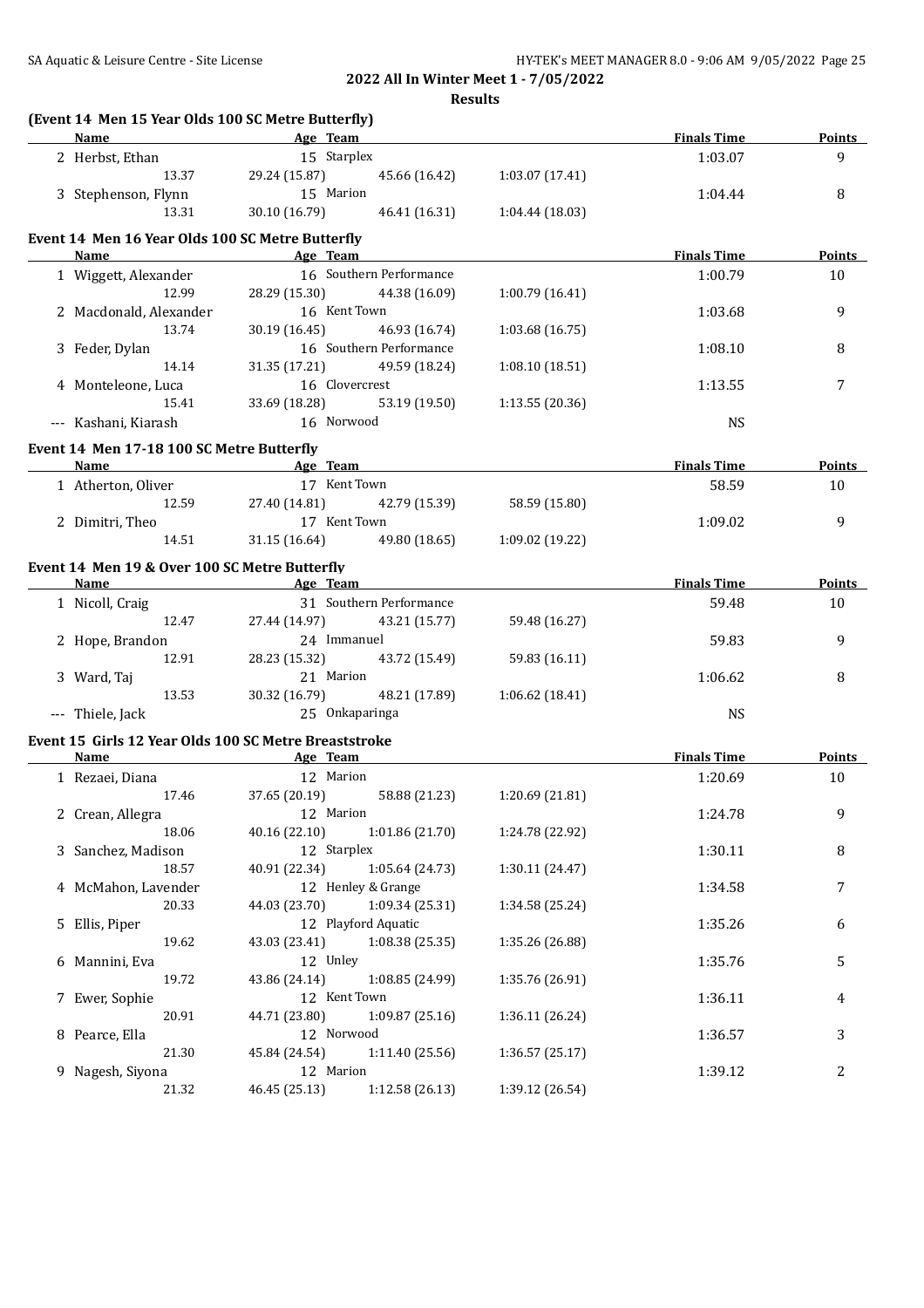## **(Event 15 Girls 12 Year Olds 100 SC Metre Breaststroke)**

|    | Name                | Age Team      |                         |                 | <b>Finals Time</b> | <b>Points</b> |
|----|---------------------|---------------|-------------------------|-----------------|--------------------|---------------|
|    | 10 Todd, Scarlett   |               | 12 Southern Performance |                 | 1:42.24            | 1             |
|    | 22.38               | 48.44 (26.06) | 1:15.16(26.72)          | 1:42.24 (27.08) |                    |               |
|    | 11 Foster, Alyshia  |               | 12 Southern Performance |                 | 1:42.76            |               |
|    | 22.16               | 48.30 (26.14) | 1:15.95(27.65)          | 1:42.76 (26.81) |                    |               |
|    | 12 McIntyre, Mia    |               | 12 Western Aquatic (Sa) |                 | 1:44.35            |               |
|    | 22.68               | 49.42 (26.74) | 1:16.83(27.41)          | 1:44.35 (27.52) |                    |               |
|    | 13 van Trigt, Leena | 12 Unley      |                         |                 | 1:45.25            |               |
|    | 22.47               | 48.74 (26.27) | 1:16.98 (28.24)         | 1:45.25 (28.27) |                    |               |
|    | 14 Goreham, Chelsea | 12 Starplex   |                         |                 | 1:45.69            |               |
|    | 21.63               | 48.36 (26.73) | 1:17.30 (28.94)         | 1:45.69 (28.39) |                    |               |
| 15 | Paton, Hannah       |               | 12 Southern Performance |                 | 1:49.04            |               |
|    | 23.73               | 52.20 (28.47) | 1:20.43 (28.23)         | 1:49.04 (28.61) |                    |               |
|    | --- Joy, Sofia      | 12 Norwood    |                         |                 | DQ                 |               |
|    | 22.01               | 49.53 (27.52) | 1:16.03(26.50)          | DQ (25.64)      |                    |               |
|    | --- Ryan, Isabelle  | 12 Norwood    |                         |                 | NS                 |               |

## **Event 15 Girls 13 Year Olds 100 SC Metre Breaststroke**

| Name                        | Age Team           |                               |                 | <b>Finals Time</b> | <b>Points</b> |
|-----------------------------|--------------------|-------------------------------|-----------------|--------------------|---------------|
| 1 Harris, Lauren            | 13 Payneham        |                               |                 | 1:18.78            | 10            |
| 17.35                       |                    | 37.65 (20.30) 57.99 (20.34)   | 1:18.78(20.79)  |                    |               |
| 2 Grant, Gemma              |                    | 13 Playford Aquatic           |                 | 1:29.12            | 9             |
| 18.93                       |                    | 41.46 (22.53) 1:04.75 (23.29) | 1:29.12 (24.37) |                    |               |
| 3 Jung, Hannah              | 13 Henley & Grange |                               |                 | 1:29.70            | 8             |
| 19.98                       |                    | 42.60 (22.62) 1:05.98 (23.38) | 1:29.70 (23.72) |                    |               |
| 4 Andrew-Thring, Tayla      |                    | 13 Henley & Grange            |                 | 1:31.48            | 7             |
| 20.26                       |                    | 43.62 (23.36) 1:07.69 (24.07) | 1:31.48 (23.79) |                    |               |
| 5 Williams, Eve             | 13 Marion          |                               |                 | 1:32.27            | 6             |
| 19.93                       |                    | 43.14 (23.21) 1:07.58 (24.44) | 1:32.27 (24.69) |                    |               |
| 6 Robinson, Holly           | 13 Kent Town       |                               |                 | 1:36.43            | 5             |
| 19.81                       |                    | 44.31 (24.50) 1:09.96 (25.65) | 1:36.43(26.47)  |                    |               |
| 7 Cox, Kenzie               | 13 Barossa         |                               |                 | 1:40.23            | 4             |
| 21.46                       |                    | 46.75 (25.29) 1:13.42 (26.67) | 1:40.23 (26.81) |                    |               |
| 8 Humphries, Evie           |                    | 13 Onkaparinga                |                 | 1:40.80            | 3             |
| 22.19                       |                    | 47.62 (25.43) 1:13.67 (26.05) | 1:40.80(27.13)  |                    |               |
| 9 Franze, Rose              |                    | 13 Henley & Grange            |                 | 1:42.03            | 2             |
| 20.36                       |                    | 46.26 (25.90) 1:13.97 (27.71) | 1:42.03 (28.06) |                    |               |
| 10 Fuhrmann, Janna          |                    | 13 Southern Performance       |                 | 1:46.62            | $\mathbf{1}$  |
| 23.41                       |                    | 50.06 (26.65) 1:18.31 (28.25) | 1:46.62 (28.31) |                    |               |
| 11 Hitchon, Caitlin         |                    | 13 Mount Gambier              |                 | 1:49.57            |               |
| 23.64                       |                    | 51.59 (27.95) 1:20.35 (28.76) | 1:49.57 (29.22) |                    |               |
| --- Taylor-Ziersch, Bethany | 13 Marion          |                               |                 | DQ                 |               |
| 24.36                       |                    | 53.97 (29.61) 1:24.13 (30.16) | DQ (31.07)      |                    |               |
| --- Curthoys-Davies, Miella | 13 Barossa         |                               |                 | <b>NS</b>          |               |
| --- McKenna, Zoe            |                    | 13 Onkaparinga                |                 | <b>NS</b>          |               |

## **Event 15 Girls 14 Year Olds 100 SC Metre Breaststroke**

| Name              | Age Team      |                |                | <b>Finals Time</b> | <b>Points</b> |
|-------------------|---------------|----------------|----------------|--------------------|---------------|
| Borgmeyer, Claire | 14            | Immanuel       |                | 1:19.16            | 10            |
| 17.36             | 37.62 (20.26) | 58.55 (20.93)  | 1:19.16(20.61) |                    |               |
| 2 Everitt, Emma   | 14 Norwood    |                |                | 1:26.55            | q             |
| 19.08             | 41.63 (22.55) | 1:03.39(21.76) | 1:26.55(23.16) |                    |               |
| 3 Joy, Matilda    | 14 Norwood    |                |                | 1:30.68            | 8             |
| 19.30             | 41.91 (22.61) | 1:06.05(24.14) | 1:30.68(24.63) |                    |               |
|                   |               |                |                |                    |               |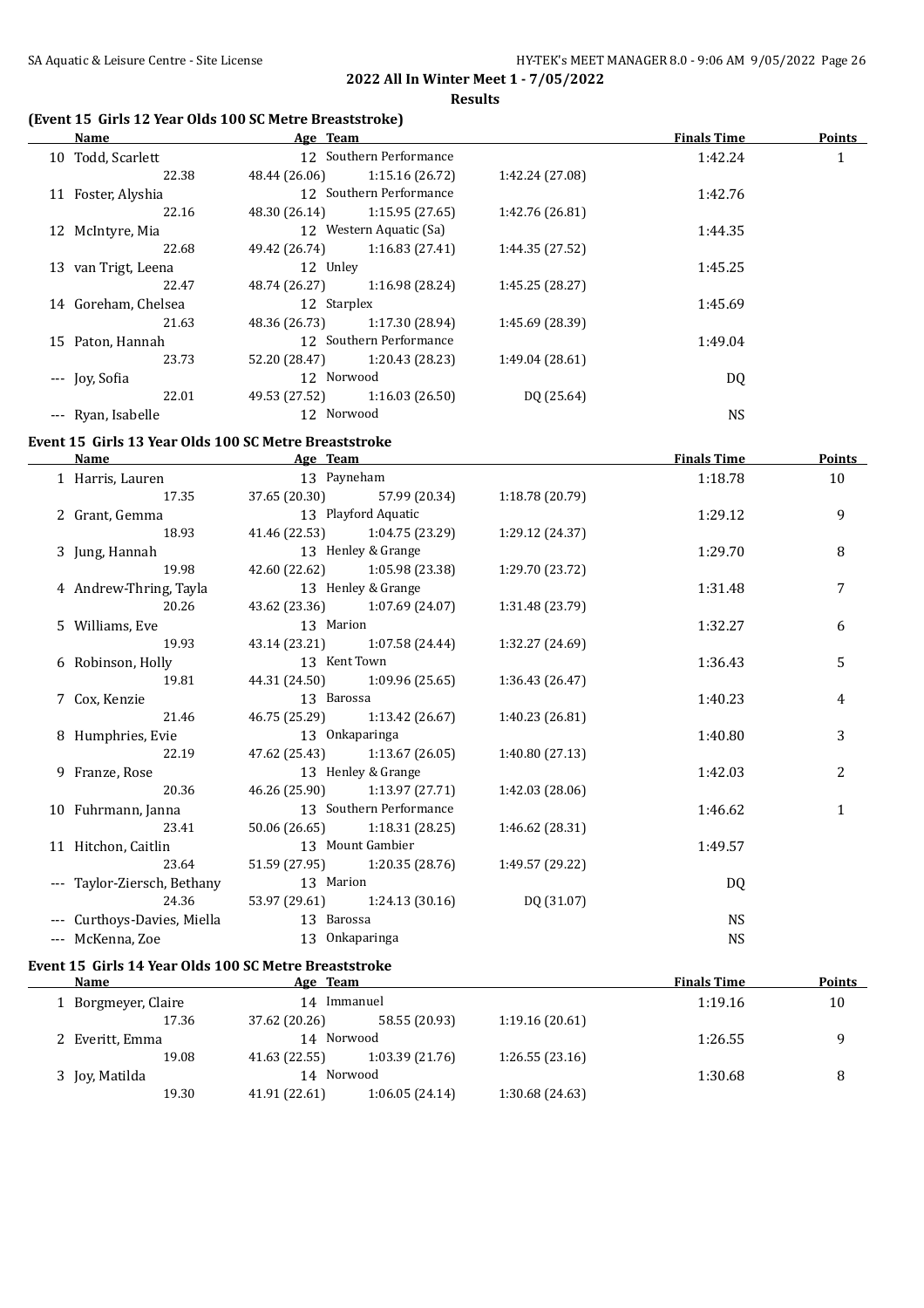#### **(Event 15 Girls 14 Year Olds 100 SC Metre Breaststroke)**

| <b>Name</b>           |               |                 |                                                                                       | <b>Finals Time</b> | <b>Points</b> |
|-----------------------|---------------|-----------------|---------------------------------------------------------------------------------------|--------------------|---------------|
| 4 Chan, Hermione      |               |                 |                                                                                       | 1:32.92            |               |
| 20.00                 | 43.69 (23.69) | 1:07.66 (23.97) | 1:32.92 (25.26)                                                                       |                    |               |
| 5 Lewis, Teagan       |               |                 |                                                                                       | 1:39.00            | 6             |
| 22.02                 | 47.31 (25.29) | 1:13.34(26.03)  | 1:39.00 (25.66)                                                                       |                    |               |
| --- McMahon, Delilah  |               |                 |                                                                                       | DQ                 |               |
| 18.17                 | 39.06 (20.89) | 1:01.15(22.09)  | DQ (22.93)                                                                            |                    |               |
| --- Coscarella, Kiara |               |                 |                                                                                       | NS.                |               |
| --- Tolladay, Emily   |               |                 |                                                                                       | <b>SCR</b>         |               |
|                       |               |                 | Age Team<br>14 Marion<br>14 Marion<br>14 Henley & Grange<br>14 Marion<br>14 Kent Town |                    |               |

#### **Event 15 Women 15 Year Olds 100 SC Metre Breaststroke**

| Name                 | Age Team      |                         |                 | <b>Finals Time</b> | <b>Points</b> |
|----------------------|---------------|-------------------------|-----------------|--------------------|---------------|
| 1 Bament, Summer     | 15 Norwood    |                         |                 | 1:15.58            | 10            |
| 17.08                | 36.18(19.10)  | 55.67 (19.49)           | 1:15.58(19.91)  |                    |               |
| 2 Downie, Amelia     | 15 Immanuel   |                         |                 | 1:16.73            | 9             |
| 16.18                | 35.54 (19.36) | 55.56 (20.02)           | 1:16.73(21.17)  |                    |               |
| 3 Trumble, Madeleine | 15 Marion     |                         |                 | 1:17.01            | 8             |
| 16.44                | 35.80 (19.36) | 56.29 (20.49)           | 1:17.01 (20.72) |                    |               |
| 4 Breden, Alex       |               | 15 Western Aquatic (Sa) |                 | 1:29.74            |               |
| 19.19                | 42.80 (23.61) | 1:06.27(23.47)          | 1:29.74 (23.47) |                    |               |
| 5 Blaskett, Ayla     | 15 Norwood    |                         |                 | 1:33.85            | 6             |
| 20.18                | 43.78 (23.60) | 1:08.75 (24.97)         | 1:33.85(25.10)  |                    |               |
| 6 Folley, Bronte     |               | 15 Murray Bridge        |                 | 1:38.79            | 5             |
| 20.94                | 46.17 (25.23) | 1:12.83(26.66)          | 1:38.79 (25.96) |                    |               |
| Crabb, Jasmine       | 15 Marion     |                         |                 | <b>SCR</b>         |               |

#### **Event 15 Women 16 Year Olds 100 SC Metre Breaststroke**

| Name               | Age Team      |                         |                 | <b>Finals Time</b> | <b>Points</b> |
|--------------------|---------------|-------------------------|-----------------|--------------------|---------------|
| 1 Schubert, Nyah   | 16 Barossa    |                         |                 | 1:29.32            | 10            |
| 18.76              | 42.21 (23.45) | 1:05.61(23.40)          | 1:29.32 (23.71) |                    |               |
| 2 Munro, Grace     |               | 16 Henley & Grange      |                 | 1:36.67            | q             |
| 20.09              | 43.68 (23.59) | 1:09.70 (26.02)         | 1:36.67 (26.97) |                    |               |
| Brown, Chloe       |               | 16 Southern Performance |                 | 1:41.24            | 8             |
| 21.41              | 47.38 (25.97) | 1:14.51(27.13)          | 1:41.24 (26.73) |                    |               |
| --- Hammond, Chloe | 16 Whyalla    |                         |                 | NS                 |               |

#### **Event 15 Women 17-18 100 SC Metre Breaststroke**

| Name                                               | Age Team      |                      |                 | <b>Finals Time</b> | <b>Points</b> |
|----------------------------------------------------|---------------|----------------------|-----------------|--------------------|---------------|
| Brain, Sophia                                      | 17            | Silver City          |                 | 1:30.08            | 10            |
| 20.11                                              | 42.83 (22.72) | 1:06.19(23.36)       | 1:30.08 (23.89) |                    |               |
| 2 Martin, Taliah                                   | Marion<br>17  |                      |                 | 1:33.61            | 9             |
| 20.36                                              | 44.56 (24.20) | 1:09.13(24.57)       | 1:33.61 (24.48) |                    |               |
| Event 15 Women 19 & Over 100 SC Metre Breaststroke |               |                      |                 |                    |               |
| <b>Name</b>                                        | Age Team      |                      |                 | <b>Finals Time</b> | <b>Points</b> |
| Eckert, Emma-Rose                                  | 25.           | Western Aquatic (Sa) |                 | 1:18.51            | 10            |
| 16.33                                              | 36.31 (19.98) | 56.82 (20.51)        | 1:18.51(21.69)  |                    |               |

## 2 Heffernan (V), Maryanne 65 Masters Swimming SA 1:35.75 9 20.69 44.87 (24.18) 1:09.99 (25.12) 1:35.75 (25.76) **Event 16 Boys 12 Year Olds 100 SC Metre Breaststroke Name Age Team** *Age* **<b>Team Finals Time Points** 1 Ni, Adison 12 Marion 12 Marion 12 Marion 1:26.22 10 18.93 40.94 (22.01) 1:03.20 (22.26) 1:26.22 (23.02)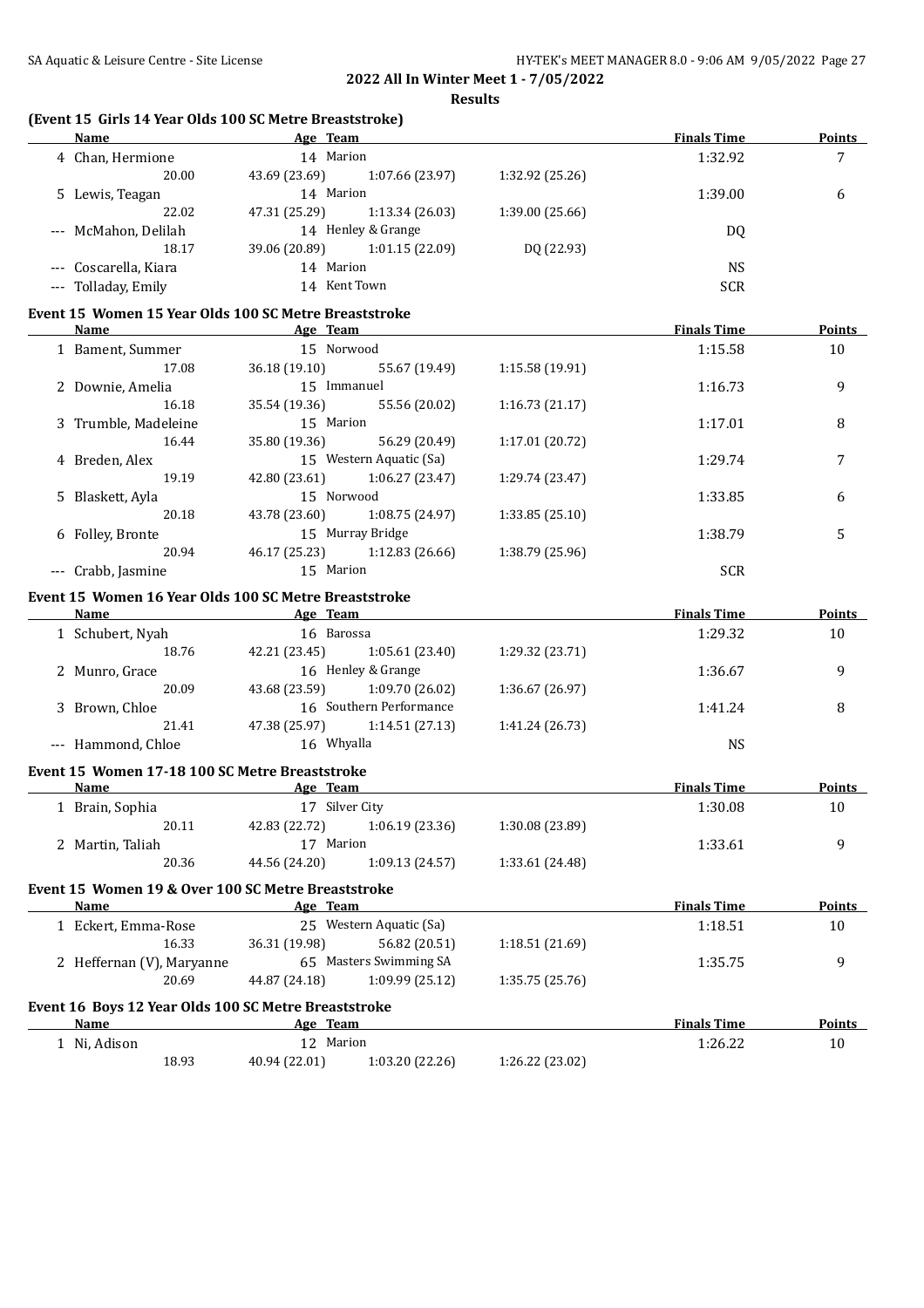## **(Event 16 Boys 12 Year Olds 100 SC Metre Breaststroke)**

| Name                                                 | Age Team      |                               |                 | <b>Finals Time</b> | <b>Points</b> |
|------------------------------------------------------|---------------|-------------------------------|-----------------|--------------------|---------------|
| 2 Murphy, Toby                                       |               | 12 Southern Performance       |                 | 1:28.01            | 9             |
| 19.53                                                |               | 41.94 (22.41) 1:05.09 (23.15) | 1:28.01 (22.92) |                    |               |
| 3 Norris, James                                      |               | 12 Kent Town                  |                 | 1:28.88            | 8             |
| 20.04                                                |               | 42.94 (22.90) 1:05.90 (22.96) | 1:28.88 (22.98) |                    |               |
| 4 Birchenough, Owen                                  | 12 Marion     |                               |                 | 1:29.39            | 7             |
| 19.40                                                |               | 43.39 (23.99) 1:06.09 (22.70) | 1:29.39 (23.30) |                    |               |
| 5 Tucker, Jordan                                     | 12 Marion     |                               |                 | 1:30.30            | 6             |
| 18.99                                                |               | 41.25 (22.26) 1:06.07 (24.82) | 1:30.30 (24.23) |                    |               |
| 6 Charleson, Cody                                    | 12 Starplex   |                               |                 | 1:33.42            | 5             |
| 19.63                                                |               | 42.71 (23.08) 1:08.25 (25.54) | 1:33.42 (25.17) |                    |               |
| 7 Harris, Toby                                       |               | 12 West Coast (Sa)            |                 | 1:38.60            | 4             |
| 21.49                                                |               | 47.31 (25.82) 1:12.65 (25.34) | 1:38.60 (25.95) |                    |               |
| 8 Huang, Jimmy                                       |               | 12 Payneham                   |                 | 1:43.43            | 3             |
| 22.42                                                |               | 49.50 (27.08) 1:17.60 (28.10) | 1:43.43 (25.83) |                    |               |
| 9 Schubert, Will                                     |               | 12 Southern Performance       |                 | 1:51.88            | 2             |
| 23.55                                                |               | 51.68 (28.13) 1:21.76 (30.08) | 1:51.88 (30.12) |                    |               |
| --- Liu, Howard                                      |               | 12 Kent Town                  |                 | DQ                 |               |
| 20.34                                                |               | 44.06 (23.72) 1:09.55 (25.49) | DQ (25.01)      |                    |               |
| --- Bai, Evan                                        | 12 Marion     |                               |                 | <b>NS</b>          |               |
| Event 16 Boys 13 Year Olds 100 SC Metre Breaststroke |               |                               |                 |                    |               |
| <b>Name</b><br><b>Example 2</b> Age Team             |               |                               |                 | <b>Finals Time</b> | <b>Points</b> |
| 1 Sandercock, Finnian                                |               | 13 Western Aquatic (Sa)       |                 | 1:20.39            | 10            |
| 18.01                                                |               | 38.34 (20.33) 1:00.14 (21.80) | 1:20.39(20.25)  |                    |               |
| 2 Tucker, Axel                                       | 13 Marion     |                               |                 | 1:23.95            | 9             |
| 17.97                                                | 38.83 (20.86) | 1:01.33(22.50)                | 1:23.95 (22.62) |                    |               |
| 3 Abdelaziz, Malek                                   | 13 Marion     |                               |                 | 1:28.12            | 8             |
| 18.27                                                | 41.32 (23.05) | 1:04.58 (23.26)               | 1:28.12 (23.54) |                    |               |
| 4 Marks, Harry                                       | 13 Norwood    |                               |                 | 1:39.30            | 7             |
| 21.45                                                | 46.54 (25.09) | 1:12.82 (26.28)               | 1:39.30 (26.48) |                    |               |
| 5 Abbott, Riley                                      |               | 13 Kent Town                  |                 | 1:41.48            | 6             |
| 21.59                                                | 9.25()        | 1:41.48 (1:32.23)             |                 |                    |               |
| 6 Blaauw-Robinson, Blainson                          | 13 Marion     |                               |                 | 1:43.08            | 5             |
| 21.56                                                | 47.90 (26.34) | 1:15.11(27.21)                | 1:43.08 (27.97) |                    |               |
| 7 Fromentin, William                                 |               | 13 Mountain Pool              |                 | 2:03.35            | 4             |
| 26.17                                                | 57.12 (30.95) | 1:29.79 (32.67)               | 2:03.35 (33.56) |                    |               |
| --- El-Youssef, Jamal                                |               | 13 Tea Tree Gully             |                 | <b>NS</b>          |               |
|                                                      |               |                               |                 |                    |               |
| Event 16 Boys 14 Year Olds 100 SC Metre Breaststroke |               |                               |                 |                    |               |
| <b>Name</b>                                          | Age Team      |                               |                 | <b>Finals Time</b> | <b>Points</b> |
| 1 Collings, Kieran                                   | 14 Marion     |                               |                 | 1:17.94            | 10            |
| 16.82                                                | 36.56 (19.74) | 57.11 (20.55)                 | 1:17.94 (20.83) |                    |               |
| 2 Stratford, Vaughn                                  |               | 14 Mount Gambier              |                 | 1:19.51            | 9             |
| 16.98                                                | 37.09 (20.11) | 58.04 (20.95)                 | 1:19.51 (21.47) |                    |               |
| 3 Kim, Boseok                                        | 14 Norwood    |                               |                 | 1:20.44            | 8             |
| 17.07                                                | 37.60 (20.53) | 59.04 (21.44)                 | 1:20.44 (21.40) |                    |               |
| 4 Kouchinsky, Eugene                                 | 14 Norwood    |                               |                 | 1:22.93            | 7             |
| 18.07                                                | 39.57 (21.50) | 1:01.09 (21.52)               | 1:22.93 (21.84) |                    |               |
| 5 Irawan, Brandon                                    | 14 Starplex   |                               |                 | 1:29.34            | 6             |

19.15 41.68 (22.53) 1:05.29 (23.61) 1:29.34 (24.05)

18.30 40.77 (22.47) 1:05.26 (24.49) 1:30.53 (25.27)

20.05 43.08 (23.03) 1:07.47 (24.39) 1:30.54 (23.07)

6 Owuor, Keita 14 Marion 1:30.53 5

7 Challis, James 14 Marion 14 Marion 1:30.54 4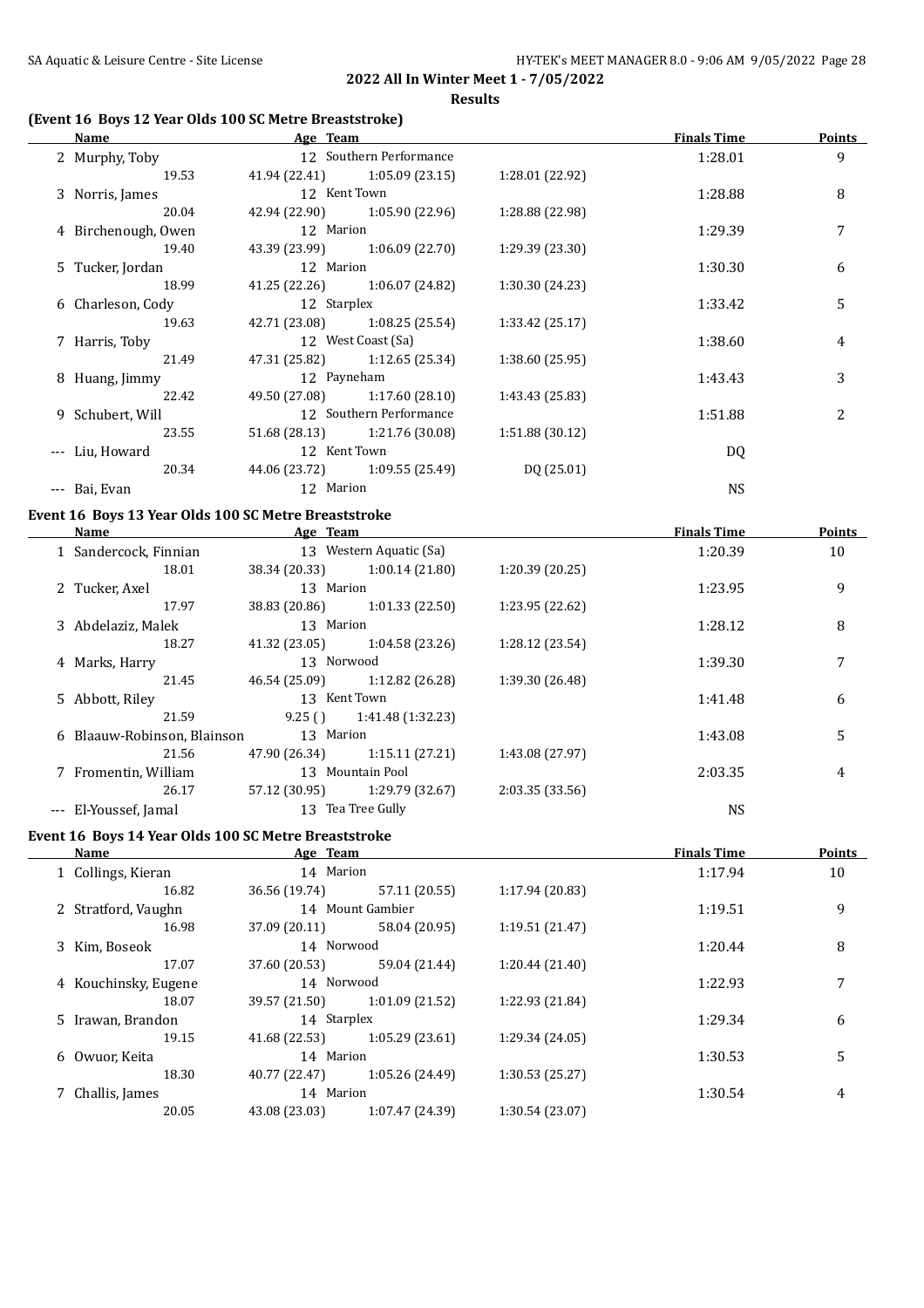| (Event 16 Boys 14 Year Olds 100 SC Metre Breaststroke)<br>Name | <b>Example 2016</b> Age Team      |                               |                 | <b>Finals Time</b> | <b>Points</b> |
|----------------------------------------------------------------|-----------------------------------|-------------------------------|-----------------|--------------------|---------------|
| 8 Brooks, Hayden                                               | 14 Marion                         |                               |                 | 1:33.70            | 3             |
| 19.70                                                          | 43.95 (24.25)                     | 1:08.89 (24.94)               | 1:33.70 (24.81) |                    |               |
|                                                                |                                   |                               |                 |                    |               |
| Event 16 Men 15 Year Olds 100 SC Metre Breaststroke<br>Name    | <u>Age Team</u>                   |                               |                 | <b>Finals Time</b> | <b>Points</b> |
| 1 Cregan, Gabriel                                              | 15 Barossa                        |                               |                 | 1:13.91            | 10            |
| 15.55                                                          | 34.07 (18.52)                     | 53.45 (19.38)                 |                 |                    |               |
|                                                                |                                   | 15 Kent Town                  | 1:13.91 (20.46) |                    | 9             |
| 2 Lawson, Jack<br>16.40                                        |                                   |                               |                 | 1:15.68            |               |
|                                                                | 35.96 (19.56)<br>15 Norwood       | 55.84 (19.88)                 | 1:15.68 (19.84) |                    |               |
| 3 Marks, George<br>19.03                                       | 41.16(22.13)                      | 1:04.65(23.49)                |                 | 1:27.86            | 8             |
|                                                                |                                   |                               | 1:27.86 (23.21) |                    |               |
| --- Nel, Zander                                                | 15 Immanuel                       |                               |                 | <b>NS</b>          |               |
| Event 16 Men 16 Year Olds 100 SC Metre Breaststroke            |                                   |                               |                 |                    |               |
| <b>Name</b>                                                    | <b>Example 2016</b> Team Age Team |                               |                 | <b>Finals Time</b> | <b>Points</b> |
| 1 Chan, Aidan                                                  |                                   | 16 Henley & Grange            |                 | 1:12.68            | 10            |
| 15.63                                                          |                                   | 33.96 (18.33) 52.91 (18.95)   | 1:12.68 (19.77) |                    |               |
| 2 Tolladay, Harry                                              | 16 Kent Town                      |                               |                 | 1:15.83            | 9             |
| 16.28                                                          |                                   | 35.99 (19.71) 55.64 (19.65)   | 1:15.83(20.19)  |                    |               |
| 3 Smith, Michael                                               | 16 Playford Aquatic               |                               |                 | 1:30.26            | 8             |
| 19.49                                                          |                                   | 42.47 (22.98) 1:06.74 (24.27) | 1:30.26 (23.52) |                    |               |
|                                                                |                                   |                               |                 |                    |               |
| Event 16 Men 17-18 100 SC Metre Breaststroke                   |                                   |                               |                 |                    |               |
| Name                                                           | <b>Example 2018</b> Age Team      |                               |                 | <b>Finals Time</b> | <b>Points</b> |
| 1 Dimitri, Theo                                                | 17 Kent Town                      |                               |                 | 1:20.34            | 10            |
| 16.83                                                          | 37.46 (20.63)                     | 58.52 (21.06)                 | 1:20.34 (21.82) |                    |               |
| --- Downie, Finn                                               | 17 Immanuel                       |                               |                 | <b>NS</b>          |               |
| Event 16 Men 19 & Over 100 SC Metre Breaststroke               |                                   |                               |                 |                    |               |
| Name Age Team                                                  |                                   |                               |                 | <b>Finals Time</b> | <b>Points</b> |
| 1 Semmens, Jacob                                               | 19 Western Aquatic (Sa)           |                               |                 | 1:13.52            | 10            |
| 16.08                                                          |                                   | 35.06 (18.98) 54.25 (19.19)   | 1:13.52 (19.27) |                    |               |
|                                                                |                                   |                               |                 |                    |               |
| Event 17 Girls 12 Year Olds 200 SC Metre Freestyle             |                                   |                               |                 |                    |               |
| Name                                                           | <b>Example 2</b> Age Team         |                               |                 | <b>Finals Time</b> | Points        |
| 1 Amai, Layla                                                  |                                   | 12 Southern Performance       |                 | 2:25.75            | 10            |
| 16.15                                                          |                                   | 34.26 (18.11) 52.64 (18.38)   | 1:11.29(18.65)  |                    |               |
| 1:29.94 (18.65)                                                | $1:49.74(19.80)$ $2:08.05(18.31)$ |                               | 2:25.75 (17.70) |                    |               |
| 2 Cox, Emmy                                                    | 12 Barossa                        |                               |                 | 2:33.36            | 9             |
| 16.80                                                          | 36.22 (19.42)                     | 55.44 (19.22)                 | 1:15.09 (19.65) |                    |               |
| 1:34.83 (19.74)                                                | 1:55.21 (20.38)                   | 2:14.78 (19.57)               | 2:33.36 (18.58) |                    |               |
| 3 Bevan, Jasmine                                               | 12 Marion                         |                               |                 | 2:35.20            | 8             |
| 16.77                                                          | 35.56 (18.79)                     | 54.87 (19.31)                 | 1:15.04(20.17)  |                    |               |
| 1:35.89 (20.85)                                                | 1:56.40(20.51)                    | 2:16.40 (20.00)               | 2:35.20 (18.80) |                    |               |
| 4 Williams, Amelia                                             | 12 Norwood                        |                               |                 | 2:36.43            | 7             |
| 16.98                                                          | 36.01 (19.03)                     | 55.58 (19.57)                 | 1:16.08 (20.50) |                    |               |
| 1:36.89 (20.81)                                                | 1:56.71 (19.82)                   | 2:17.64 (20.93)               | 2:36.43 (18.79) |                    |               |
| 5 Clavell, Willow                                              |                                   | 12 Tea Tree Gully             |                 | 2:40.29            | 6             |
| 17.22                                                          | 36.43 (19.21)                     | 56.38 (19.95)                 | 1:16.92 (20.54) |                    |               |
| 1:37.75 (20.83)                                                | 1:58.70 (20.95)                   | 2:20.05 (21.35)               | 2:40.29 (20.24) |                    |               |
| 6 Schalk, Tahlia                                               | 12 Kent Town                      |                               |                 | 2:42.63            | 5             |
| 16.76                                                          | 35.47 (18.71)                     | 55.16 (19.69)                 | 1:16.19 (21.03) |                    |               |
| 1:37.36 (21.17)                                                | 1:59.39 (22.03)                   | 2:21.36 (21.97)               | 2:42.63 (21.27) |                    |               |
|                                                                |                                   |                               |                 |                    |               |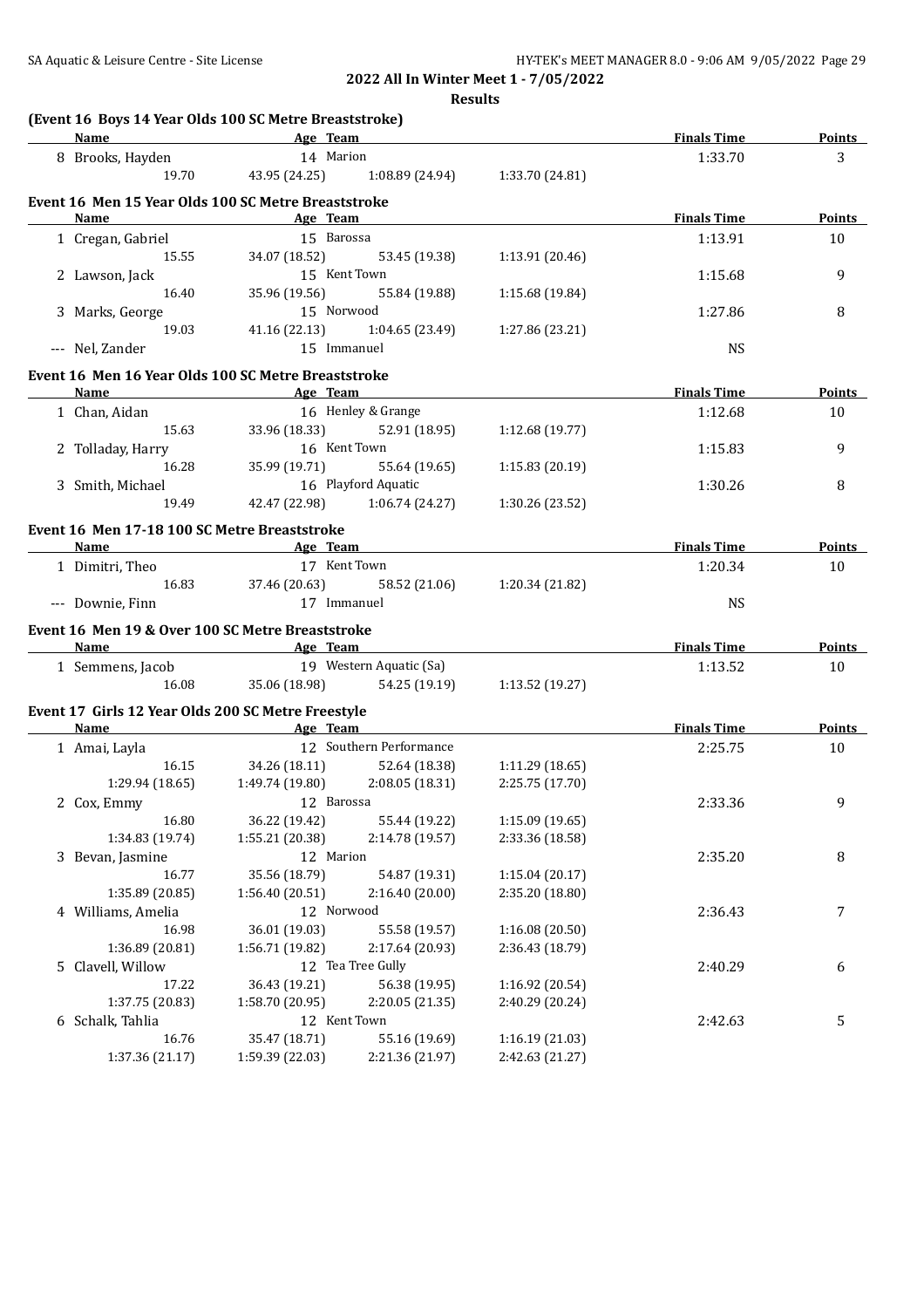**Results**

## **(Event 17 Girls 12 Year Olds 200 SC Metre Freestyle)**

|     | Name               | Age Team        |                  |                 | <b>Finals Time</b> | Points |
|-----|--------------------|-----------------|------------------|-----------------|--------------------|--------|
|     | 7 Warriner, Phoebe | 12 Marion       |                  |                 | 2:54.78            | 4      |
|     | 18.55              | 40.68 (22.13)   | 1:03.84(23.16)   | 1:27.32 (23.48) |                    |        |
|     | 1:49.54 (22.22)    | 2:12.57(23.03)  | 2:33.95 (21.38)  | 2:54.78 (20.83) |                    |        |
|     | 8 Brown, Lilly     | 12 Marion       |                  |                 | 2:56.03            | 3      |
|     | 17.90              | 38.44 (20.54)   | 59.93 (21.49)    | 1:23.34 (23.41) |                    |        |
|     | 1:47.12 (23.78)    | 2:10.91(23.79)  | 2:33.26 (22.35)  | 2:56.03(22.77)  |                    |        |
| 9.  | Leaver, Georgiana  | 12 Marion       |                  |                 | 3:00.17            | 2      |
|     | 18.42              | 40.15 (21.73)   | 1:02.59(22.44)   | 1:27.00 (24.41) |                    |        |
|     | 1:50.70 (23.70)    | 2:15.41(24.71)  | 2:37.65 (22.24)  | 3:00.17 (22.52) |                    |        |
| 10  | Verri, Mackenzie   | 12 Unley        |                  |                 | 3:01.74            |        |
|     | 19.24              | 41.00 (21.76)   | 1:04.62(23.62)   | 1:28.22 (23.60) |                    |        |
|     | 1:52.53(24.31)     |                 | 2:40.67(         | 3:01.74 (21.07) |                    |        |
|     | 11 Nagesh, Siyona  | 12 Marion       |                  |                 | 3:06.49            |        |
|     | 18.49              | 40.29 (21.80)   | 1:03.35(23.06)   | 1:27.64 (24.29) |                    |        |
|     | 1:52.53 (24.89)    | 2:17.22 (24.69) | 2:43.62 (26.40)  | 3:06.49 (22.87) |                    |        |
|     | 12 Davy, Ella      |                 | 12 Murray Bridge |                 | 3:09.47            |        |
|     | 19.63              | 41.98 (22.35)   | 1:06.71(24.73)   | 1:31.74(25.03)  |                    |        |
|     | 1:58.06 (26.32)    | 2:22.64 (24.58) | 2:48.35 (25.71)  | 3:09.47 (21.12) |                    |        |
| --- | Ryan, Isabelle     | 12 Norwood      |                  |                 | <b>NS</b>          |        |

## **Event 17 Girls 13 Year Olds 200 SC Metre Freestyle**

| Name               | Age Team        |                                   |                 | <b>Finals Time</b> | <b>Points</b> |
|--------------------|-----------------|-----------------------------------|-----------------|--------------------|---------------|
| 1 Hendry, Nicole   | 13 Marion       |                                   |                 | 2:20.91            | 10            |
| 15.72              | 33.31 (17.59)   | 51.16 (17.85)                     | 1:09.45 (18.29) |                    |               |
| 1:27.52 (18.07)    |                 | $1:45.82(18.30)$ $2:03.78(17.96)$ | 2:20.91 (17.13) |                    |               |
| 2 Wilson, Abbey    |                 | 13 Southern Performance           |                 | 2:22.68            | 9             |
| 16.02              | 33.61 (17.59)   | 51.41 (17.80)                     | 1:09.85 (18.44) |                    |               |
| 1:27.73 (17.88)    | 1:46.41 (18.68) | 2:04.83 (18.42)                   | 2:22.68 (17.85) |                    |               |
| 3 Fanning, Holly   | 13 Marion       |                                   |                 | 2:23.69            | 8             |
| 15.89              | 33.44 (17.55)   | 51.25 (17.81)                     | 1:09.56 (18.31) |                    |               |
| 1:28.03(18.47)     | 1:47.15 (19.12) | 2:05.75(18.60)                    | 2:23.69 (17.94) |                    |               |
| 4 Brown, Lily      | 13 Marion       |                                   |                 | 2:23.93            | 7             |
| 15.54              | 32.44 (16.90)   | 50.78 (18.34)                     | 1:09.28 (18.50) |                    |               |
| 1:28.21 (18.93)    |                 | $1:47.22(19.01)$ $2:06.22(19.00)$ | 2:23.93 (17.71) |                    |               |
| 5 Gaganis, Maria   | 13 Marion       |                                   |                 | 2:25.34            | 6             |
|                    | 34.41()         | 53.25 (18.84)                     | 1:12.67 (19.42) |                    |               |
| 1:31.40(18.73)     | 1:50.31(18.91)  | 2:08.36 (18.05)                   | 2:25.34 (16.98) |                    |               |
| 6 Connelly, Hannah |                 | 13 Tea Tree Gully                 |                 | 2:26.63            | 5             |
| 15.84              |                 | 33.56 (17.72) 52.08 (18.52)       | 1:11.08(19.00)  |                    |               |
| 1:30.11(19.03)     | 1:49.28 (19.17) | 2:08.43(19.15)                    | 2:26.63 (18.20) |                    |               |
| 7 Cox, Claire      | 13 Marion       |                                   |                 | 2:27.44            | 4             |
| 16.18              | 34.55 (18.37)   | 53.40 (18.85)                     | 1:12.54(19.14)  |                    |               |
| 1:31.67(19.13)     | 1:50.49 (18.82) | 2:09.48 (18.99)                   | 2:27.44 (17.96) |                    |               |
| 8 Norman, Grace    | 13 Unley        |                                   |                 | 2:33.94            | 3             |
| 16.69              | 35.06 (18.37)   | 54.40 (19.34)                     | 1:14.13 (19.73) |                    |               |
| 1:34.32 (20.19)    | 1:54.67(20.35)  | 2:15.18(20.51)                    | 2:33.94 (18.76) |                    |               |
| 9 Grant, Gemma     |                 | 13 Playford Aquatic               |                 | 2:34.69            | 2             |
| 16.26              |                 | 34.77 (18.51) 54.20 (19.43)       | 1:13.94 (19.74) |                    |               |
| 1:34.47(20.53)     |                 | $1:55.08(20.61)$ $2:15.61(20.53)$ | 2:34.69 (19.08) |                    |               |
| 10 Jackson, Lainie |                 | 13 Onkaparinga                    |                 | 2:35.74            | 1             |
| 17.60              | 36.30 (18.70)   | 55.31 (19.01)                     | 1:15.38(20.07)  |                    |               |
| 1:35.75 (20.37)    | 1:56.83 (21.08) | 2:16.65(19.82)                    | 2:35.74 (19.09) |                    |               |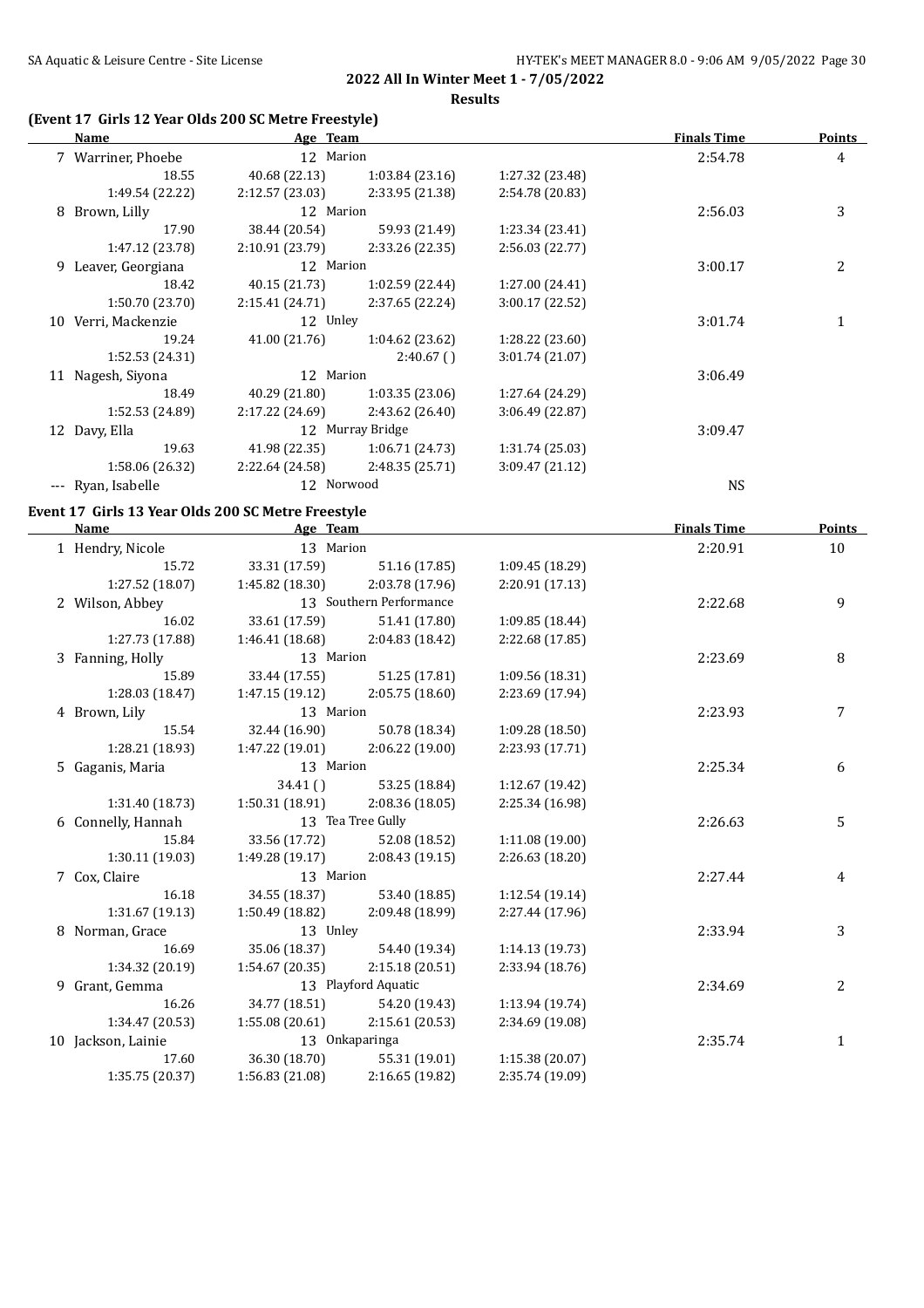# **2022 All In Winter Meet 1 - 7/05/2022**

**Results**

## **(Event 17 Girls 13 Year Olds 200 SC Metre Freestyle)**

| Name                                               | Age Team                        |                                   |                                    | <b>Finals Time</b> | <b>Points</b>    |
|----------------------------------------------------|---------------------------------|-----------------------------------|------------------------------------|--------------------|------------------|
| 11 Hebart, Lily                                    | 13 Payneham                     |                                   |                                    | 2:36.73            |                  |
| 16.46                                              |                                 | 35.43 (18.97) 54.92 (19.49)       | 1:15.18(20.26)                     |                    |                  |
| 1:35.57 (20.39)                                    |                                 | $1:56.46(20.89)$ $2:17.14(20.68)$ | 2:36.73 (19.59)                    |                    |                  |
| 12 Langmead, India                                 |                                 | 13 Henley & Grange                |                                    | 2:39.80            |                  |
| 17.05                                              |                                 | 36.85 (19.80) 56.61 (19.76)       | 1:17.55 (20.94)                    |                    |                  |
| 1:38.30(20.75)                                     |                                 | $1:59.37(21.07)$ $2:19.94(20.57)$ | 2:39.80 (19.86)                    |                    |                  |
| 13 Fisher, Isabella                                | 13 Marion                       |                                   |                                    | 2:54.71            |                  |
| 17.68                                              |                                 | 38.49 (20.81) 1:00.84 (22.35)     | 1:24.05 (23.21)                    |                    |                  |
| 1:47.95 (23.90)                                    | 2:11.80 (23.85) 2:33.51 (21.71) |                                   | 2:54.71 (21.20)                    |                    |                  |
| --- Williams, Eve                                  | 13 Marion                       |                                   |                                    | <b>NS</b>          |                  |
| Event 17 Girls 14 Year Olds 200 SC Metre Freestyle |                                 |                                   |                                    |                    |                  |
| Name                                               | <b>Example 2</b> Age Team       |                                   |                                    | <b>Finals Time</b> | <b>Points</b>    |
| 1 Mazur, Juliet                                    | 14 Norwood                      |                                   |                                    | 2:20.27            | 10               |
|                                                    | 32.06()                         | 49.74 (17.68)                     | 1:07.96 (18.22)                    |                    |                  |
| 1:26.03 (18.07)                                    | 1:44.36 (18.33)                 | 2:02.48 (18.12)                   | 2:20.27 (17.79)                    |                    |                  |
| 2 Carr, Lucinda                                    | 14 Marion                       |                                   |                                    | 2:21.66            | 9                |
| 14.95                                              |                                 | 32.16 (17.21) 50.22 (18.06)       | 1:08.73 (18.51)                    |                    |                  |
| 1:27.52 (18.79)                                    |                                 | $1:46.18(18.66)$ $2:04.37(18.19)$ | 2:21.66 (17.29)                    |                    |                  |
| 3 Morton, Grace                                    | 14 Norwood                      |                                   |                                    | 2:23.26            | 8                |
| 15.42                                              |                                 | 32.72 (17.30) 50.39 (17.67)       |                                    |                    |                  |
| 1:27.41 (18.52)                                    |                                 | $1:46.30(18.89)$ $2:05.09(18.79)$ | 1:08.89 (18.50)<br>2:23.26 (18.17) |                    |                  |
|                                                    | 14 Norwood                      |                                   |                                    | 2:29.62            |                  |
| 4 Tsiros, Jasmine                                  |                                 |                                   |                                    |                    | 7                |
| 17.00                                              |                                 | 36.39 (19.39) 56.15 (19.76)       | 1:15.76 (19.61)                    |                    |                  |
| 1:34.92 (19.16)                                    |                                 | $1:54.03(19.11)$ $2:12.33(18.30)$ | 2:29.62 (17.29)                    |                    |                  |
| 5 Nenasheff, Tash                                  |                                 | 14 Southern Performance           |                                    | 2:44.57            | 6                |
| 16.85                                              |                                 | 36.85 (20.00) 57.46 (20.61)       | 1:19.02 (21.56)                    |                    |                  |
| 1:40.98 (21.96)                                    |                                 | 2:03.09 (22.11) 2:24.36 (21.27)   | 2:44.57 (20.21)                    |                    |                  |
| 6 Smith, Keeley                                    | 14 Murray Bridge                |                                   |                                    | 2:47.42            | 5                |
| 17.67                                              |                                 | 58.03()                           | 1:19.51 (21.48)                    |                    |                  |
| 1:41.52 (22.01)                                    |                                 | 2:04.54 (23.02) 2:26.44 (21.90)   | 2:47.42 (20.98)                    |                    |                  |
| Event 17 Women 15 Year Olds 200 SC Metre Freestyle |                                 |                                   |                                    |                    |                  |
| <b>Name</b>                                        | <b>Example 2</b> Age Team       |                                   |                                    | <b>Finals Time</b> | <b>Points</b>    |
| 1 Natt, Katie                                      | 15 Marion                       |                                   |                                    | 2:05.91            | 10               |
| 13.91                                              | 29.47 (15.56) 45.26 (15.79)     |                                   | 1:01.36(16.10)                     |                    |                  |
| 1:17.26(15.90)                                     |                                 | $1:33.68(16.42)$ $1:49.99(16.31)$ | 2:05.91 (15.92)                    |                    |                  |
| 2 Bament, Summer                                   | 15 Norwood                      |                                   |                                    | 2:17.11            | $\boldsymbol{9}$ |
| 15.11                                              |                                 | 32.34 (17.23) 49.67 (17.33)       | 1:07.20 (17.53)                    |                    |                  |
| 1:24.80 (17.60)                                    | 1:42.62 (17.82)                 | 2:00.08 (17.46)                   | 2:17.11 (17.03)                    |                    |                  |
| 3 Doyle, Lily                                      | 15 Marion                       |                                   |                                    | 2:24.08            | $\, 8$           |
| 16.05                                              | 33.53 (17.48)                   | 51.90 (18.37)                     | 1:10.33 (18.43)                    |                    |                  |
| 1:28.78 (18.45)                                    | 1:47.21 (18.43)                 | 2:06.11 (18.90)                   | 2:24.08 (17.97)                    |                    |                  |
| 4 Myers, Ella                                      | 15 Kent Town                    |                                   |                                    | 2:25.84            | 7                |
| 16.35                                              | 34.64 (18.29)                   | 52.79 (18.15)                     | 1:11.71 (18.92)                    |                    |                  |
| 1:30.34 (18.63)                                    | 1:49.46 (19.12)                 | 2:07.81 (18.35)                   | 2:25.84 (18.03)                    |                    |                  |
| 5 Fuhrmann, Ella                                   |                                 | 15 Southern Performance           |                                    | 2:29.57            | 6                |
| 17.23                                              | 36.09 (18.86)                   | 55.21 (19.12)                     | 1:14.38 (19.17)                    |                    |                  |
| 1:33.34 (18.96)                                    | 1:52.50 (19.16)                 | 2:11.46 (18.96)                   | 2:29.57 (18.11)                    |                    |                  |
| 6 Arnott, Ailsa                                    | 15 Marion                       |                                   |                                    | 3:03.19            |                  |
|                                                    |                                 |                                   |                                    |                    | 5                |
| 18.93                                              | 40.42 (21.49)                   | 1:03.36 (22.94)                   | 1:26.89 (23.53)                    |                    |                  |
| 1:51.23 (24.34)                                    | 2:15.78 (24.55)                 | 2:39.99 (24.21)                   | 3:03.19 (23.20)                    |                    |                  |

--- Heard, Ellen NS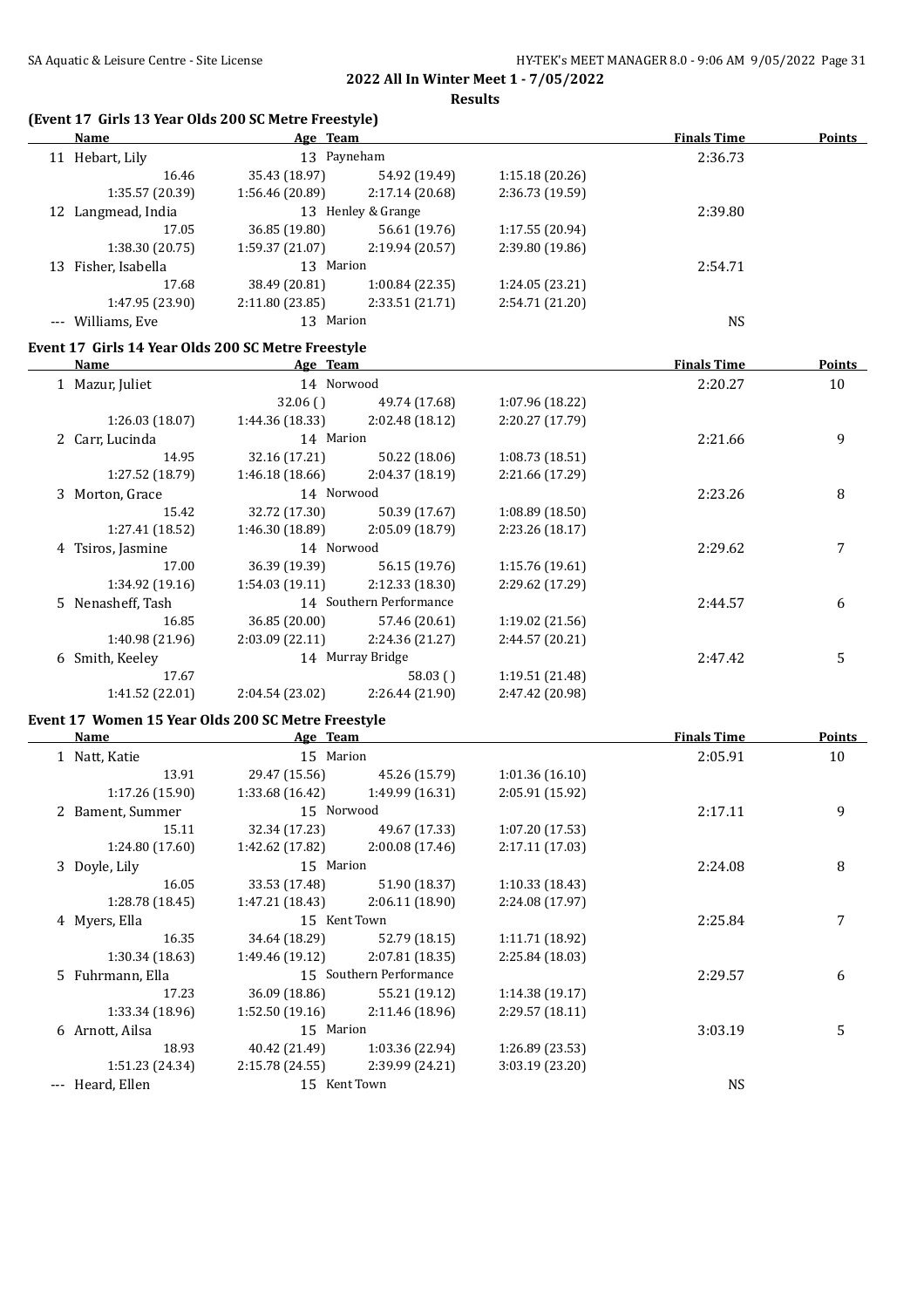| Event 17 Women 16 Year Olds 200 SC Metre Freestyle<br><b>Name</b> | Age Team        |                         |                 | <b>Finals Time</b> | <b>Points</b> |
|-------------------------------------------------------------------|-----------------|-------------------------|-----------------|--------------------|---------------|
| 1 Tran, Isabelle                                                  | 16 Norwood      |                         |                 | 2:17.95            | 10            |
| 14.73                                                             | 32.05 (17.32)   | 49.69 (17.64)           | 1:07.67 (17.98) |                    |               |
| 1:25.46 (17.79)                                                   | 1:43.10 (17.64) | 2:00.65 (17.55)         | 2:17.95 (17.30) |                    |               |
| 2 Brown, Chloe                                                    |                 | 16 Southern Performance |                 | 2:40.53            | 9             |
| 17.77                                                             | 37.57 (19.80)   | 57.62 (20.05)           | 1:18.69 (21.07) |                    |               |
| 1:39.18 (20.49)                                                   | 2:00.35(21.17)  | 2:21.11 (20.76)         | 2:40.53 (19.42) |                    |               |
| --- Hammond, Chloe                                                | 16 Whyalla      |                         |                 | NS                 |               |
| Event 17 Women 17-18 200 SC Metre Freestyle                       |                 |                         |                 |                    |               |
| Name                                                              | Age Team        |                         |                 | <b>Finals Time</b> | <b>Points</b> |
| 1 Jackson, Jessica                                                | 18 Kent Town    |                         |                 | 2:08.71            | 10            |
| 13.81                                                             | 29.41 (15.60)   | 45.81 (16.40)           | 1:02.33 (16.52) |                    |               |
| 1:18.97 (16.64)                                                   | 1:35.70(16.73)  | 1:52.57 (16.87)         | 2:08.71 (16.14) |                    |               |
| --- Pearce, Kiana                                                 | 18 Marion       |                         |                 | <b>NS</b>          |               |
| Event 18 Boys 12 Year Olds 200 SC Metre Freestyle                 |                 |                         |                 |                    |               |
| Name                                                              | Age Team        |                         |                 | <b>Finals Time</b> | <b>Points</b> |
| 1 Murphy, Toby                                                    |                 | 12 Southern Performance |                 | 2:18.26            | 10            |
| 15.40                                                             | 32.32 (16.92)   | 49.76 (17.44)           | 1:07.70 (17.94) |                    |               |
| 1:25.81(18.11)                                                    | 1:43.77 (17.96) | 2:01.65(17.88)          | 2:18.26(16.61)  |                    |               |
| 2 Ainsworth, Tom                                                  |                 | 12 Southern Performance |                 | 2:30.37            | 9             |
| 16.42                                                             | 35.22 (18.80)   | 54.74 (19.52)           | 1:14.68 (19.94) |                    |               |
| 1:34.10 (19.42)                                                   | 1:54.36 (20.26) | 2:13.10 (18.74)         | 2:30.37 (17.27) |                    |               |
| 3 Spark, Thomas                                                   | 12 Kent Town    |                         |                 | 2:31.87            | 8             |
| 16.31                                                             | 34.35 (18.04)   | 53.59 (19.24)           | 1:13.46 (19.87) |                    |               |
| 1:33.76 (20.30)                                                   | 1:53.38 (19.62) | 2:13.37 (19.99)         | 2:31.87 (18.50) |                    |               |
| 4 Norris, James                                                   | 12 Kent Town    |                         |                 | 2:36.66            | 7             |
| 17.08                                                             | 36.22 (19.14)   | 55.85 (19.63)           | 1:16.37 (20.52) |                    |               |
| 1:37.03 (20.66)                                                   | 1:58.08(21.05)  | 2:18.10 (20.02)         | 2:36.66 (18.56) |                    |               |
| 5 Bartlett, Jacques                                               | 12 Marion       |                         |                 | 3:09.21            | 6             |
| 19.30                                                             | 41.50 (22.20)   | 1:05.10(23.60)          | 1:29.76 (24.66) |                    |               |
| 1:54.44 (24.68)                                                   | 2:19.74(25.30)  | 2:44.70 (24.96)         | 3:09.21 (24.51) |                    |               |
| 6 Brain, Lewis                                                    | 12 Silver City  |                         |                 | 3:13.80            | 5             |
| 18.25                                                             | 41.35 (23.10)   | 1:06.78 (25.43)         |                 |                    |               |
| 1:59.35()                                                         | 2:25.12(25.77)  | 2:51.24(26.12)          | 3:13.80 (22.56) |                    |               |
| Schubert, Will                                                    |                 | 12 Southern Performance |                 | DQ                 |               |
| 17.66                                                             | 38.47 (20.81)   | 1:00.87 (22.40)         | 1:24.17 (23.30) |                    |               |
| 1:47.36 (23.19)                                                   | 2:10.33 (22.97) | 2:33.37 (23.04)         | DQ (21.60)      |                    |               |
| --- Tucker, Jordan                                                | 12 Marion       |                         |                 | <b>NS</b>          |               |
|                                                                   |                 |                         |                 |                    |               |
| Event 18 Boys 13 Year Olds 200 SC Metre Freestyle<br>Name         | Age Team        |                         |                 | <b>Finals Time</b> | <b>Points</b> |
| 1 Stanley, Will                                                   | 13 Marion       |                         |                 | 2:30.36            | 10            |
| 17.03                                                             | 35.92 (18.89)   | 54.69 (18.77)           | 1:14.35 (19.66) |                    |               |
| 1:34.22 (19.87)                                                   | 1:53.76 (19.54) | 2:12.79 (19.03)         | 2:30.36 (17.57) |                    |               |
| 2 Tippins, Fletcher                                               | 13 Marion       |                         |                 | 2:53.71            | 9             |
| 17.25                                                             | 37.08 (19.83)   | 59.19 (22.11)           | 1:21.86 (22.67) |                    |               |
| 1:45.27 (23.41)                                                   | 2:08.51 (23.24) | 2:32.42 (23.91)         | 2:53.71 (21.29) |                    |               |
|                                                                   |                 |                         |                 |                    |               |
| Event 18 Boys 14 Year Olds 200 SC Metre Freestyle<br>Name         | Age Team        |                         |                 | <b>Finals Time</b> | <b>Points</b> |
| 1 Brown, Matthew                                                  | 14 Kent Town    |                         |                 | 2:06.65            | 10            |
| 13.48                                                             | 28.39 (14.91)   | 44.18 (15.79)           | 1:00.74 (16.56) |                    |               |
| 1:17.25 (16.51)                                                   | 1:34.09 (16.84) | 1:50.62 (16.53)         | 2:06.65 (16.03) |                    |               |
|                                                                   |                 |                         |                 |                    |               |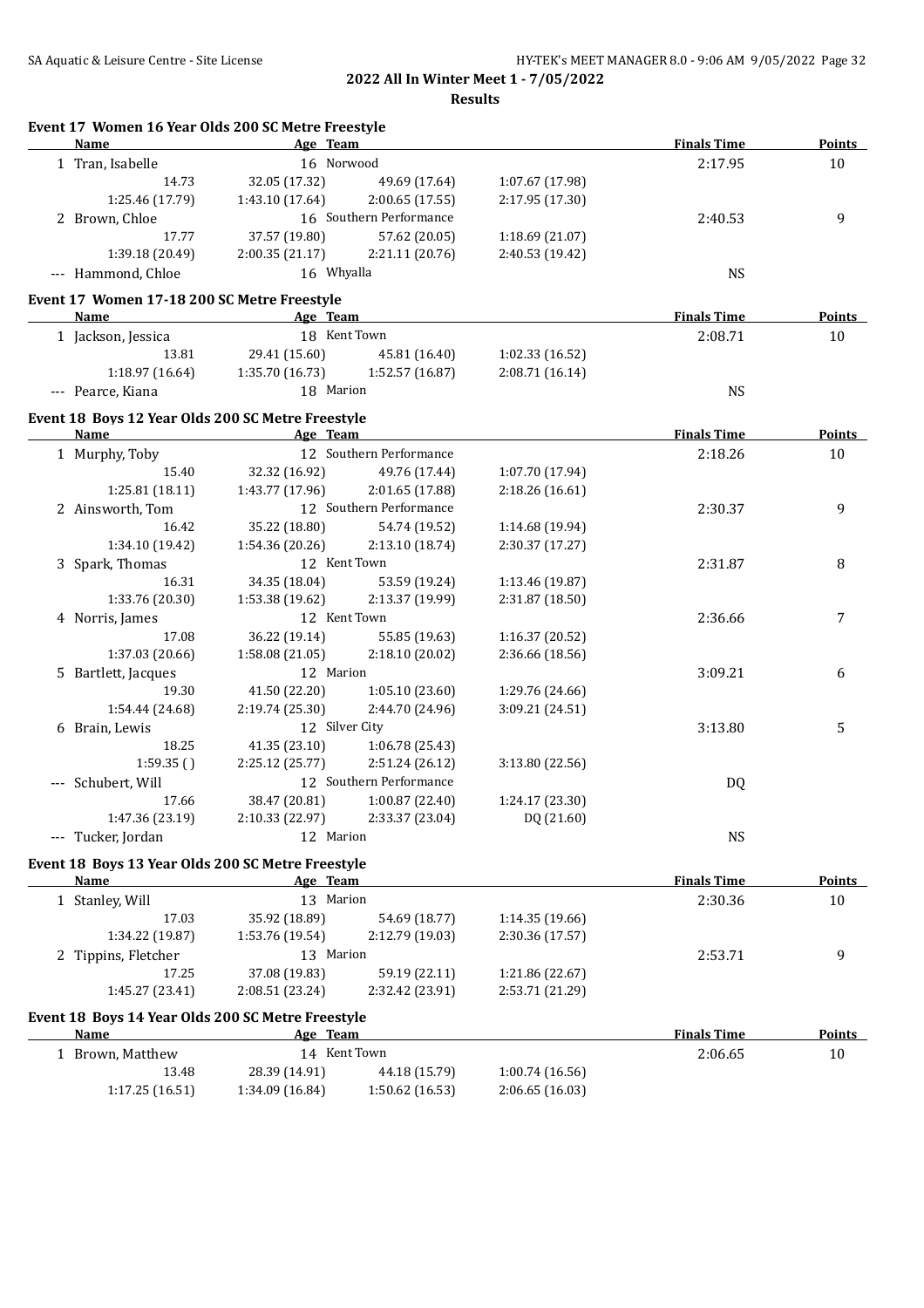**Results**

## **(Event 18 Boys 14 Year Olds 200 SC Metre Freestyle)**

| Name                 | Age Team        |                 |                 | <b>Finals Time</b> | <b>Points</b> |
|----------------------|-----------------|-----------------|-----------------|--------------------|---------------|
| 2 Bastiaans, Jacob   |                 | 14 Marion       |                 | 2:12.10            | 9             |
| 13.59                | 28.58 (14.99)   | 44.83 (16.25)   | 1:01.77 (16.94) |                    |               |
| 1:19.14(17.37)       | 1:37.04 (17.90) | 1:54.83 (17.79) | 2:12.10(17.27)  |                    |               |
| 3 Mathee, Rhys       | 14 Marion       |                 |                 | 2:18.44            | 8             |
| 15.36                | 32.46 (17.10)   | 49.56 (17.10)   | 1:07.54 (17.98) |                    |               |
| 1:25.46 (17.92)      | 1:43.62(18.16)  | 2:01.56 (17.94) | 2:18.44(16.88)  |                    |               |
| 4 Mosley, Levi       | 14 Marion       |                 |                 | 2:22.93            | 7             |
|                      |                 | 51.40()         | 1:09.64(18.24)  |                    |               |
| 1:28.09 (18.45)      | 1:46.70 (18.61) | 2:05.16(18.46)  | 2:22.93(17.77)  |                    |               |
| 5 Biddell, Blake     | 14 Norwood      |                 |                 | 2:29.31            | 6             |
| 16.31                | 35.54 (19.23)   | 54.66 (19.12)   | 1:13.61(18.95)  |                    |               |
| 1:32.74 (19.13)      | 1:52.14(19.40)  | 2:11.01 (18.87) | 2:29.31 (18.30) |                    |               |
| 6 Czechowicz, Gustaw | 14 Kent Town    |                 |                 | 2:42.80            | 5             |
| 16.86                | 36.32 (19.46)   | 57.30 (20.98)   | 1:18.33(21.03)  |                    |               |
| 1:39.90 (21.57)      | 2:01.79 (21.89) | 2:23.12 (21.33) | 2:42.80 (19.68) |                    |               |
| Montes, Luke         | 14 Kent Town    |                 |                 | <b>SCR</b>         |               |

## **Event 18 Men 15 Year Olds 200 SC Metre Freestyle**

 $\overline{a}$ 

| Name            |                                                                                                      |                 |                                                                                                                   | <b>Finals Time</b> | Points |
|-----------------|------------------------------------------------------------------------------------------------------|-----------------|-------------------------------------------------------------------------------------------------------------------|--------------------|--------|
|                 |                                                                                                      |                 |                                                                                                                   | 2:06.85            | 10     |
| 13.86           | 29.25 (15.39)                                                                                        | 44.99 (15.74)   | 1:01.31 (16.32)                                                                                                   |                    |        |
| 1:18.05(16.74)  | 1:34.93 (16.88)                                                                                      | 1:51.79 (16.86) | 2:06.85(15.06)                                                                                                    |                    |        |
|                 |                                                                                                      |                 |                                                                                                                   | 2:08.69            | 9      |
| 13.54           | 29.31 (15.77)                                                                                        | 45.94 (16.63)   | 1:03.05(17.11)                                                                                                    |                    |        |
| 1:19.70 (16.65) | 1:36.51(16.81)                                                                                       | 1:52.78(16.27)  | 2:08.69 (15.91)                                                                                                   |                    |        |
|                 |                                                                                                      |                 |                                                                                                                   | 2:09.31            | 8      |
| 14.30           | 30.30 (16.00)                                                                                        | 46.25 (15.95)   | 1:03.02(16.77)                                                                                                    |                    |        |
| 1:19.59(16.57)  | 1:36.53(16.94)                                                                                       | 1:52.87 (16.34) | 2:09.31 (16.44)                                                                                                   |                    |        |
| Hall, Aidan     |                                                                                                      |                 |                                                                                                                   | 2:14.29            | 7      |
| 14.29           | 30.66 (16.37)                                                                                        | 47.43 (16.77)   | 1:05.15(17.72)                                                                                                    |                    |        |
| 1:22.63 (17.48) | 1:40.26 (17.63)                                                                                      | 1:57.87(17.61)  | 2:14.29(16.42)                                                                                                    |                    |        |
|                 |                                                                                                      |                 |                                                                                                                   | 2:29.68            | 6      |
| 14.80           | 31.63 (16.83)                                                                                        | 50.02 (18.39)   | 1:09.18(19.16)                                                                                                    |                    |        |
| 1:29.23 (20.05) | 1:49.91 (20.68)                                                                                      | 2:10.41 (20.50) | 2:29.68 (19.27)                                                                                                   |                    |        |
|                 |                                                                                                      |                 |                                                                                                                   | 2:32.11            | 5      |
| 15.98           | 34.31 (18.33)                                                                                        | 53.37 (19.06)   | 1:13.46(20.09)                                                                                                    |                    |        |
| 1:33.20 (19.74) | 1:53.13 (19.93)                                                                                      | 2:13.10 (19.97) | 2:32.11 (19.01)                                                                                                   |                    |        |
|                 | 1 Langman, Hamish<br>2 Stephenson, Flynn<br>3 Herbst, Ethan<br>4<br>5 Evans, Owen<br>6 Marks, George |                 | Age Team<br>15 Norwood<br>15 Marion<br>15 Starplex<br>15 Western Aquatic (Sa)<br>15 Henley & Grange<br>15 Norwood |                    |        |

## **Event 18 Men 16 Year Olds 200 SC Metre Freestyle**

| Name                 | Age Team        |                         |                 | <b>Finals Time</b> | <b>Points</b> |
|----------------------|-----------------|-------------------------|-----------------|--------------------|---------------|
| 1 Langman, Aidan     | 16 Norwood      |                         |                 | 1:58.91            | 10            |
| 13.36                | 28.25 (14.89)   | 43.32 (15.07)           | 58.65 (15.33)   |                    |               |
| 1:13.85(15.20)       | 1:29.01(15.16)  | 1:43.94 (14.93)         | 1:58.91 (14.97) |                    |               |
| 2 Wiggett, Alexander |                 | 16 Southern Performance |                 | 1:59.14            | 9             |
| 12.74                | 27.47 (14.73)   | 42.46 (14.99)           | 57.64 (15.18)   |                    |               |
| 1:13.16(15.52)       | 1:28.76 (15.60) | 1:44.20 (15.44)         | 1:59.14 (14.94) |                    |               |
| 3 Guth, Zac          | 16 Kent Town    |                         |                 | 2:12.73            | 8             |
| 14.41                | 30.90 (16.49)   | 48.02 (17.12)           | 1:05.19(17.17)  |                    |               |
| 1:22.41 (17.22)      | 1:39.75 (17.34) | 1:56.70(16.95)          | 2:12.73(16.03)  |                    |               |
|                      |                 |                         |                 |                    |               |

# **Event 18 Men 19 & Over 200 SC Metre Freestyle**

| Name           | Team<br>Age    |                 |                | <b>Finals Time</b> | Points |
|----------------|----------------|-----------------|----------------|--------------------|--------|
| Crook. Ethan   | 19 Starplex    |                 |                | 1:59.11            |        |
| 12.02          | 26.62 (14.60)  | 41.75 (15.13)   | 57.25 (15.50)  |                    |        |
| 1:12.71(15.46) | 1:28.81(16.10) | 1:44.71 (15.90) | 1:59.11(14.40) |                    |        |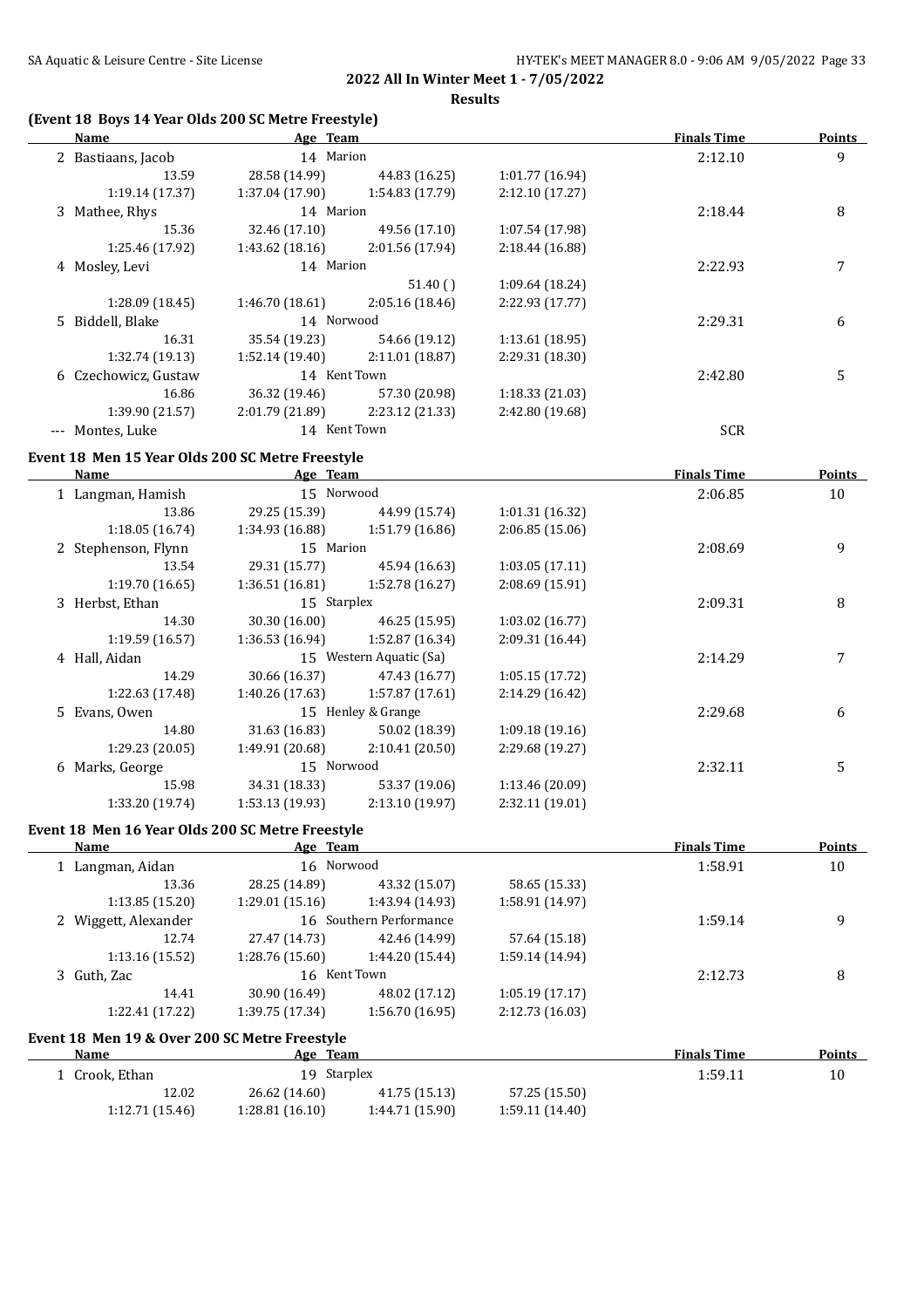**Results**

| (Event 18 Men 19 & Over 200 SC Metre Freestyle)<br>Name | <b>Example 2</b> Age Team                       |                         |                 | <b>Finals Time</b> | Points        |
|---------------------------------------------------------|-------------------------------------------------|-------------------------|-----------------|--------------------|---------------|
| 2 Ward, Taj                                             | 21 Marion                                       |                         |                 | 2:08.46            | 9             |
| 13.47                                                   | 29.35 (15.88)                                   | 45.32 (15.97)           | 1:02.16 (16.84) |                    |               |
|                                                         | 1:19.03 (16.87) 1:36.04 (17.01) 1:52.58 (16.54) |                         | 2:08.46 (15.88) |                    |               |
| --- Thiele, Jack                                        | 25 Onkaparinga                                  |                         |                 | <b>NS</b>          |               |
| Event 19 Girls 12 Year Olds 100 SC Metre IM             |                                                 |                         |                 |                    |               |
| <u>Name</u>                                             | <b>Example 2</b> Age Team                       |                         |                 | <b>Finals Time</b> | <b>Points</b> |
| 1 Rezaei, Diana                                         | 12 Marion                                       |                         |                 | 1:12.67            | 10            |
| 15.52                                                   | 34.71 (19.19) 55.01 (20.30)                     |                         | 1:12.67 (17.66) |                    |               |
| 2 Linke, Jasmine                                        | 12 Kent Town                                    |                         |                 | 1:17.33            | 9             |
| 15.75                                                   | 35.84 (20.09) 1:00.44 (24.60)                   |                         | 1:17.33 (16.89) |                    |               |
| 3 Lugg, Lucinda                                         | 12 Henley & Grange                              |                         |                 | 1:18.16            | 8             |
| 16.17                                                   | 37.26 (21.09) 1:00.24 (22.98)                   |                         | 1:18.16 (17.92) |                    |               |
| 4 Nesci, Ava                                            | 12 Starplex                                     |                         |                 | 1:19.28            | 7             |
| 16.76                                                   | 36.59 (19.83) 1:01.10 (24.51)                   |                         | 1:19.28 (18.18) |                    |               |
| 5 Ellis, Piper                                          | 12 Playford Aquatic                             |                         |                 | 1:19.67            | 6             |
| 16.15                                                   | 37.52 (21.37) 1:00.89 (23.37)                   |                         | 1:19.67 (18.78) |                    |               |
| 6 Song, Siyu                                            | 12 Henley & Grange                              |                         |                 | 1:21.53            | 5             |
| 16.61                                                   | 37.96 (21.35) 1:01.75 (23.79)                   |                         | 1:21.53 (19.78) |                    |               |
| 7 Dening, Lucy                                          | 12 Mount Gambier                                |                         |                 | 1:22.31            | 4             |
| 16.70                                                   | 37.74 (21.04) 1:03.39 (25.65)                   |                         | 1:22.31 (18.92) |                    |               |
| 8 Barton, Jeanie                                        | 12 Kent Town                                    |                         |                 | 1:24.16            | 3             |
| 16.65                                                   | 38.44 (21.79) 1:03.78 (25.34)                   |                         | 1:24.16 (20.38) |                    |               |
| 9 McMahon, Lavender                                     | 12 Henley & Grange                              |                         |                 | 1:24.37            | 2             |
| 19.05                                                   | 40.71 (21.66) 1:05.16 (24.45)                   |                         | 1:24.37 (19.21) |                    |               |
| 10 Pearce, Ella                                         | 12 Norwood                                      |                         |                 | 1:25.40            | $\mathbf{1}$  |
| 17.20                                                   | 38.97 (21.77)                                   | 1:05.04 (26.07)         | 1:25.40 (20.36) |                    |               |
| 11 Clavell, Willow                                      | 12 Tea Tree Gully                               |                         |                 | 1:27.46            |               |
| 18.73                                                   | 42.35 (23.62)                                   | 1:06.31 (23.96)         | 1:27.46 (21.15) |                    |               |
|                                                         | 12 Kent Town                                    |                         |                 |                    |               |
| 12 Roberts, Chelsy<br>18.37                             |                                                 |                         |                 | 1:29.47            |               |
|                                                         | 41.22 (22.85)<br>12 Mountain Pool               | 1:08.91 (27.69)         | 1:29.47 (20.56) |                    |               |
| 13 Fourie, Emma                                         |                                                 |                         |                 | 1:29.49            |               |
| 18.45                                                   | 40.27 (21.82)                                   | 1:07.73(27.46)          | 1:29.49 (21.76) |                    |               |
| 14 Towers, Emily                                        | 12 Barossa                                      |                         |                 | 1:30.45            |               |
| 17.69                                                   | 40.04 (22.35)                                   | 1:08.23 (28.19)         | 1:30.45 (22.22) |                    |               |
| 15 Stocker, Ruby                                        | 12 Playford Aquatic                             |                         |                 | 1:32.52            |               |
| 19.47                                                   | $9.10($ )                                       | 1:32.52 (1:23.42)       |                 |                    |               |
| 16 Joy, Sofia                                           | 12 Norwood                                      |                         |                 | 1:32.65            |               |
| 20.37                                                   | 44.90 (24.53)                                   | 1:12.95 (28.05)         | 1:32.65 (19.70) |                    |               |
| 17 Foster, Alyshia                                      |                                                 | 12 Southern Performance |                 | 1:32.72            |               |
| 18.26                                                   | 43.24 (24.98)                                   | 1:12.85 (29.61)         | 1:32.72 (19.87) |                    |               |
| 18 Goreham, Chelsea                                     | 12 Starplex                                     |                         |                 | 1:33.35            |               |
| 19.76                                                   | 43.24 (23.48)                                   | 1:11.79 (28.55)         | 1:33.35 (21.56) |                    |               |
| 19 Armitage, Zara                                       | 12 Kent Town                                    |                         |                 | 1:33.61            |               |
| 18.66                                                   | 43.82 (25.16)                                   | 1:13.03 (29.21)         | 1:33.61 (20.58) |                    |               |
| 20 Paton, Hannah                                        |                                                 | 12 Southern Performance |                 | 1:35.00            |               |
| 19.26                                                   | 45.10 (25.84)                                   | 1:14.03 (28.93)         | 1:35.00 (20.97) |                    |               |
| 21 van Trigt, Leena                                     | 12 Unley                                        |                         |                 | 1:37.47            |               |
| 20.60                                                   | 47.02 (26.42)                                   | 1:15.55 (28.53)         | 1:37.47 (21.92) |                    |               |
| 22 Warriner, Phoebe                                     | 12 Marion                                       |                         |                 | 1:38.14            |               |
| 23 Todd, Scarlett                                       | 12 Southern Performance                         |                         |                 | 1:42.09            |               |
| 22.91                                                   | 50.83 (27.92)                                   | 1:19.64 (28.81)         | 1:42.09 (22.45) |                    |               |
| 24 Davy, Ella                                           | 12 Murray Bridge                                |                         |                 | 1:42.41            |               |
| 21.24                                                   | 48.15 (26.91)                                   | 1:18.90 (30.75)         | 1:42.41 (23.51) |                    |               |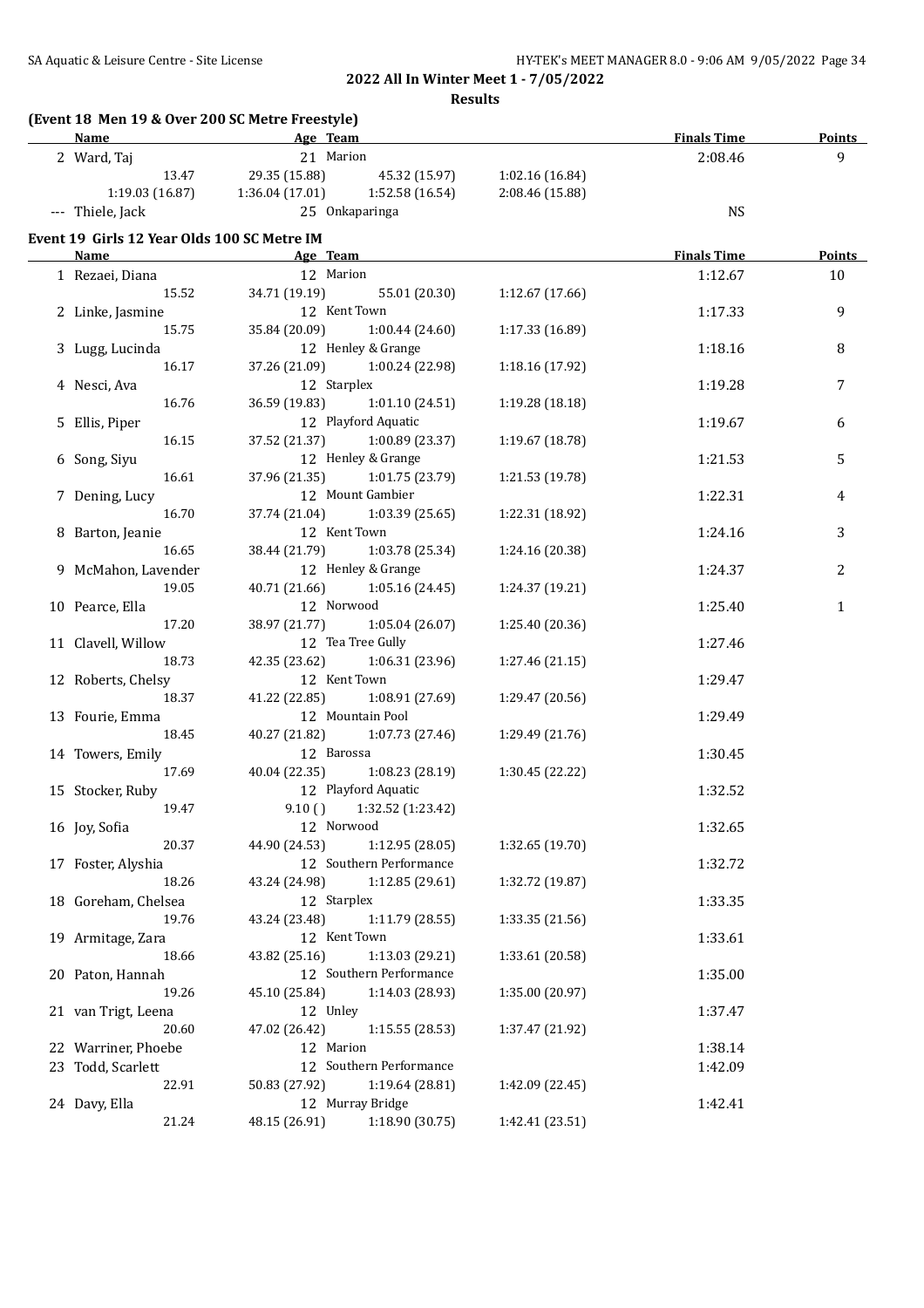**Results**

## **(Event 19 Girls 12 Year Olds 100 SC Metre IM)**

| Name                                        | <b>Example 2</b> Age Team |                         |                 | <b>Finals Time</b> | <b>Points</b> |
|---------------------------------------------|---------------------------|-------------------------|-----------------|--------------------|---------------|
| --- Thomas, Milla                           | 12 Kent Town              |                         |                 | <b>DQ</b>          |               |
| 15.93                                       | 35.94 (20.01)             | 59.31 (23.37)           | DQ (17.01)      |                    |               |
| Event 19 Girls 13 Year Olds 100 SC Metre IM |                           |                         |                 |                    |               |
| Name                                        | Age Team                  |                         |                 | <b>Finals Time</b> | Points        |
| 1 Carrocci, Clara                           | 13 Norwood                |                         |                 | 1:11.73            | 10            |
| 14.17                                       | 32.37 (18.20)             | 54.69 (22.32)           | 1:11.73(17.04)  |                    |               |
| 2 Green, Charlise                           | 13 Immanuel               |                         |                 | 1:16.08            | 9             |
| 15.63                                       | 35.29 (19.66)             | 58.34 (23.05)           | 1:16.08 (17.74) |                    |               |
| 3 Harris, Lauren                            | 13 Payneham               |                         |                 | 1:16.77            | 8             |
| 17.12                                       | 37.61 (20.49)             | 58.66 (21.05)           | 1:16.77(18.11)  |                    |               |
| 4 Dowler, Isabella                          | 13 Starplex               |                         |                 | 1:17.51            | 7             |
| 15.76                                       | 37.02 (21.26)             | 59.61 (22.59)           | 1:17.51 (17.90) |                    |               |
| 5 Jung, Hannah                              |                           | 13 Henley & Grange      |                 | 1:22.57            | 6             |
| 17.15                                       | 39.03 (21.88)             | 1:03.30 (24.27)         | 1:22.57 (19.27) |                    |               |
| 6 Hebart, Lily                              | 13 Payneham               |                         |                 | 1:22.83            | 5             |
| 15.81                                       | 37.47 (21.66)             | 1:03.28 (25.81)         | 1:22.83 (19.55) |                    |               |
| 7 Jackson, Lainie                           |                           | 13 Onkaparinga          |                 | 1:23.47            | 4             |
| 18.27                                       | 39.91 (21.64)             | 1:04.31 (24.40)         | 1:23.47 (19.16) |                    |               |
| 8 Romanowski, Georgia                       |                           | 13 Southern Performance |                 | 1:24.21            | 3             |
| 16.99                                       | 39.59 (22.60)             | 1:04.41 (24.82)         | 1:24.21 (19.80) |                    |               |
| 9 Schubert, Emma                            | 13 Barossa                |                         |                 | 1:25.03            | 2             |
| 17.22                                       | 38.82 (21.60)             | 1:04.77 (25.95)         | 1:25.03 (20.26) |                    |               |
| 10 Humphries, Evie                          |                           | 13 Onkaparinga          |                 | 1:25.86            | $\mathbf{1}$  |
| 16.51                                       | 39.60 (23.09)             | 1:05.16 (25.56)         | 1:25.86 (20.70) |                    |               |
| 11 Andrew-Thring, Tayla                     |                           | 13 Henley & Grange      |                 | 1:25.92            |               |
| 19.30                                       | 43.45 (24.15)             | 1:06.14(22.69)          | 1:25.92 (19.78) |                    |               |
| 12 Franze, Rose                             |                           | 13 Henley & Grange      |                 | 1:27.20            |               |
| 18.37                                       | 40.79 (22.42)             | 1:07.48 (26.69)         | 1:27.20 (19.72) |                    |               |
| 13 Fuhrmann, Janna                          |                           | 13 Southern Performance |                 | 1:29.36            |               |
| 19.01                                       | 41.55 (22.54)             | 1:09.58 (28.03)         | 1:29.36 (19.78) |                    |               |
| 14 Powell, Tahlia                           | 13 Marion                 |                         |                 | 1:36.82            |               |
| 18.74                                       | 43.20 (24.46)             | 1:13.23 (30.03)         | 1:36.82 (23.59) |                    |               |
| 15 Hitchon, Caitlin                         |                           | 13 Mount Gambier        |                 | 1:38.01            |               |
| 20.78                                       | 45.83 (25.05)             | 1:16.72 (30.89)         | 1:38.01 (21.29) |                    |               |
| --- Curthoys-Davies, Miella                 | 13 Barossa                |                         |                 | <b>NS</b>          |               |
| --- Brown, Lily                             | 13 Marion                 |                         |                 | <b>NS</b>          |               |
|                                             |                           |                         |                 |                    |               |

# **Event 19 Girls 14 Year Olds 100 SC Metre IM**

| Name                   | Age Team      |                |                 | <b>Finals Time</b> | <b>Points</b> |
|------------------------|---------------|----------------|-----------------|--------------------|---------------|
| 1 Tran, Alyssa         | 14 Norwood    |                |                 | 1:10.99            | 10            |
| 14.76                  | 33.67 (18.91) | 53.88 (20.21)  | 1:10.99(17.11)  |                    |               |
| 2 Noriega, Emilia      |               | 14 Immanuel    |                 | 1:12.12            | 9             |
| 14.25                  | 32.80 (18.55) | 54.87 (22.07)  | 1:12.12(17.25)  |                    |               |
| 3 Borgmeyer, Claire    | 14 Immanuel   |                |                 | 1:13.29            | 8             |
| 15.49                  | 36.19 (20.70) | 56.17 (19.98)  | 1:13.29(17.12)  |                    |               |
| 4 Scarr, Elysia        | 14 Kent Town  |                |                 | 1:16.38            | 7             |
| 14.63                  | 34.17 (19.54) | 58.36 (24.19)  | 1:16.38(18.02)  |                    |               |
| 5 Czechowicz, Katarina | 14 Kent Town  |                |                 | 1:16.43            | 6             |
| 16.35                  | 36.01 (19.66) | 59.62 (23.61)  | 1:16.43(16.81)  |                    |               |
| 6 Morton, Grace        | 14 Norwood    |                |                 | 1:16.86            | 5             |
| 15.64                  | 34.90 (19.26) | 58.86 (23.96)  | 1:16.86(18.00)  |                    |               |
| 7 Tsiros, Jasmine      | 14 Norwood    |                |                 | 1:18.82            | 4             |
| 15.45                  | 36.44 (20.99) | 1:01.45(25.01) | 1:18.82 (17.37) |                    |               |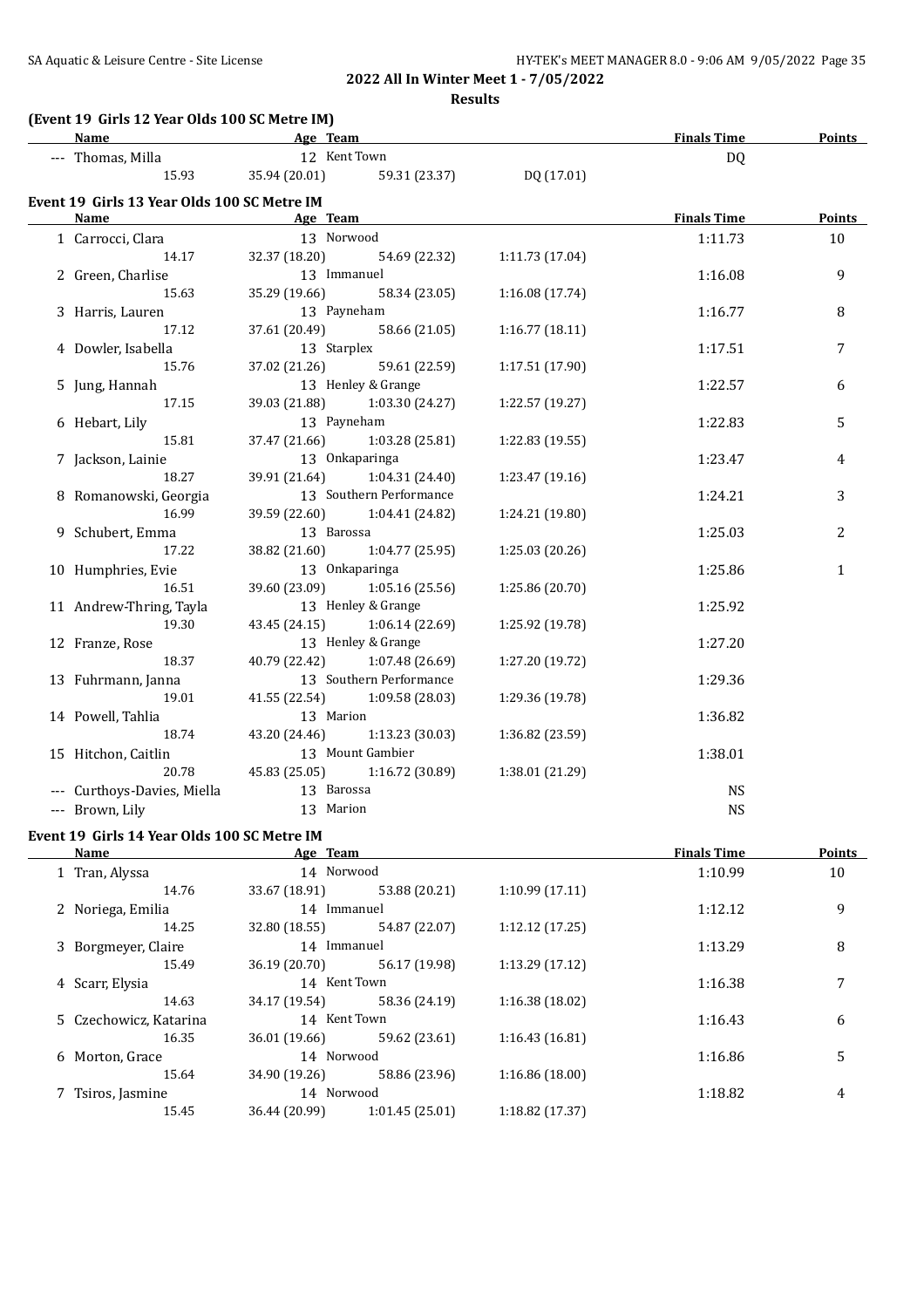## **(Event 19 Girls 14 Year Olds 100 SC Metre IM)**

| Name                 | Age Team           |                                |                 | <b>Finals Time</b> | <b>Points</b> |
|----------------------|--------------------|--------------------------------|-----------------|--------------------|---------------|
| 8 Smit, Viane        | 14 Marion          |                                |                 | 1:19.10            | 3             |
| 15.57                |                    | 35.31 (19.74) 1:00.42 (25.11)  | 1:19.10 (18.68) |                    |               |
| 9 Carr, Lucinda      | 14 Marion          |                                |                 | 1:19.68            | 2             |
| 15.67                |                    | 35.96 (20.29) 1:00.16 (24.20)  | 1:19.68 (19.52) |                    |               |
| 10 Joy, Matilda      | 14 Norwood         |                                |                 | 1:20.39            | 1             |
| 17.04                |                    | 37.68 (20.64) 1:00.91 (23.23)  | 1:20.39 (19.48) |                    |               |
| 11 Starr, Annabelle  |                    | 14 Mountain Pool               |                 | 1:20.82            |               |
| 15.95                |                    | $36.65(20.70)$ 1:01.70 (25.05) | 1:20.82 (19.12) |                    |               |
| 12 Wheeler, Lani     |                    | 14 Onkaparinga                 |                 | 1:22.23            |               |
| 16.43                |                    | 37.13 (20.70) 1:03.12 (25.99)  | 1:22.23(19.11)  |                    |               |
| 13 Guth, Sophia      | 14 Kent Town       |                                |                 | 1:22.79            |               |
| 16.74                |                    | 37.08 (20.34) 1:02.70 (25.62)  | 1:22.79 (20.09) |                    |               |
| 14 Copeland, Bree    | 14 Payneham        |                                |                 | 1:22.96            |               |
| 16.78                |                    | 38.68 (21.90) 1:03.32 (24.64)  | 1:22.96 (19.64) |                    |               |
| 15 McMahon, Rhiannon | 14 Henley & Grange |                                |                 | 1:27.68            |               |
| 19.31                |                    | 41.09 (21.78) 1:07.56 (26.47)  | 1:27.68(20.12)  |                    |               |
| 16 Nenasheff, Tash   |                    | 14 Southern Performance        |                 | 1:29.19            |               |
| 17.84                |                    | 40.63 (22.79) 1:09.04 (28.41)  | 1:29.19 (20.15) |                    |               |
| 17 Kong, Wen Xiu     | 14 Kent Town       |                                |                 | 1:34.53            |               |
| 17.94                |                    | 43.85 (25.91) 1:11.28 (27.43)  | 1:34.53(23.25)  |                    |               |
| --- Tolladay, Emily  | 14 Kent Town       |                                |                 | <b>SCR</b>         |               |

## **Event 19 Women 15 Year Olds 100 SC Metre IM**

| Name                    | Age Team         |                                 |                 | <b>Finals Time</b> | <b>Points</b>  |
|-------------------------|------------------|---------------------------------|-----------------|--------------------|----------------|
| 1 Downie, Amelia        | 15 Immanuel      |                                 |                 | 1:08.41            | 10             |
| 14.04                   |                  | 32.04 (18.00) 51.78 (19.74)     | 1:08.41(16.63)  |                    |                |
| 2 Trumble, Madeleine    | 15 Marion        |                                 |                 | 1:09.05            | 9              |
| 14.00                   |                  | 32.44 (18.44) 52.78 (20.34)     | 1:09.05(16.27)  |                    |                |
| 3 Reimann, Phoebe       | 15 Starplex      |                                 |                 | 1:09.85            | 8              |
| 13.83                   |                  | 32.28 (18.45) 53.22 (20.94)     | 1:09.85(16.63)  |                    |                |
| 4 Laird-Britton, Hunter | 15 Marion        |                                 |                 | 1:11.08            | 7              |
| 14.10                   |                  | 33.24 (19.14) 54.36 (21.12)     | 1:11.08(16.72)  |                    |                |
| 5 Bament, Summer        | 15 Norwood       |                                 |                 | 1:11.11            | 6              |
| 15.34                   |                  | 34.19 (18.85) 54.32 (20.13)     | 1:11.11(16.79)  |                    |                |
| 6 Braithwaite, Alice    | 15 Kent Town     |                                 |                 | 1:11.97            | 5              |
| 14.58                   |                  | 32.81 (18.23) 55.09 (22.28)     | 1:11.97(16.88)  |                    |                |
| 7 Breden, Alex          |                  | 15 Western Aquatic (Sa)         |                 | 1:13.59            | $\overline{4}$ |
|                         |                  | 33.33 () 56.79 (23.46)          | 1:13.59(16.80)  |                    |                |
| 8 Ekins, Caitlyn        |                  | 15 Tea Tree Gully               |                 | 1:14.61            | 3              |
| 14.73                   |                  | 34.32 (19.59) 57.15 (22.83)     | 1:14.61(17.46)  |                    |                |
| 9 Blaskett, Ayla        | 15 Norwood       |                                 |                 | 1:20.48            | 2              |
| 16.03                   |                  | 36.51 (20.48) 1:01.65 (25.14)   | 1:20.48(18.83)  |                    |                |
| 10 Folley, Bronte       | 15 Murray Bridge |                                 |                 | 1:29.45            | $\mathbf{1}$   |
| 18.07                   |                  | $40.78(22.71)$ $1:07.33(26.55)$ | 1:29.45 (22.12) |                    |                |

## **Event 19 Women 16 Year Olds 100 SC Metre IM**

| Name                | Age Team      |               |                | <b>Finals Time</b> | <b>Points</b> |
|---------------------|---------------|---------------|----------------|--------------------|---------------|
| 1 Tran, Isabelle    | 16 Norwood    |               |                | 1:09.61            | 10            |
| 13.87               | 31.83 (17.96) | 53.02 (21.19) | 1:09.61(16.59) |                    |               |
| 2 Schubert, Nyah    | 16 Barossa    |               |                | 1:13.54            | q             |
| 14.66               | 33.65 (18.99) | 56.19 (22.54) | 1:13.54(17.35) |                    |               |
| 3 Gorman, Gabrielle | 16 Starplex   |               |                | 1:14.87            | 8             |
| 14.78               | 34.03 (19.25) | 57.11 (23.08) | 1:14.87(17.76) |                    |               |
|                     |               |               |                |                    |               |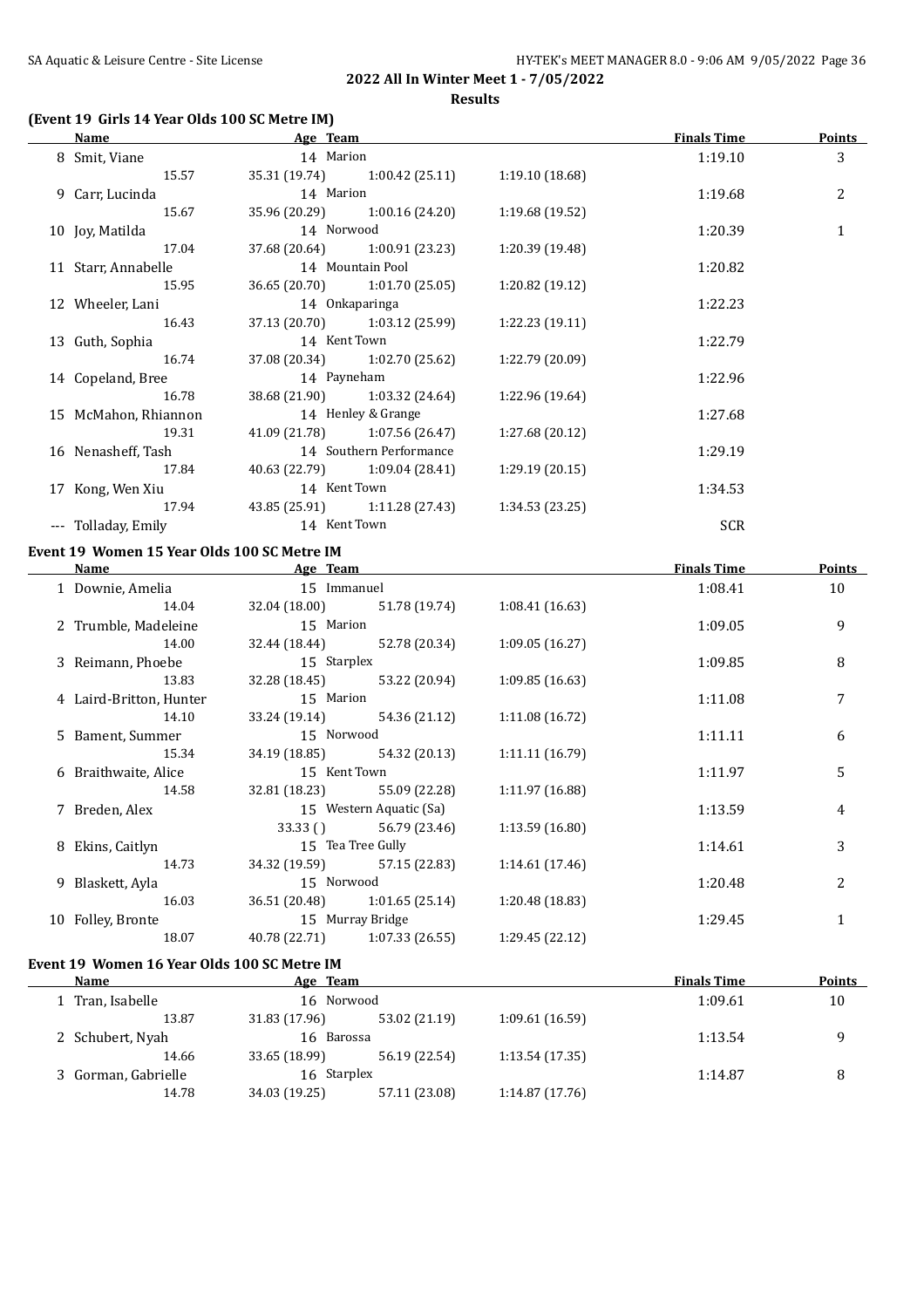**Results**

| Name                                             | and the same state of the Age Team                                                                                                                                                                                                   |                 | <b>Finals Time</b> | Points        |
|--------------------------------------------------|--------------------------------------------------------------------------------------------------------------------------------------------------------------------------------------------------------------------------------------|-----------------|--------------------|---------------|
| 4 Bailey, Breanna                                | 16 Norwood                                                                                                                                                                                                                           |                 | 1:17.06            | 7             |
| 15.90                                            | 35.07 (19.17)<br>58.89 (23.82)                                                                                                                                                                                                       | 1:17.06 (18.17) |                    |               |
| 5 Beaumont, Louisa                               | 16 Unley                                                                                                                                                                                                                             |                 | 1:19.13            | 6             |
| 15.60                                            | 35.75 (20.15)<br>1:00.87(25.12)                                                                                                                                                                                                      | 1:19.13(18.26)  |                    |               |
| Event 19 Women 17-18 100 SC Metre IM             |                                                                                                                                                                                                                                      |                 |                    |               |
| <b>Name</b>                                      | <u>Age Team and the set of the set of the set of the set of the set of the set of the set of the set of the set of the set of the set of the set of the set of the set of the set of the set of the set of the set of the set of</u> |                 | <b>Finals Time</b> | <b>Points</b> |
| 1 Lienert, Mackenzie                             | 17 Starplex                                                                                                                                                                                                                          |                 | 1:16.77            | 10            |
| 14.84                                            | 34.37 (19.53)<br>57.73 (23.36)                                                                                                                                                                                                       | 1:16.77 (19.04) |                    |               |
| 2 Martin, Taliah                                 | 17 Marion                                                                                                                                                                                                                            |                 | 1:19.37            | 9             |
| 16.37                                            | 37.46 (21.09)<br>1:00.49(23.03)                                                                                                                                                                                                      | 1:19.37 (18.88) |                    |               |
| 3 Brain, Sophia                                  | 17 Silver City                                                                                                                                                                                                                       |                 | 1:24.00            | 8             |
| 16.92                                            | 10.06()<br>1:24.00 (1:13.94)                                                                                                                                                                                                         |                 |                    |               |
|                                                  |                                                                                                                                                                                                                                      |                 |                    |               |
| Event 19 Women 19 & Over 100 SC Metre IM<br>Name | <b>Age Team</b>                                                                                                                                                                                                                      |                 | <b>Finals Time</b> | Points        |
|                                                  | 21 Starplex                                                                                                                                                                                                                          |                 |                    |               |
| 1 Jackson, Connie                                |                                                                                                                                                                                                                                      |                 | 1:09.66            | 10            |
| 13.72                                            | 31.24 (17.52)<br>52.62 (21.38)                                                                                                                                                                                                       | 1:09.66 (17.04) |                    |               |
| --- Lillecrapp, Lyn                              | 76 Starplex                                                                                                                                                                                                                          |                 | <b>SCR</b>         |               |
| Event 20 Boys 12 Year Olds 100 SC Metre IM       |                                                                                                                                                                                                                                      |                 |                    |               |
| Name                                             | <b>Example 2</b> Age Team                                                                                                                                                                                                            |                 | <b>Finals Time</b> | <b>Points</b> |
| 1 Ni, Adison                                     | 12 Marion                                                                                                                                                                                                                            |                 | 1:14.24            | 10            |
| 15.86                                            | 35.07 (19.21)<br>57.51 (22.44)                                                                                                                                                                                                       | 1:14.24(16.73)  |                    |               |
| 2 Birchenough, Owen                              | 12 Marion                                                                                                                                                                                                                            |                 | 1:16.94            | 9             |
| 15.92                                            | 35.28 (19.36)<br>59.17 (23.89)                                                                                                                                                                                                       | 1:16.94(17.77)  |                    |               |
| 3 Charleson, Cody                                | 12 Starplex                                                                                                                                                                                                                          |                 | 1:18.53            | 8             |
| 15.72                                            | 35.07 (19.35)<br>59.66 (24.59)                                                                                                                                                                                                       | 1:18.53(18.87)  |                    |               |
| 4 Mazur, Joseph                                  | 12 Norwood                                                                                                                                                                                                                           |                 | 1:18.59            | 7             |
| 16.58                                            | 1:00.77(23.87)<br>36.90 (20.32)                                                                                                                                                                                                      | 1:18.59 (17.82) |                    |               |
| 5 Cregan, Neil                                   | 12 Barossa                                                                                                                                                                                                                           |                 | 1:21.15            | 6             |
| 16.23                                            | 36.90 (20.67)<br>1:01.24 (24.34)                                                                                                                                                                                                     | 1:21.15 (19.91) |                    |               |
| 6 Maynard, William                               | 12 Kent Town                                                                                                                                                                                                                         |                 | 1:21.18            | 5             |
| 15.55                                            | 35.51 (19.96) 1:02.64 (27.13)                                                                                                                                                                                                        | 1:21.18 (18.54) |                    |               |
| 7 Norris, James                                  | 12 Kent Town                                                                                                                                                                                                                         |                 | 1:22.23            | 4             |
| 18.71                                            | 41.02 (22.31) 1:04.49 (23.47)                                                                                                                                                                                                        | 1:22.23 (17.74) |                    |               |
| 8 Harris, Toby                                   | 12 West Coast (Sa)                                                                                                                                                                                                                   |                 | 1:24.94            | 3             |
| 18.16                                            | 39.67 (21.51) 1:05.49 (25.82)                                                                                                                                                                                                        | 1:24.94 (19.45) |                    |               |
| 9 Ainsworth, Tom                                 | 12 Southern Performance                                                                                                                                                                                                              |                 | 1:25.75            | 2             |
| 17.67                                            | 40.24 (22.57)<br>1:06.92 (26.68)                                                                                                                                                                                                     | 1:25.75 (18.83) |                    |               |
| 10 Babyszka, Harrison                            | 12 Henley & Grange                                                                                                                                                                                                                   |                 | 1:29.94            | $\mathbf{1}$  |
| 17.52                                            | 40.74 (23.22)<br>1:08.88 (28.14)                                                                                                                                                                                                     | 1:29.94 (21.06) |                    |               |
| 11 McAvaney, William                             | 12 Immanuel                                                                                                                                                                                                                          |                 | 1:31.65            |               |
| 18.66                                            | 40.86 (22.20)<br>1:10.81 (29.95)                                                                                                                                                                                                     | 1:31.65 (20.84) |                    |               |
| 12 Brain, Lewis                                  | 12 Silver City                                                                                                                                                                                                                       |                 | 1:39.82            |               |
| 20.02                                            | 44.69 (24.67)<br>1:17.18 (32.49)                                                                                                                                                                                                     | 1:39.82 (22.64) |                    |               |
| 13 Carr, Thomas                                  | 12 Marion                                                                                                                                                                                                                            |                 | 1:42.68            |               |
| 22.83                                            | 48.34 (25.51)<br>1:18.63 (30.29)                                                                                                                                                                                                     | 1:42.68 (24.05) |                    |               |
| 14 Swincer, Sam                                  | 12 Barossa                                                                                                                                                                                                                           |                 | 1:47.17            |               |
| 23.36                                            | 50.17 (26.81)<br>1:22.55 (32.38)                                                                                                                                                                                                     | 1:47.17 (24.62) |                    |               |
| --- Dingle, Keanu                                | 12 Starplex                                                                                                                                                                                                                          |                 | DQ                 |               |
| 16.22                                            |                                                                                                                                                                                                                                      | DQ (18.15)      |                    |               |
|                                                  | 37.18 (20.96)<br>1:01.99 (24.81)<br>12 Kent Town                                                                                                                                                                                     |                 |                    |               |
| --- Spark, Thomas<br>18.03                       | 39.66 (21.63)<br>1:06.14 (26.48)                                                                                                                                                                                                     | DQ (17.66)      | DQ                 |               |
|                                                  |                                                                                                                                                                                                                                      |                 |                    |               |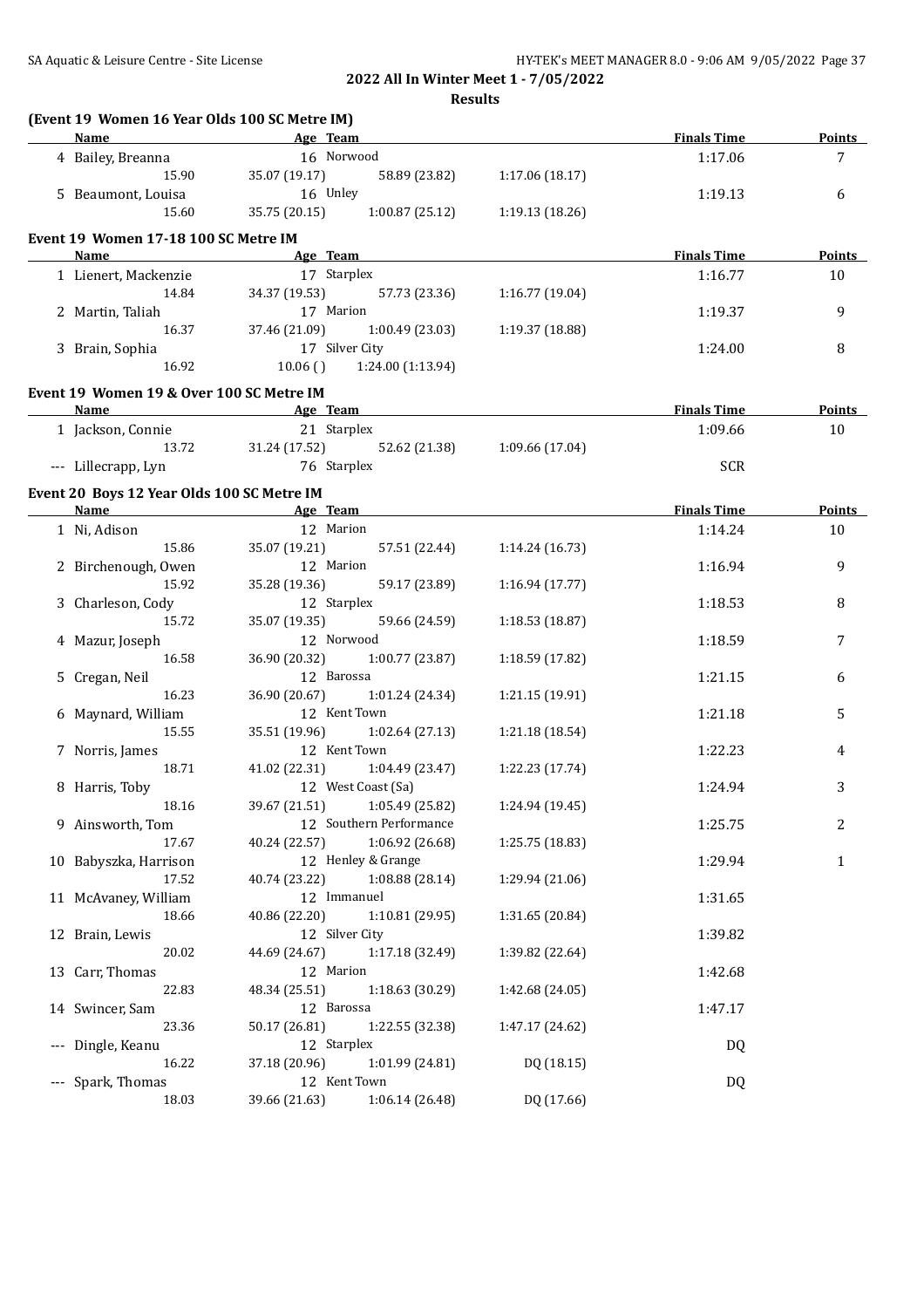**Results**

## **(Event 20 Boys 12 Year Olds 100 SC Metre IM)**

| <b>Name</b>                                | Age Team                         |                 | <b>Finals Time</b> | <b>Points</b>  |
|--------------------------------------------|----------------------------------|-----------------|--------------------|----------------|
| --- Mosley, Leif                           | 12 Marion                        |                 | <b>NS</b>          |                |
| --- Huang, Jimmy                           | 12 Payneham                      |                 | <b>SCR</b>         |                |
| --- Bartlett, Jacques                      | 12 Marion                        |                 | <b>SCR</b>         |                |
|                                            |                                  |                 |                    |                |
| Event 20 Boys 13 Year Olds 100 SC Metre IM |                                  |                 | <b>Finals Time</b> | <b>Points</b>  |
| 1 Sandercock, Finnian                      | 13 Western Aquatic (Sa)          |                 | 1:11.49            | 10             |
| 14.49                                      | 34.11 (19.62) 55.76 (21.65)      | 1:11.49 (15.73) |                    |                |
| 2 Abdelaziz, Malek                         | 13 Marion                        |                 | 1:14.73            | 9              |
| 15.81                                      | 35.53 (19.72) 58.21 (22.68)      | 1:14.73 (16.52) |                    |                |
| 3 Stanley, Will                            | 13 Marion                        |                 | 1:16.83            | 8              |
| 16.23                                      | 36.53 (20.30)<br>59.40 (22.87)   | 1:16.83 (17.43) |                    |                |
| 4 Herbst, Patrick                          | 13 Starplex                      |                 | 1:17.48            | 7              |
| 14.75                                      | 34.13 (19.38)<br>59.12 (24.99)   | 1:17.48 (18.36) |                    |                |
| 5 Clinch, Marcus                           | 13 Immanuel                      |                 | 1:17.57            | 6              |
| 16.08                                      | 36.80 (20.72) 59.59 (22.79)      | 1:17.57 (17.98) |                    |                |
|                                            | 13 Barossa                       |                 | 1:18.82            | 5              |
| 6 Towers, Fabricio<br>15.44                |                                  | 1:18.82 (18.16) |                    |                |
|                                            | 36.25 (20.81) 1:00.66 (24.41)    |                 |                    |                |
| 7 Abbott, Riley                            | 13 Kent Town                     |                 | 1:28.01            | 4              |
| 17.41                                      | 40.23 (22.82) 1:07.06 (26.83)    | 1:28.01 (20.95) |                    |                |
| 8 Walters, Cooper                          | 13 Mount Gambier                 |                 | 1:30.51            | 3              |
| 18.29                                      | 41.74 (23.45) 1:09.79 (28.05)    | 1:30.51 (20.72) |                    |                |
| --- Marks, Harry                           | 13 Norwood                       |                 | DQ                 |                |
| 19.09                                      | 42.85 (23.76) 1:08.65 (25.80)    | DQ (22.02)      |                    |                |
| --- Fromentin, William                     | 13 Mountain Pool                 |                 | DQ                 |                |
| 21.93                                      | 48.44 (26.51) 1:19.64 (31.20)    | DQ (22.64)      |                    |                |
| --- Dudley, Callum                         | 13 Starplex                      |                 | <b>NS</b>          |                |
| Event 20 Boys 14 Year Olds 100 SC Metre IM |                                  |                 |                    |                |
| Name Age Team                              |                                  |                 | <b>Finals Time</b> | Points         |
| 1 Martin, Elijah                           | 14 Henley & Grange               |                 | 1:08.90            | 10             |
| 14.30                                      | 32.21 (17.91) 52.26 (20.05)      | 1:08.90 (16.64) |                    |                |
| 2 Ryu, Clement                             | 14 Norwood                       |                 | 1:11.97            | 9              |
| 14.80                                      | 32.52 (17.72) 55.05 (22.53)      | 1:11.97 (16.92) |                    |                |
| 3 Smith, Jarrad                            | 14 Starplex                      |                 | 1:14.10            | 8              |
| 15.57                                      | 34.92 (19.35) 56.96 (22.04)      | 1:14.10 (17.14) |                    |                |
| 4 Stratford, Vaughn                        | 14 Mount Gambier                 |                 | 1:14.32            | 7              |
| 15.26                                      | 34.36 (19.10) 56.32 (21.96)      | 1:14.32(18.00)  |                    |                |
| 5 Challis, James                           | 14 Marion                        |                 | 1:16.65            | 6              |
| 15.70                                      | 35.68 (19.98)<br>1:00.15(24.47)  | 1:16.65(16.50)  |                    |                |
| 6 Gadlan, Reiner                           | 14 Playford Aquatic              |                 | 1:17.60            | 5              |
| 15.24                                      | 35.52 (20.28)<br>58.52 (23.00)   | 1:17.60 (19.08) |                    |                |
| 7 Soltes, Zachariah                        | 14 Tea Tree Gully                |                 | 1:18.12            | 4              |
| 16.43                                      | 1:18.12 (1:07.74)<br>10.38()     |                 |                    |                |
| 8 Owuor, Keita                             | 14 Marion                        |                 | 1:18.57            | 3              |
| 15.33                                      | 36.22 (20.89)<br>59.50 (23.28)   | 1:18.57 (19.07) |                    |                |
| 9 Kouchinsky, Eugene                       | 14 Norwood                       |                 | 1:19.14            | $\overline{c}$ |
| 17.93                                      | 38.76 (20.83)<br>1:00.68 (21.92) | 1:19.14 (18.46) |                    |                |
| 10 Czechowicz, Gustaw                      | 14 Kent Town                     |                 | 1:27.40            | $\mathbf{1}$   |
| 17.95                                      | 1:06.43 (27.13)<br>39.30 (21.35) | 1:27.40 (20.97) |                    |                |
| --- Dimitri, Luka                          | 14 Kent Town                     |                 | <b>DQ</b>          |                |

--- Dimitri, Luka 14 Kent Town DQ 16.49 40.16 (23.67) 1:03.93 (23.77) DQ (20.39)

--- Kim, Boseok 14 Norwood NS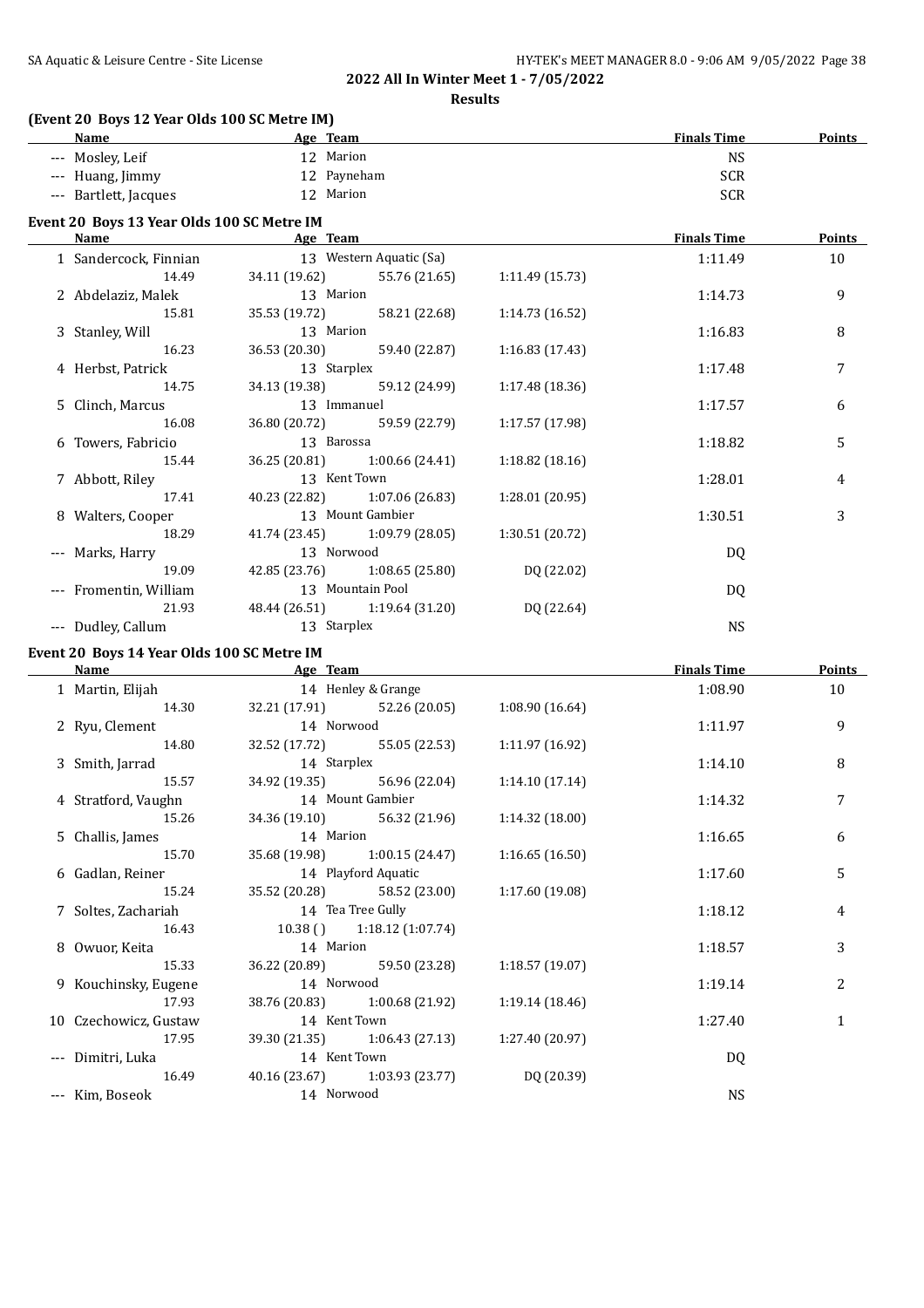## **Event 20 Men 15 Year Olds 100 SC Metre IM**

|                     | Name                   | Age Team      |                         |                 | <b>Finals Time</b> | <b>Points</b> |
|---------------------|------------------------|---------------|-------------------------|-----------------|--------------------|---------------|
|                     | 1 Lawson, Jack         | 15 Kent Town  |                         |                 | 1:06.77            | 10            |
|                     | 13.54                  | 31.50 (17.96) | 51.55 (20.05)           | 1:06.77(15.22)  |                    |               |
|                     | 2 Herbst, Ethan        | 15 Starplex   |                         |                 | 1:07.17            | 9             |
|                     | 13.49                  | 30.42 (16.93) | 51.03 (20.61)           | 1:07.17(16.14)  |                    |               |
|                     | 3 Pettrey, Liam        | 15 Starplex   |                         |                 | 1:09.87            | 8             |
|                     | 13.85                  | 31.29 (17.44) | 52.67 (21.38)           | 1:09.87 (17.20) |                    |               |
|                     | 4 Cregan, Gabriel      | 15 Barossa    |                         |                 | 1:10.52            | 7             |
|                     | 14.86                  | 33.83 (18.97) | 53.80 (19.97)           | 1:10.52(16.72)  |                    |               |
|                     | 5 Hall, Aidan          |               | 15 Western Aquatic (Sa) |                 | 1:12.62            | 6             |
|                     | 14.55                  | 33.68 (19.13) | 56.01 (22.33)           | 1:12.62(16.61)  |                    |               |
|                     | 6 Evans, Owen          |               | 15 Henley & Grange      |                 | 1:15.71            | 5             |
|                     | 15.49                  | 36.86 (21.37) | 57.72 (20.86)           | 1:15.71 (17.99) |                    |               |
| $\qquad \qquad - -$ | Curthoys-Davies, Keian | 15 Barossa    |                         |                 | DQ                 |               |
|                     | 13.13                  | 28.82 (15.69) | 48.19 (19.37)           | DQ (15.26)      |                    |               |
|                     | --- Nel, Zander        | 15 Immanuel   |                         |                 | <b>NS</b>          |               |

#### **Event 20 Men 16 Year Olds 100 SC Metre IM**

| Name                   | Age Team       |                         |                 | <b>Finals Time</b> | <b>Points</b> |
|------------------------|----------------|-------------------------|-----------------|--------------------|---------------|
| 1 Macdonald, Alexander | 16 Kent Town   |                         |                 | 1:04.70            | 10            |
| 13.49                  | 30.20 (16.71)  | 49.44 (19.24)           | 1:04.70 (15.26) |                    |               |
| 2 Chan, Aidan          |                | 16 Henley & Grange      |                 | 1:07.15            | 9             |
| 13.46                  | 31.86 (18.40)  | 50.94 (19.08)           | 1:07.15(16.21)  |                    |               |
| 3 Feder, Dylan         |                | 16 Southern Performance |                 | 1:09.24            | 8             |
| 13.97                  | 32.15 (18.18)  | 52.72 (20.57)           | 1:09.24 (16.52) |                    |               |
| 4 Monteleone, Luca     | 16 Clovercrest |                         |                 | 1:16.83            |               |
| 15.54                  | 34.73 (19.19)  | 1:00.65(25.92)          | 1:16.83(16.18)  |                    |               |
| --- Kashani, Kiarash   | 16 Norwood     |                         |                 | <b>NS</b>          |               |

#### **Event 20 Men 17-18 100 SC Metre IM**

| Name             | Age Team       |               |                | <b>Finals Time</b> | <b>Points</b> |
|------------------|----------------|---------------|----------------|--------------------|---------------|
| Ormerod, Jack    | Barossa<br>18. |               |                | 1:04.18            | 10            |
| 12.81            | 28.58 (15.77)  | 47.81 (19.23) | 1:04.18(16.37) |                    |               |
| 2 Dimitri, Theo  |                | Kent Town     |                | 1:11.14            |               |
| 14.16            | 33.65 (19.49)  | 54.20 (20.55) | 1:11.14(16.94) |                    |               |
| --- Downie, Finn |                | Immanuel      |                | NS                 |               |

## **Event 20 Men 19 & Over 100 SC Metre IM**

| <b>Name</b>        | Age Team       |                         |                 | <b>Finals Time</b> | <b>Points</b> |
|--------------------|----------------|-------------------------|-----------------|--------------------|---------------|
| 1 Ward, Taj        | Marion<br>21   |                         |                 | 1:08.29            | 10            |
| 13.39              | 31.06 (17.67)  | 51.61 (20.55)           | 1:08.29 (16.68) |                    |               |
| 2 Semmens, Jacob   |                | 19 Western Aquatic (Sa) |                 | 1:09.77            | q             |
| 14.45              | 33.70 (19.25)  | 53.60 (19.90)           | 1:09.77(16.17)  |                    |               |
| --- Thiele, Jack   | 25 Onkaparinga |                         |                 | NS                 |               |
| --- Palmer, Joshua | 30 Starplex    |                         |                 | NS                 |               |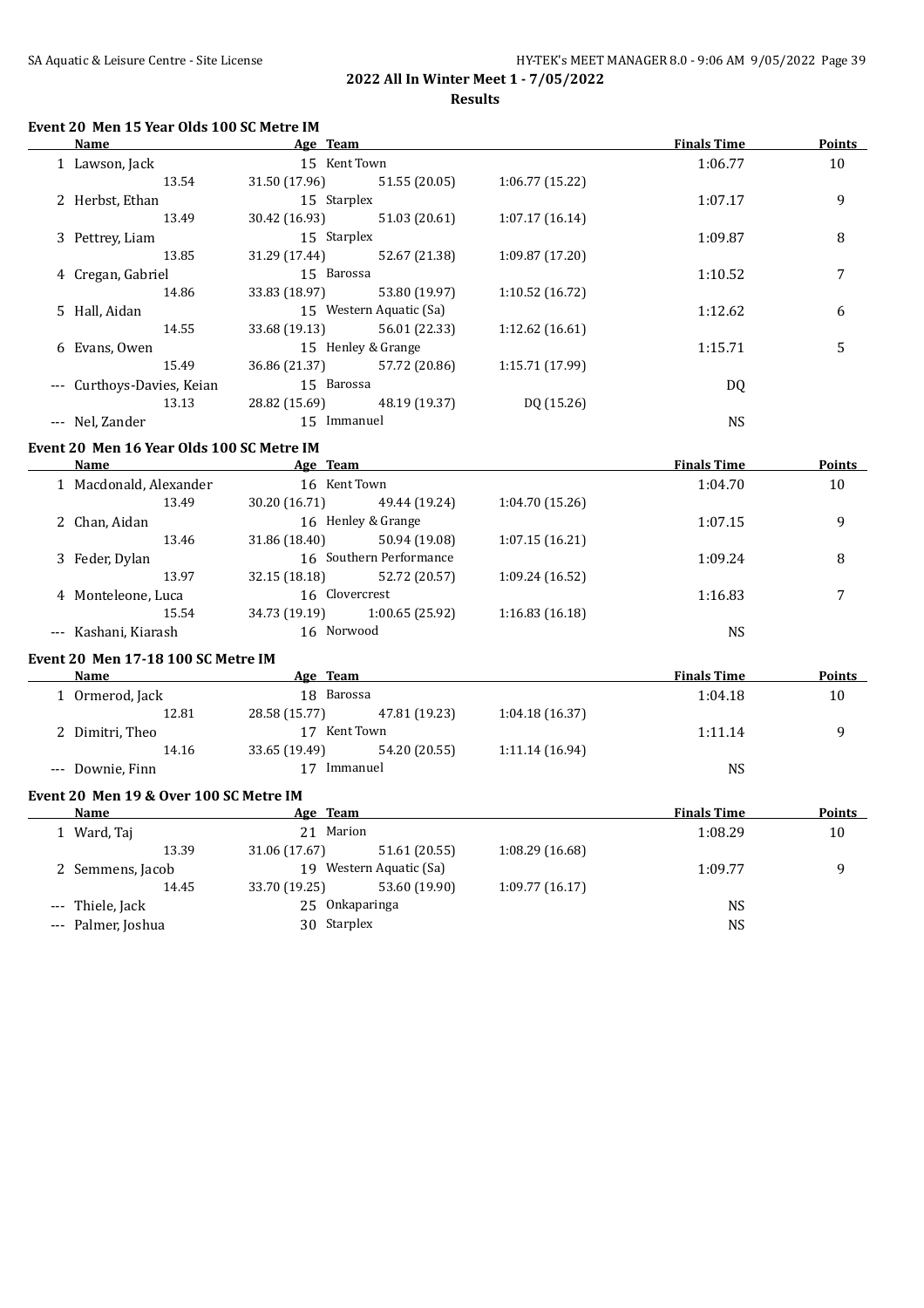**Results**

## **Event 21 Girls 12 Year Olds 800 SC Metre Freestyle**

| <b>Name</b>           | Age Team         |                         |                  | <b>Finals Time</b> | <b>Points</b> |
|-----------------------|------------------|-------------------------|------------------|--------------------|---------------|
| 1 Amai, Layla         |                  | 12 Southern Performance |                  | 10:19.04           | 10            |
| 16.69                 | 35.52 (18.83)    | 54.73 (19.21)           | 1:14.05 (19.32)  |                    |               |
| 1:33.75 (19.70)       | 1:53.29 (19.54)  | 2:12.36 (19.07)         | 2:31.98 (19.62)  |                    |               |
| 2:51.54 (19.56)       | 3:11.09(19.55)   | 3:30.54(19.45)          | 3:50.03 (19.49)  |                    |               |
| 4:09.40 (19.37)       | 4:28.79 (19.39)  | 4:47.98 (19.19)         | 5:08.10(20.12)   |                    |               |
| 5:27.07 (18.97)       | 5:46.39 (19.32)  | 6:06.04 (19.65)         | 6:25.47 (19.43)  |                    |               |
| 6:44.94 (19.47)       | 7:04.87 (19.93)  | 7:24.31 (19.44)         | 7:43.95 (19.64)  |                    |               |
| 8:03.11 (19.16)       | 8:23.20 (20.09)  | 8:42.17 (18.97)         | 9:02.52 (20.35)  |                    |               |
| 9:22.02 (19.50)       | 9:42.09 (20.07)  | 10:00.78 (18.69)        | 10:19.04 (18.26) |                    |               |
| 2 Crean, Allegra      | 12 Marion        |                         |                  | 10:22.75           | 9             |
| 15.63                 | 32.96 (17.33)    | 51.08 (18.12)           | 1:10.49(19.41)   |                    |               |
| 1:29.59 (19.10)       | 1:49.40 (19.81)  | 2:09.27 (19.87)         | 2:29.12 (19.85)  |                    |               |
| 2:48.80 (19.68)       | 3:08.71 (19.91)  | 3:28.57 (19.86)         | 3:48.67 (20.10)  |                    |               |
| 4:08.58 (19.91)       | 4:28.64(20.06)   | 4:48.38 (19.74)         | 5:08.31 (19.93)  |                    |               |
| 5:27.90 (19.59)       | 5:47.54 (19.64)  | 6:07.55(20.01)          | 6:27.92 (20.37)  |                    |               |
| 6:47.55 (19.63)       | 7:07.69 (20.14)  | 7:27.45 (19.76)         | 7:47.62 (20.17)  |                    |               |
| 8:07.16 (19.54)       | 8:27.30 (20.14)  | 8:46.82 (19.52)         | 9:06.52(19.70)   |                    |               |
| 9:25.58 (19.06)       | 9:45.08 (19.50)  | 10:04.54 (19.46)        | 10:22.75 (18.21) |                    |               |
| Greenham, Violet<br>3 |                  | 12 Playford Aquatic     |                  | 10:46.70           | 8             |
| 16.86                 | 36.02 (19.16)    | 55.62 (19.60)           | 1:15.40 (19.78)  |                    |               |
| 1:35.63 (20.23)       | 1:55.80 (20.17)  | 2:16.52 (20.72)         | 2:36.69 (20.17)  |                    |               |
| 2:57.08 (20.39)       | 3:17.32 (20.24)  | 3:38.14 (20.82)         | 3:58.40 (20.26)  |                    |               |
| 4:19.06 (20.66)       | 4:38.84 (19.78)  | 4:58.60 (19.76)         | 5:18.62 (20.02)  |                    |               |
| 5:39.71 (21.09)       | 6:00.10(20.39)   | 6:21.09 (20.99)         | 6:41.50 (20.41)  |                    |               |
| 7:01.97 (20.47)       | 7:22.54 (20.57)  | 7:43.17 (20.63)         | 8:03.74 (20.57)  |                    |               |
| 8:24.83 (21.09)       | 8:45.74 (20.91)  | 9:06.56 (20.82)         | 9:26.13(19.57)   |                    |               |
| 9:46.70 (20.57)       | 10:07.39 (20.69) | 10:27.69 (20.30)        | 10:46.70 (19.01) |                    |               |

### **Event 21 Girls 13 Year Olds 800 SC Metre Freestyle**

| Name            |                                  |                 |                                               | <b>Finals Time</b> | Points |
|-----------------|----------------------------------|-----------------|-----------------------------------------------|--------------------|--------|
|                 | 13                               |                 |                                               | 10:01.92           | 10     |
| 15.35           | 32.62 (17.27)                    | 50.41 (17.79)   | 1:09.13(18.72)                                |                    |        |
| 1:27.40 (18.27) | 1:46.60(19.20)                   | 2:05.83 (19.23) | 2:24.69 (18.86)                               |                    |        |
| 2:44.00 (19.31) | 3:03.02(19.02)                   | 3:22.15(19.13)  | 3:41.27 (19.12)                               |                    |        |
| 4:00.65 (19.38) | 4:19.61(18.96)                   | 4:38.72 (19.11) | 4:58.26 (19.54)                               |                    |        |
| 5:17.40 (19.14) | 5:36.56(19.16)                   | 5:55.65 (19.09) | 6:14.87(19.22)                                |                    |        |
| 6:33.95 (19.08) | 6:53.05(19.10)                   | 7:11.61 (18.56) | 7:30.94 (19.33)                               |                    |        |
| 7:50.37 (19.43) | 8:09.66 (19.29)                  | 8:28.18 (18.52) | 8:47.44 (19.26)                               |                    |        |
| 9:06.46 (19.02) | 9:25.66(19.20)                   | 9:43.73 (18.07) | 10:01.92 (18.19)                              |                    |        |
|                 |                                  |                 |                                               | 10:14.08           | 9      |
| 16.49           | 35.35 (18.86)                    | 54.48 (19.13)   | 1:13.85(19.37)                                |                    |        |
| 1:33.16 (19.31) | 1:52.61(19.45)                   | 2:11.99 (19.38) | 2:31.83 (19.84)                               |                    |        |
| 2:51.20 (19.37) | 3:10.92(19.72)                   | 3:30.22 (19.30) | 3:49.84 (19.62)                               |                    |        |
| 4:09.35 (19.51) | 4:28.76 (19.41)                  | 4:47.97 (19.21) | 5:07.40 (19.43)                               |                    |        |
| 5:26.68 (19.28) | 5:46.16 (19.48)                  | 6:05.17(19.01)  | 6:24.49 (19.32)                               |                    |        |
| 6:43.70 (19.21) | 7:02.91 (19.21)                  | 7:21.90 (18.99) | 7:41.09 (19.19)                               |                    |        |
| 8:00.00 (18.91) | 8:19.35(19.35)                   | 8:38.78 (19.43) | 8:58.01 (19.23)                               |                    |        |
| 9:16.86(18.85)  | 9:35.89 (19.03)                  | 9:54.80 (18.91) | 10:14.08 (19.28)                              |                    |        |
|                 | 1 Brown, Lily<br>2 Wilson, Abbey |                 | Age Team<br>Marion<br>13 Southern Performance |                    |        |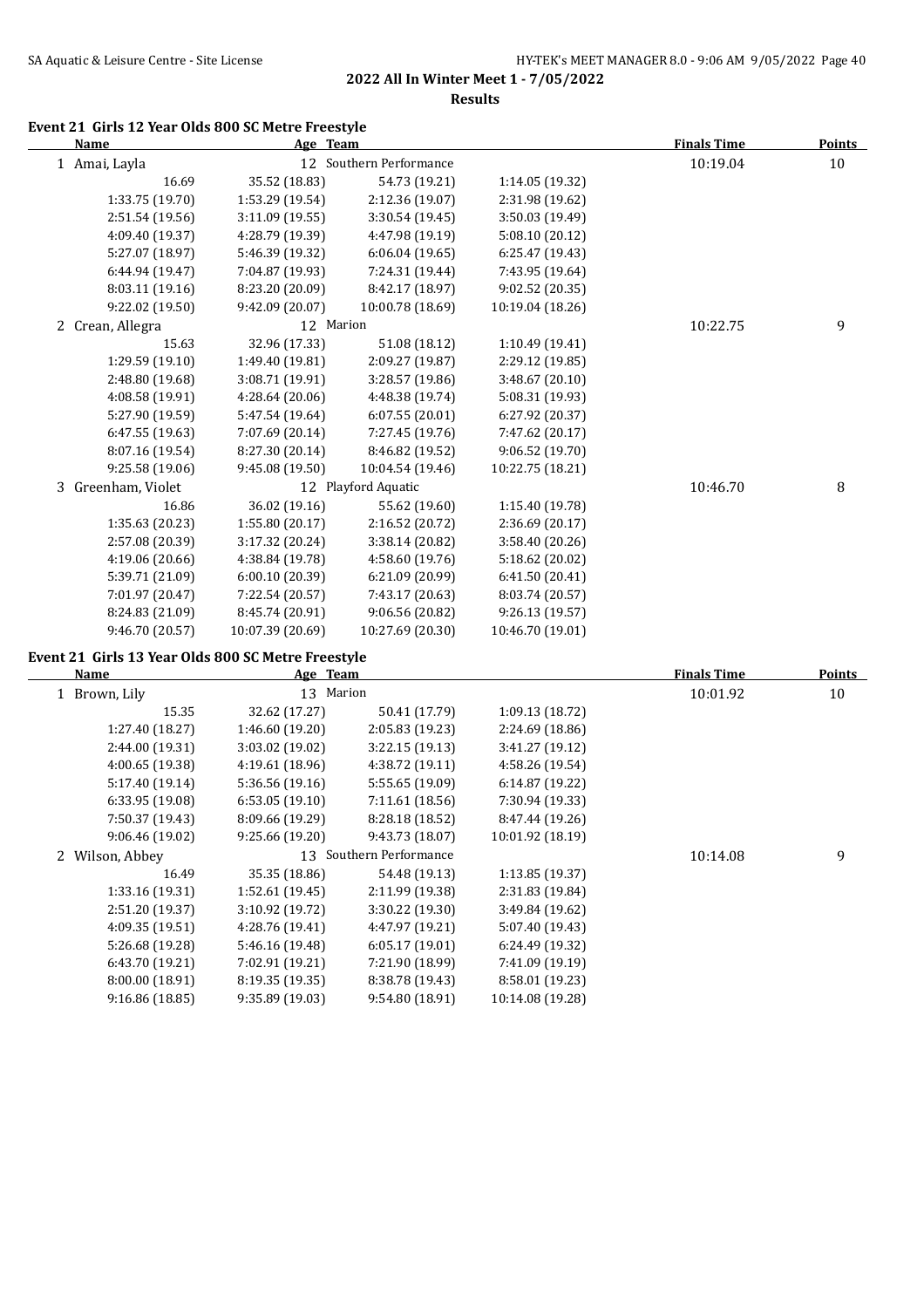**Results**

## **(Event 21 Girls 13 Year Olds 800 SC Metre Freestyle)**

| $\mu$ and $\mu$ and $\mu$ and $\mu$ and $\mu$ and $\mu$ and $\mu$ and $\mu$ and $\mu$ and $\mu$ and $\mu$ and $\mu$ and $\mu$ and $\mu$ and $\mu$ and $\mu$ and $\mu$ and $\mu$ and $\mu$ and $\mu$ and $\mu$ and $\mu$ and $\mu$ and $\mu$ and $\mu$<br><u>Name</u> | Age Team                            |                                     |                                      | <b>Finals Time</b> | <b>Points</b> |
|----------------------------------------------------------------------------------------------------------------------------------------------------------------------------------------------------------------------------------------------------------------------|-------------------------------------|-------------------------------------|--------------------------------------|--------------------|---------------|
| 3 Fanning, Holly                                                                                                                                                                                                                                                     | 13 Marion                           |                                     |                                      | 10:19.94           | 8             |
| 16.10                                                                                                                                                                                                                                                                | 34.33 (18.23)                       | 52.94 (18.61)                       | 1:11.82 (18.88)                      |                    |               |
| 1:30.87 (19.05)                                                                                                                                                                                                                                                      | 1:50.18 (19.31)                     | 2:09.55 (19.37)                     | 2:29.05 (19.50)                      |                    |               |
| 2:48.49 (19.44)                                                                                                                                                                                                                                                      | 3:08.05 (19.56)                     | 3:27.79 (19.74)                     | 3:47.25 (19.46)                      |                    |               |
| 4:06.81 (19.56)                                                                                                                                                                                                                                                      | 4:26.63 (19.82)                     | 4:46.36 (19.73)                     | 5:06.00 (19.64)                      |                    |               |
| 5:25.66 (19.66)                                                                                                                                                                                                                                                      | 5:45.18 (19.52)                     | 6:05.00 (19.82)                     | 6:24.48 (19.48)                      |                    |               |
| 6:44.22 (19.74)                                                                                                                                                                                                                                                      | 7:03.94 (19.72)                     | 7:24.20 (20.26)                     | 7:43.78 (19.58)                      |                    |               |
| 8:03.69 (19.91)                                                                                                                                                                                                                                                      | 8:23.19 (19.50)                     | 8:42.86 (19.67)                     | 9:02.47 (19.61)                      |                    |               |
| 9:22.49 (20.02)                                                                                                                                                                                                                                                      | 9:42.13 (19.64)                     | 10:01.68 (19.55)                    | 10:19.94 (18.26)                     |                    |               |
| Event 21 Girls 14 Year Olds 800 SC Metre Freestyle                                                                                                                                                                                                                   |                                     |                                     |                                      |                    |               |
| <b>Name</b>                                                                                                                                                                                                                                                          | Age Team                            |                                     |                                      | <b>Finals Time</b> | <b>Points</b> |
| 1 McAvaney, Laura                                                                                                                                                                                                                                                    |                                     | 14 Immanuel                         |                                      | 9:42.60            | 10            |
| 15.33                                                                                                                                                                                                                                                                | 32.04 (16.71)                       | 49.57 (17.53)                       | 1:07.48 (17.91)                      |                    |               |
| 1:25.87 (18.39)                                                                                                                                                                                                                                                      | 1:44.01 (18.14)                     | 2:02.53 (18.52)                     | 2:20.75 (18.22)                      |                    |               |
| 2:39.06 (18.31)                                                                                                                                                                                                                                                      | 2:57.35 (18.29)                     | 3:15.61 (18.26)                     | 3:34.20 (18.59)                      |                    |               |
| 3:52.59 (18.39)                                                                                                                                                                                                                                                      | 4:11.04 (18.45)                     | 4:30.03 (18.99)                     | 4:48.18(18.15)                       |                    |               |
| 5:07.21 (19.03)                                                                                                                                                                                                                                                      | 5:25.88 (18.67)                     | 5:44.67 (18.79)                     | 6:02.90 (18.23)                      |                    |               |
| 6:21.74 (18.84)                                                                                                                                                                                                                                                      | 6:40.12 (18.38)                     | 6:58.76 (18.64)                     | 7:17.85 (19.09)                      |                    |               |
| 7:36.59 (18.74)                                                                                                                                                                                                                                                      | 7:54.87 (18.28)                     | 8:13.79 (18.92)                     | 8:32.27 (18.48)                      |                    |               |
| 8:50.69 (18.42)                                                                                                                                                                                                                                                      | 9:09.15 (18.46)                     | 9:26.55 (17.40)                     | 9:42.60 (16.05)                      |                    |               |
| 2 Czechowicz, Katarina                                                                                                                                                                                                                                               |                                     | 14 Kent Town                        |                                      | 10:01.19           | 9             |
| 15.98                                                                                                                                                                                                                                                                | 33.84 (17.86)                       | 52.25 (18.41)                       | 1:10.80(18.55)                       |                    |               |
| 1:29.49 (18.69)                                                                                                                                                                                                                                                      | 1:48.42 (18.93)                     | 2:07.35 (18.93)                     | 2:26.28 (18.93)                      |                    |               |
| 2:45.28 (19.00)                                                                                                                                                                                                                                                      | 3:04.04 (18.76)                     | 3:23.34 (19.30)                     | 3:42.40 (19.06)                      |                    |               |
| 4:01.45 (19.05)                                                                                                                                                                                                                                                      | 4:20.31 (18.86)                     | 4:39.49 (19.18)                     | 4:58.74 (19.25)                      |                    |               |
| 5:18.55 (19.81)                                                                                                                                                                                                                                                      | 5:37.88 (19.33)                     | 5:57.60 (19.72)                     | 6:16.75 (19.15)                      |                    |               |
| 6:36.29 (19.54)                                                                                                                                                                                                                                                      | 6:55.05(18.76)                      | 7:14.05 (19.00)                     | 7:33.06 (19.01)                      |                    |               |
| 7:52.47 (19.41)                                                                                                                                                                                                                                                      | 8:11.47 (19.00)                     | 8:30.46 (18.99)                     | 8:49.56 (19.10)                      |                    |               |
| 9:08.22 (18.66)                                                                                                                                                                                                                                                      | 9:25.92 (17.70)                     | 9:44.17 (18.25)                     | 10:01.19 (17.02)                     |                    |               |
| Event 21 Women 15 Year Olds 800 SC Metre Freestyle                                                                                                                                                                                                                   |                                     |                                     |                                      |                    |               |
| Name                                                                                                                                                                                                                                                                 | Age Team                            |                                     |                                      | <b>Finals Time</b> | <b>Points</b> |
| 1 Beech, Natalie                                                                                                                                                                                                                                                     |                                     | 15 Immanuel                         |                                      | 9:43.29            | 10            |
| 15.12                                                                                                                                                                                                                                                                | 31.90 (16.78)                       | 49.47 (17.57)                       | 1:07.38 (17.91)                      |                    |               |
| 1:25.91 (18.53)                                                                                                                                                                                                                                                      | 1:44.10 (18.19)                     | 2:02.54 (18.44)                     | 2:21.20 (18.66)                      |                    |               |
| 2:39.55 (18.35)                                                                                                                                                                                                                                                      | 2:58.16 (18.61)                     | 3:16.91 (18.75)                     | 3:35.84 (18.93)                      |                    |               |
| 3:54.67 (18.83)                                                                                                                                                                                                                                                      | 4:13.41 (18.74)                     | 4:31.98 (18.57)                     | 4:50.54(18.56)                       |                    |               |
| 5:09.28 (18.74)                                                                                                                                                                                                                                                      | 5:27.77 (18.49)                     | 5:46.45 (18.68)                     | 6:05.03 (18.58)                      |                    |               |
| 6:23.79 (18.76)                                                                                                                                                                                                                                                      | 6:42.33 (18.54)                     | 7:00.96 (18.63)                     | 7:19.36 (18.40)                      |                    |               |
| 7:37.74 (18.38)                                                                                                                                                                                                                                                      | 7:55.99 (18.25)                     | 8:14.19 (18.20)                     | 8:32.34 (18.15)                      |                    |               |
| 8:50.95 (18.61)                                                                                                                                                                                                                                                      | 9:09.04 (18.09)                     | 9:26.52 (17.48)                     | 9:43.29 (16.77)                      |                    |               |
| --- Doyle, Lily                                                                                                                                                                                                                                                      | 15 Marion                           |                                     |                                      | SCR                |               |
| Event 21 Women 19 & Over 800 SC Metre Freestyle<br>Name                                                                                                                                                                                                              |                                     |                                     |                                      | <b>Finals Time</b> | Points        |
|                                                                                                                                                                                                                                                                      | Age Team                            | 65 Masters Swimming SA              |                                      | 11:29.85           | 10            |
| 1 Heffernan (V), Maryanne                                                                                                                                                                                                                                            |                                     |                                     |                                      |                    |               |
| 17.21                                                                                                                                                                                                                                                                | 36.04 (18.83)                       | 56.24 (20.20)<br>2:19.88 (21.26)    | 1:16.69 (20.45)                      |                    |               |
| 1:37.47 (20.78)                                                                                                                                                                                                                                                      | 1:58.62 (21.15)                     |                                     | 2:41.39 (21.51)                      |                    |               |
| 3:02.87 (21.48)                                                                                                                                                                                                                                                      | 3:24.59 (21.72)                     | 3:46.40 (21.81)                     | 4:08.38 (21.98)                      |                    |               |
| 4:30.30 (21.92)                                                                                                                                                                                                                                                      | 4:52.36 (22.06)                     | 5:14.54 (22.18)                     | 5:36.99 (22.45)                      |                    |               |
| 5:59.25 (22.26)                                                                                                                                                                                                                                                      | 6:21.71 (22.46)                     | 6:43.81 (22.10)                     | 7:06.09 (22.28)                      |                    |               |
| 7:28.22 (22.13)                                                                                                                                                                                                                                                      | 7:50.54 (22.32)                     | 8:12.94 (22.40)                     | 8:35.61 (22.67)                      |                    |               |
| 8:57.60 (21.99)<br>10:26.79 (22.11)                                                                                                                                                                                                                                  | 9:19.99 (22.39)<br>10:48.71 (21.92) | 9:42.02 (22.03)<br>11:10.19 (21.48) | 10:04.68 (22.66)<br>11:29.85 (19.66) |                    |               |
|                                                                                                                                                                                                                                                                      |                                     |                                     |                                      |                    |               |
|                                                                                                                                                                                                                                                                      |                                     |                                     |                                      |                    |               |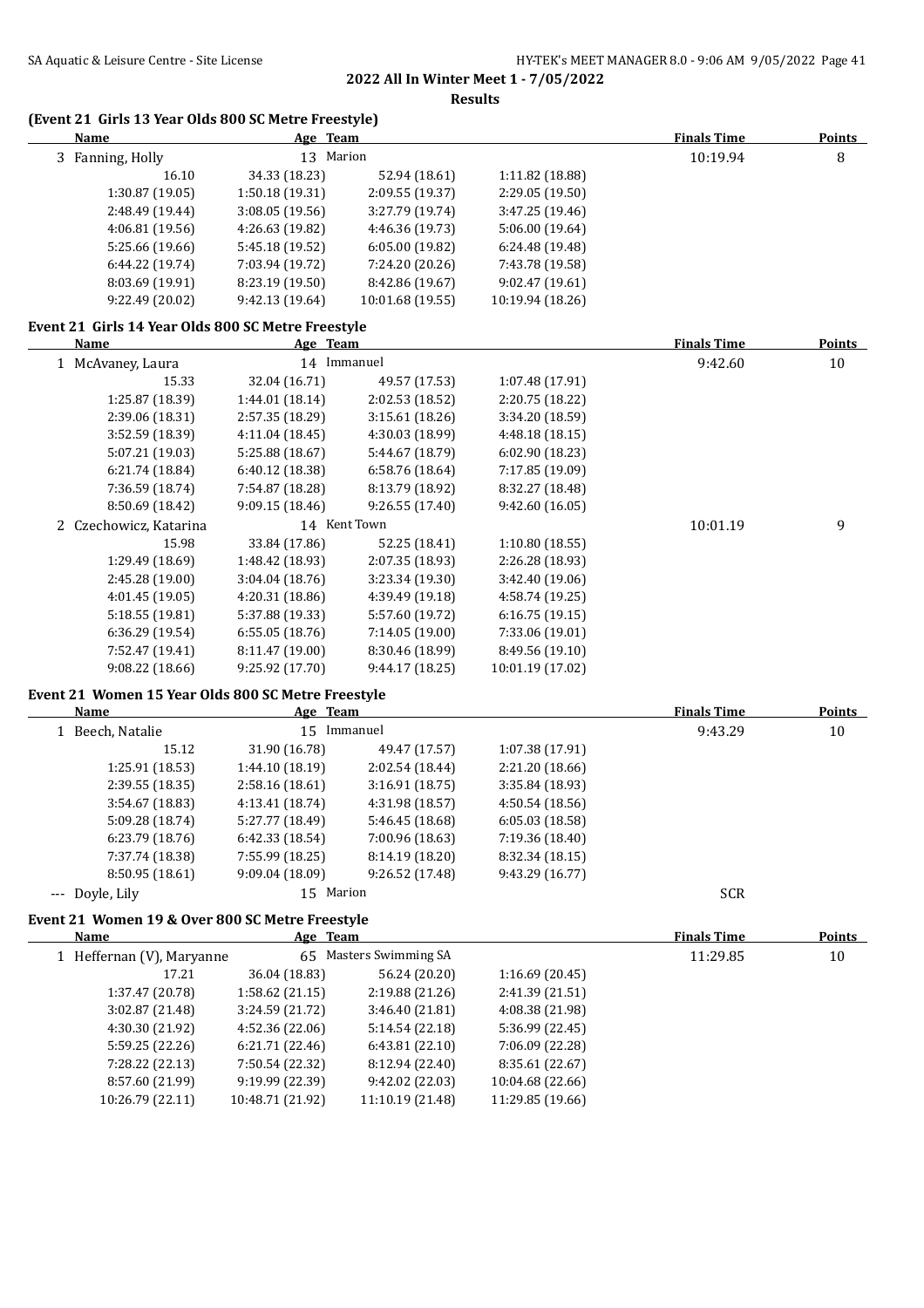**Results**

## **Event 22 Boys 12 Year Olds 800 SC Metre Freestyle**

| <b>Name</b>                                       | Age Team         |                  |                  | <b>Finals Time</b> | <u>Points</u> |
|---------------------------------------------------|------------------|------------------|------------------|--------------------|---------------|
| --- Tucker, Jordan                                | 12               | Marion           |                  | SCR                |               |
| Event 22 Boys 13 Year Olds 800 SC Metre Freestyle |                  |                  |                  |                    |               |
| Name                                              | Age Team         |                  |                  | <b>Finals Time</b> | Points        |
| Tucker, Axel<br>$\mathbf{1}$                      | 13               | Marion           |                  | 9:50.41            | 10            |
| 15.48                                             | 32.95 (17.47)    | 51.41 (18.46)    | 1:09.87(18.46)   |                    |               |
| 1:28.69 (18.82)                                   | 1:47.21 (18.52)  | 2:05.75(18.54)   | 2:24.04 (18.29)  |                    |               |
| 2:42.40 (18.36)                                   | 3:00.62 (18.22)  | 3:19.16(18.54)   | 3:37.47 (18.31)  |                    |               |
| 3:55.73 (18.26)                                   | 4:14.11 (18.38)  | 4:32.98 (18.87)  | 4:51.24 (18.26)  |                    |               |
| 5:09.45 (18.21)                                   | 5:28.00 (18.55)  | 5:46.90 (18.90)  | 6:05.45(18.55)   |                    |               |
| 6:24.30(18.85)                                    | 6:43.13(18.83)   | 7:02.14 (19.01)  | 7:20.71 (18.57)  |                    |               |
| 7:39.55 (18.84)                                   | 7:58.35 (18.80)  | 8:17.36 (19.01)  | 8:36.33 (18.97)  |                    |               |
| 8:55.38 (19.05)                                   | 9:14.28 (18.90)  | 9:32.31 (18.03)  | 9:50.41(18.10)   |                    |               |
| Walters, Cooper<br>2                              | 13               | Mount Gambier    |                  | 13:01.24           | 9             |
| 18.26                                             | 39.78 (21.52)    | 1:02.06 (22.28)  | 1:25.58 (23.52)  |                    |               |
| 1:49.25 (23.67)                                   | 2:13.57 (24.32)  | 2:38.51 (24.94)  | 3:04.01 (25.50)  |                    |               |
| 3:29.36 (25.35)                                   | 3:54.31 (24.95)  | 4:19.32 (25.01)  | 4:44.89 (25.57)  |                    |               |
|                                                   | 5:36.28()        | 6:01.60(25.32)   | 6:26.75(25.15)   |                    |               |
| 6:52.43(25.68)                                    | 7:18.06 (25.63)  | 7:44.05 (25.99)  | 8:10.40 (26.35)  |                    |               |
| 8:35.42 (25.02)                                   | 8:59.86 (24.44)  | 9:25.06(25.20)   | 9:49.93 (24.87)  |                    |               |
| 10:15.44 (25.51)                                  | 10:39.42 (23.98) | 11:03.77 (24.35) | 11:28.63 (24.86) |                    |               |
| 11:54.26 (25.63)                                  | 12:18.39 (24.13) | 12:40.64 (22.25) | 13:01.24 (20.60) |                    |               |
|                                                   |                  |                  |                  |                    |               |

## **Event 22 Boys 14 Year Olds 800 SC Metre Freestyle**

| Name                | Age Team        |                   |                 | <b>Finals Time</b> | Points |
|---------------------|-----------------|-------------------|-----------------|--------------------|--------|
| 1 Webb, Jarrod      | 14 Payneham     |                   |                 | 9:06.45            | 10     |
| 14.13               | 29.74 (15.61)   | 46.43 (16.69)     | 1:03.06 (16.63) |                    |        |
| 1:20.31(17.25)      | 1:37.59 (17.28) | 1:55.10 (17.51)   | 2:12.79 (17.69) |                    |        |
| 2:30.57 (17.78)     | 2:47.98 (17.41) | 3:05.67 (17.69)   | 3:23.18(17.51)  |                    |        |
| 3:40.94 (17.76)     | 3:58.44 (17.50) | 4:16.04 (17.60)   | 4:33.42 (17.38) |                    |        |
| 4:50.81 (17.39)     | 5:08.41 (17.60) | 5:26.09 (17.68)   | 5:43.78 (17.69) |                    |        |
| 6:01.58(17.80)      | 6:19.32(17.74)  | 6:37.17(17.85)    | 6:54.84(17.67)  |                    |        |
| 7:11.04 (16.20)     | 7:27.49 (16.45) | 7:44.12 (16.63)   | 8:01.07 (16.95) |                    |        |
| 8:18.04 (16.97)     | 8:34.80 (16.76) | 8:51.10 (16.30)   | 9:06.45(15.35)  |                    |        |
| 2 Soltes, Zachariah |                 | 14 Tea Tree Gully |                 | 9:35.85            | 9      |
| 15.20               | 32.01 (16.81)   | 48.85 (16.84)     | 1:06.53 (17.68) |                    |        |
| 1:24.13 (17.60)     | 1:42.12 (17.99) | 2:00.01 (17.89)   | 2:18.60 (18.59) |                    |        |
| 2:36.58 (17.98)     | 2:54.85 (18.27) | 3:12.94 (18.09)   | 3:31.07 (18.13) |                    |        |
| 3:49.08 (18.01)     | 4:07.60 (18.52) | 4:25.77(18.17)    | 4:44.33 (18.56) |                    |        |
| 5:02.43 (18.10)     | 5:20.96 (18.53) | 5:39.09 (18.13)   | 5:57.56 (18.47) |                    |        |
| 6:15.66(18.10)      | 6:34.17 (18.51) | 6:51.98 (17.81)   | 7:10.42 (18.44) |                    |        |
| 7:28.45 (18.03)     | 7:46.89 (18.44) | 8:05.21 (18.32)   | 8:23.84 (18.63) |                    |        |
| 8:41.95 (18.11)     | 9:00.55(18.60)  | 9:18.36 (17.81)   | 9:35.85 (17.49) |                    |        |
| 3 Mathee, Rhys      | 14 Marion       |                   |                 | 9:54.66            | 8      |
| 15.89               | 34.12 (18.23)   | 52.60 (18.48)     | 1:11.15(18.55)  |                    |        |
| 1:29.87 (18.72)     | 1:48.98(19.11)  | 2:08.02 (19.04)   | 2:27.04 (19.02) |                    |        |
| 2:45.59 (18.55)     | 3:04.66 (19.07) | 3:23.47 (18.81)   | 3:42.50 (19.03) |                    |        |
| 4:01.35 (18.85)     | 4:20.62 (19.27) | 4:39.16 (18.54)   | 4:58.51 (19.35) |                    |        |
| 5:17.06 (18.55)     | 5:35.86 (18.80) | 5:54.36 (18.50)   | 6:13.02 (18.66) |                    |        |
| 6:31.63(18.61)      | 6:51.07(19.44)  | 7:09.45 (18.38)   | 7:28.35 (18.90) |                    |        |
| 7:46.08 (17.73)     | 8:04.44 (18.36) | 8:22.68 (18.24)   | 8:41.76 (19.08) |                    |        |
| 9:00.40(18.64)      | 9:19.08 (18.68) | 9:36.59 (17.51)   | 9:54.66 (18.07) |                    |        |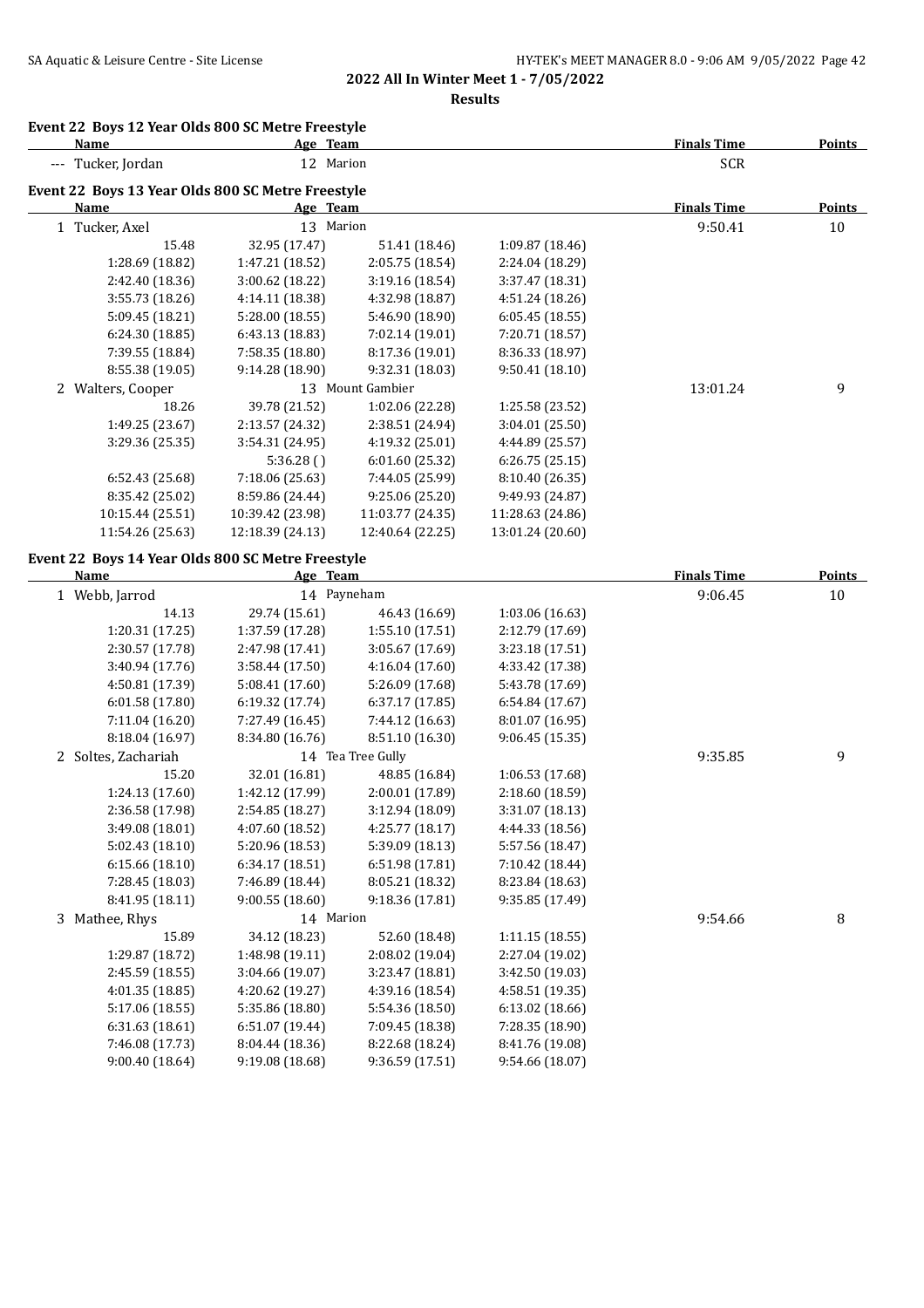**Results**

## **(Event 22 Boys 14 Year Olds 800 SC Metre Freestyle)**

| Name              | Age Team         |                         |                  | <b>Finals Time</b> | Points |
|-------------------|------------------|-------------------------|------------------|--------------------|--------|
| 4 Tucker, Zachary | 14 Marion        |                         |                  | 10:03.27           | 7      |
| 16.17             | 34.35 (18.18)    | 52.80 (18.45)           | 1:11.73 (18.93)  |                    |        |
| 1:30.44 (18.71)   | 1:49.63 (19.19)  | 2:08.68(19.05)          | 2:28.01 (19.33)  |                    |        |
| 2:46.89 (18.88)   | 3:06.07(19.18)   | 3:24.92 (18.85)         | 3:44.34 (19.42)  |                    |        |
| 4:03.59 (19.25)   | 4:22.81 (19.22)  | 4:41.85 (19.04)         | 5:01.22 (19.37)  |                    |        |
| 5:20.64 (19.42)   | 5:40.17 (19.53)  | 5:59.11 (18.94)         | 6:18.51 (19.40)  |                    |        |
| 6:37.73 (19.22)   | 6:57.10(19.37)   | 7:15.90 (18.80)         | 7:35.01 (19.11)  |                    |        |
| 7:53.98 (18.97)   | 8:13.24 (19.26)  | 8:31.83 (18.59)         | 8:50.74 (18.91)  |                    |        |
| 9:08.96 (18.22)   | 9:27.26 (18.30)  | 9:45.53 (18.27)         | 10:03.27 (17.74) |                    |        |
| 5 Atkinson, Tyler |                  | 14 Southern Performance |                  | 10:17.99           | 6      |
| 16.45             | 34.94 (18.49)    | 53.99 (19.05)           | 1:13.66 (19.67)  |                    |        |
| 1:32.90 (19.24)   | 1:52.33 (19.43)  | 2:12.47 (20.14)         | 2:32.67 (20.20)  |                    |        |
| 2:51.97 (19.30)   | 3:11.16(19.19)   | 3:30.81(19.65)          | 3:50.81 (20.00)  |                    |        |
| 4:11.00 (20.19)   | 4:30.86 (19.86)  | 4:49.65 (18.79)         | 5:09.02 (19.37)  |                    |        |
| 5:28.34 (19.32)   | 5:48.07 (19.73)  | 6:08.10 (20.03)         | 6:28.15(20.05)   |                    |        |
| 6:47.67 (19.52)   | 7:06.67 (19.00)  | 7:25.64 (18.97)         | 7:44.61 (18.97)  |                    |        |
| 8:04.31 (19.70)   | 8:23.39 (19.08)  | 8:43.26 (19.87)         | 9:02.59 (19.33)  |                    |        |
| 9:22.04 (19.45)   | 9:41.06 (19.02)  | 10:00.14 (19.08)        | 10:17.99 (17.85) |                    |        |
| 6 Meaney, Anakin  | 14 Norwood       |                         |                  | 10:40.00           | 5      |
| 16.74             | 35.80 (19.06)    | 55.16 (19.36)           | 1:14.90 (19.74)  |                    |        |
| 1:34.75 (19.85)   | 1:54.70 (19.95)  | 2:14.39 (19.69)         | 2:34.30 (19.91)  |                    |        |
| 2:54.74 (20.44)   | 3:15.35 (20.61)  | 3:35.91 (20.56)         | 3:56.36 (20.45)  |                    |        |
| 4:17.06 (20.70)   | 4:37.11 (20.05)  | 4:57.17 (20.06)         | 5:17.36 (20.19)  |                    |        |
| 5:38.17 (20.81)   | 5:58.74 (20.57)  | 6:19.54 (20.80)         | 6:39.64 (20.10)  |                    |        |
| 6:59.95 (20.31)   | 7:20.20 (20.25)  | 7:40.53 (20.33)         | 8:01.15 (20.62)  |                    |        |
| 8:21.40 (20.25)   | 8:41.57 (20.17)  | 9:01.75(20.18)          | 9:22.14 (20.39)  |                    |        |
| 9:42.22 (20.08)   | 10:01.77 (19.55) | 10:21.22 (19.45)        | 10:40.00 (18.78) |                    |        |
| Leaver, William   | 14 Marion        |                         |                  | <b>SCR</b>         |        |

## **Event 22 Men 16 Year Olds 800 SC Metre Freestyle**

| Name            | Age Team                |                 |                 | <b>Finals Time</b> | Points |
|-----------------|-------------------------|-----------------|-----------------|--------------------|--------|
| 1 Kuchel, Liam  | 16 Southern Performance |                 |                 | 8:57.44            | 10     |
| 13.67           | 29.07 (15.40)           | 45.00 (15.93)   | 1:01.35(16.35)  |                    |        |
| 1:17.88 (16.53) | 1:34.70 (16.82)         | 1:51.37(16.67)  | 2:08.33(16.96)  |                    |        |
| 2:25.04(16.71)  | 2:41.96 (16.92)         | 2:58.96(17.00)  | 3:16.30(17.34)  |                    |        |
| 3:33.09 (16.79) | 3:50.23(17.14)          | 4:06.99(16.76)  | 4:24.21 (17.22) |                    |        |
| 4:41.05 (16.84) | 4:58.13(17.08)          | 5:15.19(17.06)  | 5:32.48 (17.29) |                    |        |
| 5:49.88 (17.40) | 6:07.05(17.17)          | 6:24.41(17.36)  | 6:41.43(17.02)  |                    |        |
| 6:59.03(17.60)  | 7:16.13(17.10)          | 7:33.30(17.17)  | 7:50.31 (17.01) |                    |        |
| 8:07.35 (17.04) | 8:24.22 (16.87)         | 8:41.01 (16.79) | 8:57.44 (16.43) |                    |        |
|                 |                         |                 |                 |                    |        |

# **Event 22 Men 19 & Over 800 SC Metre Freestyle**

| Name            | Age Team        |                         |                 | <b>Finals Time</b> | Points |
|-----------------|-----------------|-------------------------|-----------------|--------------------|--------|
| 1 Nicoll, Craig |                 | 31 Southern Performance |                 |                    | 10     |
| 13.85           | 29.92 (16.07)   | 46.49 (16.57)           | 1:03.76 (17.27) |                    |        |
| 1:21.06 (17.30) | 1:38.63(17.57)  | 1:55.86 (17.23)         | 2:13.42 (17.56) |                    |        |
| 2:30.50(17.08)  | 2:47.78 (17.28) | 3:04.77(16.99)          | 3:22.07 (17.30) |                    |        |
| 3:38.96 (16.89) | 3:56.34(17.38)  | 4:13.47(17.13)          | 4:30.86 (17.39) |                    |        |
| 4:47.95 (17.09) | 5:05.19(17.24)  | 5:22.11 (16.92)         | 5:39.36 (17.25) |                    |        |
| 5:56.28 (16.92) | 6:13.46(17.18)  | 6:30.44(16.98)          | 6:47.66 (17.22) |                    |        |
| 7:04.71 (17.05) | 7:21.92 (17.21) | 7:38.99 (17.07)         | 7:56.21 (17.22) |                    |        |
| 8:13.65 (17.44) | 8:30.86 (17.21) | 8:47.80 (16.94)         | 9:03.97(16.17)  |                    |        |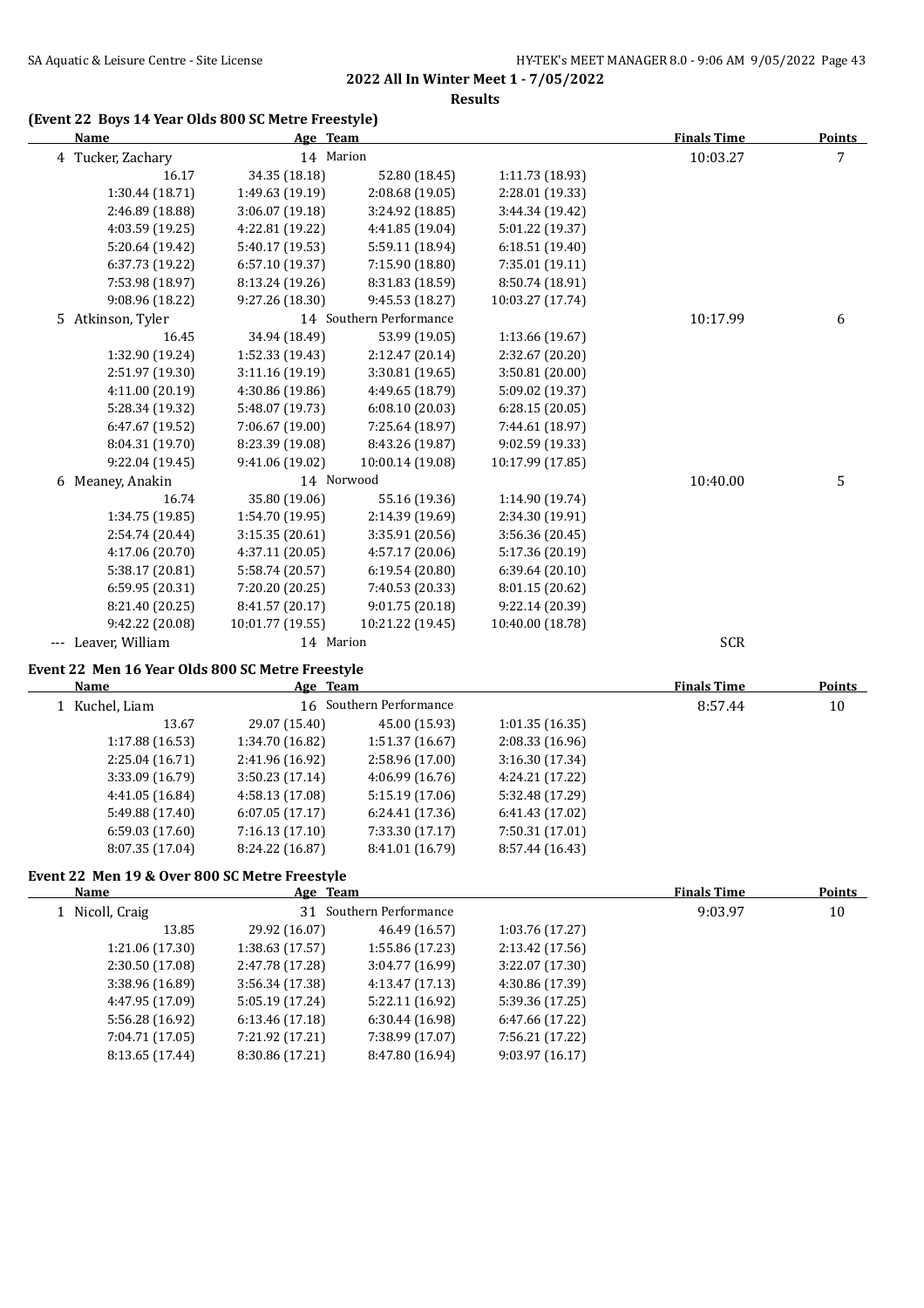| Event 23 Girls 8-9 100 SC Metre Breaststroke |                                                                                |                 |                    |               |
|----------------------------------------------|--------------------------------------------------------------------------------|-----------------|--------------------|---------------|
| <b>Name</b>                                  | <b>Example 2018</b> Age Team <b>Age 2018</b> Age Team <b>Age 2018 Age 2018</b> |                 | <b>Finals Time</b> | <b>Points</b> |
| 1 liu, Fiona                                 | 8 Henley & Grange                                                              |                 | 1:44.86            | 10            |
| 23.58                                        | 50.59 (27.01) 1:17.33 (26.74)                                                  | 1:44.86 (27.53) |                    |               |
| 2 Kim, Esther                                | 9 Norwood                                                                      |                 | 1:48.87            | 9             |
| 25.18                                        | 52.23 (27.05) 1:20.71 (28.48)                                                  | 1:48.87 (28.16) |                    |               |
| 3 Stock, Sophie                              | 9 Playford Aquatic                                                             |                 | 2:04.09            | 8             |
| 26.31                                        | 57.82 (31.51) 1:30.28 (32.46)                                                  | 2:04.09 (33.81) |                    |               |
| 4 Kim, Regina                                | 9 Norwood                                                                      |                 | 2:05.18            | 7             |
| 27.26                                        | 58.07 (30.81) 1:30.83 (32.76)                                                  | 2:05.18 (34.35) |                    |               |
| Event 23 Boys 8-9 100 SC Metre Breaststroke  |                                                                                |                 |                    |               |
| Name                                         | Age Team                                                                       |                 | <b>Finals Time</b> | Points        |
| 1 Carboni, Filippo                           | 9 Barossa                                                                      |                 | 1:55.88            | 10            |
| 25.01                                        | 54.19 (29.18)<br>1:26.29 (32.10)                                               | 1:55.88 (29.59) |                    |               |
| 2 Kim, Aiden                                 | 8 Norwood                                                                      |                 | 2:23.75            | 9             |
| 32.98                                        | 1:10.28(37.30)<br>1:45.90 (35.62)                                              | 2:23.75 (37.85) |                    |               |
|                                              | Event 24 Girls 10 Year Olds 100 SC Metre Breaststroke                          |                 |                    |               |
| Name                                         | <b>Example 2016</b> Age Team                                                   |                 | <b>Finals Time</b> | <b>Points</b> |
| 1 Hodges, Darcy                              | 10 Blue Lake Y                                                                 |                 | 1:34.74            | 10            |
| 20.56                                        | 45.83 (25.27) 1:10.79 (24.96)                                                  | 1:34.74 (23.95) |                    |               |
| 2 Venables, Kiana                            | 10 Unley                                                                       |                 | 1:34.79            | 9             |
| 20.67                                        | 44.89 (24.22) 1:09.88 (24.99)                                                  | 1:34.79 (24.91) |                    |               |
| 3 Weston, Mia Jayne                          | 10 Marion                                                                      |                 | 1:36.73            | 8             |
| 20.83                                        | 45.45 (24.62) 1:10.94 (25.49)                                                  | 1:36.73 (25.79) |                    |               |
| 4 Liu, Amelia                                | 10 Henley & Grange                                                             |                 | 1:47.87            | 7             |
| 22.90                                        | 50.19 (27.29) 1:18.25 (28.06)                                                  | 1:47.87 (29.62) |                    |               |
| 5 Davies, Charlotte                          | 10 Marion                                                                      |                 | 1:48.57            | 6             |
| 23.52                                        | 51.76 (28.24) 1:20.30 (28.54)                                                  | 1:48.57 (28.27) |                    |               |
| 6 Fooks, Charlotte                           | 10 Marion                                                                      |                 | 1:51.57            | 5             |
| 24.37                                        | 12.35 () 1:51.57 (1:39.22)                                                     |                 |                    |               |
| 7 Molenaar, Harper                           | 10 Marion                                                                      |                 | 1:52.68            | 4             |
| 24.61                                        | 53.14 (28.53)<br>1:22.87 (29.73)                                               | 1:52.68 (29.81) |                    |               |
| 8 Vick, Amelia                               | 10 Marion                                                                      |                 | 1:59.46            | 3             |
| 25.79                                        | 56.12 (30.33) 1:27.82 (31.70)                                                  | 1:59.46 (31.64) |                    |               |
| 9 Hood, Indigo                               | 10 West Coast (Sa)                                                             |                 | 1:59.64            | 2             |
| 24.33                                        | 1:26.62(31.10)<br>55.52 (31.19)                                                | 1:59.64 (33.02) |                    |               |
| --- Toh, Charlotte                           | 10 Kent Town                                                                   |                 | <b>NS</b>          |               |
|                                              |                                                                                |                 |                    |               |
|                                              | Event 24 Boys 10 Year Olds 100 SC Metre Breaststroke                           |                 |                    |               |
| Name                                         | Age Team                                                                       |                 | <b>Finals Time</b> | Points        |
| 1 Bevan, Jobe                                | 10 Marion                                                                      |                 | 1:45.39            | 10            |
| 23.09                                        | 48.63 (25.54)<br>1:16.45 (27.82)                                               | 1:45.39 (28.94) |                    |               |
| 2 Edwards, Nicholas                          | 10 Norwood                                                                     |                 | 1:53.10            | 9             |
| 25.35                                        | 54.52 (29.17)<br>1:24.86 (30.34)                                               | 1:53.10 (28.24) |                    |               |
| 3 Brumby, Jacob                              | 10 Norwood                                                                     |                 | 1:54.92            | 8             |
| 24.38                                        | 52.79 (28.41)<br>1:22.89 (30.10)                                               | 1:54.92 (32.03) |                    |               |
| 4 Norman, Oscar                              | 10 Marion                                                                      |                 | 1:58.82            | 7             |
| 25.86                                        | 55.49 (29.63)<br>1:27.55 (32.06)                                               | 1:58.82 (31.27) |                    |               |
| 5 Zhou, Cayden                               | 10 Henley & Grange                                                             |                 | 2:09.75            | 6             |
| 27.77                                        | 1:01.16 (33.39)<br>1:36.13 (34.97)                                             | 2:09.75 (33.62) |                    |               |
| 6 Barton, William                            | 10 Kent Town                                                                   |                 | 2:11.98            | 5             |
| 27.67                                        | 1:00.76 (33.09)<br>1:37.83 (37.07)                                             | 2:11.98 (34.15) |                    |               |
| --- Yuen, Vinson                             | 10 Starplex                                                                    |                 | <b>NS</b>          |               |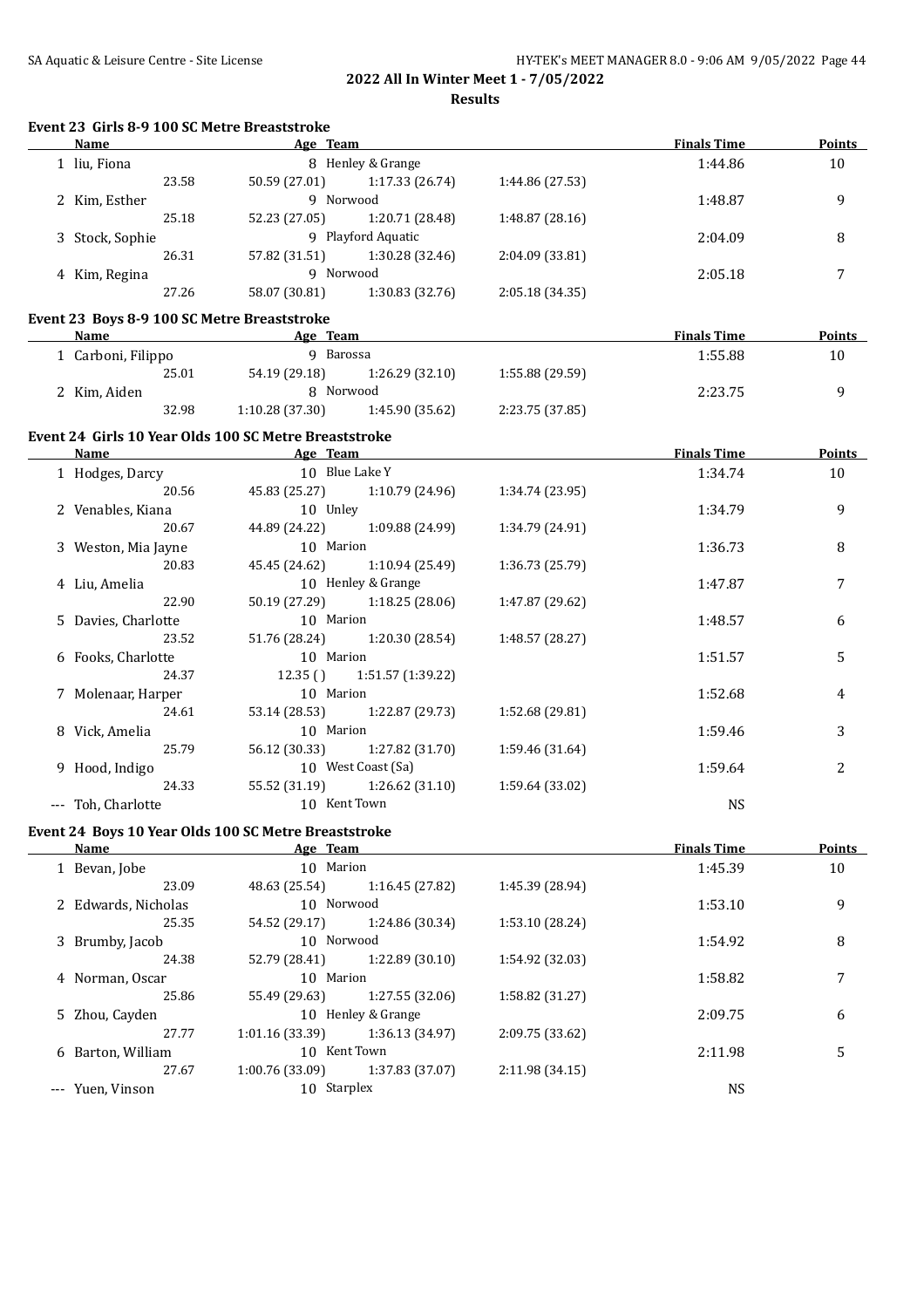# **Event 25 Girls 11 Year Olds 100 SC Metre Breaststroke**

| <b>Name</b>                              | Age Team                                             |                 | <b>Finals Time</b> | <b>Points</b> |
|------------------------------------------|------------------------------------------------------|-----------------|--------------------|---------------|
| 1 Daunt, Emily                           | 11 Marion                                            |                 | 1:27.45            | 10            |
| 18.88                                    | 41.22 (22.34) 1:04.14 (22.92)                        | 1:27.45 (23.31) |                    |               |
| 2 Waller, Arabella                       | 11 Marion                                            |                 | 1:40.11            | 9             |
| 22.53                                    | 48.57 (26.04) 1:16.07 (27.50)                        | 1:40.11 (24.04) |                    |               |
| 3 Han, Caitlyn                           | 11 South Australia                                   |                 | 1:42.83            | 8             |
| 21.96                                    | 48.10 (26.14) 1:13.96 (25.86)                        | 1:42.83 (28.87) |                    |               |
| 4 Collins-Barry, Siobhan                 | 11 Tea Tree Gully                                    |                 | 1:46.12            | 7             |
| 23.18                                    | 50.52 (27.34) 1:18.28 (27.76)                        | 1:46.12 (27.84) |                    |               |
| 5 Hope, Amelie                           | 11 Mountain Pool                                     |                 | 1:47.03            | 6             |
| 23.50                                    | 8.96 () 1:47.03 (1:38.07)                            |                 |                    |               |
| 6 Mugford, Miley                         | 11 Onkaparinga                                       |                 | 1:49.03            | 5             |
| 22.52                                    | 51.10 (28.58) 1:19.17 (28.07)                        | 1:49.03 (29.86) |                    |               |
| 7 Fisher, Lilyanna                       | 11 Southern Performance                              |                 | 1:49.41            | 4             |
| 24.01                                    | 52.20 (28.19) 1:20.66 (28.46)                        | 1:49.41 (28.75) |                    |               |
| 8 Archibald, Jaidah                      | 11 Starplex                                          |                 | 1:49.67            | 3             |
| 22.74                                    | 49.77 (27.03) 1:19.60 (29.83)                        | 1:49.67 (30.07) |                    |               |
|                                          | 11 Marion                                            |                 |                    |               |
| 9 McKellar-Stewart, Harper               |                                                      |                 | 1:55.10            | 2             |
| 24.49                                    | 54.33 (29.84) 1:24.20 (29.87)                        | 1:55.10 (30.90) |                    |               |
| 10 Oxlade, Jessica                       | 11 Mount Gambier                                     |                 | 2:00.27            | $\mathbf{1}$  |
| 26.62                                    | 57.18 (30.56) 1:28.56 (31.38)                        | 2:00.27 (31.71) |                    |               |
| 11 Smith, Eliza                          | 11 Starplex                                          |                 | 2:10.15            |               |
| 27.17                                    | $1:00.13(32.96)$ $1:34.98(34.85)$                    | 2:10.15(35.17)  |                    |               |
| 12 Murray, Marcia                        | 11 Whyalla                                           |                 | 2:20.57            |               |
| 30.66                                    | $1:06.34(35.68)$ $1:44.09(37.75)$                    | 2:20.57 (36.48) |                    |               |
| --- Hodder, Hazel                        | 11 Western Aquatic (Sa)                              |                 | <b>SCR</b>         |               |
|                                          | Event 25 Boys 11 Year Olds 100 SC Metre Breaststroke |                 |                    |               |
| <b>Name</b>                              | <b>Example 2016</b> Age Team                         |                 | <b>Finals Time</b> | <b>Points</b> |
| 1 Shi, Maxx                              | 11 Playford Aquatic                                  |                 | 1:32.71            | 10            |
| 19.68                                    | 42.40 (22.72) 1:07.18 (24.78) 1:32.71 (25.53)        |                 |                    |               |
| --- Collings, Joshua                     | 11 Marion                                            |                 | <b>NS</b>          |               |
| --- Kittel, Charlie                      | 11 Unley                                             |                 | <b>SCR</b>         |               |
|                                          |                                                      |                 |                    |               |
| Event 26 Girls 8-9 50 SC Metre Butterfly |                                                      |                 |                    |               |
| Name                                     | <b>Example 2</b> Age Team                            |                 | <b>Finals Time</b> | <b>Points</b> |
| 1 Bampton, Zoe                           | 9 Western Aquatic (Sa)                               |                 | 43.59              | 10            |
| 19.90                                    | 43.59 (23.69)                                        |                 |                    |               |
| 2 Bhanderi, India                        | 9 Marion                                             |                 | 44.83              | 9             |
| 22.04                                    | 44.83 (22.79)                                        |                 |                    |               |
| 3 Armstrong, Summer                      | 8 Southern Performance                               |                 | 46.71              | 8             |
| 21.96                                    | 46.71 (24.75)                                        |                 |                    |               |
| 4 Tucker, Keira                          | 9 Southern Performance                               |                 | 49.07              | 7             |
| 5 Osborn, Anabelle                       | 9 Marion                                             |                 | 50.22              | 6             |
| 22.94                                    | 50.22 (27.28)                                        |                 |                    |               |
| 6 Wright, Ebony                          | 9 West Coast (Sa)                                    |                 | 51.67              | 5             |
| 21.98                                    | 51.67 (29.69)                                        |                 |                    |               |
| 7 Hanniffy, Erinn                        | 8 Western Aquatic (Sa)                               |                 | 1:01.48            | 4             |
| 24.72                                    |                                                      |                 |                    |               |
|                                          | 1:01.48 (36.76)<br>9 Norwood                         |                 |                    |               |
| 8 Holt, Lily                             |                                                      |                 | 1:01.57            | 3             |
| 26.70                                    | 1:01.57 (34.87)                                      |                 |                    |               |
| 9 Huntly, Kaycee                         | 9 Immanuel                                           |                 | 1:08.40            | 2             |
| 30.55                                    | 1:08.40 (37.85)                                      |                 |                    |               |
| --- Burns, Emma                          | 9 Kent Town                                          |                 | <b>NS</b>          |               |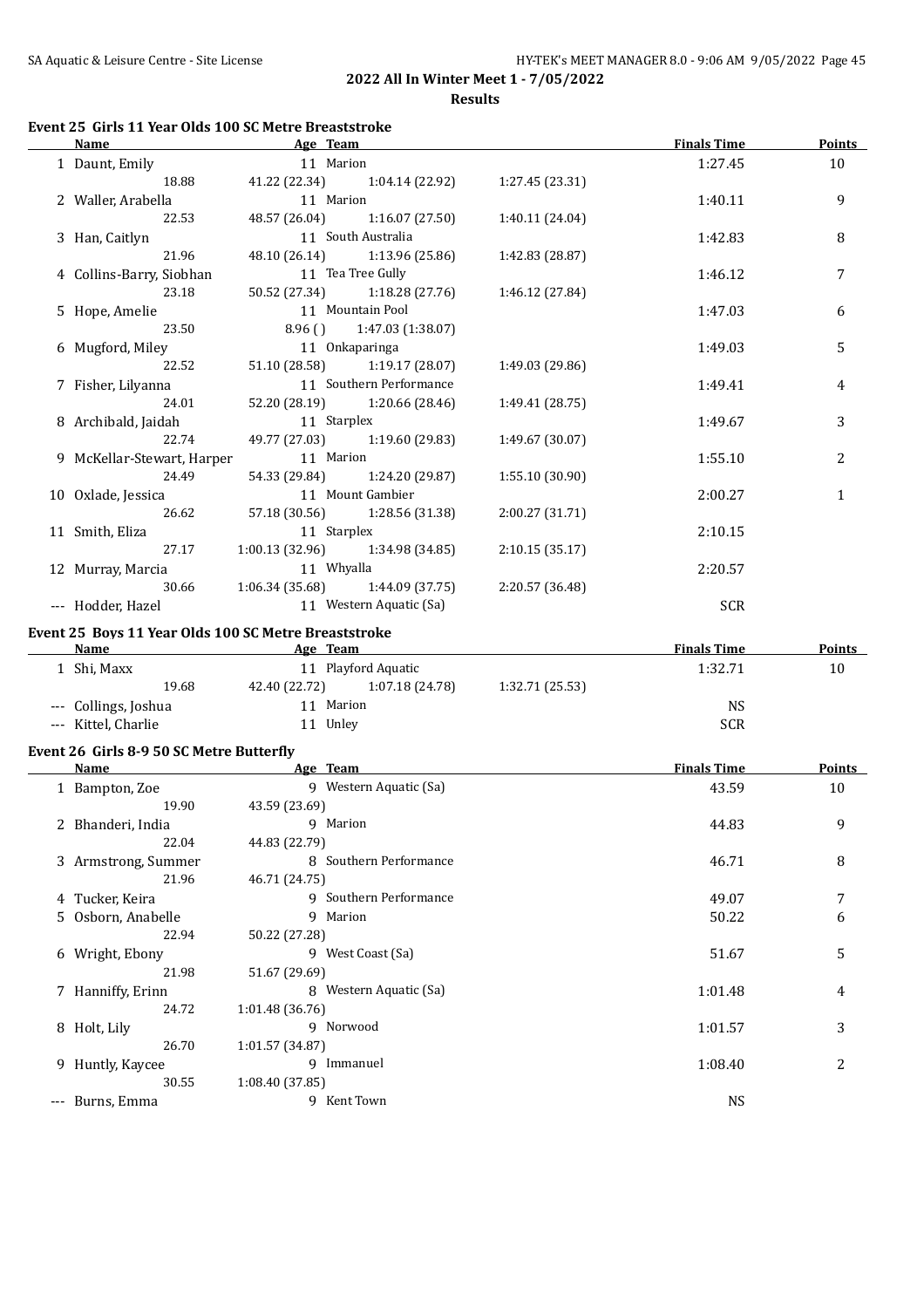# SA Aquatic & Leisure Centre - Site License **HY-TEK's MEET MANAGER 8.0 - 9:06 AM 9/05/2022** Page 46

# **2022 All In Winter Meet 1 - 7/05/2022**

## **Results**

## **Event 26 Boys 8-9 50 SC Metre Butterfly**

| <b>Name</b>          | Age Team                  | <b>Finals Time</b> | <b>Points</b> |
|----------------------|---------------------------|--------------------|---------------|
| 1 Sutton, Hugh       | 9 Marion                  | 39.90              | 10            |
| 17.95                | 39.90 (21.95)             |                    |               |
| 2 Mazur, Thomas      | 9<br>Norwood              | 40.34              | 9             |
| 18.31                | 40.34 (22.03)             |                    |               |
| 3 Mosley, Luey       | 8 Marion                  | 46.52              | 8             |
| 20.81                | 46.52 (25.71)             |                    |               |
| 4 Davey, Callum      | Western Aquatic (Sa)<br>9 | 54.31              | 7             |
| 5 Michalanney, Blake | 8 Barossa                 | 1:03.15            | 6             |
| 27.32                | 1:03.15(35.83)            |                    |               |
| 6 Henderson, Beejay  | 8 Barossa                 | 1:05.37            | 5             |
| 29.07                | 1:05.37 (36.30)           |                    |               |

#### **Event 27 Girls 10 Year Olds 50 SC Metre Butterfly**

 $\overline{a}$ 

 $\overline{\phantom{a}}$ 

| <b>Name</b>                 | Age Team                | <b>Finals Time</b> | <b>Points</b>  |
|-----------------------------|-------------------------|--------------------|----------------|
| 1 Linke, Natasha            | 10 Kent Town            | 37.07              | 10             |
| 16.73                       | 37.07 (20.34)           |                    |                |
| 2 Hodges, Darcy             | 10 Blue Lake Y          | 39.53              | 9              |
| 17.89                       | 39.53 (21.64)           |                    |                |
| 3 Singh, Alysha             | 10 Tea Tree Gully       | 41.44              | 8              |
| 18.26                       | 41.44 (23.18)           |                    |                |
| 4 Dewar, Claire             | 10 Marion               | 41.64              | 7              |
| 18.65                       | 41.64 (22.99)           |                    |                |
| 5 Findlay, Emily            | 10 Unley                | 42.03              | 6              |
| 17.97                       | 42.03 (24.06)           |                    |                |
| 6 Sun, Sophie               | 10 Henley & Grange      | 42.39              | 5              |
| 19.18                       | 42.39 (23.21)           |                    |                |
| 7 Blaauw-Robinson, Quinykki | 10 Marion               | 43.49              | $\overline{4}$ |
| 19.24                       | 43.49 (24.25)           |                    |                |
| 8 Carter, Sienna            | 10 Western Aquatic (Sa) | 43.72              | 3              |
| 19.53                       | 43.72 (24.19)           |                    |                |
| 9 Cragg-sapsford, Sybella   | 10 West Coast (Sa)      | 46.50              | 2              |
| 21.07                       | 46.50 (25.43)           |                    |                |
| 10 Sanchez, Isabella        | 10 Starplex             | 47.06              | $\mathbf{1}$   |
| 19.47                       | 47.06 (27.59)           |                    |                |
| 11 Molenaar, Harper         | 10 Marion               | 47.58              |                |
| 12 Tully, Grace             | 10 Kent Town            | 50.58              |                |
| 21.93                       | 50.58 (28.65)           |                    |                |
| 13 Beaumont, Eleanor        | 10 Unley                | 50.84              |                |
| 23.00                       | 50.84 (27.84)           |                    |                |
| --- Day, Ella               | 10 Marion               | <b>NS</b>          |                |
|                             |                         |                    |                |

#### **Event 27 Boys 10 Year Olds 50 SC Metre Butterfly**

| Name                  | Age Team           | <b>Finals Time</b> | <b>Points</b> |
|-----------------------|--------------------|--------------------|---------------|
| 1 Tucker, Jacob       | 10 Immanuel        | 36.83              | 10            |
| 16.83                 | 36.83 (20.00)      |                    |               |
| 2 Vorbach, Senna      | 10 Kent Town       | 38.69              | 9             |
| 18.10                 | 38.69 (20.59)      |                    |               |
| 3 Nemeth-Ford, Tyrell | 10 West Coast (Sa) | 39.73              | 8             |
| 18.89                 | 39.73 (20.84)      |                    |               |
| 4 Clavell, Tate       | 10 Tea Tree Gully  | 40.85              | 7             |
| 18.47                 | 40.85 (22.38)      |                    |               |
| 5 Goreham, Lachlan    | 10 Starplex        | 45.21              | 6             |
| 19.48                 | 45.21 (25.73)      |                    |               |
|                       |                    |                    |               |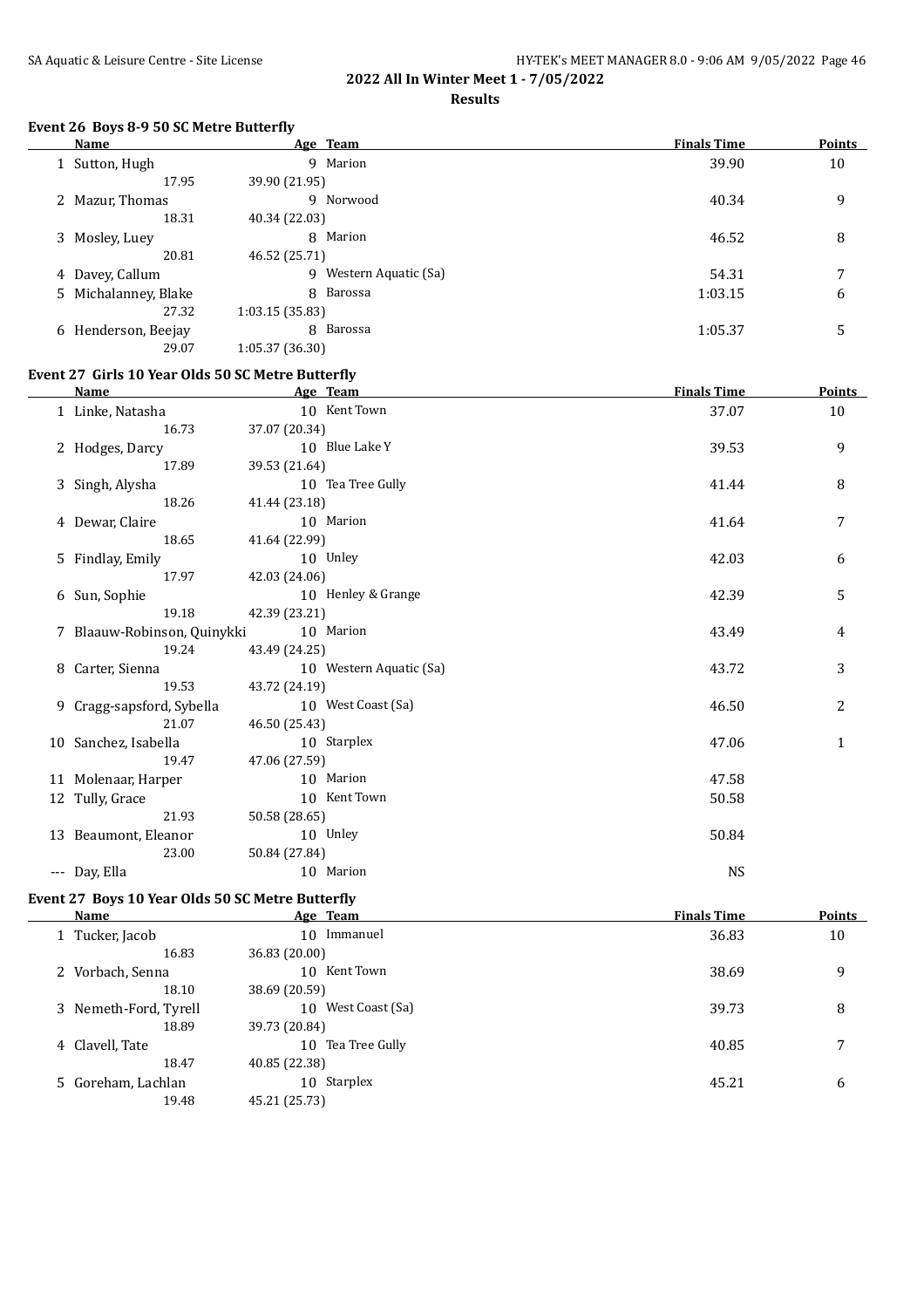**Results**

## **(Event 27 Boys 10 Year Olds 50 SC Metre Butterfly)**

|          | Name            |               | Age Team                | <b>Finals Time</b> | <b>Points</b> |
|----------|-----------------|---------------|-------------------------|--------------------|---------------|
|          | 6 Falkous, Eli  |               | 10 Playford Aquatic     | 45.24              | 5             |
|          | 7 Mychalyn, Jax |               | 10 Norwood              | 46.61              | 4             |
|          | 21.02           | 46.61 (25.59) |                         |                    |               |
|          | 8 Fanning, Jack |               | 10 Marion               | 48.07              | 3             |
|          | 21.07           | 48.07 (27.00) |                         |                    |               |
|          | 9 Zhang, Baron  |               | 10 Henley & Grange      | 49.69              | 2             |
|          | 20.88           | 49.69 (28.81) |                         |                    |               |
| 10       | Armstrong, Owen |               | 10 Southern Performance | 49.89              |               |
|          | 21.85           | 49.89 (28.04) |                         |                    |               |
| 11       | Mosley, Liam    |               | 10 Marion               | 50.87              |               |
|          | 22.98           | 50.87 (27.89) |                         |                    |               |
| $\cdots$ | Swincer, Harry  | 10            | Barossa                 | <b>NS</b>          |               |

## **Event 28 Girls 11 Year Olds 50 SC Metre Butterfly**

| Name                     | Age Team                | <b>Finals Time</b> | <b>Points</b> |
|--------------------------|-------------------------|--------------------|---------------|
| 1 Daunt, Emily           | 11 Marion               | 34.07              | $10\,$        |
| 2 Osborn, Jessica        | 11 Marion               | 34.15              | 9             |
| 15.69                    | 34.15 (18.46)           |                    |               |
| 3 Greatrex, Kate         | 11 Western Aquatic (Sa) | 35.27              | 8             |
| 16.40                    | 35.27 (18.87)           |                    |               |
| 4 Sebestyen, Laura       | 11 Marion               | 35.71              | 7             |
| 16.55                    | 35.71 (19.16)           |                    |               |
| 5 Sturt, Chloe           | 11 Norwood              | 35.88              | 6             |
| 16.22                    | 35.88 (19.66)           |                    |               |
| 6 Nesci, Ocea            | 11 Starplex             | 36.31              | 5             |
| 16.52                    | 36.31 (19.79)           |                    |               |
| 7 Miller, Sutton         | 11 Unley                | 37.64              | 4             |
| 17.08                    | 37.64 (20.56)           |                    |               |
| 8 Smith, Grace           | 11 Mountain Pool        | 37.88              | 3             |
| 17.88                    | 37.88 (20.00)           |                    |               |
| 9 Dolan, Isabella        | 11 Kent Town            | 37.91              | 2             |
| 17.09                    | 37.91 (20.82)           |                    |               |
| 10 Hanniffy, Saoirse     | 11 Western Aquatic (Sa) | 38.32              | $\mathbf{1}$  |
| 17.02                    | 38.32 (21.30)           |                    |               |
| 11 Bastiaans, Laura      | 11 Marion               | 39.44              |               |
| 17.14                    | 39.44 (22.30)           |                    |               |
| 12 Zappia, Amelia        | 11 Western Aquatic (Sa) | 40.66              |               |
| 18.84                    | 40.66 (21.82)           |                    |               |
| 13 Eyers, Harriet        | 11 Unley                | 41.09              |               |
| 18.41                    | 41.09 (22.68)           |                    |               |
| 14 Carboni, Sofia        | 11 Barossa              | 41.60              |               |
| 18.13                    | 41.60 (23.47)           |                    |               |
| 15 Burns, Matilda        | 11 Kent Town            | 41.90              |               |
| 19.01                    | 41.90 (22.89)           |                    |               |
| 16 Henty-Charles, Keeley | 11 Marion               | 43.50              |               |
| 19.21                    | 43.50 (24.29)           |                    |               |
| 17 Lee, Ellen            | 11 Norwood              | 43.59              |               |
| 19.60                    | 43.59 (23.99)           |                    |               |
| 18 Waller, Arabella      | 11 Marion               | 43.89              |               |
| 20.90                    | 43.89 (22.99)           |                    |               |
| 19 Skeen, Sophie         | 11 Starplex             | 43.96              |               |
| 19.25                    | 43.96 (24.71)           |                    |               |
| 20 Button, Milana        | 11 Barossa              | 44.36              |               |
| 19.69                    | 44.36 (24.67)           |                    |               |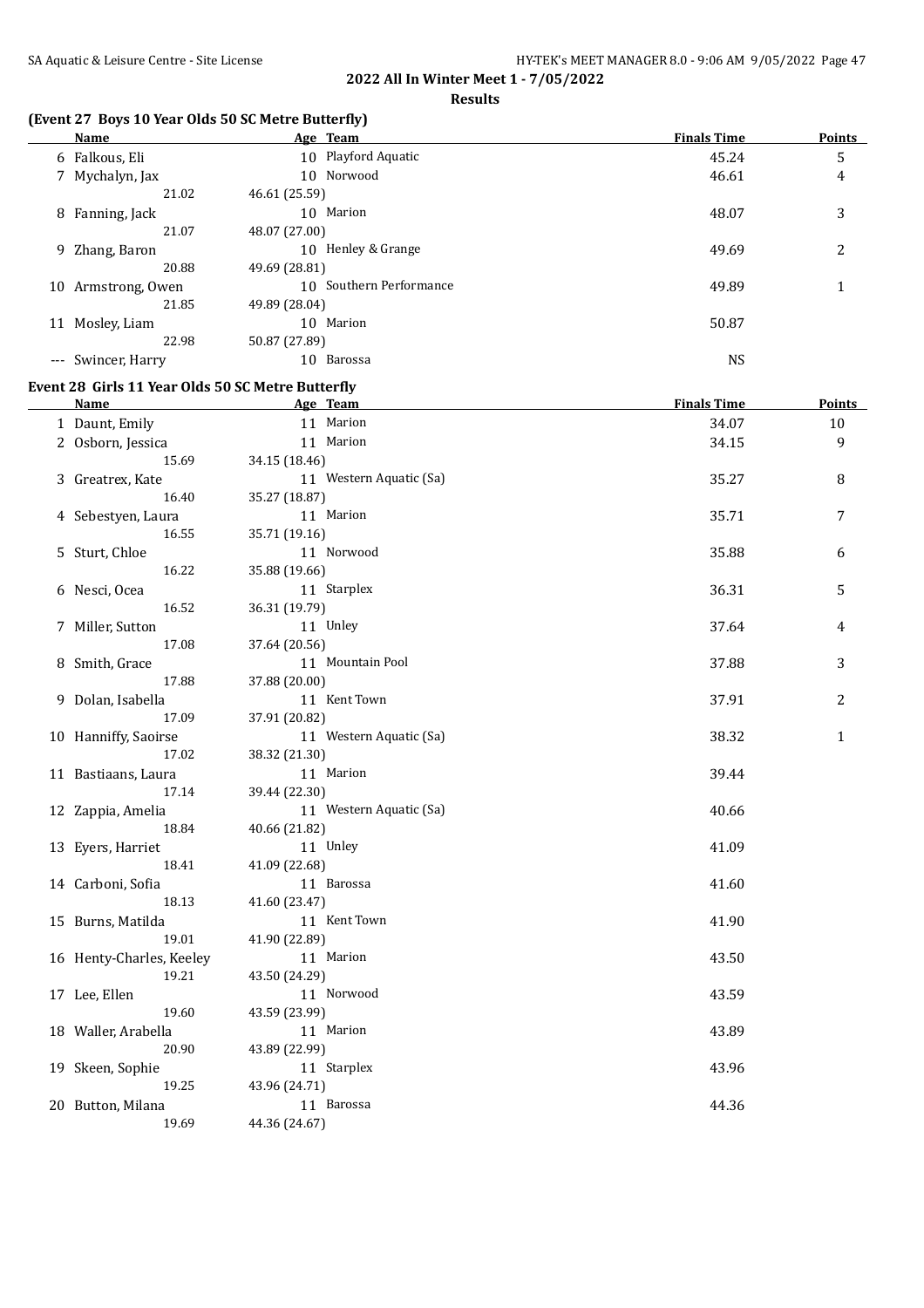**Results**

| (Event 28 Girls 11 Year Olds 50 SC Metre Butterfly) |                            |                         |                 |                    |               |
|-----------------------------------------------------|----------------------------|-------------------------|-----------------|--------------------|---------------|
| Name                                                | Age Team                   |                         |                 | <b>Finals Time</b> | Points        |
| 21 Collins-Barry, Siobhan<br>20.57                  | 45.41 (24.84)              | 11 Tea Tree Gully       |                 | 45.41              |               |
| 22 Blaauw-Robinson, Tauwri<br>21.56                 | 11 Marion<br>47.93 (26.37) |                         |                 | 47.93              |               |
| 23 Pal, Saranyaa<br>21.50                           | 47.94 (26.44)              | 11 Henley & Grange      |                 | 47.94              |               |
| 24 Langman, Isobel                                  |                            | 11 Norwood              |                 | 48.37              |               |
| Event 28 Boys 11 Year Olds 50 SC Metre Butterfly    |                            |                         |                 |                    |               |
| Name                                                | Age Team                   |                         |                 | <b>Finals Time</b> | Points        |
| 1 Mika, Izyus                                       |                            | 11 Immanuel             |                 | 31.59              | 10            |
| 14.43                                               | 31.59 (17.16)              |                         |                 |                    |               |
| 2 Thach, Angelo                                     |                            | 11 Playford Aquatic     |                 | 35.76              | 9             |
| 16.47                                               | 35.76 (19.29)              |                         |                 |                    |               |
| 3 Tran, Khang                                       |                            | 11 Henley & Grange      |                 | 37.05              | 8             |
| 16.73                                               | 37.05 (20.32)              |                         |                 |                    |               |
| 4 Bampton, Ky                                       |                            | 11 Western Aquatic (Sa) |                 | 39.08              | 7             |
| 17.87                                               | 39.08 (21.21)              |                         |                 |                    |               |
| 5 Toivonen, James                                   |                            | 11 Western Aquatic (Sa) |                 | 39.10              | 6             |
| 17.64                                               | 39.10 (21.46)              |                         |                 |                    |               |
| 6 Michalanney, Ethan                                | 11 Barossa                 |                         |                 | 41.07              | 5             |
| 18.66                                               | 41.07 (22.41)              |                         |                 |                    |               |
| 7 Robb, Harrison                                    |                            | 11 Western Aquatic (Sa) |                 | 43.13              | 4             |
| 18.80                                               | 43.13 (24.33)              |                         |                 |                    |               |
| 8 Draganic, Damian                                  | 11 Marion                  |                         |                 | 45.17              | 3             |
| 20.73                                               |                            |                         |                 |                    |               |
|                                                     | 45.17 (24.44)              |                         |                 |                    |               |
| 9 Reed, Joshua                                      | 11 Marion                  |                         |                 | 46.15              | 2             |
| 20.03                                               | 46.15 (26.12)              |                         |                 |                    |               |
| 10 Edano, Rhys                                      | 11 Marion                  |                         |                 | 46.94              | 1             |
| 20.62                                               | 46.94 (26.32)              |                         |                 |                    |               |
| 11 Bermingham, Charlie                              |                            | 11 Kent Town            |                 | 48.01              |               |
| 20.75                                               | 48.01 (27.26)              |                         |                 |                    |               |
| --- Schubert, Max                                   | 11 Barossa                 |                         |                 | <b>NS</b>          |               |
| --- Marks, Benji                                    |                            | 11 Norwood              |                 | <b>NS</b>          |               |
| Event 29 Girls 8-9 100 SC Metre Backstroke          |                            |                         |                 |                    |               |
| Name                                                | Age Team                   |                         |                 | <b>Finals Time</b> | <b>Points</b> |
|                                                     |                            | 9 Western Aquatic (Sa)  |                 | 1:34.64            | 10            |
| 1 Bampton, Zoe                                      |                            |                         |                 |                    |               |
| 21.42                                               | 45.54 (24.12)              | 1:10.35 (24.81)         | 1:34.64 (24.29) |                    |               |
| 2 Kim, Esther                                       |                            | 9 Norwood               |                 | 1:35.55            | 9             |
| 22.12                                               | 46.46 (24.34)              | 1:10.83 (24.37)         | 1:35.55 (24.72) |                    |               |
| 3 Tucker, Keira                                     |                            | 9 Southern Performance  |                 | 1:41.28            | 8             |
| 25.39                                               | 50.59 (25.20)              | 1:16.20 (25.61)         | 1:41.28 (25.08) |                    |               |
| Event 29 Boys 8-9 100 SC Metre Backstroke           |                            |                         |                 |                    |               |
| Name                                                | Age Team                   |                         |                 | <b>Finals Time</b> | <b>Points</b> |
| 1 Zhang, Jayden                                     |                            | 8 Henley & Grange       |                 | 1:36.25            | 10            |
| 22.48                                               | 46.79 (24.31)              | 1:12.44 (25.65)         | 1:36.25 (23.81) |                    |               |
| Event 30 Girls 10 Year Olds 100 SC Metre Backstroke |                            |                         |                 |                    |               |
| Name                                                | Age Team                   |                         |                 | <b>Finals Time</b> | <b>Points</b> |
| 1 Weston, Mia Jayne                                 | 10 Marion                  |                         |                 | 1:24.85            | 10            |
| 19.67                                               | 40.56 (20.89)              | 1:03.26 (22.70)         | 1:24.85 (21.59) |                    |               |
|                                                     |                            |                         |                 |                    |               |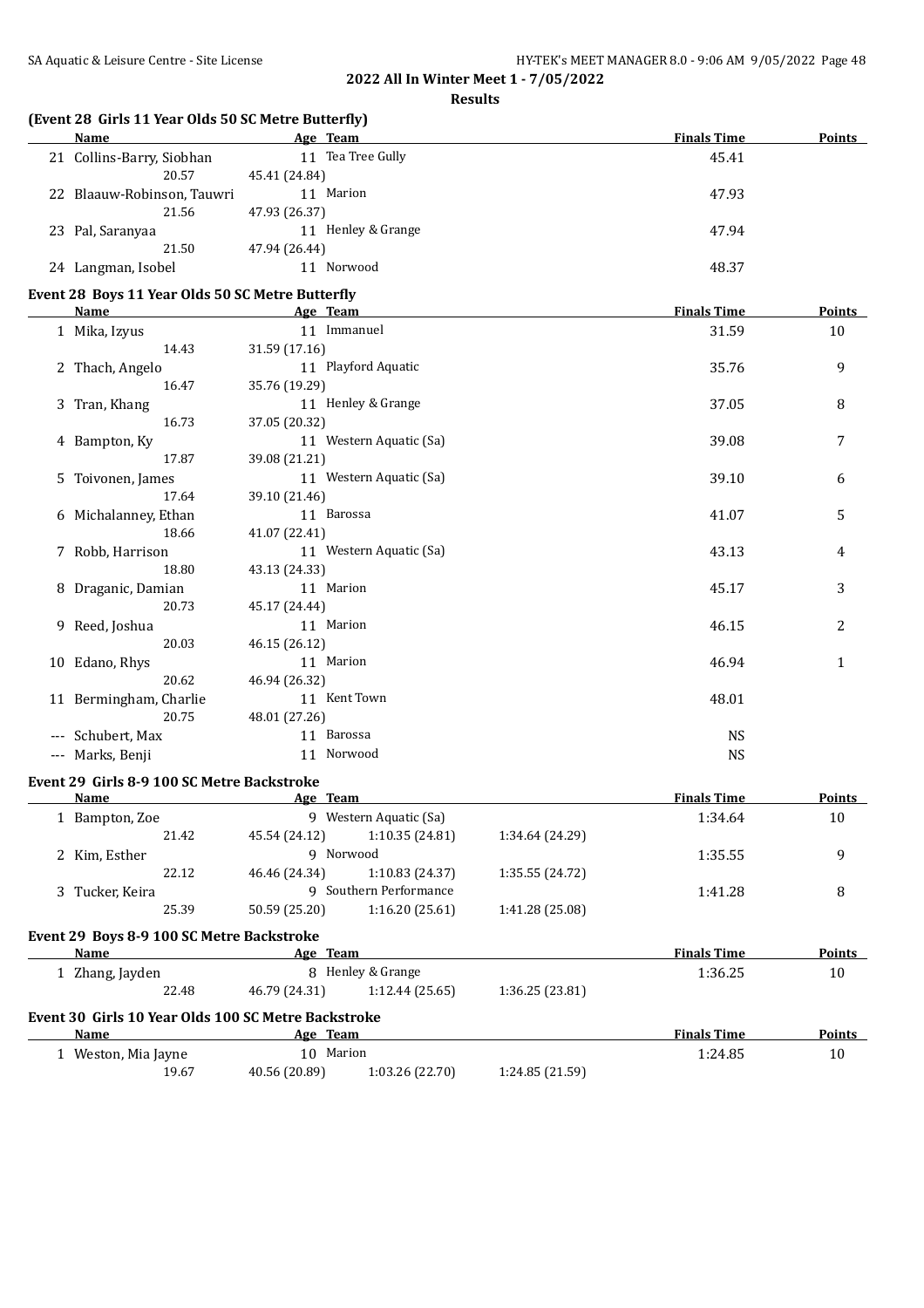# **(Event 30 Girls 10 Year Olds 100 SC Metre Backstroke)**

| Name                                     | Age Team                                            |                 | <b>Finals Time</b> | <b>Points</b> |
|------------------------------------------|-----------------------------------------------------|-----------------|--------------------|---------------|
| 2 Linke, Natasha                         | 10 Kent Town                                        |                 | 1:27.74            | 9             |
| 19.67                                    | 41.76 (22.09)<br>1:04.79 (23.03)                    | 1:27.74 (22.95) |                    |               |
| 3 Dewar, Claire                          | 10 Marion                                           |                 | 1:28.77            | 8             |
| 4 Lim, Natania                           | 10 Henley & Grange                                  |                 | 1:36.36            | 7             |
| 21.96                                    | 46.56 (24.60) 1:10.94 (24.38)                       | 1:36.36 (25.42) |                    |               |
| 5 Carter, Sienna                         | 10 Western Aquatic (Sa)                             |                 | 1:37.50            | 6             |
| 21.02                                    | 46.39 (25.37)<br>1:11.82 (25.43)                    | 1:37.50 (25.68) |                    |               |
| 6 Hood, Indigo                           | 10 West Coast (Sa)                                  |                 | 1:45.83            | 5             |
| 25.11                                    | 52.98 (27.87)<br>1:19.22 (26.24)                    | 1:45.83 (26.61) |                    |               |
|                                          |                                                     |                 |                    |               |
|                                          | Event 30 Boys 10 Year Olds 100 SC Metre Backstroke  |                 |                    |               |
| Name                                     | Age Team                                            |                 | <b>Finals Time</b> | <b>Points</b> |
| 1 Nemeth-Ford, Tyrell                    | 10 West Coast (Sa)                                  |                 | 1:29.95            | 10            |
| 20.98                                    | 43.84 (22.86)<br>1:07.10 (23.26)                    | 1:29.95 (22.85) |                    |               |
| 2 Burford, Darcy                         | 10 Mount Gambier                                    |                 | 1:36.16            | 9             |
| 20.56                                    | 44.43 (23.87)<br>1:10.08(25.65)                     | 1:36.16 (26.08) |                    |               |
| 3 Wright, Bradley                        | 10 West Coast (Sa)                                  |                 | 1:37.18            | 8             |
| 22.99                                    | 48.13 (25.14)<br>1:13.11 (24.98)                    | 1:37.18 (24.07) |                    |               |
| 4 Fanning, Jack                          | 10 Marion                                           |                 | 1:43.69            | 7             |
| 24.23                                    | 50.86 (26.63)<br>1:18.39 (27.53)                    | 1:43.69 (25.30) |                    |               |
| 5 Wallett, Thomas                        | 10 Kent Town                                        |                 | 1:48.48            | 6             |
| 22.42                                    | 51.51 (29.09)<br>1:18.80 (27.29)                    | 1:48.48 (29.68) |                    |               |
| --- Swincer, Harry                       | 10 Barossa                                          |                 | <b>NS</b>          |               |
|                                          |                                                     |                 |                    |               |
|                                          | Event 31 Girls 11 Year Olds 100 SC Metre Backstroke |                 |                    |               |
| Name                                     | <b>Example 2</b> Age Team                           |                 | <b>Finals Time</b> | <b>Points</b> |
| 1 Baker, Amelia                          | 11 Southern Performance                             |                 | 1:20.24            | 10            |
| 19.25                                    | 38.70 (19.45)<br>59.45 (20.75)                      | 1:20.24 (20.79) |                    |               |
| 2 Henty-Charles, Keeley                  | 11 Marion                                           |                 | 1:31.47            | 9             |
| 23.12                                    | 46.00 (22.88)<br>1:09.81 (23.81)                    | 1:31.47 (21.66) |                    |               |
| 3 Gray, Claire                           | 11 Southern Performance                             |                 | 1:32.20            | 8             |
| 20.15                                    | 44.29 (24.14)<br>1:08.40 (24.11)                    | 1:32.20 (23.80) |                    |               |
| 4 Nguyen, Nhi                            | 11 Henley & Grange                                  |                 | 1:35.26            | 7             |
| 19.72                                    | 1:35.26 (1:15.54)                                   |                 |                    |               |
| 5 Oxlade, Jessica                        | 11 Mount Gambier                                    |                 | 1:40.19            | 6             |
| 24.86                                    | 49.68 (24.82)<br>1:15.88 (26.20)                    | 1:40.19 (24.31) |                    |               |
| 6 Pal, Saranyaa                          | 11 Henley & Grange                                  |                 | 1:49.40            | 5             |
| 25.70                                    | 52.45 (26.75) 1:21.55 (29.10)                       | 1:49.40 (27.85) |                    |               |
|                                          |                                                     |                 |                    |               |
|                                          | Event 31 Boys 11 Year Olds 100 SC Metre Backstroke  |                 |                    |               |
| <b>Name</b>                              | Age Team                                            |                 | <b>Finals Time</b> | <b>Points</b> |
| --- Draganic, Damian                     | 11 Marion                                           |                 | DQ                 |               |
| 21.06                                    | 44.26 (23.20)<br>1:07.91 (23.65)                    | DQ (23.25)      |                    |               |
| Event 32 Girls 8-9 50 SC Metre Freestyle |                                                     |                 |                    |               |
| Name                                     | Age Team                                            |                 | <b>Finals Time</b> | <b>Points</b> |
| 1 Kishinets, Rose                        | 8 Immanuel                                          |                 | 36.81              | 10            |
| 17.56                                    | 36.81 (19.25)                                       |                 |                    |               |
| 2 Bampton, Zoe                           | 9 Western Aquatic (Sa)                              |                 | 38.88              | 9             |
| 18.84                                    |                                                     |                 |                    |               |
|                                          | 38.88 (20.04)<br>9 Norwood                          |                 |                    |               |
| 3 Kim, Esther                            |                                                     |                 | 40.19              | 8             |
| 4 Osborn, Anabelle                       | 9 Marion                                            |                 | 40.85              | 7             |
| 20.66                                    | 40.85 (20.19)                                       |                 |                    |               |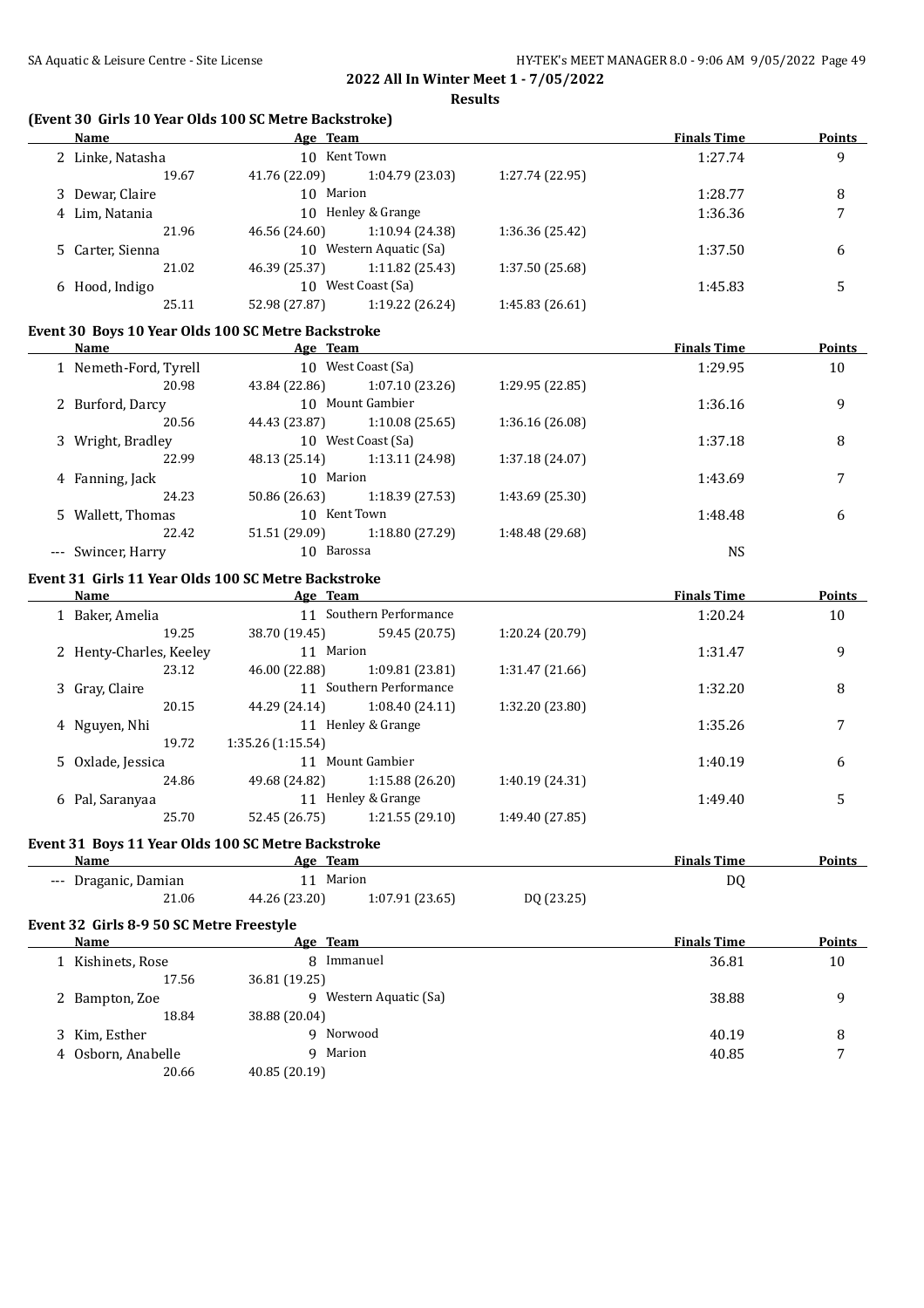## **(Event 32 Girls 8-9 50 SC Metre Freestyle)**

|       | Name               | Age Team               | <b>Finals Time</b> | Points |
|-------|--------------------|------------------------|--------------------|--------|
|       | 5 Wright, Ebony    | 9 West Coast (Sa)      | 41.65              | 6      |
|       | 19.91              | 41.65 (21.74)          |                    |        |
|       | 6 Bhanderi, India  | 9 Marion               | 43.43              | 5      |
|       | 20.79              | 43.43 (22.64)          |                    |        |
|       | 7 Hanniffy, Erinn  | 8 Western Aquatic (Sa) | 45.83              | 4      |
|       | 20.26              | 45.83 (25.57)          |                    |        |
|       | 8 Holt, Lily       | 9 Norwood              | 46.51              | 3      |
|       | 22.94              | 46.51 (23.57)          |                    |        |
|       | 9 Skeen, Annabelle | 9 Starplex             | 46.57              | 2      |
|       | 21.71              | 46.57 (24.86)          |                    |        |
|       | *10 Stock, Sophie  | 9 Playford Aquatic     | 47.80              | .50    |
|       | 22.55              | 47.80 (25.25)          |                    |        |
|       | *10 Hodges, Maggie | 8 Blue Lake Y          | 47.80              | .50    |
|       | 22.80              | 47.80 (25.00)          |                    |        |
|       | 12 Hope, Maya      | 8 Mountain Pool        | 49.50              |        |
|       | 23.50              | 49.50 (26.00)          |                    |        |
|       | 13 Kim, Regina     | 9 Norwood              | 51.15              |        |
|       | 23.91              | 51.15 (27.24)          |                    |        |
|       | 14 Huntly, Kaycee  | 9 Immanuel             | 53.28              |        |
|       | 25.05              | 53.28 (28.23)          |                    |        |
| $---$ | Burns, Emma        | 9 Kent Town            | <b>NS</b>          |        |
| ---   | Doyle, Daisy       | 8 Marion               | <b>SCR</b>         |        |

## **Event 32 Boys 8-9 50 SC Metre Freestyle**

| <b>Name</b>           | Age Team               | <b>Finals Time</b> | Points         |
|-----------------------|------------------------|--------------------|----------------|
| 1 Mazur, Thomas       | 9 Norwood              | 35.24              | 10             |
| 17.36                 | 35.24 (17.88)          |                    |                |
| 2 Sutton, Hugh        | 9 Marion               | 36.16              | 9              |
| 17.51                 | 36.16 (18.65)          |                    |                |
| 3 Schubert, Max       | 9 Southern Performance | 37.64              | 8              |
| 17.69                 | 37.64 (19.95)          |                    |                |
| 4 Zhang, Jayden       | 8 Henley & Grange      | 38.35              | 7              |
| 18.72                 | 38.35 (19.63)          |                    |                |
| 5 Mosley, Luey        | 8 Marion               | 38.92              | 6              |
| 18.76                 | 38.92 (20.16)          |                    |                |
| 6 Carboni, Filippo    | 9 Barossa              | 40.96              | 5              |
| 19.29                 | 40.96 (21.67)          |                    |                |
| 7 Vorbach, Ozzie      | 8 Kent Town            | 41.54              | 4              |
| 20.04                 | 41.54 (21.50)          |                    |                |
| 8 Williams, Jack      | 9 Unley                | 41.75              | 3              |
| 9 Davey, Callum       | 9 Western Aquatic (Sa) | 44.08              | $\overline{c}$ |
| 20.67                 | 44.08 (23.41)          |                    |                |
| 10 Michalanney, Blake | 8 Barossa              | 44.55              | $\mathbf{1}$   |
| 20.76                 | 44.55 (23.79)          |                    |                |
| 11 Phillips, Archer   | 8 Starplex             | 45.45              |                |
| 21.32                 | 45.45 (24.13)          |                    |                |
| 12 Carter, Ethan      | 8 Western Aquatic (Sa) | 46.36              |                |
| 22.27                 | 46.36 (24.09)          |                    |                |
| 13 Sanderson, Aidan   | 9 Marion               | 47.54              |                |
| 25.14                 | 47.54 (22.40)          |                    |                |
| 14 Henderson, Beejay  | 8 Barossa              | 48.78              |                |
| 22.70                 | 48.78 (26.08)          |                    |                |
| 15 Kim, Aiden         | 8 Norwood              | 59.92              |                |
| 30.27                 | 59.92 (29.65)          |                    |                |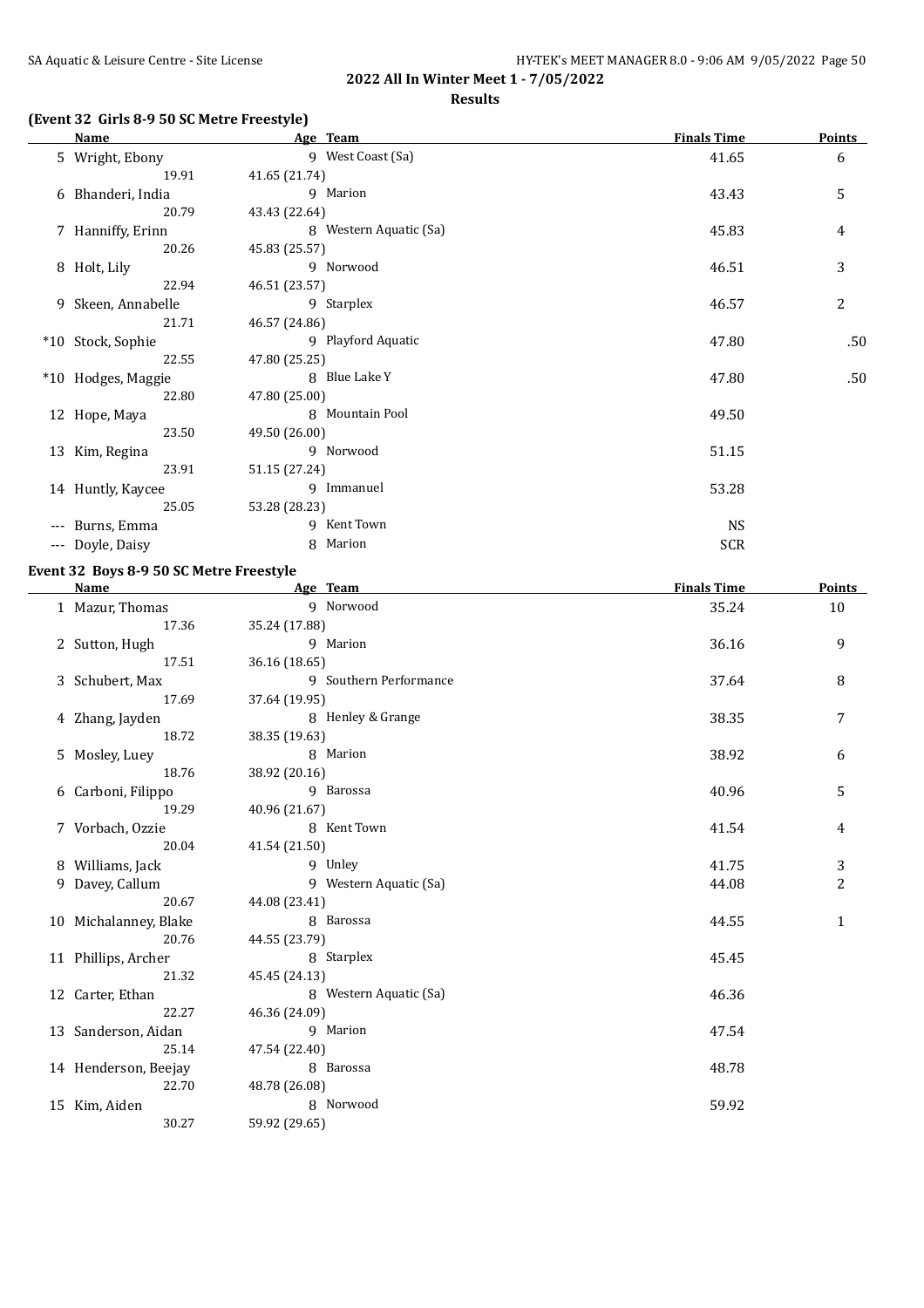#### **Results**

#### **Event 33 Girls 10 Year Olds 50 SC Metre Freestyle**

| <b>Name</b>                  | Age Team                | <b>Finals Time</b> | <b>Points</b> |
|------------------------------|-------------------------|--------------------|---------------|
| 1 Findlay, Emily             | 10 Unley                | 33.39              | 10            |
| 15.59                        | 33.39 (17.80)           |                    |               |
| 2 Venables, Kiana            | 10 Unley                | 33.72              | 9             |
| 16.55                        | 33.72 (17.17)           |                    |               |
| 3 Linke, Natasha             | 10 Kent Town            | 33.95              | 8             |
| 16.08                        | 33.95 (17.87)           |                    |               |
| 4 Sanchez, Isabella          | 10 Starplex             | 35.84              | 7             |
| 17.80                        | 35.84 (18.04)           |                    |               |
| 5 Lim, Natania               | 10 Henley & Grange      | 35.91              | 6             |
| 17.19                        | 35.91 (18.72)           |                    |               |
| 6 Sun, Sophie                | 10 Henley & Grange      | 35.96              | 5             |
| 17.87                        | 35.96 (18.09)           |                    |               |
| 7 Singh, Alysha              | 10 Tea Tree Gully       | 36.72              | 4             |
| 18.15                        | 36.72 (18.57)           |                    |               |
| 8 Wells, Annabelle           | 10 Kent Town            | 37.47              | 3             |
| 17.74                        | 37.47 (19.73)           |                    |               |
| 9 Carter, Sienna             | 10 Western Aquatic (Sa) | 37.70              | 2             |
| 18.61                        | 37.70 (19.09)           |                    |               |
| 10 Blaauw-Robinson, Quinykki | 10 Marion               | 37.74              | $\mathbf{1}$  |
| 18.24                        | 37.74 (19.50)           |                    |               |
| 11 Cragg-sapsford, Sybella   | 10 West Coast (Sa)      | 39.29              |               |
| 19.10                        | 39.29 (20.19)           |                    |               |
| 12 Molenaar, Harper          | 10 Marion               | 39.54              |               |
| 18.59                        | 39.54 (20.95)           |                    |               |
| 13 Liu, Amelia               | 10 Henley & Grange      | 39.76              |               |
| 19.69                        | 39.76 (20.07)           |                    |               |
| 14 Tully, Grace              | 10 Kent Town            | 39.79              |               |
| 18.84                        | 39.79 (20.95)           |                    |               |
| 15 Beaumont, Eleanor         | 10 Unley                | 39.95              |               |
| 19.46                        | 39.95 (20.49)           |                    |               |
| 16 Vick, Amelia              | 10 Marion               | 40.00              |               |
| 18.72                        | 40.00 (21.28)           |                    |               |
| 17 Fooks, Charlotte          | 10 Marion               | 40.40              |               |
| 19.51                        | 40.40 (20.89)           |                    |               |
| 18 Nolan, Elke               | 10 Marion               | 40.70              |               |
| 19.30                        | 40.70 (21.40)           |                    |               |
| 19 Milera, Latoya            | 10 Marion               | 42.18              |               |
| 20.03                        | 42.18 (22.15)           |                    |               |

## **Event 33 Boys 10 Year Olds 50 SC Metre Freestyle**

| <b>Finals Time</b> | <b>Points</b> |
|--------------------|---------------|
| 32.05              | 10            |
|                    |               |
| 32.10              | 9             |
|                    |               |
| 34.67              | 8             |
|                    |               |
| 35.96              |               |
|                    |               |
| 36.34              | 6             |
|                    |               |
| 36.55              | 5             |
|                    |               |
|                    |               |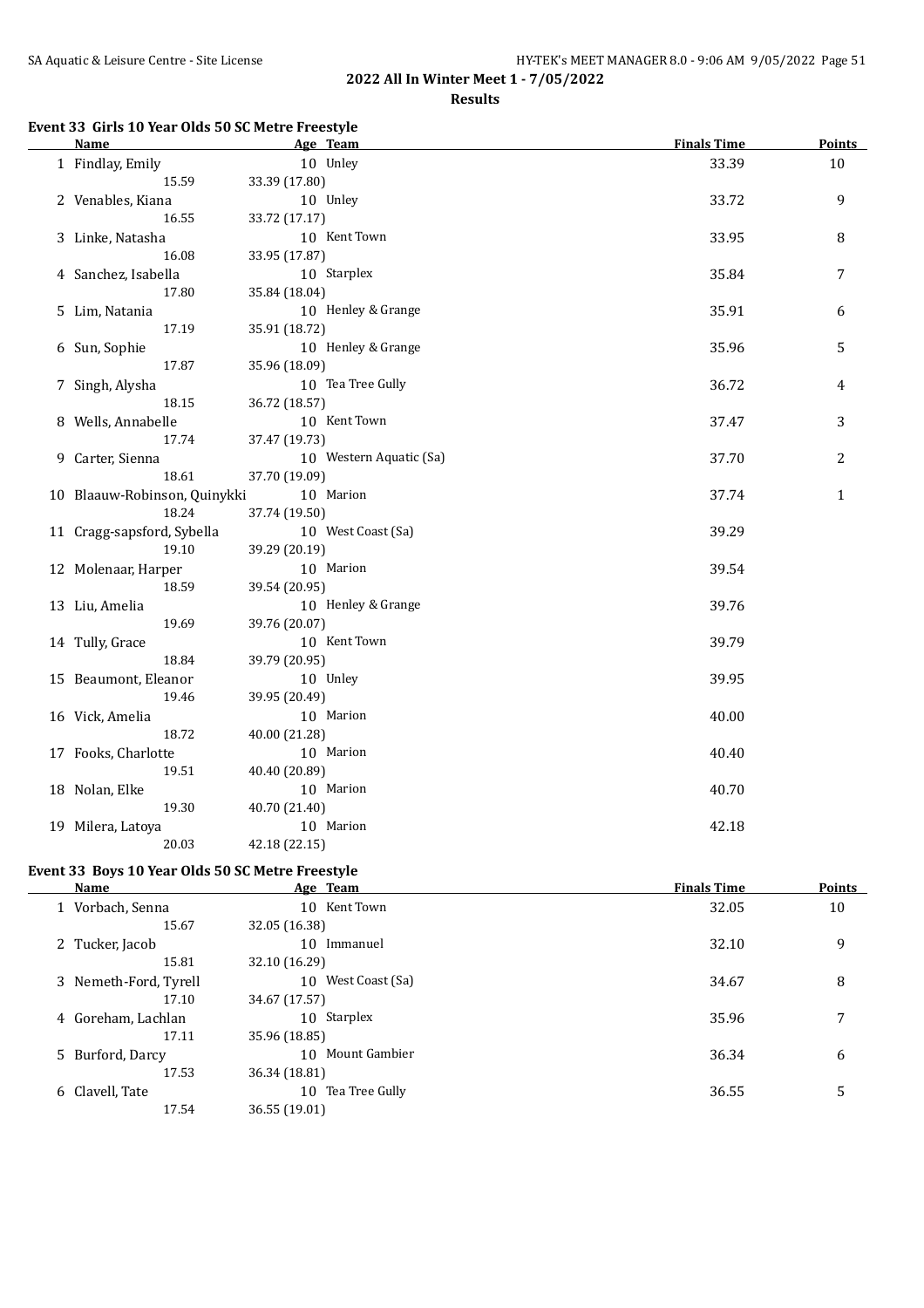## **(Event 33 Boys 10 Year Olds 50 SC Metre Freestyle)**

| Name               | Age Team            | <b>Finals Time</b> | <b>Points</b>  |
|--------------------|---------------------|--------------------|----------------|
| 7 Falkous, Eli     | 10 Playford Aquatic | 36.58              | $\overline{4}$ |
| 16.90              | 36.58 (19.68)       |                    |                |
| 8 Mychalyn, Jax    | 10 Norwood          | 36.80              | 3              |
| 17.45              | 36.80 (19.35)       |                    |                |
| 9 Lagos, Benjamin  | 10 Kent Town        | 36.88              | 2              |
| 17.60              | 36.88 (19.28)       |                    |                |
| 10 Brumby, Jacob   | 10 Norwood          | 39.73              | $\mathbf{1}$   |
| 19.37              | 39.73 (20.36)       |                    |                |
| 11 Nesci, Zavier   | 10 Starplex         | 39.75              |                |
| 19.48              | 39.75 (20.27)       |                    |                |
| 12 Wright, Bradley | 10 West Coast (Sa)  | 40.16              |                |
| 19.37              | 40.16 (20.79)       |                    |                |
| 13 Wallett, Thomas | 10 Kent Town        | 40.38              |                |
| 19.02              | 40.38 (21.36)       |                    |                |
| 14 Norman, Oscar   | 10 Marion           | 40.70              |                |
| 19.32              | 40.70 (21.38)       |                    |                |
| 15 Mosley, Liam    | 10 Marion           | 42.63              |                |
| 20.75              | 42.63 (21.88)       |                    |                |
| 16 Zhou, Cayden    | 10 Henley & Grange  | 42.70              |                |
| 20.63              | 42.70 (22.07)       |                    |                |
| 17 Clinch, Harry   | 10 Immanuel         | 43.07              |                |
| 20.88              | 43.07 (22.19)       |                    |                |
| 18 Fanning, Jack   | 10 Marion           | 43.08              |                |
| 20.79              | 43.08 (22.29)       |                    |                |
| 19 Loef, Elijah    | 10 Mount Gambier    | 45.11              |                |
| 21.31              | 45.11 (23.80)       |                    |                |
| 20 Irawan, Clayton | 10 Starplex         | 45.36              |                |
| 20.90              | 45.36 (24.46)       |                    |                |
| --- Yuen, Vinson   | 10 Starplex         | <b>NS</b>          |                |

## **Event 34 Girls 11 Year Olds 50 SC Metre Freestyle**

| Name                 | Age Team                | <b>Finals Time</b> | <b>Points</b> |
|----------------------|-------------------------|--------------------|---------------|
| 1 Osborn, Jessica    | 11 Marion               | 30.79              | 10            |
| 14.77                | 30.79 (16.02)           |                    |               |
| 2 Hanniffy, Saoirse  | 11 Western Aquatic (Sa) | 31.93              | 9             |
| 15.48                | 31.93 (16.45)           |                    |               |
| 3 Baker, Amelia      | 11 Southern Performance | 32.20              | 8             |
| 15.59                | 32.20 (16.61)           |                    |               |
| 4 Dolan, Isabella    | 11 Kent Town            | 32.71              | 7             |
| 15.55                | 32.71 (17.16)           |                    |               |
| 5 Greatrex, Kate     | 11 Western Aquatic (Sa) | 32.77              | 6             |
| 15.94                | 32.77 (16.83)           |                    |               |
| 6 Miller, Sutton     | 11 Unley                | 32.90              | 5             |
| 15.91                | 32.90 (16.99)           |                    |               |
| 7 Sturt, Chloe       | 11 Norwood              | 33.22              | 4             |
| 16.57                | 33.22 (16.65)           |                    |               |
| 8 Smith, Grace       | 11 Mountain Pool        | 33.51              | 3             |
| 16.74                | 33.51 (16.77)           |                    |               |
| 9 Bastiaans, Laura   | 11 Marion               | 34.40              | 2             |
| 17.05                | 34.40 (17.35)           |                    |               |
| 10 Archibald, Jaidah | 11 Starplex             | 34.73              | $\mathbf{1}$  |
| 16.48                | 34.73 (18.25)           |                    |               |
| 11 Gray, Claire      | 11 Southern Performance | 35.39              |               |
| 16.97                | 35.39 (18.42)           |                    |               |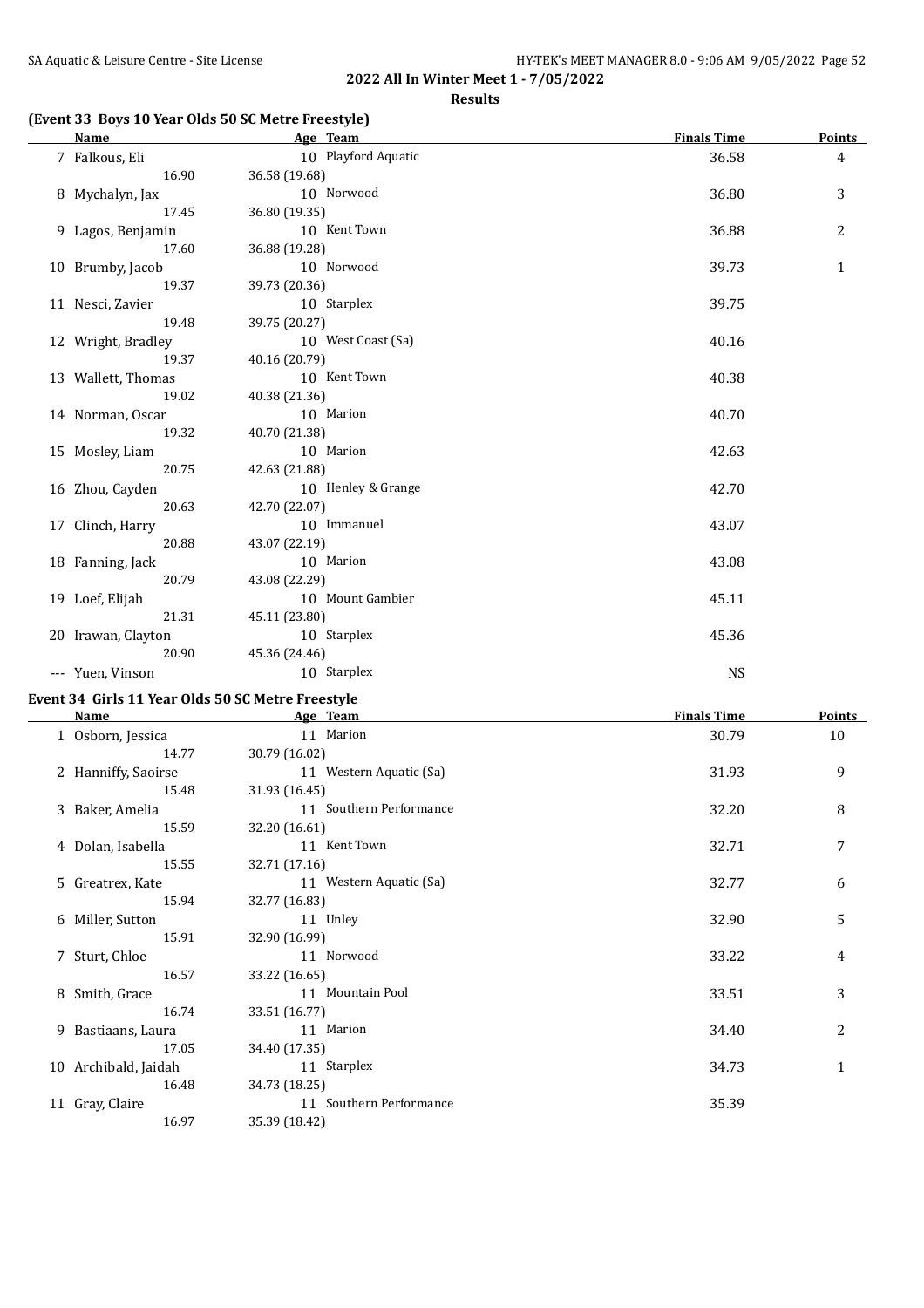**Results**

## **(Event 34 Girls 11 Year Olds 50 SC Metre Freestyle)**

| <b>Name</b>                 | Age Team                           | <b>Finals Time</b> | <b>Points</b> |
|-----------------------------|------------------------------------|--------------------|---------------|
| 12 Spagnoletti, Sofia       | 11 Kent Town                       | 36.25              |               |
| 17.08                       | 36.25 (19.17)                      |                    |               |
| 13 Nguyen, Nhi              | 11 Henley & Grange                 | 36.36              |               |
| 18.17                       | 36.36 (18.19)                      |                    |               |
| 14 Everitt, Milla           | 11 Norwood                         | 36.50              |               |
| 15 Murray, Cleo             | 11 Norwood                         | 36.92              |               |
| 17.74                       | 36.92 (19.18)                      |                    |               |
| 16 Skeen, Sophie            | 11 Starplex                        | 37.00              |               |
| 17.41                       | 37.00 (19.59)                      |                    |               |
| 17 Zappia, Amelia           | 11 Western Aquatic (Sa)            | 37.22              |               |
| 17.68                       | 37.22 (19.54)                      |                    |               |
| 18 Carboni, Sofia           | 11 Barossa                         | 37.56              |               |
| 18.25                       | 37.56 (19.31)                      |                    |               |
| 19 Hope, Amelie             | 11 Mountain Pool                   | 37.72              |               |
| 18.72                       | 37.72 (19.00)                      |                    |               |
| 20 Mugford, Miley           | 11 Onkaparinga                     | 37.87              |               |
| 18.43                       | 37.87 (19.44)                      |                    |               |
| 21 Blaauw-Robinson, Tauwri  | 11 Marion                          | 38.02              |               |
| 18.40                       | 38.02 (19.62)                      |                    |               |
| 22 McKellar-Stewart, Harper | 11 Marion                          | 38.15              |               |
| 18.36                       | 38.15 (19.79)                      |                    |               |
| 23 Freeman, Lily            | 11 West Coast (Sa)                 | 38.27              |               |
| 18.95                       | 38.27 (19.32)                      |                    |               |
| 24 Lee, Ellen               | 11 Norwood                         | 38.55              |               |
| 19.40                       | 38.55 (19.15)                      |                    |               |
| 25 Burns, Matilda           | 11 Kent Town                       | 38.67              |               |
| 19.12                       | 38.67 (19.55)<br>11 Tea Tree Gully |                    |               |
| 26 Collins-Barry, Siobhan   |                                    | 38.76              |               |
| 18.91                       | 38.76 (19.85)<br>11 Mount Gambier  | 38.79              |               |
| 27 Walters, Paige<br>18.90  | 38.79 (19.89)                      |                    |               |
| 28 Han, Caitlyn             | 11 South Australia                 | 38.90              |               |
| 18.82                       | 38.90 (20.08)                      |                    |               |
| 29 Button, Milana           | 11 Barossa                         | 39.10              |               |
| 18.41                       | 39.10 (20.69)                      |                    |               |
| 30 Murray, Marcia           | 11 Whyalla                         | 39.35              |               |
| 19.27                       | 39.35 (20.08)                      |                    |               |
| 31 Murray, Ella             | 11 Immanuel                        | 39.56              |               |
| 18.94                       | 39.56 (20.62)                      |                    |               |
| 32 Li, Jessie               | 11 Henley & Grange                 | 39.58              |               |
| 18.45                       | 39.58 (21.13)                      |                    |               |
| 33 Fisher, Lilyanna         | 11 Southern Performance            | 39.85              |               |
| 18.94                       | 39.85 (20.91)                      |                    |               |
| 34 Langman, Isobel          | 11 Norwood                         | 41.05              |               |
| 20.26                       | 41.05 (20.79)                      |                    |               |
| 35 Brooksby, Esha           | 11 Mount Gambier                   | 41.15              |               |
| 19.17                       | 41.15 (21.98)                      |                    |               |
| 36 Brown, Indyana           | 11 Starplex                        | 45.58              |               |
| 20.93                       | 45.58 (24.65)                      |                    |               |
| 37 Smith, Eliza             | 11 Starplex                        | 48.95              |               |
| --- Shrestha, Ipsha         | 11 Marion                          | <b>NS</b>          |               |
| --- Hodder, Hazel           | 11 Western Aquatic (Sa)            | <b>SCR</b>         |               |
|                             |                                    |                    |               |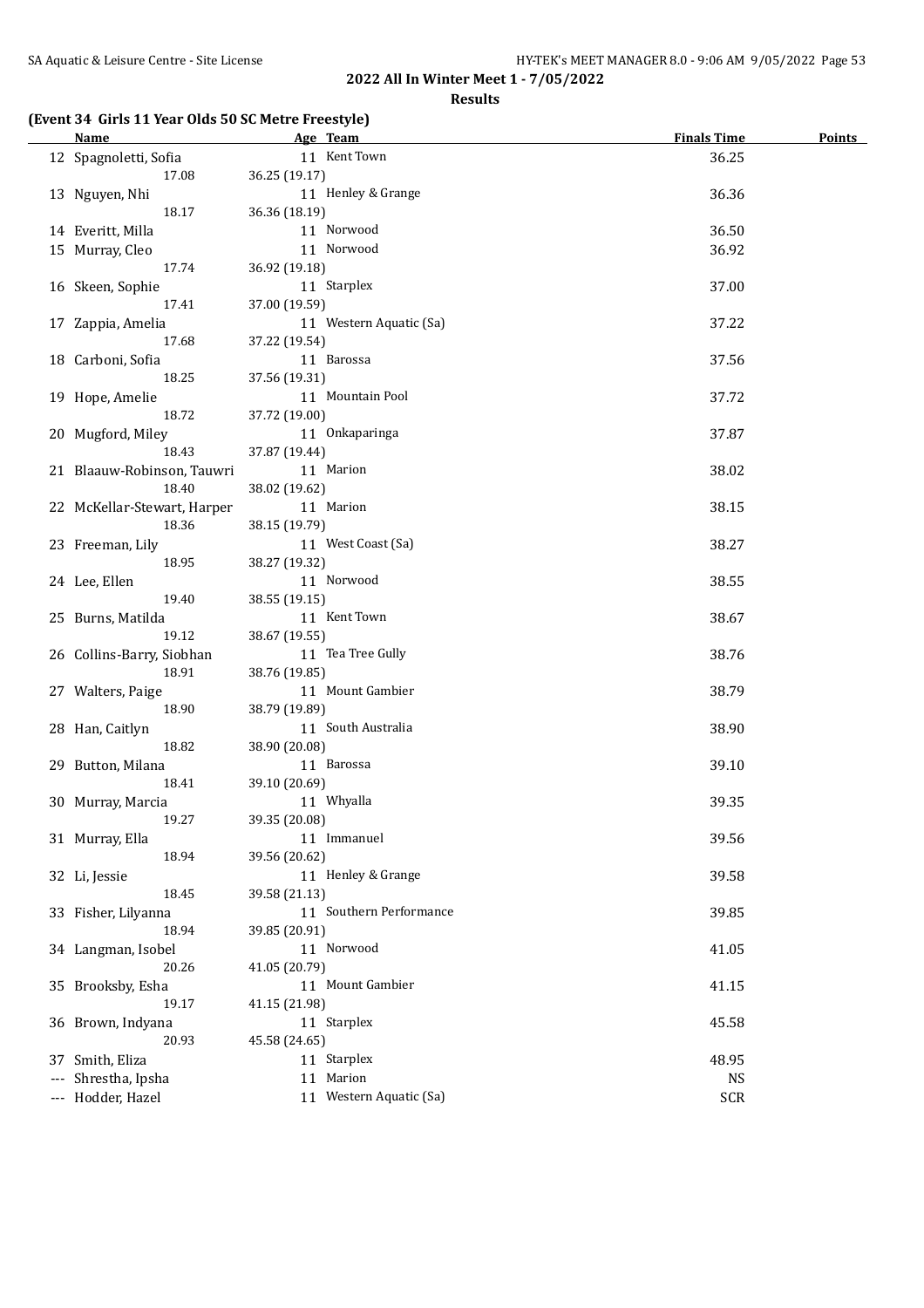**Results**

## **Event 34 Boys 11 Year Olds 50 SC Metre Freestyle**

| <b>Name</b>            | Age Team                | <b>Finals Time</b> | <b>Points</b> |
|------------------------|-------------------------|--------------------|---------------|
| 1 Mika, Izyus          | 11 Immanuel             | 28.93              | 10            |
| 13.92                  | 28.93 (15.01)           |                    |               |
| 2 Thach, Angelo        | 11 Playford Aquatic     | 30.02              | 9             |
| 14.74                  | 30.02 (15.28)           |                    |               |
| 3 Toivonen, James      | 11 Western Aquatic (Sa) | 33.30              | 8             |
| 16.21                  | 33.30 (17.09)           |                    |               |
| 4 Zhang, Renjie        | 11 Henley & Grange      | 34.44              | 7             |
| 16.16                  | 34.44 (18.28)           |                    |               |
| *5 Robb, Harrison      | 11 Western Aquatic (Sa) | 34.58              | 5.50          |
| 16.24                  | 34.58 (18.34)           |                    |               |
| *5 Shi, Maxx           | 11 Playford Aquatic     | 34.58              | 5.50          |
| 16.37                  | 34.58 (18.21)           |                    |               |
| 7 Michalanney, Ethan   | 11 Barossa              | 34.78              | 4             |
| 17.36                  | 34.78 (17.42)           |                    |               |
| 8 Mckay, Lachlan       | 11 Unley                | 34.94              | 3             |
| 16.81                  | 34.94 (18.13)           |                    |               |
| 9 Bermingham, Archer   | 11 Kent Town            | 36.13              | 2             |
| 17.14                  | 36.13 (18.99)           |                    |               |
| 10 Huntly, Riley       | 11 Immanuel             | 37.11              | $\mathbf{1}$  |
| 18.17                  | 37.11 (18.94)           |                    |               |
| 11 Mentha, Hudson      | 11 Tea Tree Gully       | 37.13              |               |
| 17.68                  | 37.13 (19.45)           |                    |               |
| 12 Draganic, Damian    | 11 Marion               | 37.98              |               |
| 18.52                  | 37.98 (19.46)           |                    |               |
| 13 Evans, Thomas       | 11 Onkaparinga          | 39.57              |               |
| 19.54                  | 39.57 (20.03)           |                    |               |
| 14 Edano, Rhys         | 11 Marion               | 39.64              |               |
| 18.44                  | 39.64 (21.20)           |                    |               |
| 15 Bermingham, Charlie | 11 Kent Town            | 40.05              |               |
| 19.09                  | 40.05 (20.96)           |                    |               |
| 16 Gaganis, Paul       | 11 Marion               | 42.53              |               |
| 20.07                  | 42.53 (22.46)           |                    |               |
| --- Tran, Khang        | 11 Henley & Grange      | DQ                 |               |
| 16.47                  | DQ (17.69)              |                    |               |
| --- Marks, Benji       | 11 Norwood              | <b>NS</b>          |               |
| --- Kittel, Charlie    | 11 Unley                | <b>SCR</b>         |               |

## **Event 35 Girls 8-9 100 SC Metre IM**

| Name                |               |                 |                                                                                                         | <b>Finals Time</b> | <b>Points</b> |
|---------------------|---------------|-----------------|---------------------------------------------------------------------------------------------------------|--------------------|---------------|
| 1 liu, Fiona        |               |                 |                                                                                                         | 1:33.87            | 10            |
| 20.56               | 46.54 (25.98) | 1:13.28 (26.74) | 1:33.87 (20.59)                                                                                         |                    |               |
| 2 Kishinets, Rose   | 8             |                 |                                                                                                         | 1:36.17            | 9             |
| 21.52               | 44.20 (22.68) | 1:14.45(30.25)  | 1:36.17(21.72)                                                                                          |                    |               |
| 3 Armstrong, Summer |               |                 |                                                                                                         | 1:40.89            | 8             |
| 22.20               | 49.43 (27.23) | 1:18.66 (29.23) | 1:40.89 (22.23)                                                                                         |                    |               |
| 4 Osborn, Anabelle  |               |                 |                                                                                                         | 1:46.36            | 7             |
| 24.62               | 53.50 (28.88) | 1:21.29 (27.79) | 1:46.36 (25.07)                                                                                         |                    |               |
| 5 Tucker, Keira     | q             |                 |                                                                                                         | 1:46.69            | 6             |
| 22.33               | 48.92 (26.59) | 1:22.63 (33.71) | 1:46.69(24.06)                                                                                          |                    |               |
|                     |               |                 | Age Team<br>8 Henley & Grange<br>Immanuel<br>8 Southern Performance<br>9 Marion<br>Southern Performance |                    |               |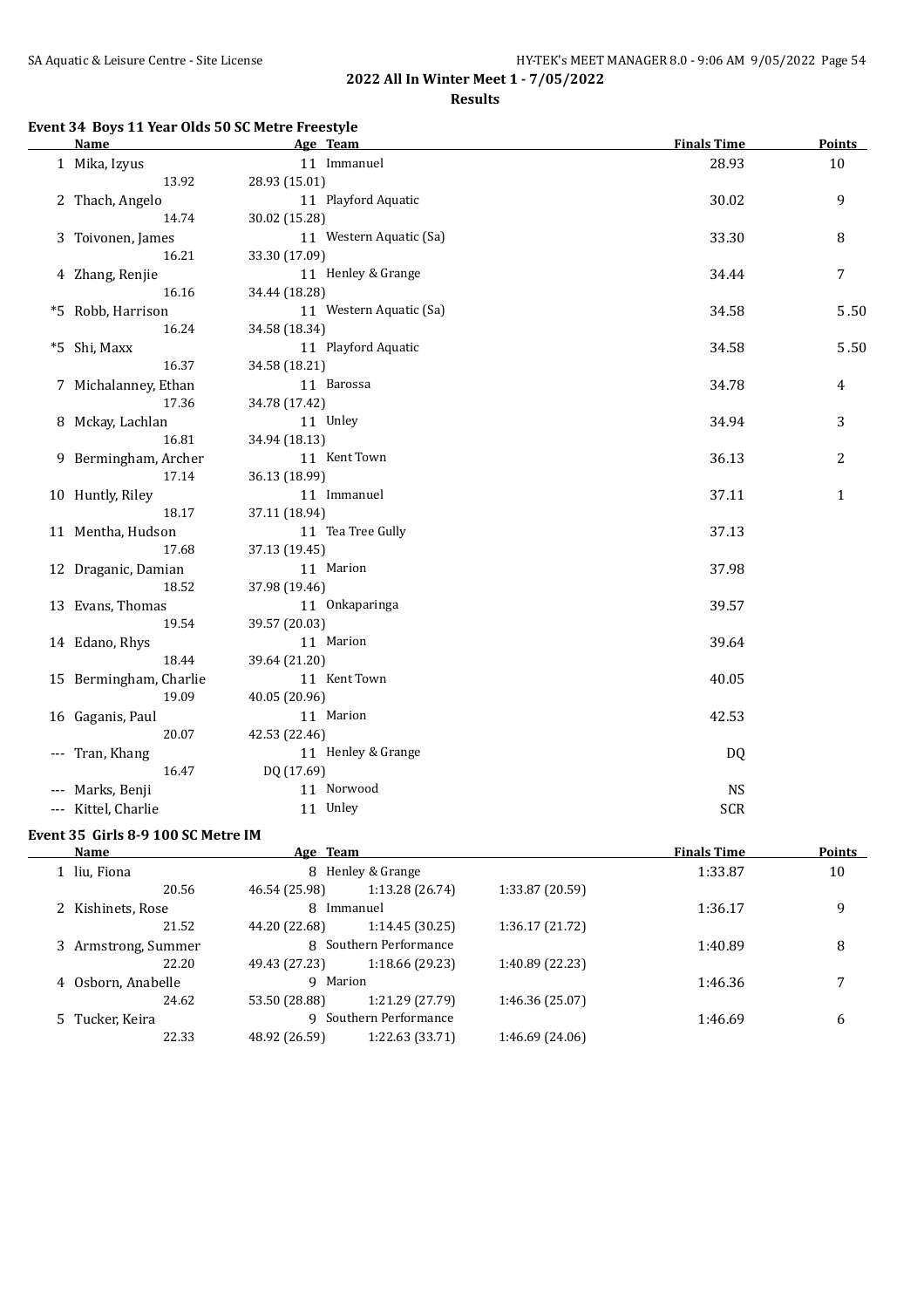## SA Aquatic & Leisure Centre - Site License **HY-TEK's MEET MANAGER 8.0 - 9:06 AM 9/05/2022** Page 55 **2022 All In Winter Meet 1 - 7/05/2022**

**Results**

#### **Event 35 Boys 8-9 100 SC Metre IM**

| <b>Name</b>                                                | Age Team                                                                                                                           |                        |                 | <b>Finals Time</b> | <b>Points</b>    |
|------------------------------------------------------------|------------------------------------------------------------------------------------------------------------------------------------|------------------------|-----------------|--------------------|------------------|
| 1 Mazur, Thomas                                            | 9 Norwood                                                                                                                          |                        |                 | 1:32.41            | 10               |
| 18.67                                                      | 44.36 (25.69)                                                                                                                      | 1:12.64 (28.28)        | 1:32.41 (19.77) |                    |                  |
| 2 Schubert, Max                                            |                                                                                                                                    | 9 Southern Performance |                 | 1:33.61            | 9                |
| 20.43                                                      | 43.34 (22.91)                                                                                                                      | 1:12.71 (29.37)        | 1:33.61 (20.90) |                    |                  |
| 3 Williams, Jack                                           | 9 Unley                                                                                                                            |                        |                 | 1:53.84            | 8                |
| 27.12                                                      | 55.13 (28.01)                                                                                                                      | 1:28.25 (33.12)        | 1:53.84 (25.59) |                    |                  |
| 4 Davey, Callum                                            | 9 Western Aquatic (Sa)                                                                                                             |                        |                 | 1:54.93            | $\boldsymbol{7}$ |
| 25.81                                                      | 55.30 (29.49) 1:29.95 (34.65)                                                                                                      |                        | 1:54.93 (24.98) |                    |                  |
| Event 36 Girls 10 Year Olds 100 SC Metre IM                |                                                                                                                                    |                        |                 |                    |                  |
| Name                                                       | <b>Example 2</b> Age Team                                                                                                          |                        |                 | <b>Finals Time</b> | Points           |
| 1 Weston, Mia Jayne                                        | 10 Marion                                                                                                                          |                        |                 | 1:26.21            | 10               |
| 17.76                                                      | 39.33 (21.57)                                                                                                                      | 1:06.23(26.90)         | 1:26.21 (19.98) |                    |                  |
| 2 Hodges, Darcy                                            | 10 Blue Lake Y                                                                                                                     |                        |                 | 1:28.18            | 9                |
| 19.52                                                      | 42.07 (22.55)                                                                                                                      | 1:07.95 (25.88)        | 1:28.18 (20.23) |                    |                  |
| 3 Venables, Kiana                                          | 10 Unley                                                                                                                           |                        |                 | 1:28.53            | 8                |
| 18.68                                                      | 41.84 (23.16) 1:07.93 (26.09)                                                                                                      |                        | 1:28.53 (20.60) |                    |                  |
| 4 Lim, Natania                                             | 10 Henley & Grange                                                                                                                 |                        |                 | 1:32.32            | 7                |
| 20.24                                                      | 42.70 (22.46) 1:12.24 (29.54)                                                                                                      |                        | 1:32.32 (20.08) |                    |                  |
| 5 Hood, Indigo                                             | 10 West Coast (Sa)                                                                                                                 |                        |                 | 1:51.17            | 6                |
| 25.02                                                      | 54.30 (29.28)                                                                                                                      | 1:26.80 (32.50)        | 1:51.17 (24.37) |                    |                  |
| --- Toh, Charlotte                                         | 10 Kent Town                                                                                                                       |                        |                 | <b>NS</b>          |                  |
|                                                            |                                                                                                                                    |                        |                 |                    |                  |
| Event 36 Boys 10 Year Olds 100 SC Metre IM                 |                                                                                                                                    |                        |                 |                    | Points           |
| Name                                                       | all a series and a series and a series are a series and a series of the series of the series of the series of<br>10 Tea Tree Gully |                        |                 | <b>Finals Time</b> |                  |
| 1 Clavell, Tate                                            |                                                                                                                                    |                        |                 | 1:31.78            | 10               |
| 19.06                                                      | 42.79 (23.73) 1:10.59 (27.80)                                                                                                      |                        | 1:31.78 (21.19) |                    |                  |
| 2 Abdelaziz, Hazem                                         | 10 Marion                                                                                                                          |                        |                 | 1:32.87            | 9                |
| 20.06                                                      | 42.65 (22.59) 1:13.48 (30.83)                                                                                                      |                        | 1:32.87 (19.39) |                    |                  |
| 3 Bevan, Jobe                                              | 10 Marion                                                                                                                          |                        |                 | 1:35.46            | 8                |
| 21.40                                                      | 46.39 (24.99) 1:14.43 (28.04)                                                                                                      |                        | 1:35.46 (21.03) |                    |                  |
| 4 Goreham, Lachlan                                         | 10 Starplex                                                                                                                        |                        |                 | 1:38.69            | 7                |
| 20.67                                                      | 48.38 (27.71) 1:17.60 (29.22)                                                                                                      |                        | 1:38.69 (21.09) |                    |                  |
| 5 Brumby, Jacob                                            | 10 Norwood                                                                                                                         |                        |                 | 1:40.60            | 6                |
| 21.77                                                      | 46.36 (24.59) 1:16.37 (30.01)                                                                                                      |                        | 1:40.60 (24.23) |                    |                  |
| 6 Zhang, Baron                                             | 10 Henley & Grange                                                                                                                 |                        |                 | 1:41.25            | 5                |
| 22.06                                                      | 48.88 (26.82) 1:18.63 (29.75)                                                                                                      |                        | 1:41.25 (22.62) |                    |                  |
| 7 Armstrong, Owen                                          | 10 Southern Performance                                                                                                            |                        |                 | 1:41.44            | 4                |
| 21.11                                                      | 48.21 (27.10)                                                                                                                      | 1:17.39 (29.18)        | 1:41.44 (24.05) |                    |                  |
| 8 Nesci, Zavier                                            | 10 Starplex                                                                                                                        |                        |                 | 1:45.58            | 3                |
| 23.35                                                      | 52.84 (29.49)                                                                                                                      | 1:22.39 (29.55)        | 1:45.58 (23.19) |                    |                  |
| 9 Barton, William                                          | 10 Kent Town                                                                                                                       |                        |                 | 1:49.98            | 2                |
| 23.78                                                      | 50.04 (26.26)                                                                                                                      | 1:24.58 (34.54)        | 1:49.98 (25.40) |                    |                  |
| 10 Wallett, Thomas                                         | 10 Kent Town                                                                                                                       |                        |                 | 1:52.98            | 1                |
| 24.53                                                      | 51.45 (26.92)                                                                                                                      | 1:27.63 (36.18)        | 1:52.98 (25.35) |                    |                  |
| --- Swincer, Harry                                         | 10 Barossa                                                                                                                         |                        |                 | <b>NS</b>          |                  |
| --- Clinch, Harry                                          | 10 Immanuel                                                                                                                        |                        |                 | <b>NS</b>          |                  |
|                                                            |                                                                                                                                    |                        |                 |                    |                  |
| Event 37 Girls 11 Year Olds 100 SC Metre IM<br><b>Name</b> | Age Team                                                                                                                           |                        |                 | <b>Finals Time</b> | <b>Points</b>    |
| 1 Daunt, Emily                                             | 11 Marion                                                                                                                          |                        |                 | 1:17.20            | 10               |
| 16.04                                                      | 36.22 (20.18)                                                                                                                      | 59.41 (23.19)          | 1:17.20 (17.79) |                    |                  |
|                                                            |                                                                                                                                    |                        |                 |                    |                  |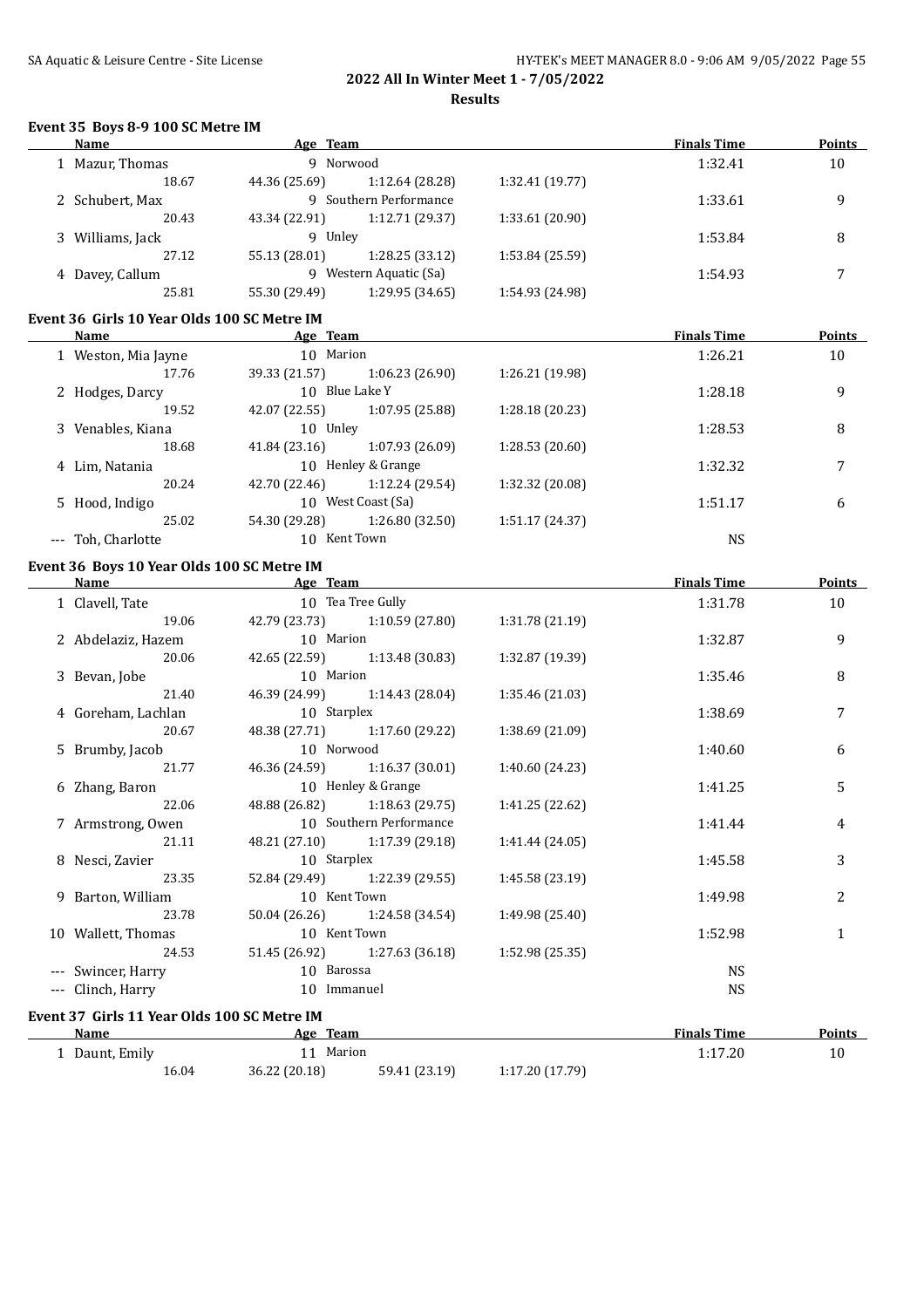## **(Event 37 Girls 11 Year Olds 100 SC Metre IM)**

| <u>Name</u>          |                                                                                                                                                                                                                                                                                                                |                                                                                                                                                                                                                                                                         |                                                                                                                                                                                                                                                                                                                                                                                                                                                                                                                                                                     | <u>Finals Time</u>                                                                                                                                                      | <u>Points</u>                                                                                              |
|----------------------|----------------------------------------------------------------------------------------------------------------------------------------------------------------------------------------------------------------------------------------------------------------------------------------------------------------|-------------------------------------------------------------------------------------------------------------------------------------------------------------------------------------------------------------------------------------------------------------------------|---------------------------------------------------------------------------------------------------------------------------------------------------------------------------------------------------------------------------------------------------------------------------------------------------------------------------------------------------------------------------------------------------------------------------------------------------------------------------------------------------------------------------------------------------------------------|-------------------------------------------------------------------------------------------------------------------------------------------------------------------------|------------------------------------------------------------------------------------------------------------|
| 2 Osborn, Jessica    |                                                                                                                                                                                                                                                                                                                |                                                                                                                                                                                                                                                                         |                                                                                                                                                                                                                                                                                                                                                                                                                                                                                                                                                                     | 1:19.11                                                                                                                                                                 | 9                                                                                                          |
| 15.90                | 36.49 (20.59)                                                                                                                                                                                                                                                                                                  | 1:00.44(23.95)                                                                                                                                                                                                                                                          | 1:19.11(18.67)                                                                                                                                                                                                                                                                                                                                                                                                                                                                                                                                                      |                                                                                                                                                                         |                                                                                                            |
| 3 Greatrex, Kate     |                                                                                                                                                                                                                                                                                                                |                                                                                                                                                                                                                                                                         |                                                                                                                                                                                                                                                                                                                                                                                                                                                                                                                                                                     | 1:22.61                                                                                                                                                                 | 8                                                                                                          |
| 15.80                | 37.07 (21.27)                                                                                                                                                                                                                                                                                                  | 1:03.41 (26.34)                                                                                                                                                                                                                                                         | 1:22.61 (19.20)                                                                                                                                                                                                                                                                                                                                                                                                                                                                                                                                                     |                                                                                                                                                                         |                                                                                                            |
| 4 Nesci, Ocea        |                                                                                                                                                                                                                                                                                                                |                                                                                                                                                                                                                                                                         |                                                                                                                                                                                                                                                                                                                                                                                                                                                                                                                                                                     | 1:24.96                                                                                                                                                                 | 7                                                                                                          |
| 16.89                | 38.63 (21.74)                                                                                                                                                                                                                                                                                                  | 1:04.60 (25.97)                                                                                                                                                                                                                                                         | 1:24.96 (20.36)                                                                                                                                                                                                                                                                                                                                                                                                                                                                                                                                                     |                                                                                                                                                                         |                                                                                                            |
| 5 Sebestyen, Laura   |                                                                                                                                                                                                                                                                                                                |                                                                                                                                                                                                                                                                         |                                                                                                                                                                                                                                                                                                                                                                                                                                                                                                                                                                     | 1:25.02                                                                                                                                                                 | 6                                                                                                          |
| 17.00                | 38.00 (21.00)                                                                                                                                                                                                                                                                                                  | 1:05.68 (27.68)                                                                                                                                                                                                                                                         | 1:25.02 (19.34)                                                                                                                                                                                                                                                                                                                                                                                                                                                                                                                                                     |                                                                                                                                                                         |                                                                                                            |
| 6 Miller, Sutton     |                                                                                                                                                                                                                                                                                                                |                                                                                                                                                                                                                                                                         |                                                                                                                                                                                                                                                                                                                                                                                                                                                                                                                                                                     | 1:25.65                                                                                                                                                                 | 5                                                                                                          |
| 17.58                | 38.38 (20.80)                                                                                                                                                                                                                                                                                                  | 1:05.92 (27.54)                                                                                                                                                                                                                                                         | 1:25.65(19.73)                                                                                                                                                                                                                                                                                                                                                                                                                                                                                                                                                      |                                                                                                                                                                         |                                                                                                            |
| 7 Bastiaans, Laura   |                                                                                                                                                                                                                                                                                                                |                                                                                                                                                                                                                                                                         |                                                                                                                                                                                                                                                                                                                                                                                                                                                                                                                                                                     | 1:30.16                                                                                                                                                                 | 4                                                                                                          |
| 18.37                | 40.85 (22.48)                                                                                                                                                                                                                                                                                                  | 1:10.92 (30.07)                                                                                                                                                                                                                                                         | 1:30.16(19.24)                                                                                                                                                                                                                                                                                                                                                                                                                                                                                                                                                      |                                                                                                                                                                         |                                                                                                            |
| 8 Archibald, Jaidah  |                                                                                                                                                                                                                                                                                                                |                                                                                                                                                                                                                                                                         |                                                                                                                                                                                                                                                                                                                                                                                                                                                                                                                                                                     | 1:32.61                                                                                                                                                                 | 3                                                                                                          |
| 19.38                |                                                                                                                                                                                                                                                                                                                | 1:11.84 (29.34)                                                                                                                                                                                                                                                         | 1:32.61 (20.77)                                                                                                                                                                                                                                                                                                                                                                                                                                                                                                                                                     |                                                                                                                                                                         |                                                                                                            |
| 9 Spagnoletti, Sofia |                                                                                                                                                                                                                                                                                                                |                                                                                                                                                                                                                                                                         |                                                                                                                                                                                                                                                                                                                                                                                                                                                                                                                                                                     | 1:33.54                                                                                                                                                                 | $\overline{c}$                                                                                             |
| 19.26                |                                                                                                                                                                                                                                                                                                                |                                                                                                                                                                                                                                                                         | 1:33.54 (21.22)                                                                                                                                                                                                                                                                                                                                                                                                                                                                                                                                                     |                                                                                                                                                                         |                                                                                                            |
| 10 Waller, Arabella  |                                                                                                                                                                                                                                                                                                                |                                                                                                                                                                                                                                                                         |                                                                                                                                                                                                                                                                                                                                                                                                                                                                                                                                                                     | 1:33.68                                                                                                                                                                 | $\mathbf{1}$                                                                                               |
| 20.80                |                                                                                                                                                                                                                                                                                                                | 1:14.04 (28.87)                                                                                                                                                                                                                                                         | 1:33.68 (19.64)                                                                                                                                                                                                                                                                                                                                                                                                                                                                                                                                                     |                                                                                                                                                                         |                                                                                                            |
| 11 Eyers, Harriet    |                                                                                                                                                                                                                                                                                                                |                                                                                                                                                                                                                                                                         |                                                                                                                                                                                                                                                                                                                                                                                                                                                                                                                                                                     | 1:35.02                                                                                                                                                                 |                                                                                                            |
| 20.19                |                                                                                                                                                                                                                                                                                                                | 1:14.07(30.17)                                                                                                                                                                                                                                                          | 1:35.02 (20.95)                                                                                                                                                                                                                                                                                                                                                                                                                                                                                                                                                     |                                                                                                                                                                         |                                                                                                            |
|                      |                                                                                                                                                                                                                                                                                                                |                                                                                                                                                                                                                                                                         |                                                                                                                                                                                                                                                                                                                                                                                                                                                                                                                                                                     |                                                                                                                                                                         |                                                                                                            |
| 18.89                | 41.54 (22.65)                                                                                                                                                                                                                                                                                                  | 1:14.32 (32.78)                                                                                                                                                                                                                                                         | 1:35.65(21.33)                                                                                                                                                                                                                                                                                                                                                                                                                                                                                                                                                      |                                                                                                                                                                         |                                                                                                            |
|                      |                                                                                                                                                                                                                                                                                                                |                                                                                                                                                                                                                                                                         |                                                                                                                                                                                                                                                                                                                                                                                                                                                                                                                                                                     |                                                                                                                                                                         |                                                                                                            |
|                      |                                                                                                                                                                                                                                                                                                                |                                                                                                                                                                                                                                                                         |                                                                                                                                                                                                                                                                                                                                                                                                                                                                                                                                                                     |                                                                                                                                                                         |                                                                                                            |
|                      |                                                                                                                                                                                                                                                                                                                |                                                                                                                                                                                                                                                                         |                                                                                                                                                                                                                                                                                                                                                                                                                                                                                                                                                                     |                                                                                                                                                                         |                                                                                                            |
|                      |                                                                                                                                                                                                                                                                                                                |                                                                                                                                                                                                                                                                         |                                                                                                                                                                                                                                                                                                                                                                                                                                                                                                                                                                     |                                                                                                                                                                         |                                                                                                            |
|                      |                                                                                                                                                                                                                                                                                                                |                                                                                                                                                                                                                                                                         |                                                                                                                                                                                                                                                                                                                                                                                                                                                                                                                                                                     |                                                                                                                                                                         |                                                                                                            |
|                      |                                                                                                                                                                                                                                                                                                                |                                                                                                                                                                                                                                                                         |                                                                                                                                                                                                                                                                                                                                                                                                                                                                                                                                                                     |                                                                                                                                                                         |                                                                                                            |
|                      |                                                                                                                                                                                                                                                                                                                |                                                                                                                                                                                                                                                                         |                                                                                                                                                                                                                                                                                                                                                                                                                                                                                                                                                                     |                                                                                                                                                                         |                                                                                                            |
|                      |                                                                                                                                                                                                                                                                                                                |                                                                                                                                                                                                                                                                         |                                                                                                                                                                                                                                                                                                                                                                                                                                                                                                                                                                     |                                                                                                                                                                         |                                                                                                            |
|                      |                                                                                                                                                                                                                                                                                                                |                                                                                                                                                                                                                                                                         |                                                                                                                                                                                                                                                                                                                                                                                                                                                                                                                                                                     |                                                                                                                                                                         |                                                                                                            |
|                      |                                                                                                                                                                                                                                                                                                                |                                                                                                                                                                                                                                                                         |                                                                                                                                                                                                                                                                                                                                                                                                                                                                                                                                                                     |                                                                                                                                                                         |                                                                                                            |
|                      |                                                                                                                                                                                                                                                                                                                |                                                                                                                                                                                                                                                                         |                                                                                                                                                                                                                                                                                                                                                                                                                                                                                                                                                                     |                                                                                                                                                                         |                                                                                                            |
|                      |                                                                                                                                                                                                                                                                                                                |                                                                                                                                                                                                                                                                         |                                                                                                                                                                                                                                                                                                                                                                                                                                                                                                                                                                     |                                                                                                                                                                         |                                                                                                            |
|                      |                                                                                                                                                                                                                                                                                                                |                                                                                                                                                                                                                                                                         |                                                                                                                                                                                                                                                                                                                                                                                                                                                                                                                                                                     |                                                                                                                                                                         |                                                                                                            |
|                      |                                                                                                                                                                                                                                                                                                                |                                                                                                                                                                                                                                                                         |                                                                                                                                                                                                                                                                                                                                                                                                                                                                                                                                                                     |                                                                                                                                                                         |                                                                                                            |
|                      |                                                                                                                                                                                                                                                                                                                |                                                                                                                                                                                                                                                                         |                                                                                                                                                                                                                                                                                                                                                                                                                                                                                                                                                                     |                                                                                                                                                                         |                                                                                                            |
|                      |                                                                                                                                                                                                                                                                                                                |                                                                                                                                                                                                                                                                         |                                                                                                                                                                                                                                                                                                                                                                                                                                                                                                                                                                     |                                                                                                                                                                         |                                                                                                            |
|                      |                                                                                                                                                                                                                                                                                                                |                                                                                                                                                                                                                                                                         |                                                                                                                                                                                                                                                                                                                                                                                                                                                                                                                                                                     |                                                                                                                                                                         |                                                                                                            |
|                      |                                                                                                                                                                                                                                                                                                                |                                                                                                                                                                                                                                                                         |                                                                                                                                                                                                                                                                                                                                                                                                                                                                                                                                                                     |                                                                                                                                                                         |                                                                                                            |
|                      |                                                                                                                                                                                                                                                                                                                |                                                                                                                                                                                                                                                                         |                                                                                                                                                                                                                                                                                                                                                                                                                                                                                                                                                                     |                                                                                                                                                                         |                                                                                                            |
| <b>Name</b>          |                                                                                                                                                                                                                                                                                                                |                                                                                                                                                                                                                                                                         |                                                                                                                                                                                                                                                                                                                                                                                                                                                                                                                                                                     | <b>Finals Time</b>                                                                                                                                                      | Points                                                                                                     |
|                      | 12 Zappia, Amelia<br>13 Skeen, Sophie<br>20.50<br>14 McKellar-Stewart, Harper<br>20.73<br>15 Collins-Barry, Siobhan<br>20.65<br>16 Mugford, Miley<br>21.61<br>17 Murray, Ella<br>21.55<br>18 Langman, Isobel<br>21.92<br>19 Button, Milana<br>20.30<br>20 Pal, Saranyaa<br>22.07<br>21 Murray, Marcia<br>27.94 | 42.50 (23.12)<br>42.31 (23.05)<br>45.17 (24.37)<br>43.90 (23.71)<br>45.34 (24.84)<br>44.61 (23.88)<br>46.77 (26.12)<br>46.61 (25.00)<br>46.08 (24.53)<br>48.63 (26.71)<br>43.94 (23.64)<br>49.94 (27.87)<br>54.33 (26.39)<br>Event 37 Boys 11 Year Olds 100 SC Metre IM | Age Team<br>11 Marion<br>11 Western Aquatic (Sa)<br>11 Starplex<br>11 Marion<br>11 Unley<br>11 Marion<br>11 Starplex<br>11 Kent Town<br>1:12.32(30.01)<br>11 Marion<br>11 Unley<br>11 Western Aquatic (Sa)<br>11 Starplex<br>1:13.97 (28.63)<br>11 Marion<br>1:15.21(30.60)<br>11 Tea Tree Gully<br>1:13.91 (27.14)<br>11 Onkaparinga<br>1:16.42 (29.81)<br>11 Immanuel<br>1:18.63 (32.55)<br>11 Norwood<br>1:20.57 (31.94)<br>11 Barossa<br>1:19.22 (35.28)<br>11 Henley & Grange<br>1:23.15 (33.21)<br>11 Whyalla<br>1:31.67 (37.34)<br><b>Example 2</b> Age Team | 1:36.16 (22.19)<br>1:36.30 (21.09)<br>1:36.50 (22.59)<br>1:38.80 (22.38)<br>1:40.99 (22.36)<br>1:44.65 (24.08)<br>1:44.76 (25.54)<br>1:47.45 (24.30)<br>1:53.59 (21.92) | 1:35.65<br>1:36.16<br>1:36.30<br>1:36.50<br>1:38.80<br>1:40.99<br>1:44.65<br>1:44.76<br>1:47.45<br>1:53.59 |

| 1 Bampton, Ky        | 11            | Western Aquatic (Sa) |                 | 1:29.08 | 10                       |
|----------------------|---------------|----------------------|-----------------|---------|--------------------------|
| 18.14                | 40.24 (22.10) | 1:09.33 (29.09)      | 1:29.08 (19.75) |         |                          |
| 2 Mentha, Hudson     | 11            | Tea Tree Gully       |                 | 1:34.54 | 9                        |
| 19.79                | 44.08 (24.29) | 1:13.07 (28.99)      | 1:34.54 (21.47) |         |                          |
| 3 Zhang, Renjie      | 11            | Henley & Grange      |                 | 1:35.67 | 8                        |
| 21.05                | 45.24 (24.19) | 1:15.21 (29.97)      | 1:35.67 (20.46) |         |                          |
| 4 Michalanney, Ethan | 11 Barossa    |                      |                 | 1:35.81 | $\overline{\phantom{a}}$ |
|                      | 45.69()       | 1:15.52 (29.83)      | 1:35.81 (20.29) |         |                          |
| 5 Robb, Harrison     | 11            | Western Aquatic (Sa) |                 | 1:36.12 | 6                        |
| 19.99                | 44.30 (24.31) | 1:14.19 (29.89)      | 1:36.12 (21.93) |         |                          |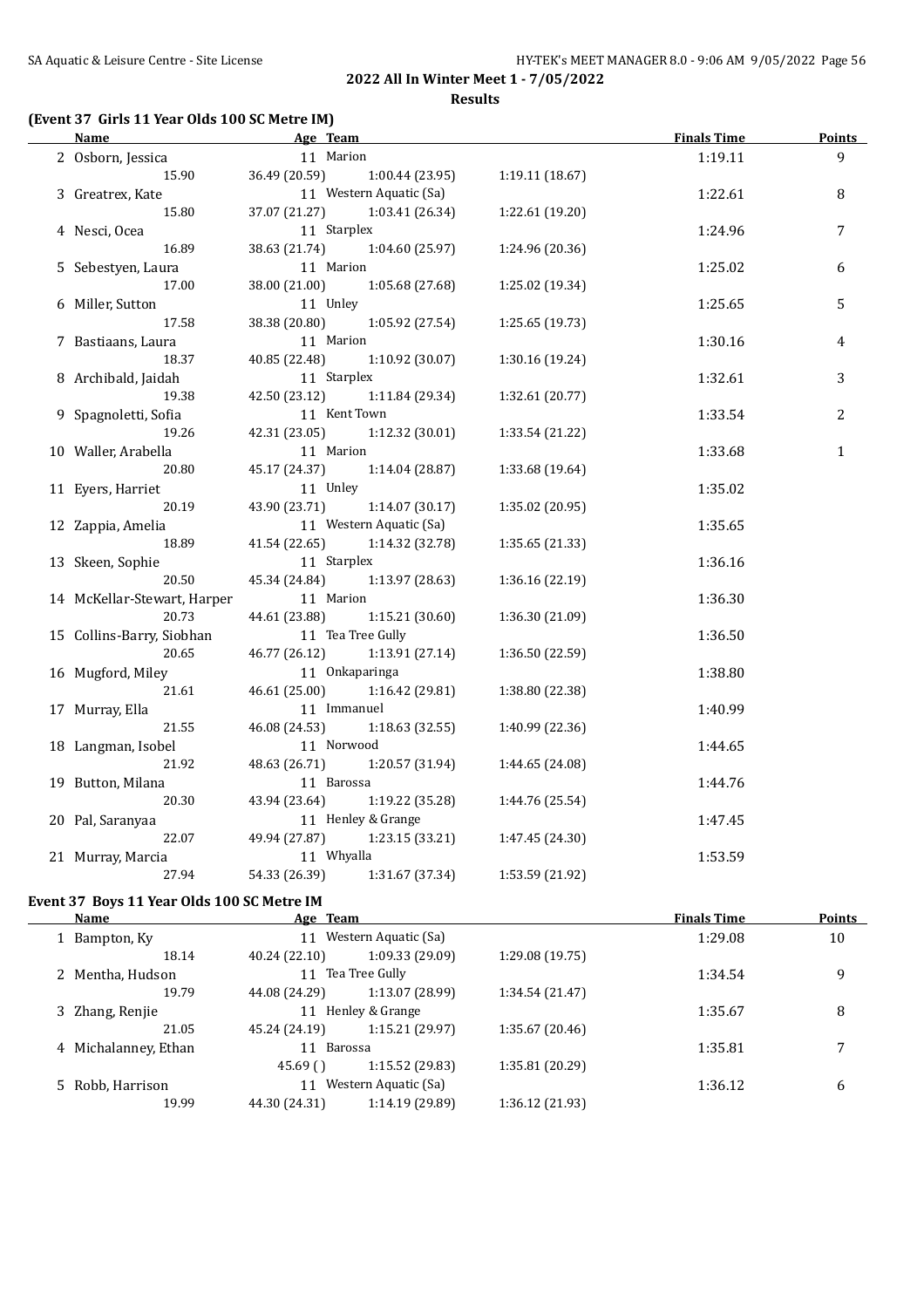**Results**

| (Event 37 Boys 11 Year Olds 100 SC Metre IM) |                             |                        |                                                                            |                    |               |
|----------------------------------------------|-----------------------------|------------------------|----------------------------------------------------------------------------|--------------------|---------------|
| Name                                         | Age Team                    |                        |                                                                            | <b>Finals Time</b> | Points        |
| 6 Evans, Thomas                              | 11 Onkaparinga              |                        |                                                                            | 1:52.33            | 5             |
| 26.10                                        | 56.83 (30.73)               | 1:28.65 (31.82)        | 1:52.33 (23.68)                                                            |                    |               |
| --- Reed, Joshua                             | 11 Marion                   |                        |                                                                            | <b>DQ</b>          |               |
| 19.53                                        | 44.74 (25.21)               | 1:14.48 (29.74)        | DQ (21.86)                                                                 |                    |               |
| Schubert, Max                                | 11 Barossa                  |                        |                                                                            | <b>NS</b>          |               |
| --- Collings, Joshua                         | 11 Marion                   |                        |                                                                            | <b>NS</b>          |               |
| Event 38 Girls 8-9 50 SC Metre Breaststroke  |                             |                        |                                                                            |                    |               |
| <b>Name</b>                                  | <b>Example 2</b> Age Team   |                        | the control of the control of the control of the control of the control of | <b>Finals Time</b> | <b>Points</b> |
| 1 liu, Fiona                                 | 8 Henley & Grange           |                        |                                                                            | 49.61              | 10            |
| 23.12                                        | 49.61 (26.49)               |                        |                                                                            |                    |               |
| 2 Osborn, Anabelle                           | 9 Marion                    |                        |                                                                            | 52.11              | 9             |
| 24.92                                        | 52.11 (27.19)               |                        |                                                                            |                    |               |
| 3 Stock, Sophie                              | 9 Playford Aquatic          |                        |                                                                            | 57.43              | 8             |
| 26.93                                        | 57.43 (30.50)               |                        |                                                                            |                    |               |
| 4 Bhanderi, India                            | 9 Marion                    |                        |                                                                            | 58.12              | 7             |
| 27.08                                        | 58.12 (31.04)               |                        |                                                                            |                    |               |
| 5 Wright, Ebony                              | 9 West Coast (Sa)           |                        |                                                                            | 58.14              | 6             |
| 26.55                                        | 58.14 (31.59)               |                        |                                                                            |                    |               |
| 6 Hanniffy, Erinn                            | 8 Western Aquatic (Sa)      |                        |                                                                            | 58.95              | 5             |
| 26.96                                        | 58.95 (31.99)               |                        |                                                                            |                    |               |
| 7 Skeen, Annabelle                           | 9 Starplex                  |                        |                                                                            | 1:01.83            | 4             |
| 28.30                                        | 1:01.83 (33.53)             |                        |                                                                            |                    |               |
| 8 Hodges, Maggie                             | 8 Blue Lake Y               |                        |                                                                            | 1:06.36            | 3             |
| 30.73                                        | 1:06.36 (35.63)             |                        |                                                                            |                    |               |
| --- Burns, Emma                              | 9 Kent Town                 |                        |                                                                            | <b>NS</b>          |               |
| Event 38 Boys 8-9 50 SC Metre Breaststroke   |                             |                        |                                                                            |                    |               |
| Name                                         | <b>Example 2.1 Age Team</b> |                        |                                                                            | <b>Finals Time</b> | <b>Points</b> |
| 1 Schubert, Max                              |                             | 9 Southern Performance |                                                                            | 51.34              | 10            |
| 22.96                                        | 51.34 (28.38)               |                        |                                                                            |                    |               |
| 2 Mazur, Thomas                              | 9 Norwood                   |                        |                                                                            | 51.93              | 9             |
| 24.68                                        | 51.93 (27.25)               |                        |                                                                            |                    |               |
| 3 Carboni, Filippo                           | 9 Barossa                   |                        |                                                                            | 52.25              | 8             |
| 24.11                                        | 52.25 (28.14)               |                        |                                                                            |                    |               |
| 4 Sutton, Hugh                               | 9 Marion                    |                        |                                                                            | 53.23              | 7             |
| 24.95                                        | 53.23 (28.28)               |                        |                                                                            |                    |               |
| 5 Vorbach, Ozzie                             | 8 Kent Town                 |                        |                                                                            | 1:00.22            | 6             |
| 28.08                                        | 1:00.22 (32.14)             |                        |                                                                            |                    |               |
| 6 Mosley, Luey                               | 8 Marion                    |                        |                                                                            | 1:00.75            | 5             |
| 28.15                                        | 1:00.75 (32.60)             |                        |                                                                            |                    |               |
| 7 Michalanney, Blake                         | 8 Barossa                   |                        |                                                                            | 1:01.39            | 4             |
| 29.64                                        | 1:01.39 (31.75)             |                        |                                                                            |                    |               |
| 8 Williams, Jack                             | 9 Unley                     |                        |                                                                            | 1:01.97            | 3             |
| 28.91                                        | 1:01.97 (33.06)             |                        |                                                                            |                    |               |
| 9 Sanderson, Aidan                           | 9 Marion                    |                        |                                                                            | 1:08.47            | 2             |
| 34.49                                        | 1:08.47 (33.98)             |                        |                                                                            |                    |               |
| 10 Carter, Ethan                             | 8 Western Aquatic (Sa)      |                        |                                                                            | 1:09.82            | 1             |
| 32.28                                        | 1:09.82 (37.54)             |                        |                                                                            |                    |               |
| 11 Henderson, Beejay                         | 8 Barossa                   |                        |                                                                            | 1:18.07            |               |
| 35.89                                        | 1:18.07 (42.18)             |                        |                                                                            |                    |               |
| 12 Phillips, Archer                          | 8 Starplex                  |                        |                                                                            | 1:18.47            |               |
| 35.20                                        | 1:18.47 (43.27)             |                        |                                                                            |                    |               |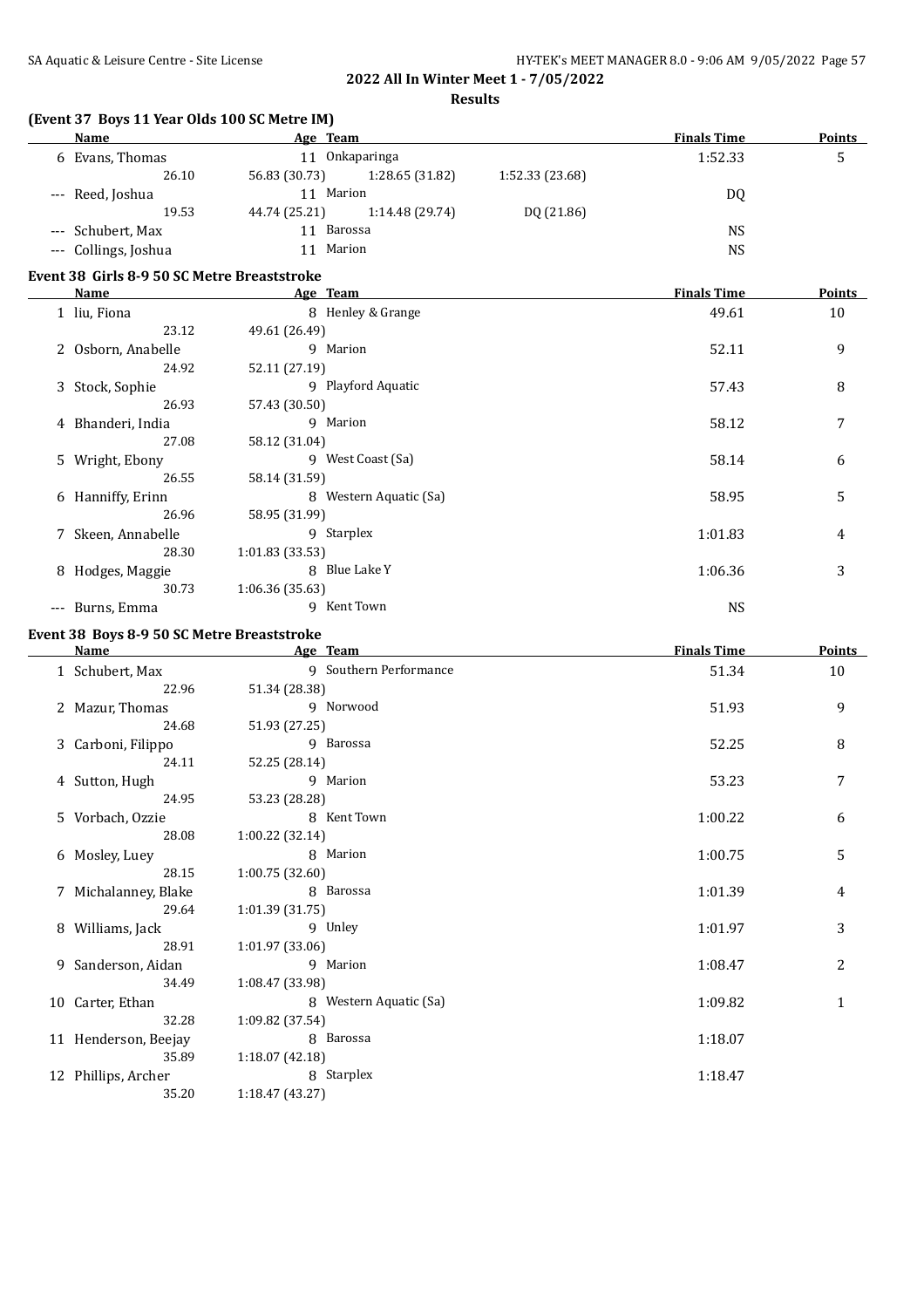**Results**

#### **Event 38 Men 50 SC Metre Breaststroke Multi-Class**

| Name             | Team<br>Age    | <b>Finals Time</b> | <b>Points</b> |
|------------------|----------------|--------------------|---------------|
| Webber, Levi SB7 | Immanuel       | 1:51.16            | 10            |
| 51.17            | 1:51.16(59.99) |                    |               |

## **Event 39 Girls 10 Year Olds 50 SC Metre Breaststroke**

| Name                        |               | Age Team           | <b>Finals Time</b> | <b>Points</b> |
|-----------------------------|---------------|--------------------|--------------------|---------------|
| 1 Weston, Mia Jayne         |               | 10 Marion          | 46.05              | 10            |
| 21.32                       | 46.05 (24.73) |                    |                    |               |
| 2 Liu, Amelia               |               | 10 Henley & Grange | 49.74              | 9             |
| 23.19                       | 49.74 (26.55) |                    |                    |               |
| 3 Sun, Sophie               |               | 10 Henley & Grange | 50.12              | 8             |
| 23.29                       | 50.12 (26.83) |                    |                    |               |
| 4 Sanchez, Isabella         |               | 10 Starplex        | 50.22              | 7             |
| 23.38                       | 50.22 (26.84) |                    |                    |               |
| 5 Milera, Latoya            |               | 10 Marion          | 51.32              | 6             |
| 23.56                       | 51.32 (27.76) |                    |                    |               |
| 6 Day, Ella                 |               | 10 Marion          | 52.75              | 5             |
| 24.74                       | 52.75 (28.01) |                    |                    |               |
| 7 Blaauw-Robinson, Quinykki |               | 10 Marion          | 52.93              | 4             |
| 24.52                       | 52.93 (28.41) |                    |                    |               |
| 8 Singh, Alysha             |               | 10 Tea Tree Gully  | 53.69              | 3             |
| 25.00                       | 53.69 (28.69) |                    |                    |               |
| 9 Molenaar, Harper          |               | 10 Marion          | 53.75              | 2             |
| 24.43                       | 53.75 (29.32) |                    |                    |               |
| 10 Hood, Indigo             |               | 10 West Coast (Sa) | 54.87              | $\mathbf{1}$  |
| 24.93                       | 54.87 (29.94) |                    |                    |               |
| 11 Nolan, Elke              |               | 10 Marion          | 57.15              |               |
| 26.07                       | 57.15 (31.08) |                    |                    |               |
| --- Toh, Charlotte          |               | 10 Kent Town       | <b>NS</b>          |               |

## **Event 39 Boys 10 Year Olds 50 SC Metre Breaststroke**

|    | <b>Name</b>         | Age Team           | <b>Finals Time</b> | <b>Points</b>  |
|----|---------------------|--------------------|--------------------|----------------|
|    | 1 Tucker, Jacob     | 10 Immanuel        | 45.45              | 10             |
|    | 20.51               | 45.45 (24.94)      |                    |                |
|    | 2 Bevan, Jobe       | 10 Marion          | 50.23              | 9              |
|    | 23.65               | 50.23 (26.58)      |                    |                |
|    | 3 Brumby, Jacob     | 10 Norwood         | 51.64              | 8              |
|    | 24.33               | 51.64 (27.31)      |                    |                |
|    | 4 Abdelaziz, Hazem  | 10 Marion          | 52.55              | 7              |
|    | 24.34               | 52.55 (28.21)      |                    |                |
|    | 5 Edwards, Nicholas | 10 Norwood         | 52.72              | 6              |
|    | 23.71               | 52.72 (29.01)      |                    |                |
|    | 6 Norman, Oscar     | 10 Marion          | 53.91              | 5              |
|    | 25.52               | 53.91 (28.39)      |                    |                |
|    | 7 Nesci, Zavier     | 10 Starplex        | 55.21              | 4              |
|    | 25.30               | 55.21 (29.91)      |                    |                |
|    | 8 Clinch, Harry     | 10 Immanuel        | 57.60              | 3              |
|    | 9 Irawan, Clayton   | 10 Starplex        | 58.79              | $\overline{2}$ |
|    | 28.26               | 58.79 (30.53)      |                    |                |
|    | 10 Zhou, Cayden     | 10 Henley & Grange | 1:01.71            | 1              |
|    | 27.97               | 1:01.71(33.74)     |                    |                |
| 11 | Loef, Elijah        | 10 Mount Gambier   | 1:01.79            |                |
|    | 28.43               | 1:01.79 (33.36)    |                    |                |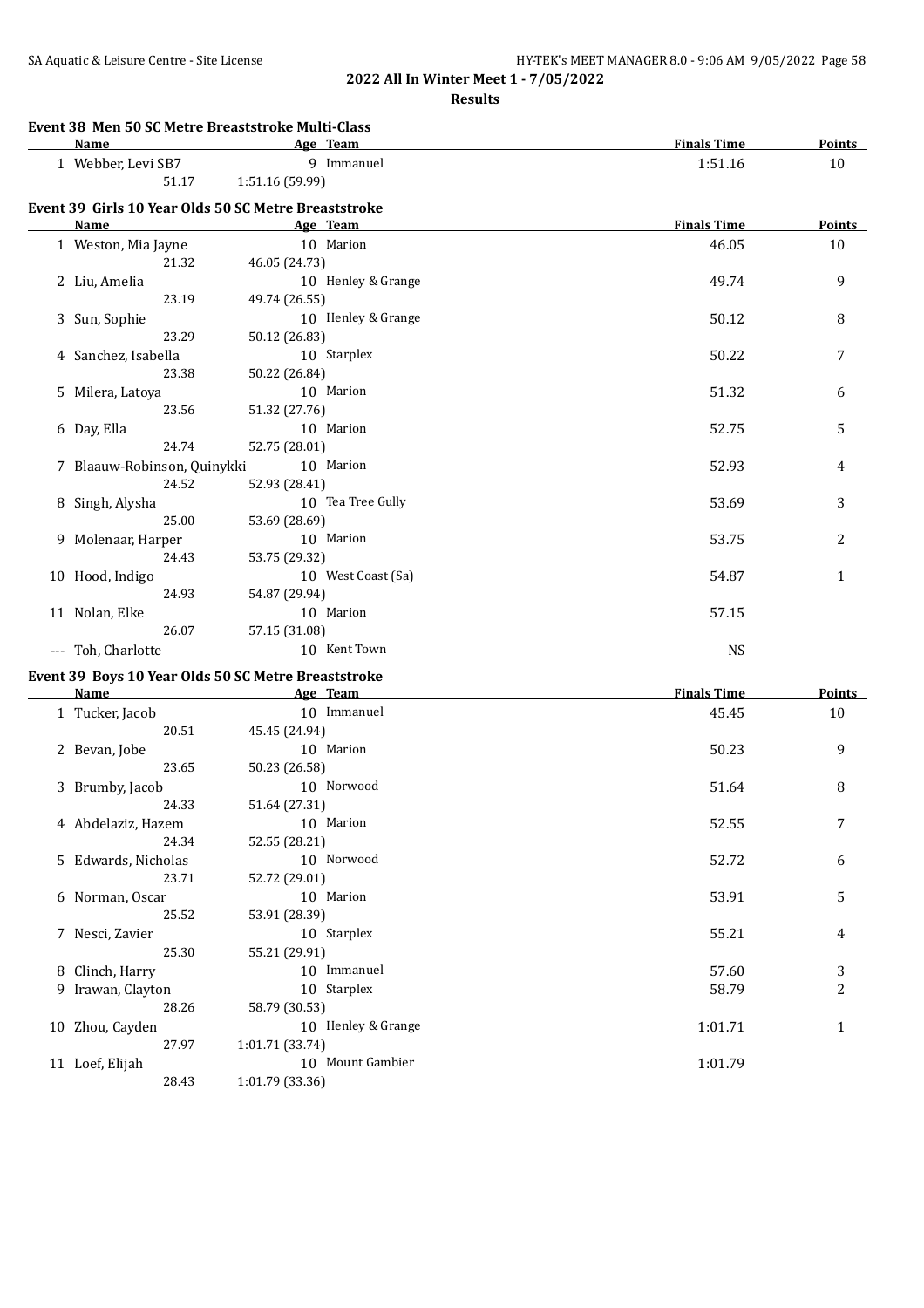|                            | (Event 39 Boys 10 Year Olds 50 SC Metre Breaststroke) |                    |               |
|----------------------------|-------------------------------------------------------|--------------------|---------------|
| Name                       | Age Team                                              | <b>Finals Time</b> | <b>Points</b> |
| 12 Mosley, Liam            | 10 Marion                                             | 1:03.80            |               |
| 30.67                      | 1:03.80 (33.13)                                       |                    |               |
| --- Yuen, Vinson           | 10 Starplex                                           | <b>NS</b>          |               |
|                            | Event 40 Girls 11 Year Olds 50 SC Metre Breaststroke  |                    |               |
| <u>Name</u>                | Age Team                                              | <b>Finals Time</b> | <b>Points</b> |
| 1 Dolan, Isabella          | 11 Kent Town                                          | 43.53              | 10            |
| 20.71                      | 43.53 (22.82)                                         |                    |               |
| 2 Han, Caitlyn             | 11 South Australia                                    | 46.92              | 9             |
| 22.30                      | 46.92 (24.62)                                         |                    |               |
| 3 Sebestyen, Laura         | 11 Marion                                             | 47.14              | 8             |
| 4 Waller, Arabella         | 11 Marion                                             | 48.02              | 7             |
| 22.59                      | 48.02 (25.43)                                         |                    |               |
| 5 Gray, Claire             | 11 Southern Performance                               | 49.41              | 6             |
| 23.05                      | 49.41 (26.36)                                         |                    |               |
| 6 Eyers, Harriet           | 11 Unley                                              | 51.72              | 5             |
| 23.63                      | 51.72 (28.09)                                         |                    |               |
| 7 Fisher, Lilyanna         | 11 Southern Performance                               | 51.80              | 4             |
| 23.90                      | 51.80 (27.90)                                         |                    |               |
| 8 Li, Jessie               | 11 Henley & Grange                                    | 52.24              | 3             |
| 24.05                      | 52.24 (28.19)                                         |                    |               |
| 9 Lee, Ellen               | 11 Norwood                                            | 52.37              | 2             |
| 25.44                      | 52.37 (26.93)                                         |                    |               |
|                            | 11 Marion                                             |                    |               |
| 10 Blaauw-Robinson, Tauwri |                                                       | 55.48              | 1             |
| 25.72                      | 55.48 (29.76)                                         |                    |               |
| 11 Oxlade, Jessica         | 11 Mount Gambier                                      | 55.55              |               |
| 26.29                      | 55.55 (29.26)                                         |                    |               |
| 12 Freeman, Lily           | 11 West Coast (Sa)                                    | 56.41              |               |
| 26.90                      | 56.41 (29.51)                                         |                    |               |
| 13 Brown, Indyana          | 11 Starplex                                           | 57.02              |               |
| 25.91                      | 57.02 (31.11)                                         |                    |               |
| 14 Brooksby, Esha          | 11 Mount Gambier                                      | 1:01.39            |               |
| 28.41                      | 1:01.39 (32.98)                                       |                    |               |
| 15 Smith, Eliza            | 11 Starplex                                           | 1:01.80            |               |
| 28.65                      | 1:01.80(33.15)                                        |                    |               |
| 16 Walters, Paige          | 11 Mount Gambier                                      | 1:02.22            |               |
| 29.25                      | 1:02.22 (32.97)                                       |                    |               |
| --- Burns, Matilda         | 11 Kent Town                                          | DQ                 |               |
| 27.37                      | DQ (32.11)                                            |                    |               |
| Carboni, Sofia             | 11 Barossa                                            | <b>NS</b>          |               |
| Shrestha, Ipsha            | 11 Marion                                             | <b>NS</b>          |               |
| --- Hodder, Hazel          | 11 Western Aquatic (Sa)                               | <b>SCR</b>         |               |
|                            | Event 40 Boys 11 Year Olds 50 SC Metre Breaststroke   |                    |               |
| <b>Name</b>                | Age Team                                              | <b>Finals Time</b> | <b>Points</b> |
| 1 Mika, Izyus              | 11 Immanuel                                           | 37.36              |               |
| 17.36                      | 37.36 (20.00)                                         |                    | 10            |
|                            |                                                       |                    |               |
| 2 Shi, Maxx                | 11 Playford Aquatic                                   | 42.15              | 9             |
| 19.12                      | 42.15 (23.03)                                         |                    |               |
| 3 Thach, Angelo            | 11 Playford Aquatic                                   | 42.53              | 8             |
| 19.99                      | 42.53 (22.54)                                         |                    |               |
| 4 Tran, Khang              | 11 Henley & Grange                                    | 44.42              | 7             |
| 20.44                      | 44.42 (23.98)                                         |                    |               |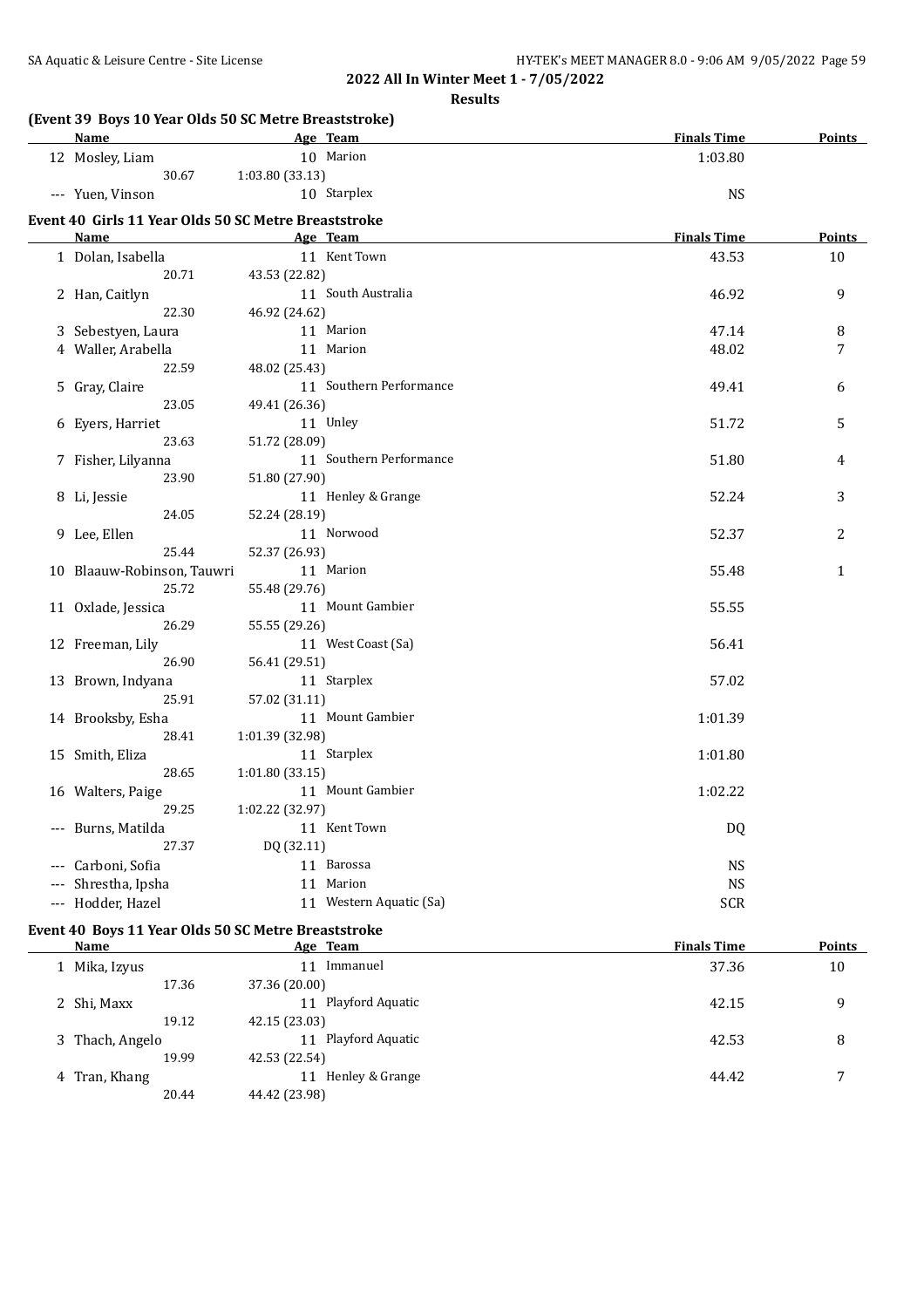## **(Event 40 Boys 11 Year Olds 50 SC Metre Breaststroke)**

|                     | Name                 | Age Team           | <b>Finals Time</b> | Points       |
|---------------------|----------------------|--------------------|--------------------|--------------|
|                     | 5 Bermingham, Archer | 11 Kent Town       | 46.61              | 6            |
|                     | 21.50                | 46.61 (25.11)      |                    |              |
|                     | 6 Michalanney, Ethan | 11 Barossa         | 49.83              | 5            |
|                     | 22.74                | 49.83 (27.09)      |                    |              |
|                     | 7 Mckay, Lachlan     | 11 Unley           | 51.19              | 4            |
|                     | 23.89                | 51.19 (27.30)      |                    |              |
|                     | 8 Edano, Rhys        | 11 Marion          | 52.31              | 3            |
|                     | 24.31                | 52.31 (28.00)      |                    |              |
|                     | 9 Zhang, Renjie      | 11 Henley & Grange | 52.76              | 2            |
|                     | 24.03                | 52.76 (28.73)      |                    |              |
|                     | 10 Huntly, Riley     | 11 Immanuel        | 55.31              | $\mathbf{1}$ |
|                     | 24.92                | 55.31 (30.39)      |                    |              |
| $\qquad \qquad - -$ | Bermingham, Charlie  | 11 Kent Town       | DQ                 |              |
|                     | 22.14                | DQ (26.95)         |                    |              |
| $---$               | Gaganis, Paul        | 11 Marion          | DQ                 |              |
|                     | 26.87                | DQ (30.30)         |                    |              |
| $---$               | Marks, Benji         | 11 Norwood         | <b>NS</b>          |              |
|                     | --- Schubert, Max    | 11 Barossa         | <b>NS</b>          |              |
| $---$               | Kittel, Charlie      | 11 Unley           | <b>SCR</b>         |              |

## **Event 43 Girls 11 Year Olds 100 SC Metre Butterfly**

| Name            | Age Team                |                 |                 | <b>Finals Time</b> | Points |
|-----------------|-------------------------|-----------------|-----------------|--------------------|--------|
| 1 Daunt, Emily  | 11 Marion               |                 |                 | 1:18.28            | 10     |
| 16.11           | 35.45 (19.34)           | 56.47 (21.02)   | 1:18.28(21.81)  |                    |        |
| 2 Nesci, Ocea   | 11 Starplex             |                 |                 | 1:24.99            | 9      |
| 17.61           | 38.82 (21.21)           | 1:02.06 (23.24) | 1:24.99 (22.93) |                    |        |
| 3 Sturt, Chloe  | 11 Norwood              |                 |                 | 1:26.93            | 8      |
| 17.75           | 39.56 (21.81)           | 1:03.10(23.54)  | 1:26.93 (23.83) |                    |        |
| 4 Baker, Amelia | 11 Southern Performance |                 |                 | 1:32.92            | 7      |
| 18.79           | 41.69 (22.90)           | 1:06.30(24.61)  | 1:32.92 (26.62) |                    |        |
| 5 Pal, Saranyaa | 11                      | Henley & Grange |                 | 1:58.94            | 6      |
|                 | 52.26()                 | 1:23.88 (31.62) | 1:58.94 (35.06) |                    |        |

## **Event 43 Boys 11 Year Olds 100 SC Metre Butterfly**

| Name             | Age Team      |                      |                | <b>Finals Time</b> | <b>Points</b> |
|------------------|---------------|----------------------|----------------|--------------------|---------------|
| Bampton, Ky      | 11            | Western Aquatic (Sa) |                | 1:28.69            | 10            |
| 18.30            | 39.85 (21.55) | 1:04.04(24.19)       | 1:28.69(24.65) |                    |               |
| 2 Mentha, Hudson | 11            | Tea Tree Gully       |                | 1:39.89            |               |
| 20.36            | 45.44 (25.08) | 1:12.64(27.20)       | 1:39.89(27.25) |                    |               |

## **Event 44 Girls 8-9 50 SC Metre Backstroke**

| Name                | Age Team               | <b>Finals Time</b> | <b>Points</b> |
|---------------------|------------------------|--------------------|---------------|
| 1 Kishinets, Rose   | 8 Immanuel             | 43.77              | 10            |
| 22.50               | 43.77 (21.27)          |                    |               |
| 2 Kim, Esther       | 9 Norwood              | 45.39              | 9             |
| 3 Wright, Ebony     | 9 West Coast (Sa)      | 48.02              | 8             |
| 23.20               | 48.02 (24.82)          |                    |               |
| 4 Tucker, Keira     | 9 Southern Performance | 48.34              | 7             |
| 23.90               | 48.34 (24.44)          |                    |               |
| 5 Armstrong, Summer | 8 Southern Performance | 49.17              | 6             |
| 24.14               | 49.17 (25.03)          |                    |               |
| 6 Bhanderi, India   | 9 Marion               | 50.69              | 5             |
| 23.87               | 50.69 (26.82)          |                    |               |
|                     |                        |                    |               |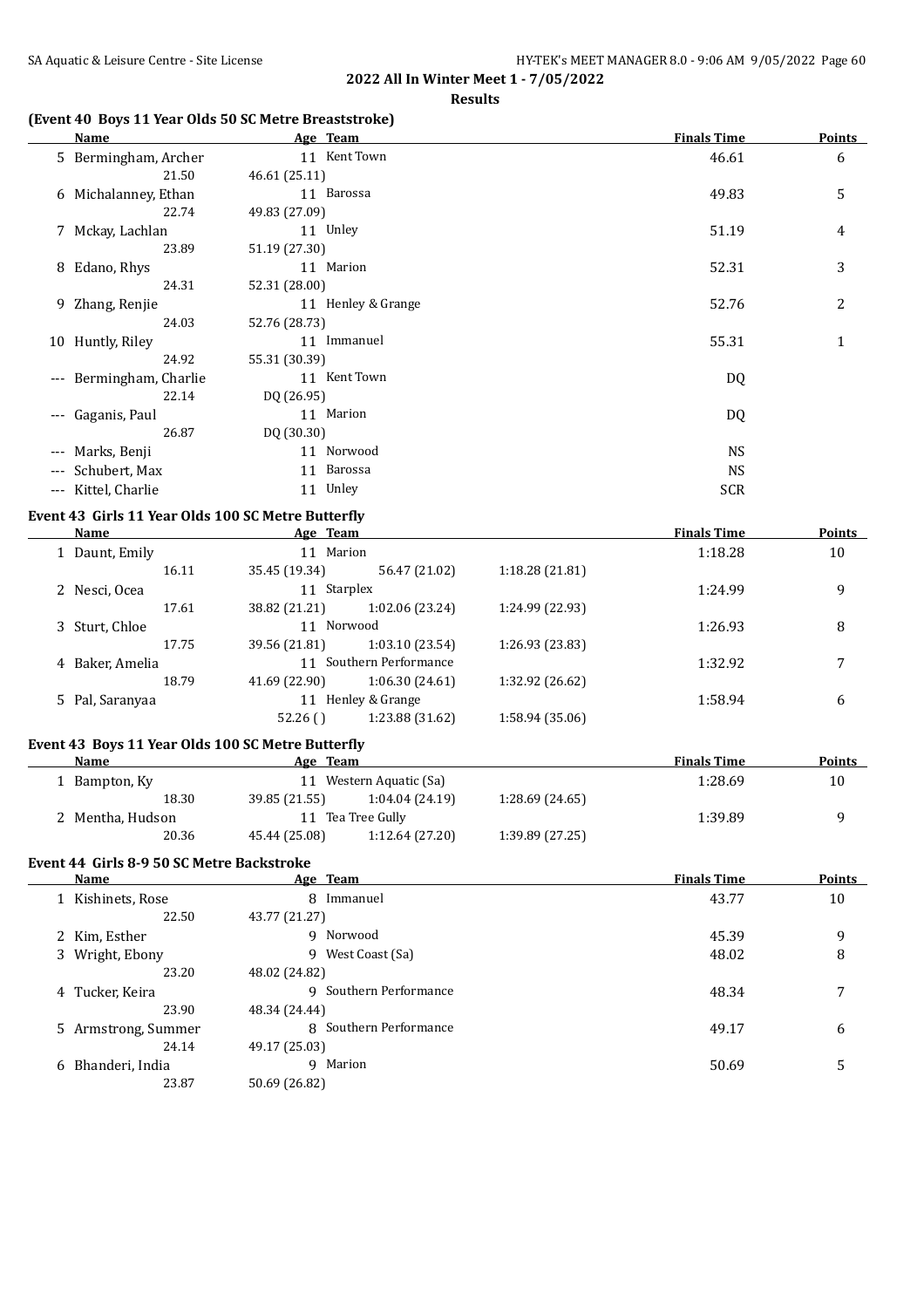## **(Event 44 Girls 8-9 50 SC Metre Backstroke)**

|       | Name                | Age Team           | <b>Finals Time</b> | <b>Points</b>  |
|-------|---------------------|--------------------|--------------------|----------------|
|       | 7 Stock, Sophie     | 9 Playford Aquatic | 53.33              | 4              |
|       | 26.63               | 53.33 (26.70)      |                    |                |
|       | 8 Holt, Lily        | 9 Norwood          | 53.41              | 3              |
|       | 26.36               | 53.41 (27.05)      |                    |                |
|       | 9 Liu, Grace        | 8 Henley & Grange  | 55.03              | $\overline{2}$ |
|       | 26.51               | 55.03 (28.52)      |                    |                |
|       | 10 Hodges, Maggie   | Blue Lake Y<br>8   | 55.35              | 1              |
|       | 24.95               | 55.35 (30.40)      |                    |                |
|       | 11 Skeen, Annabelle | 9 Starplex         | 58.19              |                |
|       | 28.89               | 58.19 (29.30)      |                    |                |
|       | 12 Huntly, Kaycee   | Immanuel<br>9      | 59.23              |                |
|       | 28.83               | 59.23 (30.40)      |                    |                |
| $---$ | Burns, Emma         | Kent Town<br>9     | <b>NS</b>          |                |
|       | --- Doyle, Daisy    | Marion<br>8        | <b>SCR</b>         |                |

## **Event 44 Boys 8-9 50 SC Metre Backstroke**

 $\equiv$ 

|    | Name               | Age Team               | <b>Finals Time</b> | Points       |
|----|--------------------|------------------------|--------------------|--------------|
|    | 1 Sutton, Hugh     | 9 Marion               | 43.39              | 10           |
|    | 20.95              | 43.39 (22.44)          |                    |              |
|    | 2 Schubert, Max    | 9 Southern Performance | 44.33              | 9            |
|    | 20.66              | 44.33 (23.67)          |                    |              |
|    | 3 Zhang, Jayden    | 8 Henley & Grange      | 46.35              | 8            |
|    | 4 Sanderson, Aidan | 9 Marion               | 50.51              | 7            |
|    | 24.42              | 50.51 (26.09)          |                    |              |
|    | 5 Vorbach, Ozzie   | 8 Kent Town            | 51.24              | 6            |
|    | 24.53              | 51.24 (26.71)          |                    |              |
|    | 6 Mosley, Luey     | 8 Marion               | 53.53              | 5            |
|    | 26.87              | 53.53 (26.66)          |                    |              |
|    | 7 Davey, Callum    | 9 Western Aquatic (Sa) | 54.85              | 4            |
|    | 26.48              | 54.85 (28.37)          |                    |              |
|    | 8 Phillips, Archer | 8 Starplex             | 56.33              | 3            |
| 9. | Henderson, Beejay  | 8 Barossa              | 59.31              | 2            |
| 10 | Michalanney, Blake | 8 Barossa              | 59.64              | $\mathbf{1}$ |
| 11 | Carter, Ethan      | 8 Western Aquatic (Sa) | 59.96              |              |
|    | 28.79              | 59.96 (31.17)          |                    |              |

#### **Event 45 Girls 10 Year Olds 50 SC Metre Backstroke**

| Name                        | Age Team           | <b>Finals Time</b> | <b>Points</b> |
|-----------------------------|--------------------|--------------------|---------------|
| 1 Findlay, Emily            | 10 Unley           | 40.79              | 10            |
| 20.05                       | 40.79 (20.74)      |                    |               |
| 2 Dewar, Claire             | 10 Marion          | 41.85              | 9             |
| 20.84                       | 41.85 (21.01)      |                    |               |
| 3 Sun, Sophie               | 10 Henley & Grange | 43.12              | 8             |
| 21.25                       | 43.12 (21.87)      |                    |               |
| 4 Singh, Alysha             | 10 Tea Tree Gully  | 44.35              | 7             |
| 22.65                       | 44.35 (21.70)      |                    |               |
| 5 Davies, Charlotte         | 10 Marion          | 45.00              | 6             |
| 22.43                       | 45.00 (22.57)      |                    |               |
| 6 Lim, Natania              | 10 Henley & Grange | 45.12              | 5             |
| 22.23                       | 45.12 (22.89)      |                    |               |
| 7 Cragg-sapsford, Sybella   | 10 West Coast (Sa) | 46.30              | 4             |
| 22.80                       | 46.30 (23.50)      |                    |               |
| 8 Blaauw-Robinson, Quinykki | 10 Marion          | 47.53              | 3             |
| 22.68                       | 47.53 (24.85)      |                    |               |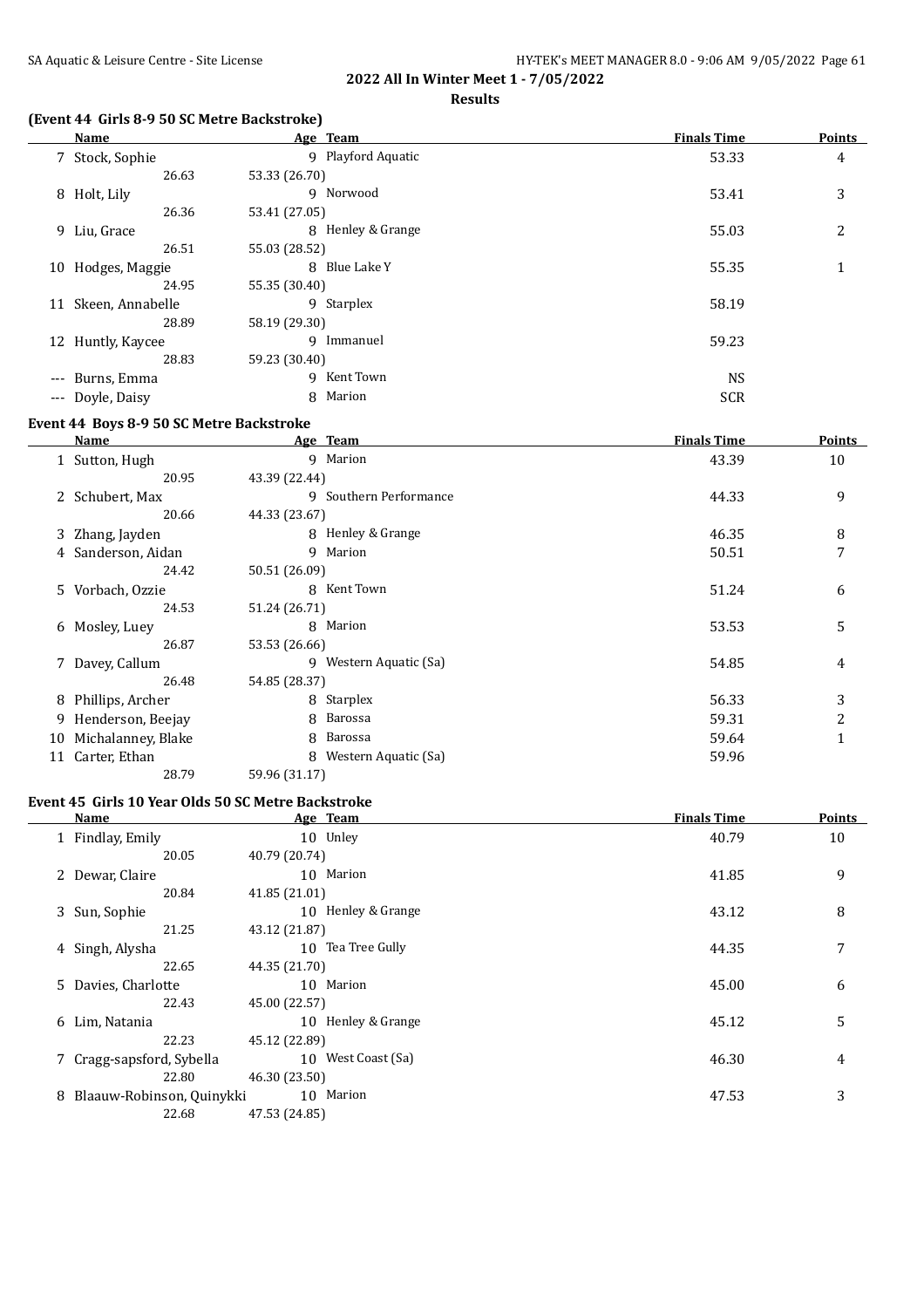## **(Event 45 Girls 10 Year Olds 50 SC Metre Backstroke)**

|    | Name              | Age Team      | <b>Finals Time</b> | <b>Points</b> |
|----|-------------------|---------------|--------------------|---------------|
|    | 9 Vick, Amelia    | 10 Marion     | 47.67              | 2             |
|    | 23.11             | 47.67 (24.56) |                    |               |
| 10 | Fooks, Charlotte  | 10 Marion     | 48.17              | $\mathbf{1}$  |
|    | 23.94             | 48.17 (24.23) |                    |               |
| 11 | Wells, Annabelle  | 10 Kent Town  | 48.38              |               |
|    | 22.96             | 48.38 (25.42) |                    |               |
|    | 12 Nolan, Elke    | 10 Marion     | 48.62              |               |
|    | 23.71             | 48.62 (24.91) |                    |               |
| 13 | Milera, Latoya    | 10 Marion     | 48.65              |               |
|    | 22.52             | 48.65 (26.13) |                    |               |
| 14 | Beaumont, Eleanor | 10 Unley      | 49.56              |               |
|    | 24.43             | 49.56 (25.13) |                    |               |
|    | 15 Tully, Grace   | 10 Kent Town  | 50.00              |               |
|    | 24.97             | 50.00 (25.03) |                    |               |

## **Event 45 Boys 10 Year Olds 50 SC Metre Backstroke**

| <b>Name</b>              | Age Team                    | <b>Finals Time</b> | <b>Points</b> |
|--------------------------|-----------------------------|--------------------|---------------|
| 1 Vorbach, Senna         | 10 Kent Town                | 39.73              | 10            |
| 19.68                    | 39.73 (20.05)               |                    |               |
| 2 Burford, Darcy         | 10 Mount Gambier            | 41.94              | 9             |
| 3 Wright, Bradley        | 10 West Coast (Sa)          | 44.38              | 8             |
| 22.13                    | 44.38 (22.25)               |                    |               |
| 4 Bevan, Jobe            | 10 Marion                   | 44.47              | 7             |
| 21.66                    | 44.47 (22.81)               |                    |               |
| 5 Falkous, Eli           | 10 Playford Aquatic         | 44.50              | 6             |
| 21.31                    | 44.50 (23.19)               |                    |               |
| 6 Mychalyn, Jax          | 10 Norwood                  | 44.67              | 5             |
| 21.80                    | 44.67 (22.87)               |                    |               |
| 7 Armstrong, Owen        | 10 Southern Performance     | 45.87              | 4             |
| 22.19                    | 45.87 (23.68)               |                    |               |
| 8 Lagos, Benjamin        | 10 Kent Town                | 46.95              | 3             |
| 22.86                    | 46.95 (24.09)               |                    |               |
| 9 Barton, William        | 10 Kent Town                | 48.17              | 2             |
| 23.85                    | 48.17 (24.32)               |                    |               |
| 10 Edwards, Nicholas     | 10 Norwood                  | 48.20              | $\mathbf{1}$  |
| 22.88                    | 48.20 (25.32)               |                    |               |
| 11 Clinch, Harry         | 10 Immanuel                 | 49.12              |               |
| 24.62                    | 49.12 (24.50)               |                    |               |
| 12 Mosley, Liam          | 10 Marion                   | 49.51              |               |
| 24.26                    | 49.51 (25.25)               |                    |               |
| 13 Irawan, Clayton       | 10 Starplex                 | 51.47              |               |
| 24.35                    | 51.47 (27.12)               |                    |               |
| 14 Wallett, Thomas       | 10 Kent Town                | 51.83              |               |
| 23.29                    | 51.83 (28.54)               |                    |               |
| 15 Nesci, Zavier         | 10 Starplex                 | 51.97              |               |
| 23.34                    | 51.97 (28.63)               |                    |               |
| 16 Loef, Elijah<br>24.42 | 10 Mount Gambier            | 53.54              |               |
|                          | 53.54 (29.12)<br>10 Barossa |                    |               |
| --- Swincer, Harry       | 10 Starplex                 | <b>NS</b>          |               |
| --- Yuen, Vinson         |                             | <b>NS</b>          |               |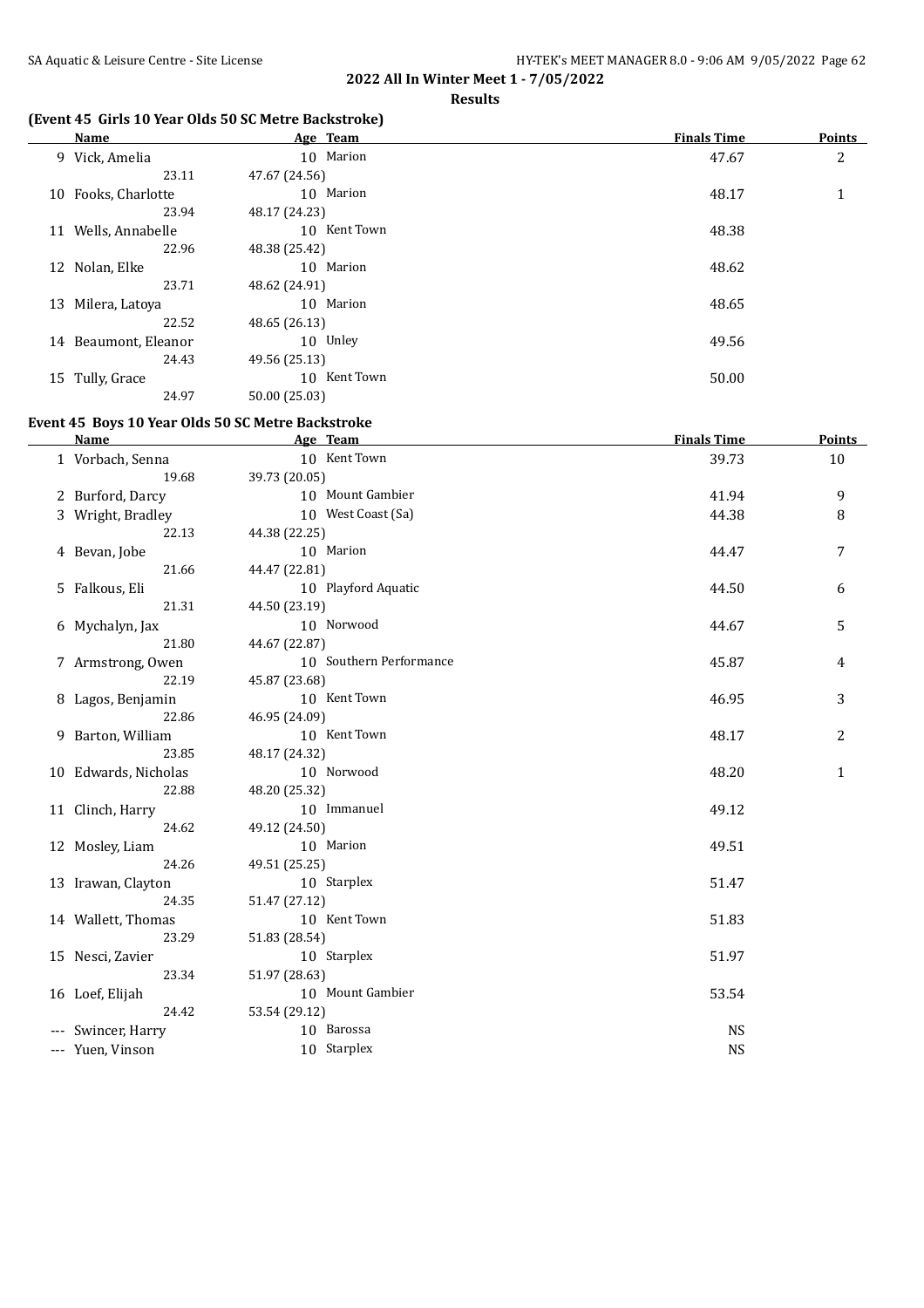#### **Event 46 Girls 11 Year Olds 50 SC Metre Backstroke**

| <b>Name</b>                 | Age Team                | <b>Finals Time</b> | <b>Points</b>    |
|-----------------------------|-------------------------|--------------------|------------------|
| 1 Greatrex, Kate            | 11 Western Aquatic (Sa) | 38.08              | 10               |
| 19.46                       | 38.08 (18.62)           |                    |                  |
| 2 Hanniffy, Saoirse         | 11 Western Aquatic (Sa) | 38.39              | $\boldsymbol{9}$ |
| 17.70                       | 38.39 (20.69)           |                    |                  |
| 3 Smith, Grace              | 11 Mountain Pool        | 38.96              | 8                |
| 19.57                       | 38.96 (19.39)           |                    |                  |
| 4 Sebestyen, Laura          | 11 Marion               | 39.00              | 7                |
| 19.83                       | 39.00 (19.17)           |                    |                  |
| 5 Nesci, Ocea               | 11 Starplex             | 40.11              | 6                |
| 19.73                       | 40.11 (20.38)           |                    |                  |
| 6 Spagnoletti, Sofia        | 11 Kent Town            | 41.14              | 5                |
| 20.13                       | 41.14 (21.01)           |                    |                  |
| 7 Archibald, Jaidah         | 11 Starplex             | 41.70              | 4                |
| 20.23                       | 41.70 (21.47)           |                    |                  |
| 8 Henty-Charles, Keeley     | 11 Marion               | 41.72              | 3                |
| 20.69                       | 41.72 (21.03)           |                    |                  |
| 9 Nguyen, Nhi               | 11 Henley & Grange      | 42.14              | 2                |
| 21.22                       | 42.14 (20.92)           |                    |                  |
| *10 Gray, Claire            | 11 Southern Performance | 42.85              | .50              |
| 21.37                       | 42.85 (21.48)           |                    |                  |
| *10 Hope, Amelie            | 11 Mountain Pool        | 42.85              | .50              |
| 21.77                       | 42.85 (21.08)           |                    |                  |
| 12 Button, Milana           | 11 Barossa              | 43.61              |                  |
| 21.73                       | 43.61 (21.88)           |                    |                  |
| 13 Murray, Cleo             | 11 Norwood              | 44.56              |                  |
| 21.95                       | 44.56 (22.61)           |                    |                  |
| 14 Zappia, Amelia           | 11 Western Aquatic (Sa) | 44.59              |                  |
| 20.35                       | 44.59 (24.24)           |                    |                  |
| 15 Everitt, Milla           | 11 Norwood              | 44.72              |                  |
| 16 McKellar-Stewart, Harper | 11 Marion               | 45.04              |                  |
| 22.32                       | 45.04 (22.72)           |                    |                  |
| 17 Blaauw-Robinson, Tauwri  | 11 Marion               | 45.44              |                  |
| 22.24                       | 45.44 (23.20)           |                    |                  |
| 18 Murray, Ella             | 11 Immanuel             | 45.80              |                  |
| 22.93                       | 45.80 (22.87)           |                    |                  |
| 19 Oxlade, Jessica          | 11 Mount Gambier        | 46.12              |                  |
| 23.33                       | 46.12 (22.79)           |                    |                  |
| 20 Freeman, Lily            | 11 West Coast (Sa)      | 46.63              |                  |
| 21 Lee, Ellen               | 11 Norwood              | 47.22              |                  |
| 23.00                       | 47.22 (24.22)           |                    |                  |
| 22 Fisher, Lilyanna         | 11 Southern Performance | 47.63              |                  |
| 23.42                       | 47.63 (24.21)           |                    |                  |
| 23 Walters, Paige           | 11 Mount Gambier        | 47.95              |                  |
| 21.49                       | 47.95 (26.46)           |                    |                  |
| 24 Li, Jessie               | 11 Henley & Grange      | 49.33              |                  |
| 23.35                       | 49.33 (25.98)           |                    |                  |
| 25 Brooksby, Esha           | 11 Mount Gambier        | 49.85              |                  |
| 24.33                       | 49.85 (25.52)           |                    |                  |
| 26 Brown, Indyana           | 11 Starplex             | 1:00.49            |                  |
| 27.92                       | 1:00.49 (32.57)         |                    |                  |
| 27 Smith, Eliza             | 11 Starplex             | 1:00.79            |                  |
| 29.84                       | 1:00.79 (30.95)         |                    |                  |
|                             |                         |                    |                  |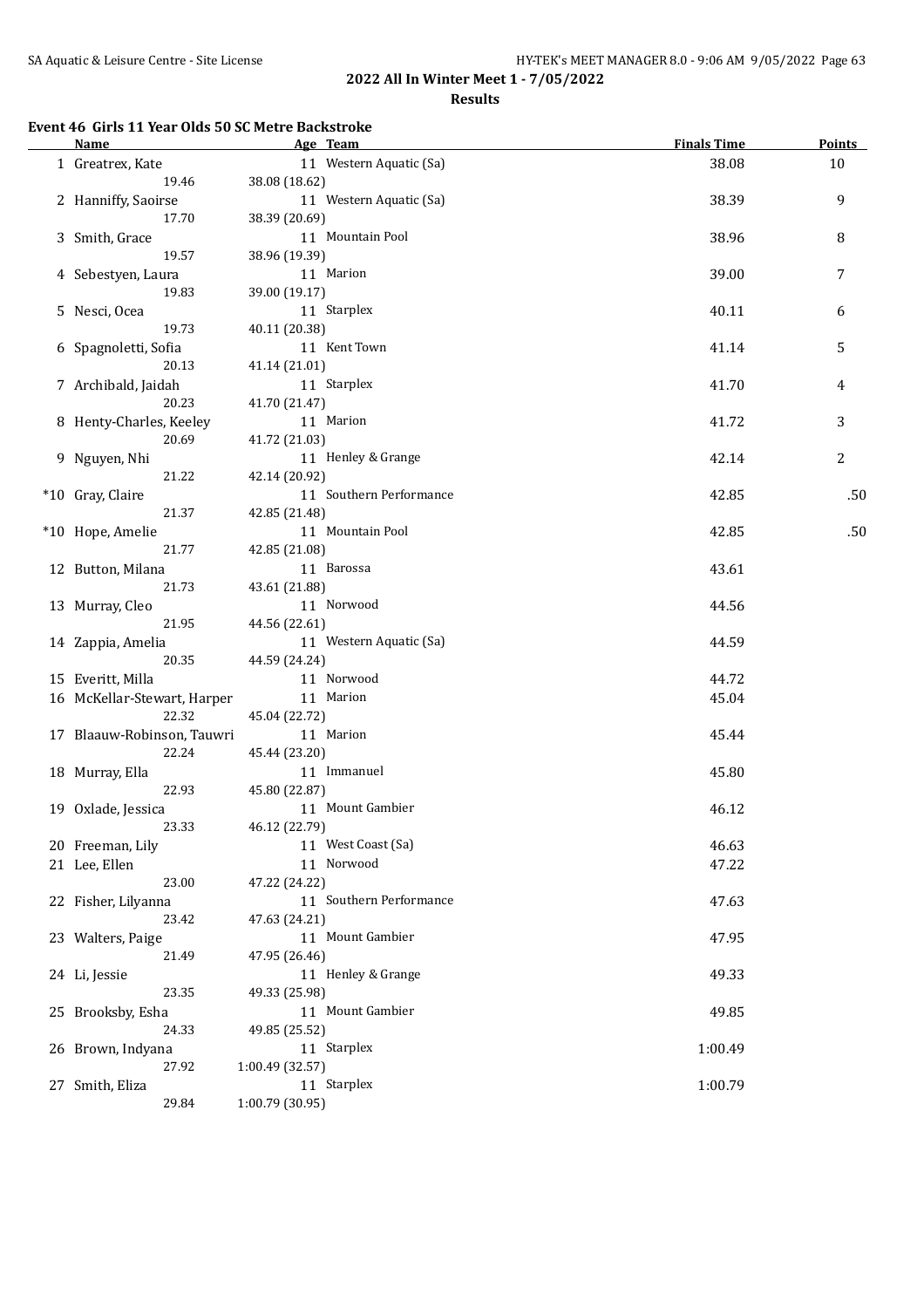| SA Aquatic & Leisure Centre - Site License |                                                      | HY-TEK's MEET MANAGER 8.0 - 9:06 AM 9/05/2022 Page 64 |        |
|--------------------------------------------|------------------------------------------------------|-------------------------------------------------------|--------|
|                                            | 2022 All In Winter Meet 1 - 7/05/2022                |                                                       |        |
|                                            | <b>Results</b>                                       |                                                       |        |
|                                            | (Event 46 Girls 11 Year Olds 50 SC Metre Backstroke) |                                                       |        |
| <b>Name</b>                                | <b>Example 2018</b> Age Team                         | <b>Finals Time</b>                                    | Points |
| --- Burns, Matilda                         | 11 Kent Town                                         | DQ                                                    |        |
| 23.08                                      | DQ (24.33)                                           |                                                       |        |
| --- Mugford, Miley                         | 11 Onkaparinga                                       | DQ                                                    |        |
| 23.54                                      | DQ (24.20)                                           |                                                       |        |
| --- Shrestha, Ipsha                        | 11 Marion                                            | <b>NS</b>                                             |        |
|                                            | Event 46 Boys 11 Year Olds 50 SC Metre Backstroke    |                                                       |        |
| <b>Name</b>                                | <b>Example 2018</b> Age Team                         | <b>Finals Time</b>                                    | Points |
| 1 Toivonen, James                          | 11 Western Aquatic (Sa)                              | 42.00                                                 | 10     |
| 19.44                                      | 42.00 (22.56)                                        |                                                       |        |
| 2 Mckay, Lachlan                           | 11 Unley                                             | 42.82                                                 | 9      |
| 20.97                                      | 42.82 (21.85)                                        |                                                       |        |
| 3 Reed, Joshua                             | 11 Marion                                            | 44.45                                                 | 8      |
| 21.86                                      | 44.45 (22.59)                                        |                                                       |        |
| 4 Edano, Rhys                              | 11 Marion                                            | 46.06                                                 | 7      |
| 22.23                                      | 46.06 (23.83)                                        |                                                       |        |
| 5 Robb, Harrison                           | 11 Western Aquatic (Sa)                              | 46.45                                                 | 6      |
| 22.93                                      | 46.45 (23.52)                                        |                                                       |        |
| 6 Huntly, Riley                            | 11 Immanuel                                          | 46.52                                                 | 5      |
| 23.13                                      | 46.52 (23.39)                                        |                                                       |        |
| 7 Gaganis, Paul                            | 11 Marion                                            | 57.03                                                 | 4      |
| 28.10                                      | 57.03 (28.93)                                        |                                                       |        |
| --- Marks, Benji                           | 11 Norwood                                           | <b>NS</b>                                             |        |
| Event 47 Girls 8-9 100 SC Metre Freestyle  |                                                      |                                                       |        |
| Name                                       | <b>Example 2</b> Age Team                            | <b>Finals Time</b>                                    | Points |
| 1 liu, Fiona                               | 8 Henley & Grange                                    | 1:21.48                                               | 10     |
| 18.51                                      | 39.29 (20.78) 1:01.16 (21.87)                        | 1:21.48 (20.32)                                       |        |
| $\sim$ $\sim$                              | $\sim$ $\sim$ $\sim$ $\sim$ $\sim$ $\sim$ $\sim$     | $\sim$ $\sim$ $\sim$ $\sim$                           |        |

| 10.JL               | <b>JJ.</b> 47 [40. / 0] | 1.01.10141.071         | 1.41.70140.041  |            |   |
|---------------------|-------------------------|------------------------|-----------------|------------|---|
| 2 Bampton, Zoe      | 9                       | Western Aquatic (Sa)   |                 | 1:24.75    | q |
| 18.73               | 40.47 (21.74)           | 1:02.61(22.14)         | 1:24.75 (22.14) |            |   |
| 3 Armstrong, Summer |                         | 8 Southern Performance |                 | 1:27.47    | 8 |
| 19.93               | 41.19 (21.26)           | 1:04.23(23.04)         | 1:27.47 (23.24) |            |   |
| 4 Hanniffy, Erinn   |                         | 8 Western Aquatic (Sa) |                 | 1:55.95    |   |
| 22.21               |                         | 1:23.48()              | 1:55.95 (32.47) |            |   |
| --- Doyle, Daisy    | 8 Marion                |                        |                 | <b>SCR</b> |   |

| Name  |                                                                                                                   |                                          |                                                                                                                                                                                   | <b>Finals Time</b> | Points |
|-------|-------------------------------------------------------------------------------------------------------------------|------------------------------------------|-----------------------------------------------------------------------------------------------------------------------------------------------------------------------------------|--------------------|--------|
|       |                                                                                                                   |                                          |                                                                                                                                                                                   | 1:26.94            | 10     |
| 19.51 | 41.52 (22.01)                                                                                                     | 1:05.06(23.54)                           | 1:26.94 (21.88)                                                                                                                                                                   |                    |        |
|       |                                                                                                                   |                                          |                                                                                                                                                                                   | 1:37.80            | 9      |
| 21.40 |                                                                                                                   | 1:12.32()                                | 1:37.80 (25.48)                                                                                                                                                                   |                    |        |
|       |                                                                                                                   |                                          |                                                                                                                                                                                   | 1:40.31            | 8      |
| 21.22 | 45.99 (24.77)                                                                                                     | 1:13.41 (27.42)                          | 1:40.31 (26.90)                                                                                                                                                                   |                    |        |
|       |                                                                                                                   |                                          |                                                                                                                                                                                   | 1:51.42            | 7      |
| 23.00 | 50.41 (27.41)                                                                                                     | 1:21.00 (30.59)                          | 1:51.42 (30.42)                                                                                                                                                                   |                    |        |
|       |                                                                                                                   |                                          |                                                                                                                                                                                   |                    |        |
| Name  |                                                                                                                   |                                          |                                                                                                                                                                                   | <b>Finals Time</b> | Points |
|       |                                                                                                                   |                                          |                                                                                                                                                                                   | 1:13.25            | 10     |
| 16.12 | 34.83 (18.71)                                                                                                     | 54.33 (19.50)                            | 1:13.25(18.92)                                                                                                                                                                    |                    |        |
|       |                                                                                                                   |                                          |                                                                                                                                                                                   | 1:15.09            | 9      |
| 17.39 | 35.88 (18.49)                                                                                                     | 55.75 (19.87)                            | 1:15.09 (19.34)                                                                                                                                                                   |                    |        |
|       | 1 Zhang, Jayden<br>2 Williams, Jack<br>3 Vorbach, Ozzie<br>4 Carter, Ethan<br>1 Findlay, Emily<br>2 Hodges, Darcy | Event 47 Boys 8-9 100 SC Metre Freestyle | Age Team<br>8 Henley & Grange<br>9 Unley<br>8 Kent Town<br>8 Western Aquatic (Sa)<br>Event 48 Girls 10 Year Olds 100 SC Metre Freestyle<br>Age Team<br>10 Unley<br>10 Blue Lake Y |                    |        |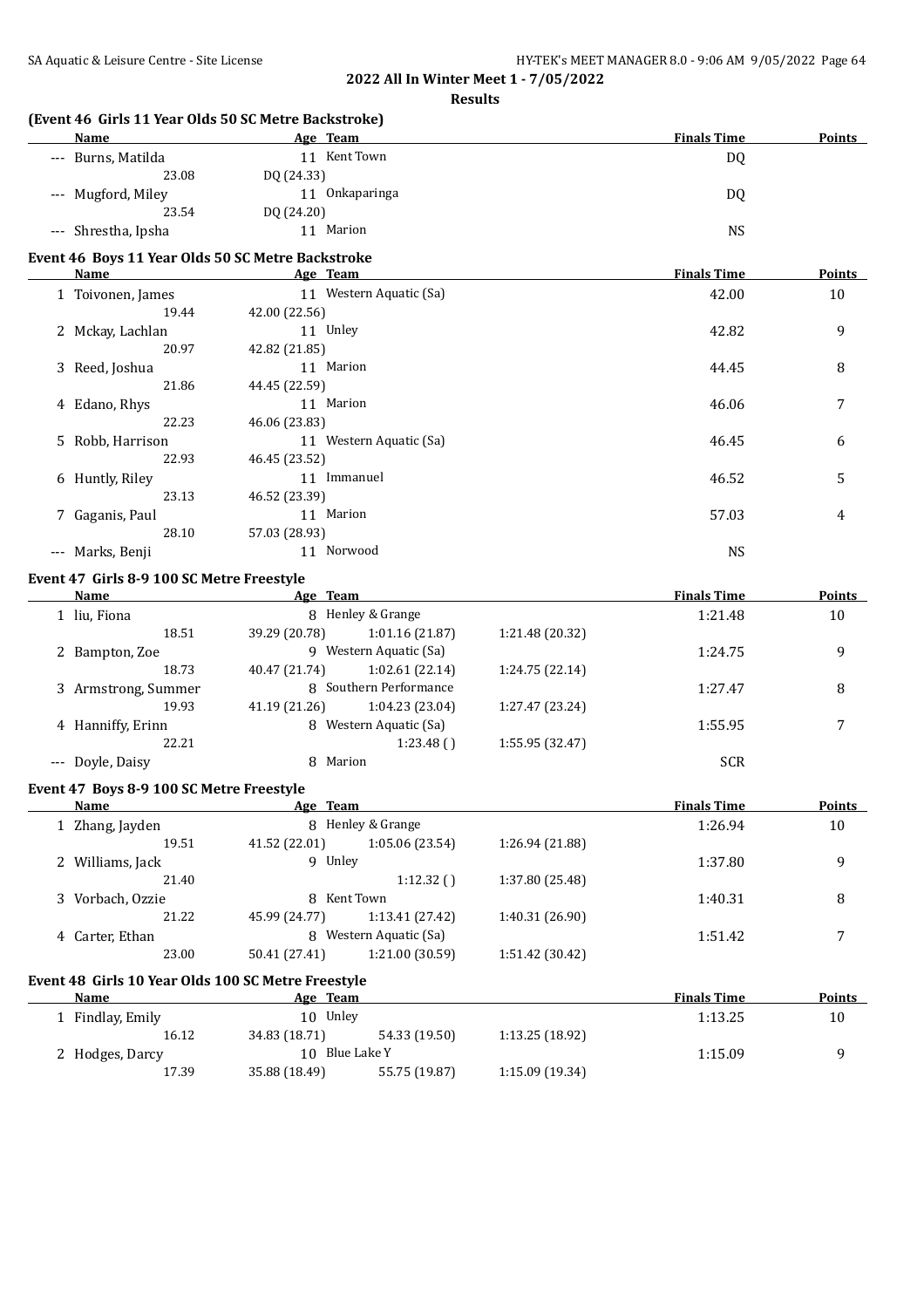#### **Results**

## **(Event 48 Girls 10 Year Olds 100 SC Metre Freestyle)**

| Name                      | Age Team      |                                 |                 | <b>Finals Time</b> | <b>Points</b>  |
|---------------------------|---------------|---------------------------------|-----------------|--------------------|----------------|
| 3 Linke, Natasha          | 10 Kent Town  |                                 |                 | 1:15.22            | 8              |
| 16.31                     |               | 34.92 (18.61) 55.35 (20.43)     | 1:15.22(19.87)  |                    |                |
| 4 Venables, Kiana         | 10 Unley      |                                 |                 | 1:16.84            | 7              |
| 16.68                     | 36.50 (19.82) | 56.36 (19.86)                   | 1:16.84 (20.48) |                    |                |
| 5 Dewar, Claire           | 10 Marion     |                                 |                 | 1:21.37            | 6              |
| 18.59                     |               | 39.23 (20.64) 1:00.79 (21.56)   | 1:21.37 (20.58) |                    |                |
| 6 Carter, Sienna          |               | 10 Western Aquatic (Sa)         |                 | 1:26.04            | 5              |
| 19.11                     |               | $40.39(21.28)$ $1:03.65(23.26)$ | 1:26.04 (22.39) |                    |                |
| 7 Tully, Grace            | 10 Kent Town  |                                 |                 | 1:29.99            | 4              |
| 19.13                     |               | $41.38(22.25)$ $1:06.49(25.11)$ | 1:29.99 (23.50) |                    |                |
| 8 Cragg-sapsford, Sybella |               | 10 West Coast (Sa)              |                 | 1:30.09            | 3              |
| 19.74                     |               | 43.01 (23.27) 1:07.33 (24.32)   | 1:30.09(22.76)  |                    |                |
| 9 Vick, Amelia            | 10 Marion     |                                 |                 | 1:30.21            | $\overline{2}$ |
| 19.99                     |               | 43.38 (23.39) 1:07.19 (23.81)   | 1:30.21 (23.02) |                    |                |
| 10 Fooks, Charlotte       | 10 Marion     |                                 |                 | 1:31.29            | $\mathbf{1}$   |
| 21.21                     |               | 44.46 (23.25) 1:08.70 (24.24)   | 1:31.29 (22.59) |                    |                |
| 11 Davies, Charlotte      | 10 Marion     |                                 |                 | 1:32.91            |                |
| 20.33                     |               | 43.92 (23.59) 1:08.82 (24.90)   | 1:32.91 (24.09) |                    |                |
| 12 Wells, Annabelle       | 10 Kent Town  |                                 |                 | 1:33.78            |                |
| 19.58                     |               | 42.09 (22.51) 1:08.21 (26.12)   | 1:33.78 (25.57) |                    |                |

## **Event 48 Boys 10 Year Olds 100 SC Metre Freestyle**

| Name                  | Age Team            |                               |                 | <b>Finals Time</b> | <b>Points</b> |
|-----------------------|---------------------|-------------------------------|-----------------|--------------------|---------------|
| 1 Tucker, Jacob       |                     | 10 Immanuel                   |                 | 1:12.67            | 10            |
| 16.43                 |                     | 34.95 (18.52) 54.72 (19.77)   | 1:12.67(17.95)  |                    |               |
| 2 Nemeth-Ford, Tyrell | 10 West Coast (Sa)  |                               |                 | 1:14.77            | 9             |
| 16.85                 |                     | 35.90 (19.05) 55.92 (20.02)   | 1:14.77(18.85)  |                    |               |
| 3 Abdelaziz, Hazem    | 10 Marion           |                               |                 | 1:15.76            | 8             |
| 17.69                 | 36.91 (19.22)       | 56.53 (19.62)                 | 1:15.76 (19.23) |                    |               |
| 4 Goreham, Lachlan    | 10 Starplex         |                               |                 | 1:19.98            | 7             |
| 17.71                 |                     | 38.90 (21.19) 59.81 (20.91)   | 1:19.98 (20.17) |                    |               |
| 5 Clavell, Tate       | 10 Tea Tree Gully   |                               |                 | 1:22.43            | 6             |
| 18.87                 |                     | 38.78 (19.91) 1:00.97 (22.19) | 1:22.43 (21.46) |                    |               |
| 6 Mychalyn, Jax       | 10 Norwood          |                               |                 | 1:23.41            | 5             |
| 18.40                 |                     | 39.42 (21.02) 1:01.95 (22.53) | 1:23.41 (21.46) |                    |               |
| 7 Burford, Darcy      | 10 Mount Gambier    |                               |                 | 1:26.82            | 4             |
| 17.88                 |                     | 39.28 (21.40) 1:02.87 (23.59) | 1:26.82 (23.95) |                    |               |
| 8 Wright, Bradley     | 10 West Coast (Sa)  |                               |                 | 1:27.78            | 3             |
| 19.80                 |                     | 42.69 (22.89) 1:06.94 (24.25) | 1:27.78 (20.84) |                    |               |
| 9 Falkous, Eli        | 10 Playford Aquatic |                               |                 | 1:28.25            | 2             |
| 17.45                 |                     | 38.53 (21.08) 1:03.59 (25.06) | 1:28.25 (24.66) |                    |               |
| 10 Zhang, Baron       | 10 Henley & Grange  |                               |                 | 1:29.81            | $\mathbf{1}$  |
| 19.99                 |                     | 43.19 (23.20) 1:07.79 (24.60) | 1:29.81 (22.02) |                    |               |
| 11 Fanning, Jack      | 10 Marion           |                               |                 | 1:33.52            |               |
| 20.82                 |                     | 44.85 (24.03) 1:09.39 (24.54) | 1:33.52 (24.13) |                    |               |
| 12 Zhou, Cayden       | 10 Henley & Grange  |                               |                 | 1:42.67            |               |
| 21.25                 |                     | 48.21 (26.96) 1:16.02 (27.81) | 1:42.67 (26.65) |                    |               |
| 13 Loef, Elijah       |                     | 10 Mount Gambier              |                 | 1:46.35            |               |
| 22.90                 |                     | 48.96 (26.06) 1:17.33 (28.37) | 1:46.35 (29.02) |                    |               |
| 14 Edwards, Nicholas  | 10 Norwood          |                               |                 | 1:50.74            |               |
|                       |                     | 59.37 () 1:25.27 (25.90)      | 1:50.74(25.47)  |                    |               |
| --- Vorbach, Senna    | 10 Kent Town        |                               |                 | <b>NS</b>          |               |
| --- Armstrong, Owen   |                     | 10 Southern Performance       |                 | <b>NS</b>          |               |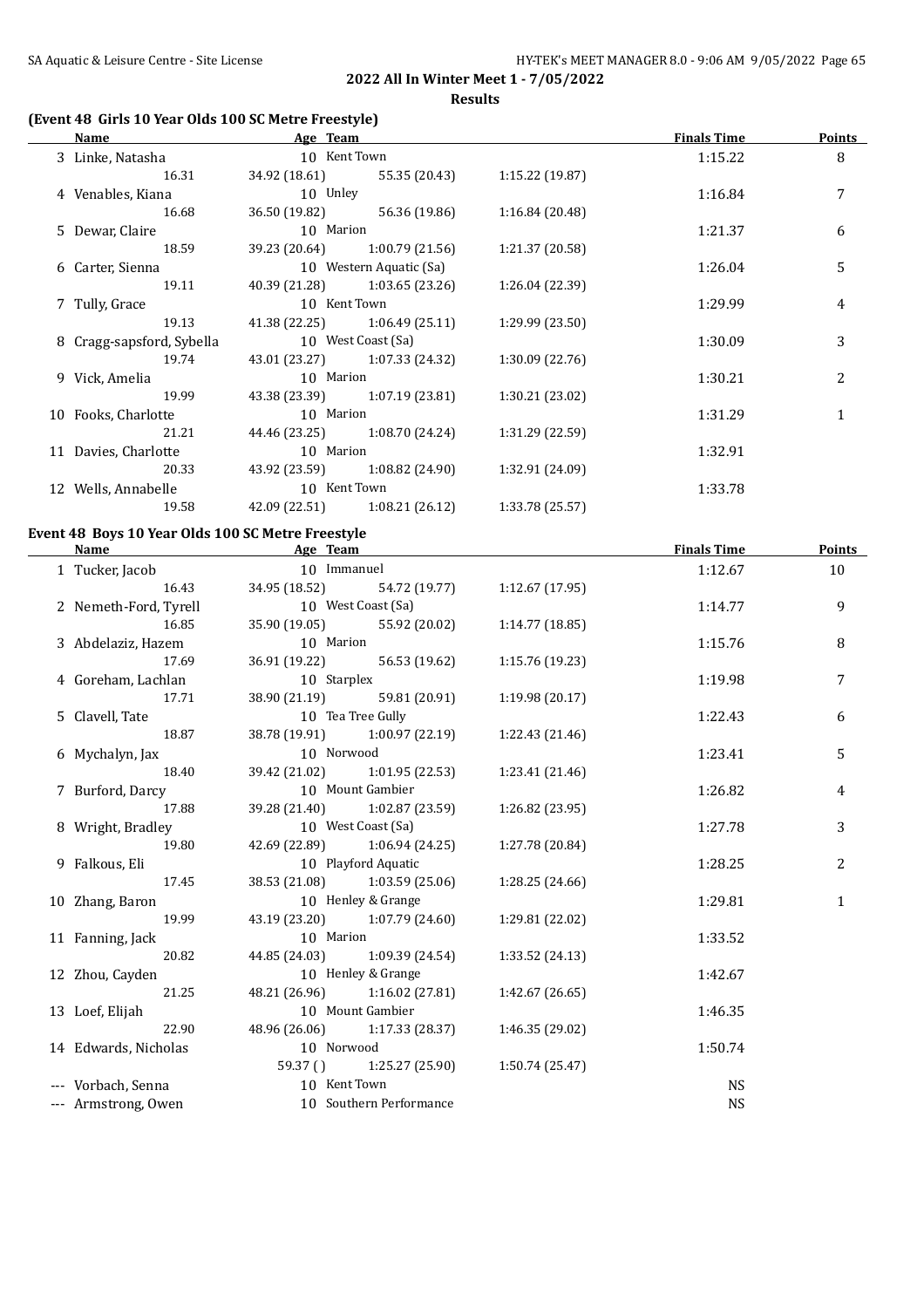#### **Event 49 Girls 11 Year Olds 100 SC Metre Freestyle**

| <b>Name</b>              | Age Team      |                               |                 | <b>Finals Time</b> | <b>Points</b>  |
|--------------------------|---------------|-------------------------------|-----------------|--------------------|----------------|
| 1 Osborn, Jessica        | 11 Marion     |                               |                 | 1:07.71            | 10             |
| 15.19                    | 32.42 (17.23) | 50.60 (18.18)                 | 1:07.71(17.11)  |                    |                |
| 2 Baker, Amelia          |               | 11 Southern Performance       |                 | 1:10.87            | 9              |
| 15.99                    | 33.91 (17.92) | 52.27 (18.36)                 | 1:10.87(18.60)  |                    |                |
| 3 Hanniffy, Saoirse      |               | 11 Western Aquatic (Sa)       |                 | 1:12.53            | 8              |
| 15.78                    | 33.81 (18.03) | 53.24 (19.43)                 | 1:12.53 (19.29) |                    |                |
| 4 Smith, Grace           |               | 11 Mountain Pool              |                 | 1:13.39            | $\overline{7}$ |
| 17.06                    | 36.07 (19.01) | 55.92 (19.85)                 | 1:13.39(17.47)  |                    |                |
| 5 Dolan, Isabella        | 11 Kent Town  |                               |                 | 1:14.05            | 6              |
| 16.37                    | 34.96 (18.59) | 54.96 (20.00)                 | 1:14.05 (19.09) |                    |                |
| 6 Sturt, Chloe           | 11 Norwood    |                               |                 | 1:14.24            | 5              |
| 17.03                    | 36.16 (19.13) | 55.70 (19.54)                 | 1:14.24(18.54)  |                    |                |
| 7 Miller, Sutton         | 11 Unley      |                               |                 | 1:14.72            | 4              |
| 16.87                    | 36.22 (19.35) | 56.42 (20.20)                 | 1:14.72 (18.30) |                    |                |
| 8 Bastiaans, Laura       | 11 Marion     |                               |                 | 1:15.28            | 3              |
| 17.13                    | 36.35 (19.22) | 56.36 (20.01)                 | 1:15.28 (18.92) |                    |                |
| 9 Spagnoletti, Sofia     | 11 Kent Town  |                               |                 | 1:22.73            | 2              |
| 17.95                    |               | 38.48 (20.53) 1:01.34 (22.86) | 1:22.73 (21.39) |                    |                |
| 10 Henty-Charles, Keeley | 11 Marion     |                               |                 | 1:23.40            | $\mathbf{1}$   |
| 18.73                    | 40.72 (21.99) | 1:02.26 (21.54)               | 1:23.40 (21.14) |                    |                |
| 11 Murray, Cleo          | 11 Norwood    |                               |                 | 1:24.42            |                |
| 18.60                    | 39.97 (21.37) | 1:02.94 (22.97)               | 1:24.42 (21.48) |                    |                |
| 12 Skeen, Sophie         | 11 Starplex   |                               |                 | 1:26.60            |                |
| 18.61                    | 41.57 (22.96) | 1:05.40(23.83)                | 1:26.60(21.20)  |                    |                |
| 13 Eyers, Harriet        | 11 Unley      |                               |                 | 1:28.08            |                |
|                          | 40.84()       | 1:04.18(23.34)                | 1:28.08 (23.90) |                    |                |
| 14 Murray, Marcia        | 11 Whyalla    |                               |                 | 1:29.91            |                |
| 19.59                    | 42.91 (23.32) | 1:07.52(24.61)                | 1:29.91 (22.39) |                    |                |
| 15 Murray, Ella          | 11 Immanuel   |                               |                 | 1:31.18            |                |
| 19.36                    | 44.23 (24.87) | 1:08.22 (23.99)               | 1:31.18 (22.96) |                    |                |
| 16 Li, Jessie            |               | 11 Henley & Grange            |                 | 1:33.36            |                |
| 19.76                    | 43.73 (23.97) | 1:08.37 (24.64)               | 1:33.36 (24.99) |                    |                |
| 17 Walters, Paige        |               | 11 Mount Gambier              |                 | 1:35.98            |                |
| 20.07                    | 45.58 (25.51) | 1:11.62 (26.04)               | 1:35.98 (24.36) |                    |                |
| --- Hodder, Hazel        |               | 11 Western Aquatic (Sa)       |                 | <b>SCR</b>         |                |

## **Event 49 Boys 11 Year Olds 100 SC Metre Freestyle**

 $\overline{\phantom{0}}$ 

| <b>Name</b>        | Age Team      |                         |                 | <b>Finals Time</b> | <b>Points</b> |
|--------------------|---------------|-------------------------|-----------------|--------------------|---------------|
| 1 Thach, Angelo    |               | 11 Playford Aquatic     |                 | 1:07.33            | 10            |
| 15.51              | 32.99 (17.48) | 50.55 (17.56)           | 1:07.33(16.78)  |                    |               |
| 2 Toivonen, James  |               | 11 Western Aquatic (Sa) |                 | 1:11.47            | 9             |
| 16.50              | 34.91 (18.41) | 53.51 (18.60)           | 1:11.47(17.96)  |                    |               |
| 3 Bampton, Ky      |               | 11 Western Aquatic (Sa) |                 | 1:13.70            | 8             |
| 16.83              | 35.24 (18.41) | 54.56 (19.32)           | 1:13.70(19.14)  |                    |               |
| 4 Tran, Khang      |               | 11 Henley & Grange      |                 | 1:17.57            | 7             |
| 17.15              | 36.78 (19.63) | 57.77 (20.99)           | 1:17.57(19.80)  |                    |               |
| 5 Shi, Maxx        |               | 11 Playford Aquatic     |                 | 1:18.53            | 6             |
| 17.29              | 37.09 (19.80) | 58.10 (21.01)           | 1:18.53(20.43)  |                    |               |
| 6 Draganic, Damian | 11 Marion     |                         |                 | 1:24.58            | 5             |
| 18.47              | 39.71 (21.24) | 1:02.95(23.24)          | 1:24.58 (21.63) |                    |               |
| 7 Zhang, Renjie    | 11            | Henley & Grange         |                 | 1:25.08            | 4             |
| 17.72              | 39.31 (21.59) | 1:25.08 (45.77)         |                 |                    |               |